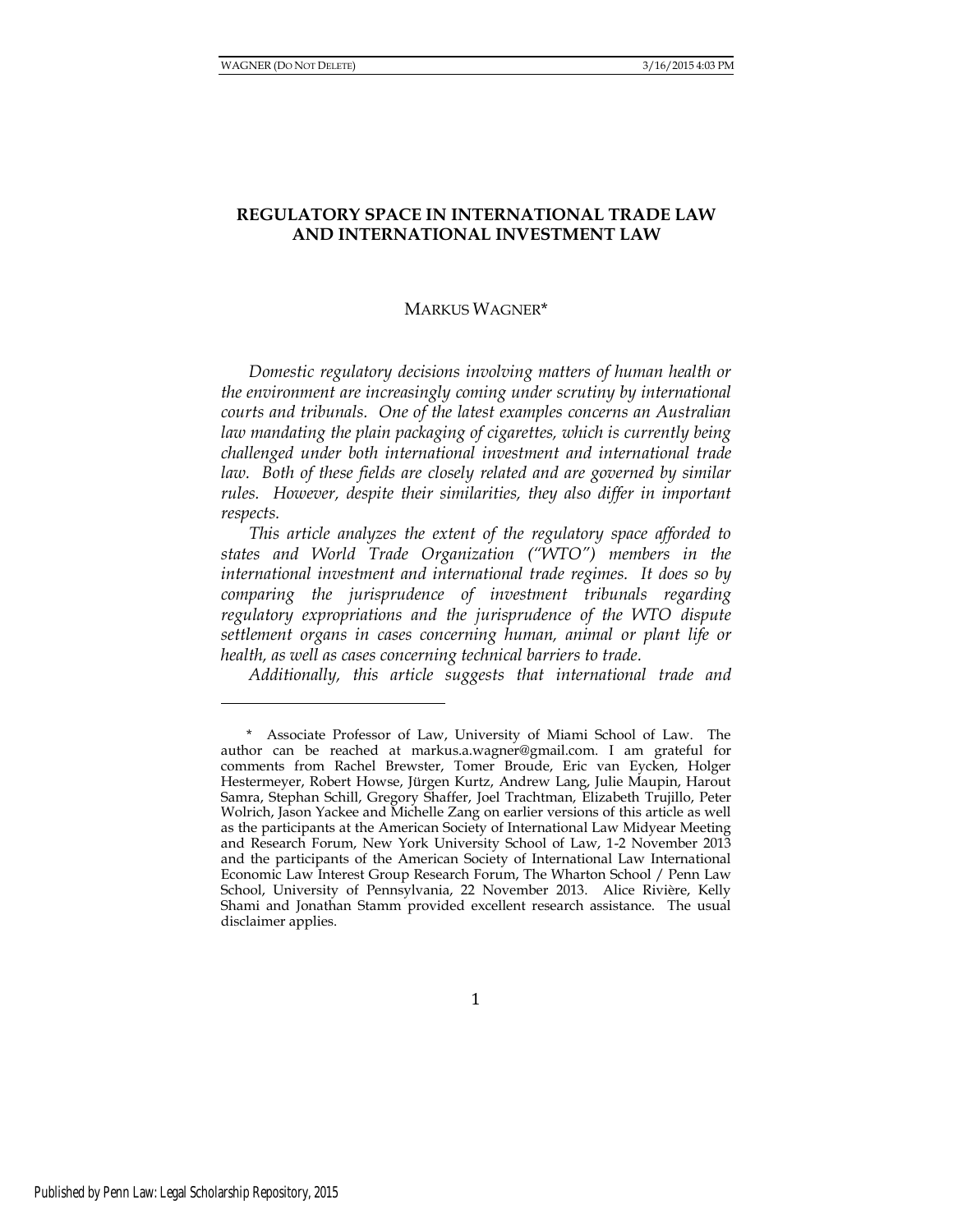*investment law can offer valuable insights for one another, despite the differences between the two regimes. While international trade law has been more adept at incorporating health or environmental concerns as a countervailing force to the prevailing paradigm of trade liberalization, changes in international investment law may soon close the gap. International investment law is currently undergoing a discourse similar to the one that has shaped international trade law since the inception of the WTO in 1995. Thus international investment law may be shaped in a similar manner, as there are growing signs that the regulatory space afforded in international trade and investment law are converging, despite the fact that the international trade law discussion was carried out in a different context, through a different set of institutions, and within different epistemic communities.*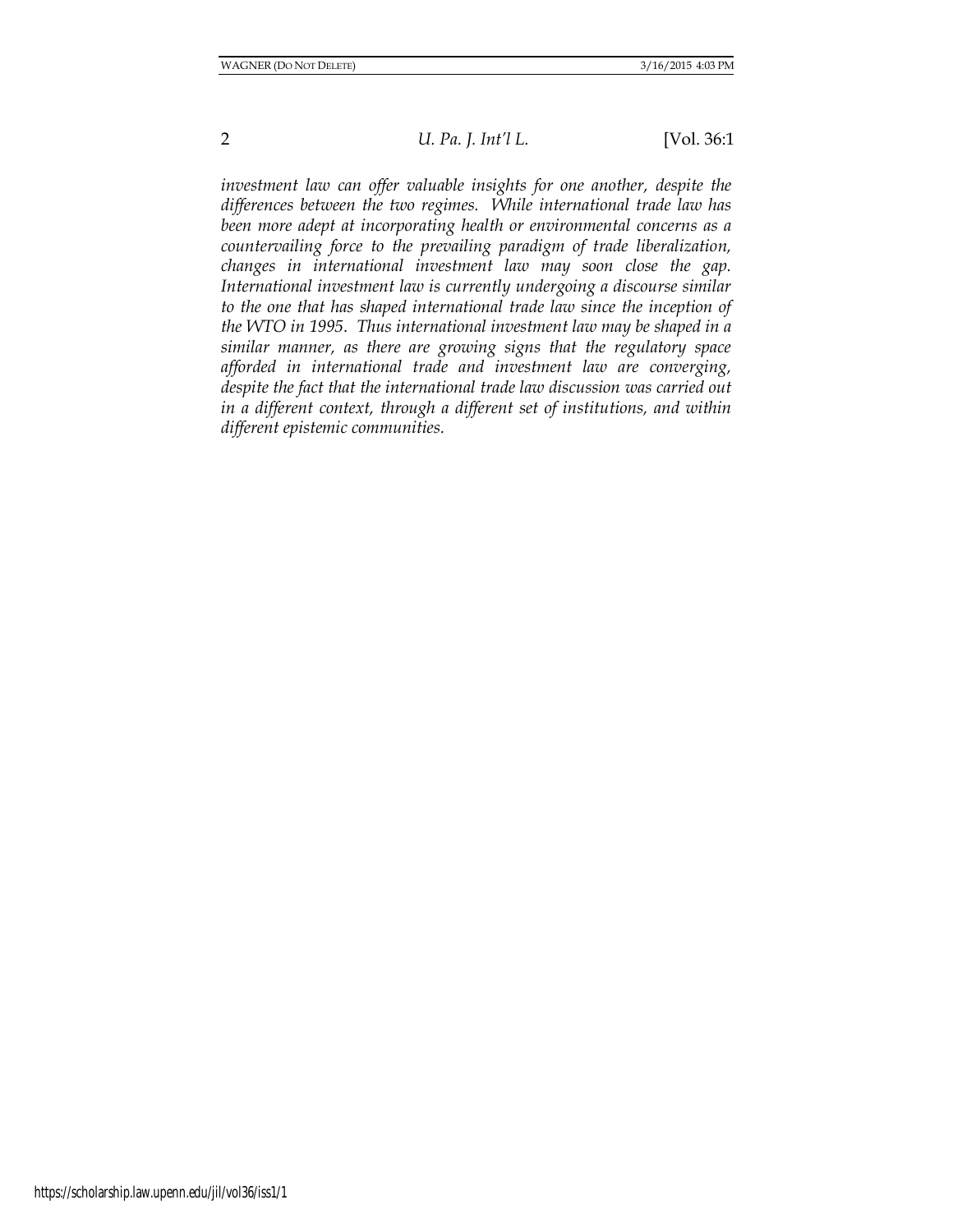# TABLE OF CONTENTS

| 1. |                                                      |  |
|----|------------------------------------------------------|--|
| 2. | <b>INTERNATIONAL TRADE LAW AND INTERNATIONAL</b>     |  |
|    | <b>INVESTMENT LAW: TWINS SEPARATED AT BIRTH 11</b>   |  |
| 3. | THE WTO AND INVESTMENT FRAMEWORKS COMPARED15         |  |
|    |                                                      |  |
|    |                                                      |  |
|    |                                                      |  |
|    | 3.2. Trade Regulation and Regulatory Expropriations: |  |
|    |                                                      |  |
|    | 3.2.1. Investment Law: Regulatory Expropriations35   |  |
|    | 3.2.1.1. The Changing Landscape of                   |  |
|    |                                                      |  |
|    |                                                      |  |
|    | 3.2.1.1.2. Extent of Interference with               |  |
|    |                                                      |  |
|    | 3.2.1.1.3. Purpose of Governmental Measure46         |  |
|    |                                                      |  |
|    | 3.2.1.1.5. Legitimate Investment-Backed              |  |
|    |                                                      |  |
|    |                                                      |  |
|    | 3.2.2. WTO Law: Trade Regulation in                  |  |
|    |                                                      |  |
|    |                                                      |  |
|    |                                                      |  |
|    |                                                      |  |
|    | 3.3. Regulatory Space for Domestic Decision-Makers:  |  |
|    | Converging Trends in Trade and Investment Law? 67    |  |
| 4. |                                                      |  |
|    |                                                      |  |
|    |                                                      |  |
|    |                                                      |  |
| 5. |                                                      |  |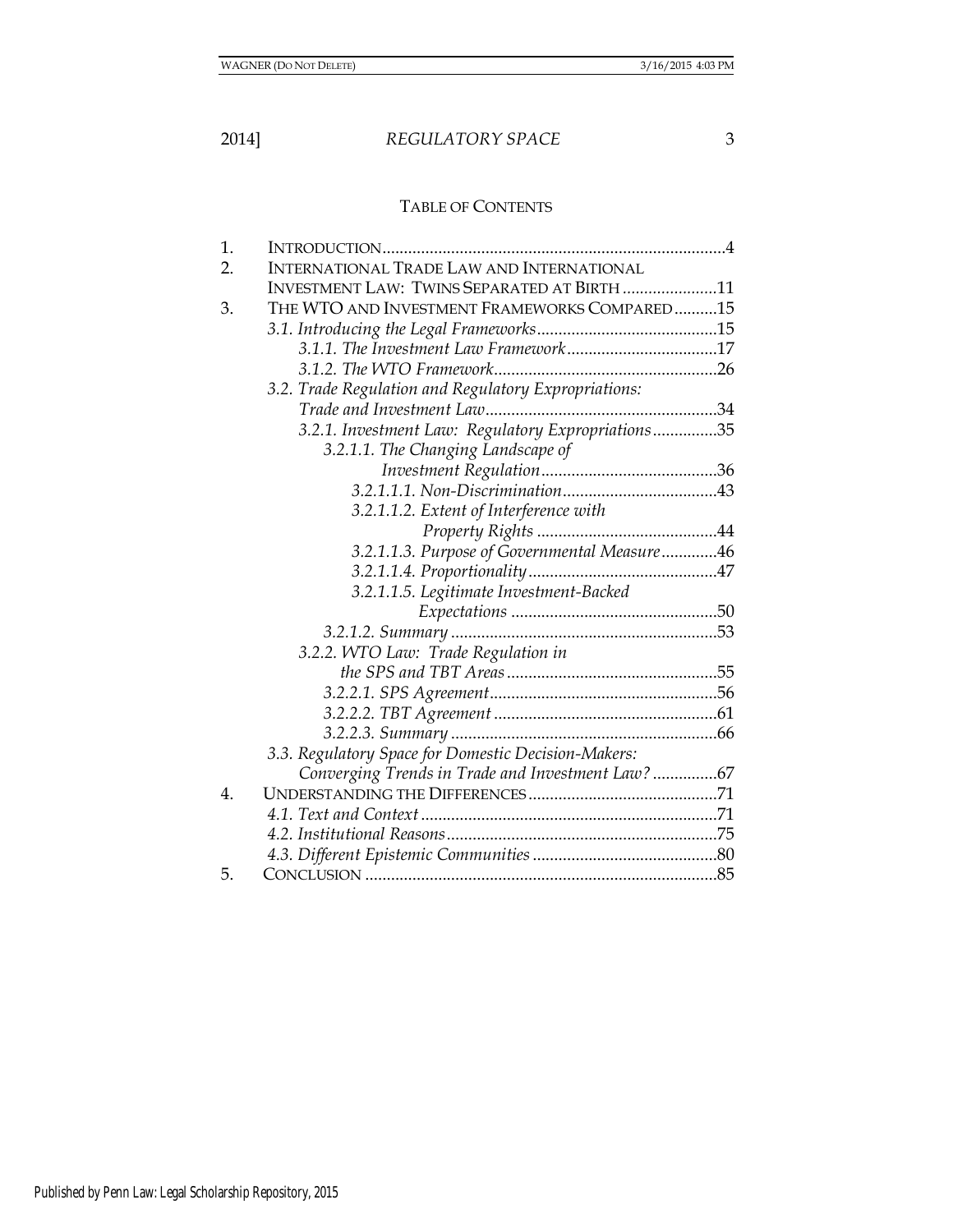#### 1. INTRODUCTION

The regulation of domestic economic activities was traditionally a matter of a state's regulatory power, subject mostly to domestic legal and political constraints. International legal obligations existed to the extent that a state entered into binding international obligations to regulate or abstain from regulating with respect to particular goods or services. States entered into trade obligations that required them to lower tariff levels in exchange for reciprocal benefits that at least part of its constituency regarded as important. Similarly, states concluded treaties that provided foreign investors the same treatment accorded to their own nationals. In short, countries had almost unlimited "regulatory space." They possessed a large degree of regulatory autonomy, especially when making decisions that implicated noneconomic values such as human health, human safety, the environment or social mobility.

The situation changed with the adoption of the General Agreement on Tariffs and Trade ("GATT")<sup>1</sup> after WWII. The GATT provided not only for mechanisms to reduce tariff barriers and non-tariff barriers and contained a number of justificatory provisions that seemed to afford the contracting parties a great deal of regulatory space. The relative importance of non-tariff barriers compared to tariff barriers became evident through a growing number of complaints by other GATT parties against domestic regulations, arguing that such regulations were in contravention of the GATT.<sup>2</sup> The establishment of the World Trade Organization ("WTO") in 1995 accelerated this trend. <sup>3</sup> A considerable number of disputes now involve complaints about

l

<sup>1</sup> General Agreement on Tariffs and Trade 1994, Apr. 15, 1994, Marrakesh Agreement Establishing the World Trade Organization, 1867 U.N.T.S. 187, 33 I.L.M. 1153 (1994) [hereinafter GATT].

<sup>2</sup> Roy Santana & Lee Ann Jackson, *[Standards and Non-Tariff Barriers in Trade](http://search.proquest.com/pubidlinkhandler/sng/pubtitle/World+Trade+Review/$N/43033/DocView/1023785630/abstract/$B/1?accountid=14585)*, 11 World Trade Rev. 462, 465 et seq. (2012); ROBERT E. HUDEC, ENFORCING INTERNATIONAL TRADE LAW: THE EVOLUTION OF THE MODERN GATT LEGAL SYSTEM 344–45 (1993).

<sup>3</sup> Santana & Jackson, *supra* note 2, at 470; WORLD TRADE ORGANIZATION, WORLD TRADE REPORT 2012, TRADE AND PUBLIC POLICIES: A CLOSER LOOK AT NON-TARIFF MEASURES IN THE 21ST CENTURY 39 et seq. (2012).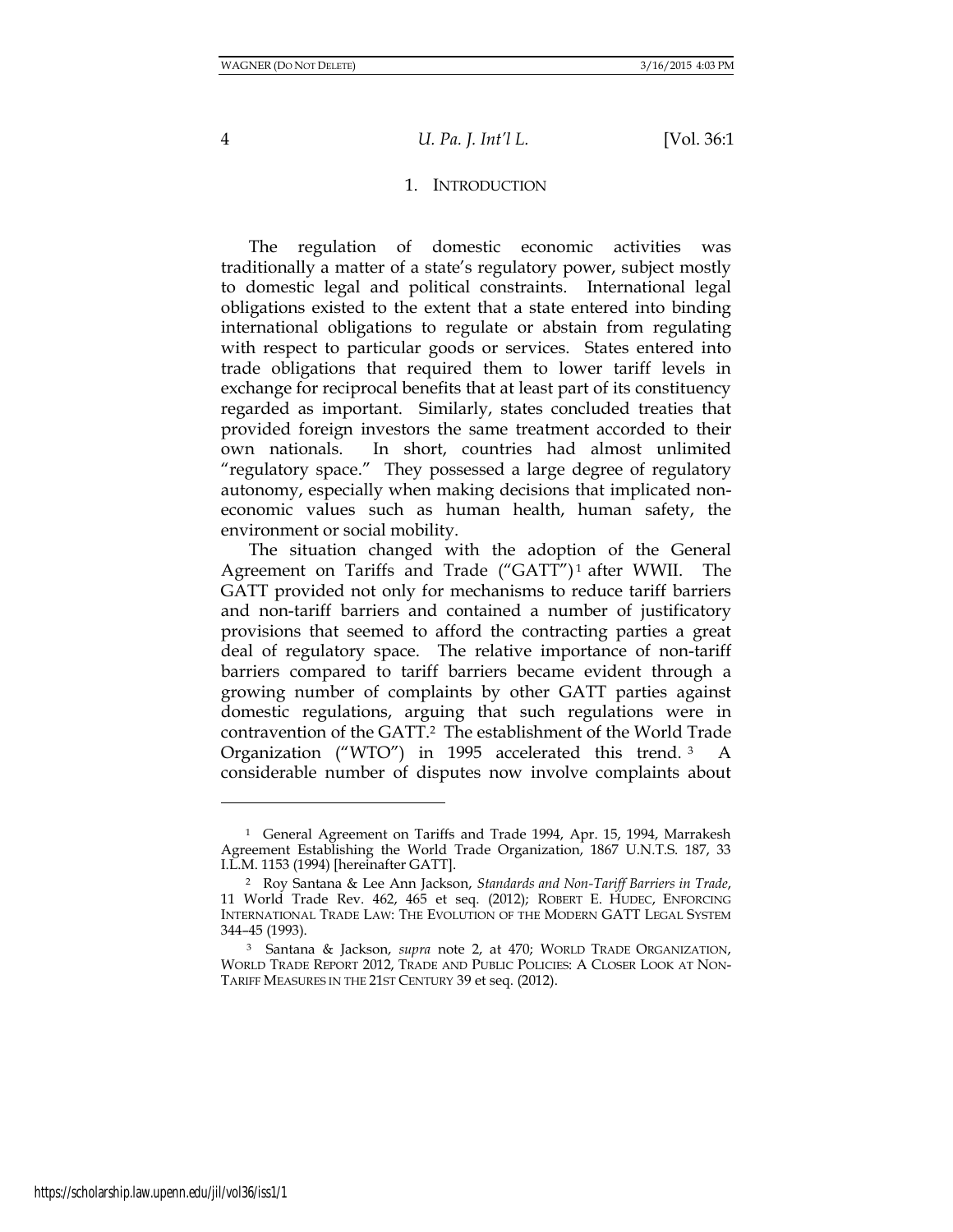regulations in the areas of health and the environment.

The increase in bilateral and multilateral investment agreements over the last decades, guaranteeing rights to foreign investors, has led to complaints not only against alleged expropriations, but also against domestic regulations where no property was actually seized. These so-called regulatory expropriations are akin to the "regulatory takings" under domestic law in many countries. Some of the most famous complaints include the devaluation of currency, while other complaints oppose health and environmental regulations. Other potential areas in which disputes may arise include the regulation of antitrust/competition policy, taxation, the sale of securities, banking requirements or human rights measures.

This article explores how the dispute settlement mechanisms in both fields struggle with the concept of regulatory space. It contrasts the developments in the areas of trade and investment law, although questions concerning regulatory autonomy are not limited to these two regimes. Importantly, investor-state dispute settlement has come under increased scrutiny over the last years, evidenced not only by public and academic debates, but also by some countries reconsidering their commitment to investor-state dispute settlement.4 The WTO has undergone similar debates after its inception.5 Thus, another aim of the article is to show how the WTO's dispute settlement organs have been able to avoid continued debates about the propriety of their jurisprudence. The article analyzes the degree to which the regulatory space afforded to governments converges between these two regimes, mainly through analyzing disputes concerning health and the environment. These disputes have been highly contentious in the trade arena and have taken on great importance in recent investment disputes.

An illustrative example of this convergence is the dispute concerning Australia's legislation concerning the plain packaging of cigarettes. 6 The sale of cigarettes in Australia has been under

<sup>4</sup> *See infra* note[s 86](#page-23-0)[-88](#page-24-0) and accompanying text.

<sup>5</sup> Daniel C. Esty, *The World Trade Organization's Legitimacy Crisis*, 1 World Trade Rev. 7 (2002).

<sup>6</sup> The dispute over Australia's plain packaging law serves illustrative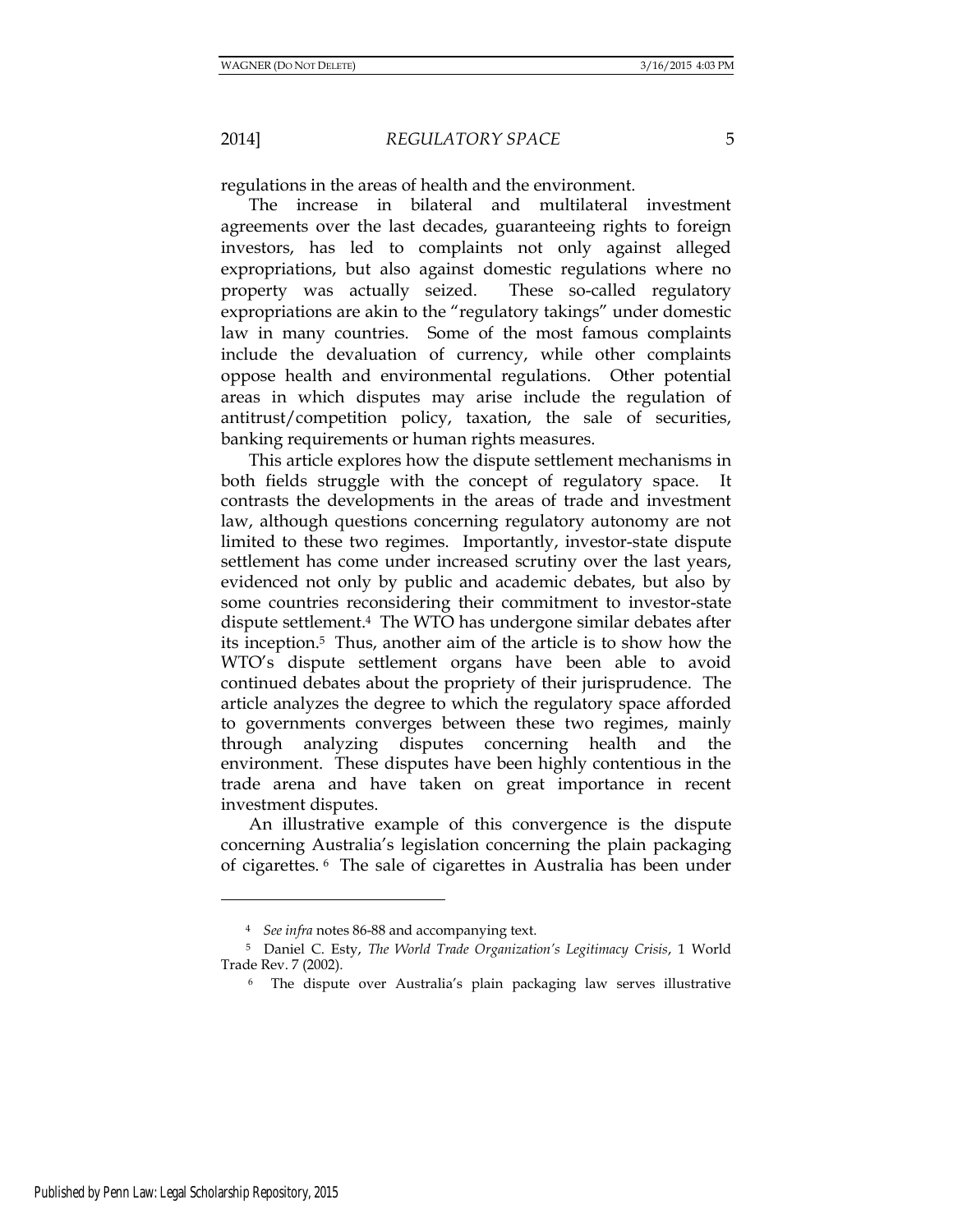6 *U. Pa. J. Int'l L.* [Vol. 36:1

tight restrictions for years. One of the latest regulations of the sale of cigarettes, which went into effect on December 1, 2012, is the Tobacco Plain Packaging Act.7 This law imposes strict packaging requirements regarding the shape, size, and type of packaging and cartons to be used for tobacco products, and even goes as far as specifying that the packaging of all tobacco products must be a particular color—"drab dark brown"— with a matte finish.8 The law also prohibits the use of trademarks or other distinguishing characteristics and stipulates that the "brand, business or company name, or variant name (if any), for the tobacco products" may only appear in a prescribed place and form, alongside any other marks permitted by the Act's regulation.9 The Australian government claimed that enacting the legislation was in the interest of improving public health.10 It argued that despite the high level of regulation in place prior to the enactment of the plain packaging law, more than 15,000 Australians die of tobacco-related diseases each year, costing AUS\$31.5 billion per annum.<sup>11</sup>

A challenge against the law's constitutionality was denied by the High Court of Australia in 2012. <sup>12</sup> The law is currently

<sup>8</sup> *Id.* §§ 18, 19.

<sup>9</sup> *Id.* §§ 18–20.

 $\frac{11}{12}$  *Id.* 

purposes with respect to the convergence of cases in both the international investment law regime and that of the WTO as well as the trend towards convergence of regulatory space in both fields. This article will not fully analyze the proceedings under either regime. On the convergence of the two fields, see generally Jürgen Kurtz, *On the Evolution and Slow Convergence of International Trade and Investment Law*, JERUSALEM REV. LEGAL STUD. 1 (2013); Giorgio Sacerdoti, *Trade and Investment Law: Institutional Differences and Substantive Similarities*, 9 JERUSALEM REV. LEGAL STUD. 1 (2014); Tomer Broude, *Toward an Economic Approach to the Consolidation of International Trade Regulation and International Investment Law*, 9 JERUSALEM REV. LEGAL STUD. 24 (2014); Donald McRae, *The World Trade Organization and International Investment Law: Converging* Systems – Can the Case for Convergence Be Made*?*, JERUSALEM REV. LEGAL STUD. 13 (2014).

<sup>7</sup> *Tobacco Plain Packaging Act 2011* (Cth) (Austl.).

<sup>10</sup> Explanatory Memorandum, Tobacco Plain Packaging Bill 2011 (Cth), 1 (Nicola Roxon, Minister for Health and Ageing) (Austl.), *available at* [http://www.austlii.edu.au/cgi-bin/download.cgi/cgi-](http://www.austlii.edu.au/cgi-bin/download.cgi/cgi-bin/download.cgi/download/au/legis/cth/bill_em/tppb2011190.pdf)

[bin/download.cgi/download/au/legis/cth/bill\\_em/tppb2011190.pdf.](http://www.austlii.edu.au/cgi-bin/download.cgi/cgi-bin/download.cgi/download/au/legis/cth/bill_em/tppb2011190.pdf)

<sup>12</sup> JT Int'l SA v. Commonwealth [2012] HCA 43 (Austl.) *available at* [http://www.hcourt.gov.au/assets/publications/judgment-](http://www.hcourt.gov.au/assets/publications/judgment-summaries/2012/projt-2012-08-15.pdf)

[summaries/2012/projt-2012-08-15.pdf.](http://www.hcourt.gov.au/assets/publications/judgment-summaries/2012/projt-2012-08-15.pdf) The original ruling was made on August 15, 2012. For the full judgment made on October 5, 2012, see *id.* at 1, 6, *available at* [http://www.austlii.edu.au/au/cases/cth/HCA/2012/43.html.](http://www.austlii.edu.au/au/cases/cth/HCA/2012/43.html)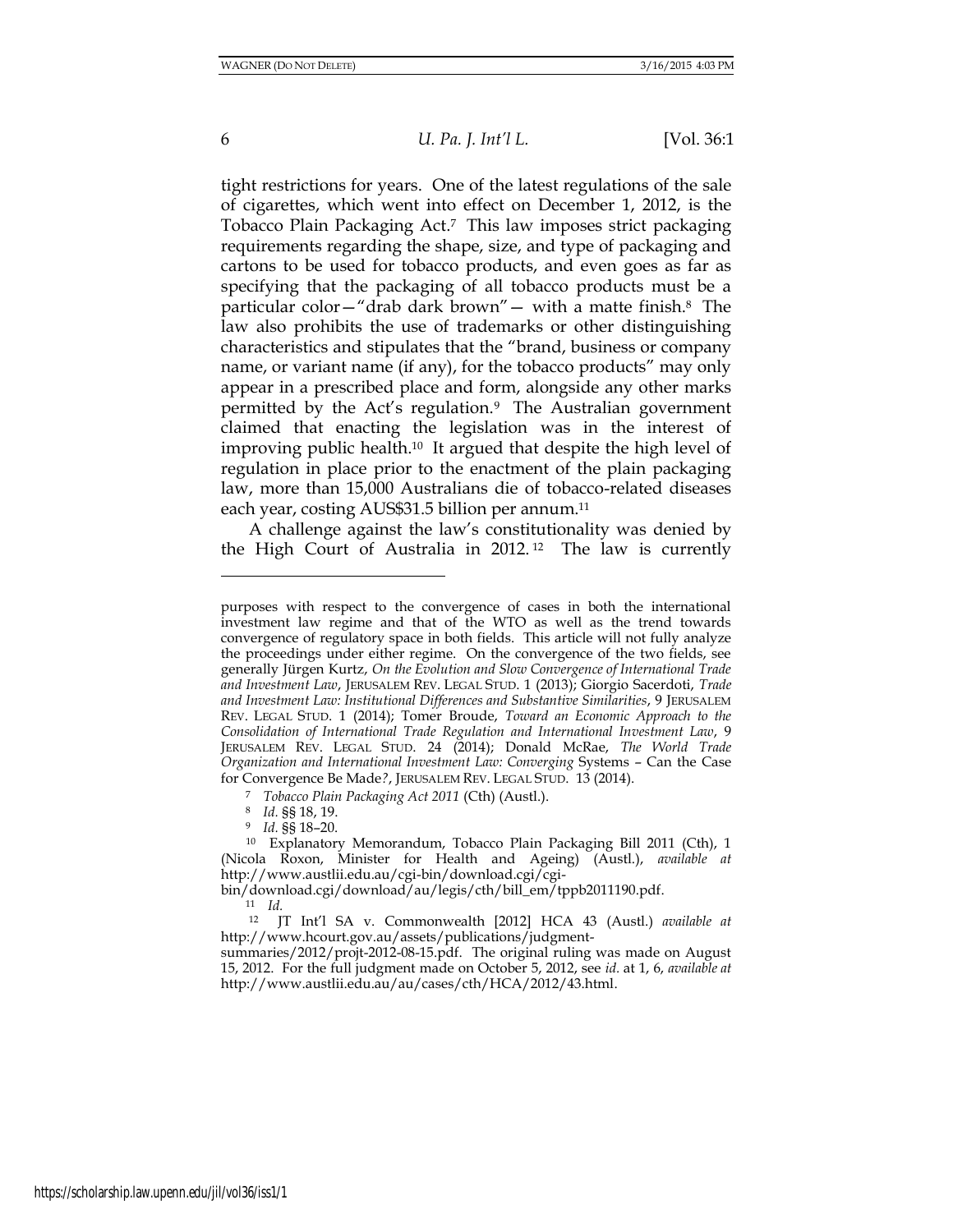l

# 2014] *REGULATORY SPACE* 7

undergoing scrutiny before two international dispute settlement systems: the WTO and an international investment tribunal.13 In the case of the former, a number of WTO members initiated the action against Australia.14 In the case of the latter, Philip Morris Asia Limited brought a suit against Australia under the Bilateral Investment Treaty ("BIT") between Hong Kong and Australia.<sup>15</sup> Under both processes, the claimants argue, inter alia, that the Australian government's measure infringes trademark rights.16 In

<sup>16</sup> In the case of investment law, trademarks are likely considered to be an investment under the relevant Hong Kong – Australia BIT. In the case of WTO

<sup>13</sup> *See generally* the contributions in PUBLIC HEALTH AND PLAIN PACKAGING OF CIGARETTES: LEGAL ISSUES (Tania Voon et al. eds., 2012).

<sup>14</sup> It should be noted that with the exception of Cuba and Indonesia, none of the complainants are large exporters of tobacco products, and there is little to no trade between the applicant countries and Australia. Sergio Puig, *The Merging of International Trade and Investment Law*, BERKELEY J. INT'L L. 6-30 (forthcoming) (draft on file with author). *See generally* PUBLIC HEALTH AND PLAIN PACKAGING OF CIGARETTES, *supra* note 13; Dispute Settlement, *Australia – Certain Measures Concerning Trademarks, Geographical Indications and Other Plain Packaging Requirements Applicable to Tobacco Products and Packaging*, WT/DS434 (May 5, 2014), *available at*  [http://www.wto.org/english/tratop\\_e/dispu\\_e/cases\\_e/ds434\\_e.htm;](http://www.wto.org/english/tratop_e/dispu_e/cases_e/ds434_e.htm) Dispute Settlement, *Australia – Certain Measures Concerning Trademarks, Geographical Indications and Other Plain Packaging Requirements Applicable to Tobacco Products and*  Packaging, WT/DS435 (May 5, 2014), *available* [http://www.wto.org/english/tratop\\_e/dispu\\_e/cases\\_e/ds435\\_e.htm;](http://www.wto.org/english/tratop_e/dispu_e/cases_e/ds435_e.htm) Dispute Settlement, *Australia – Certain Measures Concerning Trademarks, Geographical Indications and Other Plain Packaging Requirements Applicable to Tobacco Products and Packaging*, WT/DS441 (May 5, 2014), *available at*  [http://www.wto.org/english/tratop\\_e/dispu\\_e/cases\\_e/ds441\\_e.htm;](http://www.wto.org/english/tratop_e/dispu_e/cases_e/ds441_e.htm) Dispute Settlement, *Australia – Certain Measures Concerning Trademarks, Geographical Indications and Other Plain Packaging Requirements Applicable to Tobacco Products and Packaging*, WT/DS458 (May 5, 2014), *available at*  [http://www.wto.org/english/tratop\\_e/dispu\\_e/cases\\_e/ds458\\_e.htm;](http://www.wto.org/english/tratop_e/dispu_e/cases_e/ds458_e.htm) *and*  Dispute Settlement, *Australia – Certain Measures Concerning Trademarks, Geographical Indications and Other Plain Packaging Requirements Applicable to Tobacco Products and Packaging*, WT/DS467 (May 5, 2014), *available at* [http://www.wto.org/english/tratop\\_e/dispu\\_e/cases\\_e/ds467\\_e.htm\)](http://www.wto.org/english/tratop_e/dispu_e/cases_e/ds467_e.htm).

<sup>15</sup> *See* Letter from Allen Arthur Robinson, Counsel, Philip Morris Asia Ltd., to Hon. Robert McClelland MP, Attorney-General for Australia, (Nov. 21, 2011), *available at* [http://www.italaw.com/sites/default/files/case](http://www.italaw.com/sites/default/files/case-documents/ita0665.pdf)[documents/ita0665.pdf](http://www.italaw.com/sites/default/files/case-documents/ita0665.pdf) (giving a Notice of Arbitration concerning claims made by Philip Morris Asia Limited against the Commonwealth of Australia); International Center for Trade and Sustainability Development, *Morris Launches Legal Battle Over Australian Cigarette Packaging*, 15 BRIDGES 1(June 29, 2011) *available at*  [http://www.ictsd.org/bridges-news/bridges/news/philip-morris-launches](http://www.ictsd.org/bridges-news/bridges/news/philip-morris-launches-legal-battle-over-australian-cigarette-packaging)[legal-battle-over-australian-cigarette-packaging.](http://www.ictsd.org/bridges-news/bridges/news/philip-morris-launches-legal-battle-over-australian-cigarette-packaging)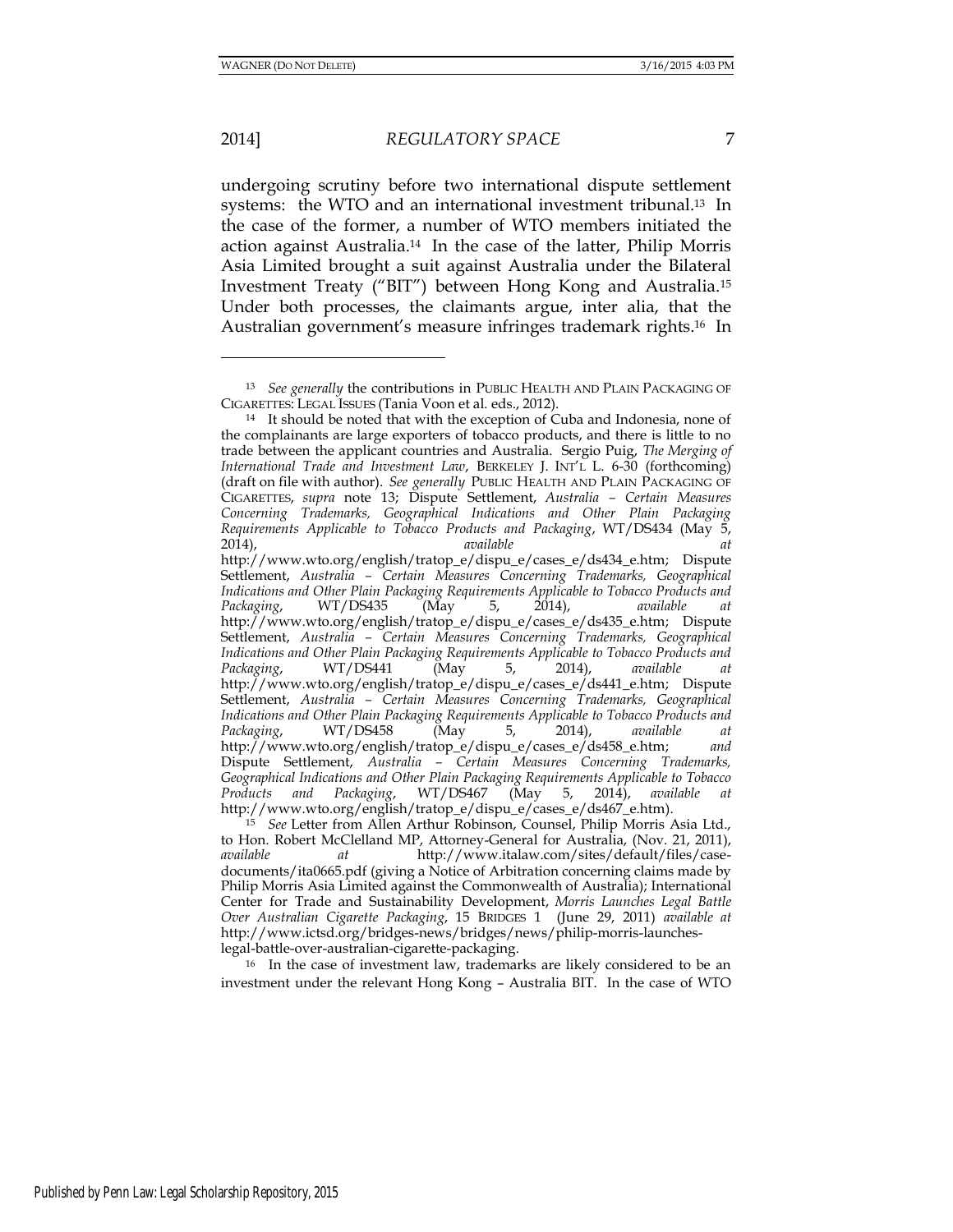8 *U. Pa. J. Int'l L.* [Vol. 36:1

addition, the WTO disputes also allege violations of the Agreement on Technical Barriers to Trade ("TBT Agreement")<sup>17</sup> and the GATT 1994.<sup>18</sup>

Regardless of the venue, the cases invariably involve a discussion of the ability of governments to regulate in the field of human health.<sup>19</sup> These cases essentially deal with the amount of regulatory space that governments have under both international

http://papers.ssrn.com/sol3/papers.cfm?abstract\_id=2503135.

[http://www.ag.gov.au/tobaccoplainpackaging.](http://www.ag.gov.au/tobaccoplainpackaging)

law, the applicants claim a violation of Articles 20 and 15(4) of the Agreement on Trade-Related Aspects of Intellectual Property Rights (TRIPS Agreement) and Article 7 of the Paris Convention. For an instructive overview of intellectual property rights in international investment law with specific reference to the plain packaging measures of both Australia and Uruguay, see Bryan Mercurio, *Awakening the Sleeping Giant: Intellectual Property Rights in International Investment Agreements*, 15 J. INT'L ECON. L. 871 (2012) and Rochelle Dreyfuss and Susy Frankel, *From Incentive to Commodity to Asset: How International Law is Reconceptualizing Intellectual Property* (New York University School of Law Public Law & Legal Theory Research Paper Series, Working Paper No. 14-53, 1, 24 et seq., 2014), *available at*

<sup>17</sup> Agreement on Technical Barriers to Trade, 1868 U.N.T.S. 120 [hereinafter TBT Agreement], *available at* http://www.wto.org/english/docs\_e/legal\_e/17 tbt.pdf. This section outlines the pertinent legal questions surrounding the regulatory space according to WTO members within disputes concerning the SPS Agreement and the TBT Agreement.

<sup>18</sup> Dispute Settlement, Australia – Certain Measures Concerning Trademarks, Geographical Indications and Other Plain Packaging Requirements Applicable to Tobacco Products and Packaging, WT/DS434 (May 5, 2014), available at http://www.wto.org/english/tratop\_e/dispu\_e/cases\_e/ds434\_e.htm. The importance of these proceedings in the WTO context is evidenced by the unusually high number of WTO members that have joined the dispute as third parties. See generally Tobacco Plain Packaging – Investor-State Arbitration, AUSTRALIAN GOV'T, ATT'Y-GEN. DEP'T,

<sup>&</sup>lt;sup>19</sup> A procedural obstacle to the investment arbitration claim presented by Philip Morris Asia consists in the fact that it did not become the sole shareholder of Philip Morris Australia Limited until after the government of Australia announced that it would proceed with its plain packaging plan. This likely precludes Philip Morris Asia from arguing that it had legitimate expectations that its trademarks would not be affected by the plain packaging legislation. *See generally* AUSTRALIA'S RESPONSE TO THE NOTICE OF ARBITRATION, ¶ 5, (Dec. 21, 2011), *available at*

http://www.ag.gov.au/Internationalrelations/InternationalLaw/Documents/A ustralias%20Response%20to%20the%20Notice%20of%20Arbitration%2021%20Dec ember%202011.pdf.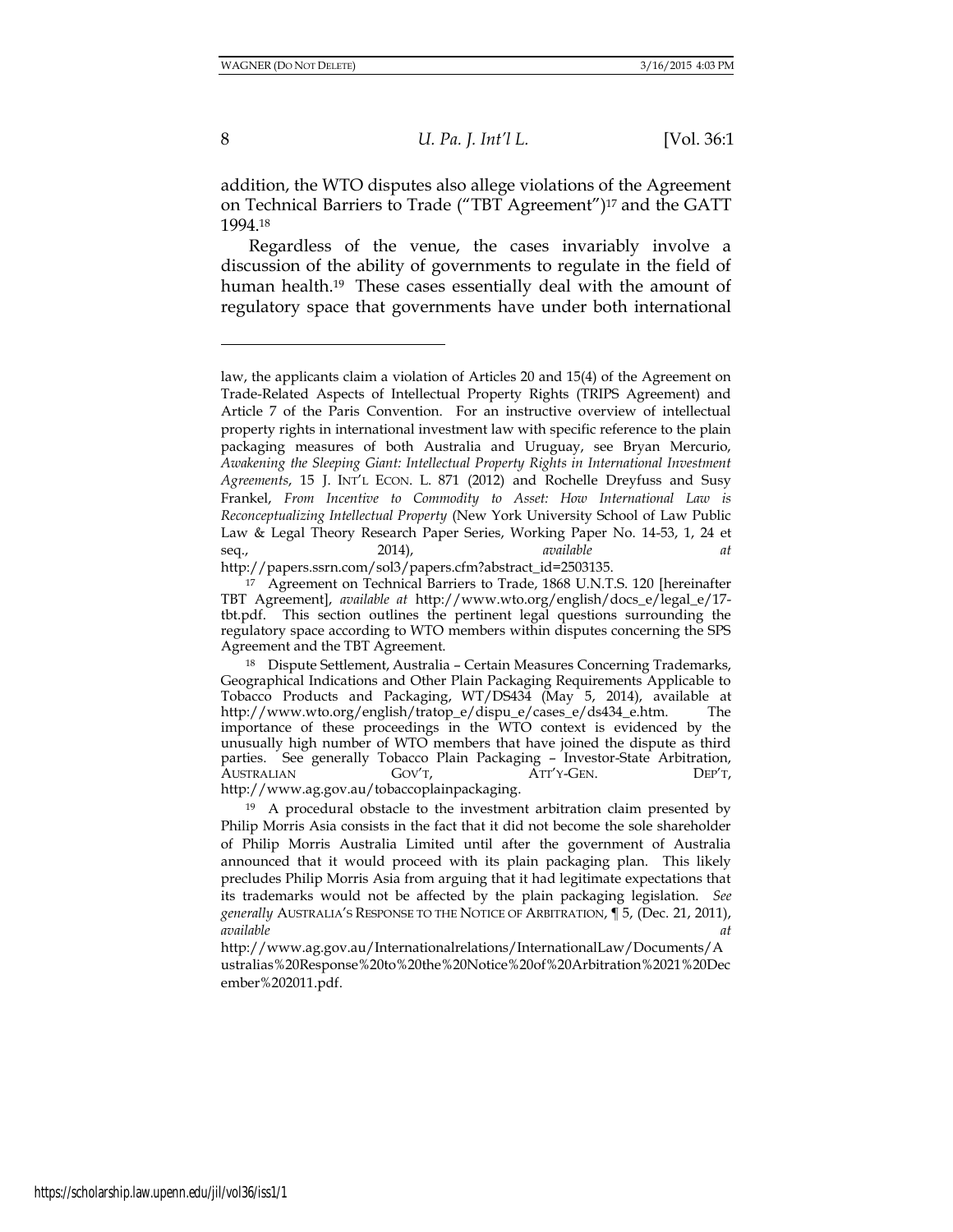2014] *REGULATORY SPACE* 9

trade and investment law.

In the past, these two fields of international economic law had divergent approaches towards the amount of regulatory autonomy governments possessed. This jurisprudential bifurcation has not been problematic so far. However, with the initiation of proceedings in two different dispute settlement systems regarding the exact same governmental measure, the question of how much regulatory space governments should be afforded under each international regime takes on crucial importance. <sup>20</sup> One could argue that states should foresee situations in which a subsequent treaty that allows for less regulatory space supersedes an earlier treaty. However, this assumes that the restrictions on regulatory space concern the same subject matter, which is not necessarily the case. The starting point is quite different in the case of trade and investment law, although there may be overlap, as the case of plain packaging of cigarettes shows. This may be due to a different regulatory regime with respect to the same subject matter, due to the two regimes having been designed to be complementary, but it turns out that they are not, or – even more problematically – in situations in which the rules of one regime undermine the application of the other regime.<sup>21</sup>

<span id="page-8-0"></span>The increasing importance of so-called Global Value Chains (GVCs) shows the interdependence of these two fields. <sup>22</sup> As pointed out by the 2013 report of the United Nations Conference on Trade and Development (UNCTAD), because of the inextricable

<sup>20</sup> Divergence in the interpretation of different (or even similar) treaty language is not a new phenomenon. Moreover, coherence between different international regimes is not required, as the debate on the fragmentation of international law shows. See generally International Law Commission, See generally International Law Commission, *Fragmentation of International Law: Difficulties Arising from the Diversification and Expansion of International Law: Rep. of the Study Group of the International Law Commission*, at 253, U.N. Doc A/CN.4/L.682 (Apr. 13, 2006) (Martti Koskenniemi).

<sup>21</sup> One example of the latter concerns countermeasures that are legal under WTO law, but are illegal under investment law. Junianto James Losari & Michael Ewing-Chow, *Decentralization, Due Process and Disputes: Indonesia's Recent Experiences with IIAs and Investor-State Disputes*, J. World Inv. & Trade (2015) (forthcoming) (on file with author); Puig, *supra* note 14, at 24.

<sup>22</sup> On global value chains in general, see generally UNCTAD, WORLD INVESTMENT REPORT 2013: GLOBAL VALUE CHAINS: INVESTMENT AND TRADE FOR DEVELOPMENT 122 (2013); IMPLICATIONS OF GLOBAL VALUE CHAINS FOR TRADE, INVESTMENT, DEVELOPMENT AND JOBS, JOINT REPORT BY THE OECD, WTO, & UNCTAD 19 (Aug. 6, 2013).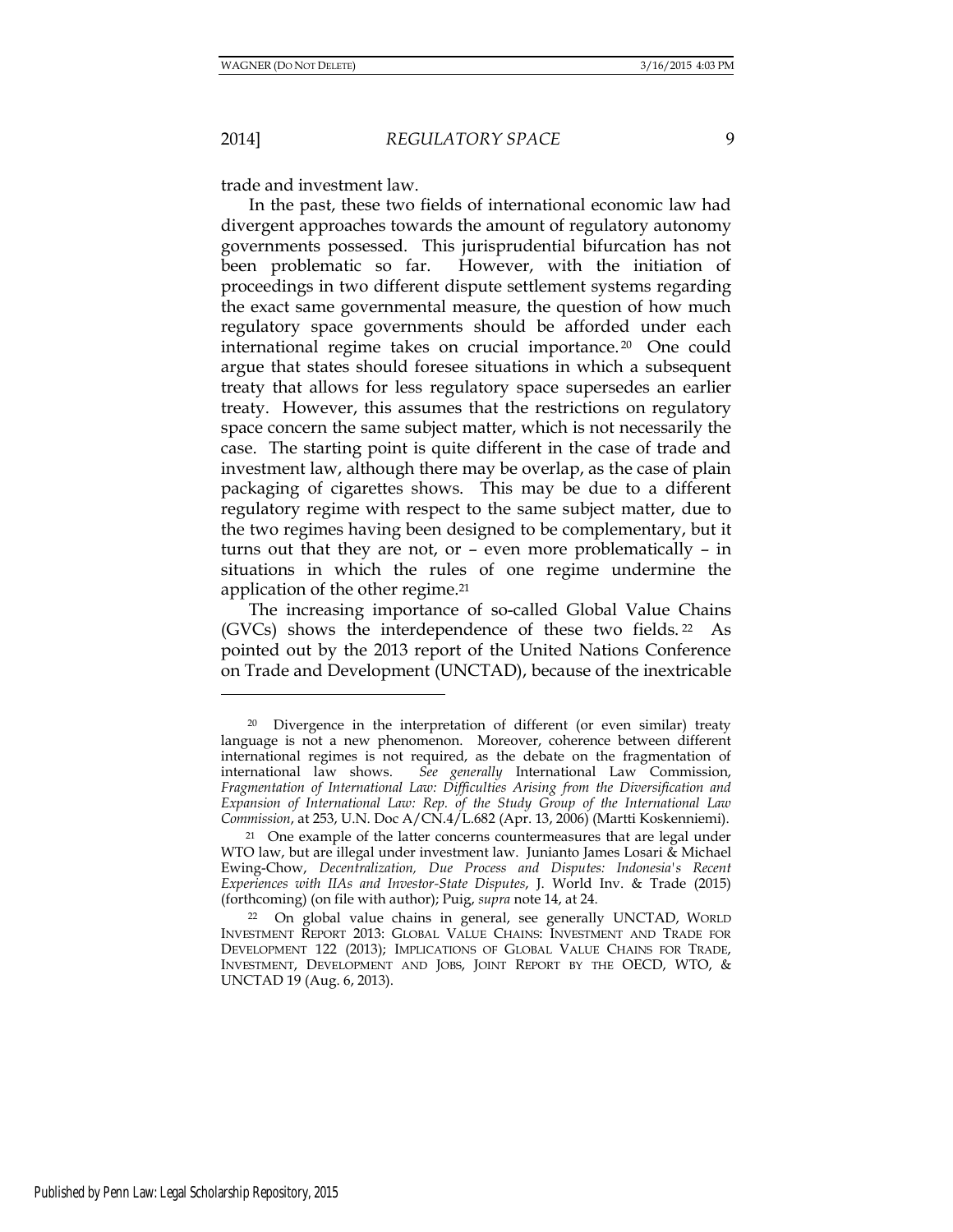linkage between trade and investment in GVCs, "it is crucial to ensure coherence between investment and trade policies," as "inconsistent policies weaken the effectiveness of GVC-related policies and can ultimately be self-defeating."<sup>23</sup>

Finally, the potential of the two dispute settlement systems to decide that countries have different degrees of regulatory autonomy may undermine the ability of governments to predictably regulate public health and environmental issues. This is especially the case when the disputes involve a challenge to the same governmental measure in two systems that do not regulate the same subject matter. Having at least similar regulatory space increases efficiency and reduces costs that governments and the private sector otherwise incur. The importance of this matter cannot be overstated with respect to the plain packaging legislation. A number of countries plan to institute similar regulations to those of Australia and are awaiting the outcome of these disputes.24 Even more importantly, the number of cases in which the regulatory fabric of countries is being challenged can be expected to increase in the near future.

After briefly discussing the common origins of international trade and investment law (2), this article introduces the legal frameworks of both regimes and shows that there is a trend towards convergence with respect to the regulatory autonomy governments have when making public policy decisions (3). The article then provides reasons for the existing differences in how both fields approach the question of regulatory autonomy through an analysis of the different textual, contextual and institutional design, as well as the different epistemic communities prevalent in trade and investment law (4). The final section offers concluding remarks (5).

l

<sup>23</sup> UNCTAD, *supra* not[e 22,](#page-8-0) at 190 et seq.

<sup>24</sup> Sabrina Tavernise, *Tobacco Firms' Strategy Limits Poorer Nations' Smoking Laws*, N.Y. TIMES, Dec. 13, 2013, at A1.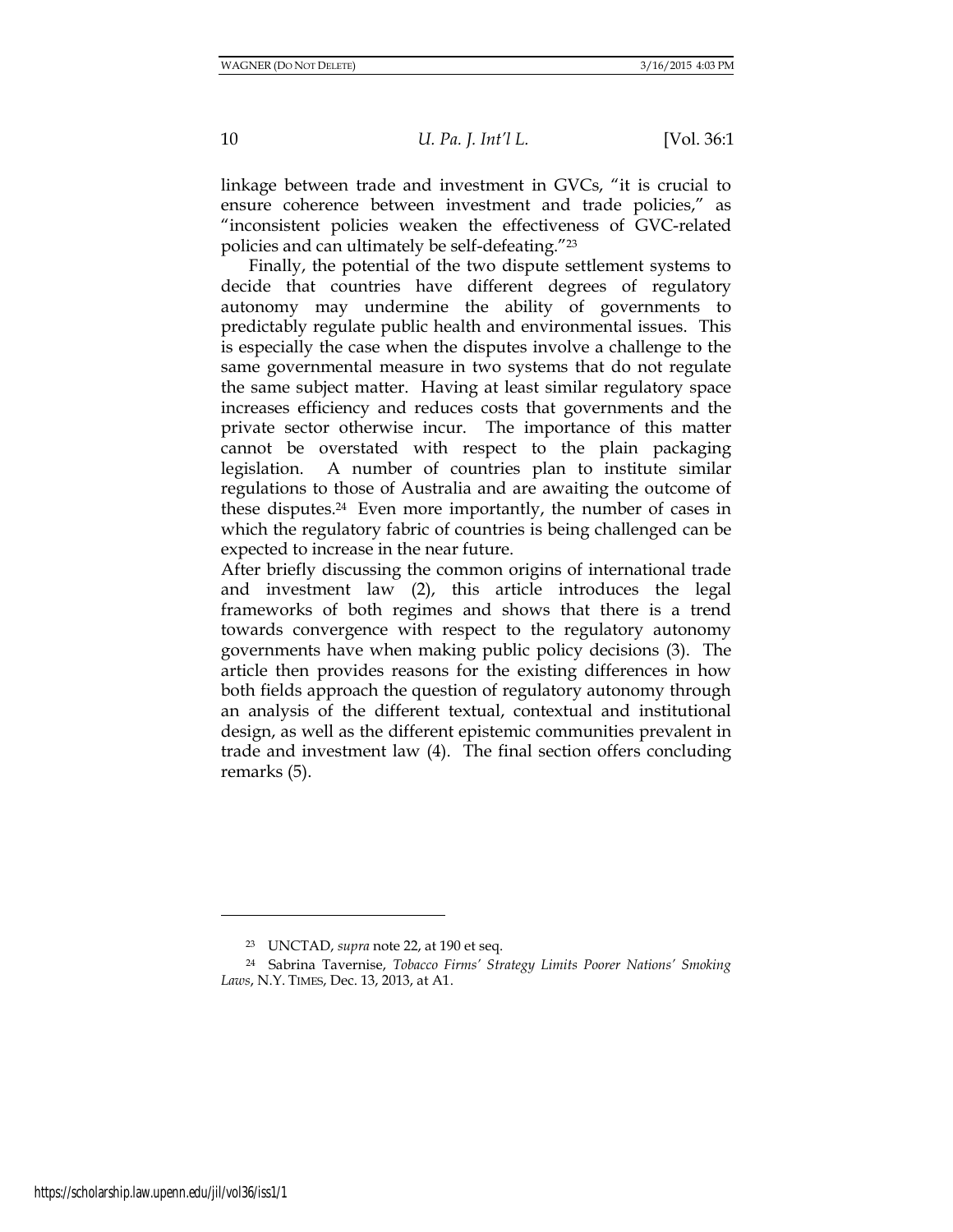l

#### 2014] *REGULATORY SPACE* 11

# 2. INTERNATIONAL TRADE LAW AND INTERNATIONAL INVESTMENT LAW: TWINS SEPARATED AT BIRTH

Over the last twenty years, the interest in international investment law has intensified, shown not only by the increasing number of international investment agreements ("IIAs"), but also by the increasing number of cases that are being adjudicated.<sup>25</sup> This rising interest is similar to the one observed in international trade law, following the creation of the WTO in 1995.

The two fields are closely interrelated and many modern preferential trade agreements contain not only rules with respect to trade, but also rules pertaining to investment.26 Examples can be found in the ongoing negotiations about the Trans-Pacific Partnership Agreement (TPP)<sup>27</sup> as well as the Transatlantic Trade and Investment Partnership (TTIP).28 Both areas fall under the purview of public international law,<sup>29</sup> as the underlying treaties are

<sup>25</sup> *See infra* notes 41 et seq. and accompanying text.

<sup>26</sup> *See generally* Andreas Dür, Leonardo Baccini & Manfred Elsig, *The Design of International Trade Agreements: Introducing a New Dataset*, R. INT'L ORGS. 1, 6 (forthcoming 2014), *available at*  [http://papers.ssrn.com/sol3/papers.cfm?abstract\\_id=2141141.](http://papers.ssrn.com/sol3/papers.cfm?abstract_id=2141141)

<sup>&</sup>lt;sup>27</sup> One overview of the current status is provided by the Office of the US Trade Representative. *Trans-Pacific Partnership*, U.S. TRADE REPRESENTATIVE, *available at* [http://www.ustr.gov/tpp.](http://www.ustr.gov/tpp) The TPP has been the subject of intense debate; *see generally* Paul Krugman, *No Big Deal*, N.Y. TIMES, Feb. 27, 2014, at A23.

<sup>28</sup> The TTIP has led to discussions on transparency in treaty negotiations, as well as with regard to the inclusion of investor-state dispute settlement. For insight into the former issue, see generally Bernd Lange, *TTIP Debate Suffering from Lack of Transparency*, THE PARLIAMENT (Oct. 31, 2014), [https://www.theparliamentmagazine.eu/articles/opinion/ttip-debate-suffering](https://www.theparliamentmagazine.eu/articles/opinion/ttip-debate-suffering-lack-transparency)[lack-transparency.](https://www.theparliamentmagazine.eu/articles/opinion/ttip-debate-suffering-lack-transparency) On the issue of investor-state dispute settlement and the impact on the European Commission's policy space, see generally [Javier García](http://kluwerarbitrationblog.com/blog/author/javiergarciaolmedo/)  [Olmedo,](http://kluwerarbitrationblog.com/blog/author/javiergarciaolmedo/) ISDS: Which Way Will the Scales TTIP?, KLUWER ARBITRATION BLOG (Oct. 3, 2014), *available at* [http://kluwerarbitrationblog.com/blog/2014/10/03/isds](http://kluwerarbitrationblog.com/blog/2014/10/03/isds-which-way-will-the-scales-ttip/)[which-way-will-the-scales-ttip/.](http://kluwerarbitrationblog.com/blog/2014/10/03/isds-which-way-will-the-scales-ttip/)

<sup>29</sup> Indeed, the first ICSID case appeared to indicate that direction. Asian Agricultural Products Ltd. v. Republic of Sri Lanka, ICSID Case No. ARB/87/3, Final Award, 526, 557 (June 27, 1990). *See generally* Charles N. Brower, *W(h)ither International Commercial Arbitration*, 24 ARB. INT'L 181, 187 (2008); and INTERNATIONAL INVESTMENT LAW AND COMPARATIVE PUBLIC LAW (Stephan W. Schill ed., 2010). *But see* Andrea K. Bjorklund, *Private Rights and Public International Law: Why Competition Among International Economic Tribunals Is Not Working*, 59 HASTINGS L. J. 241, 241–46 (2007).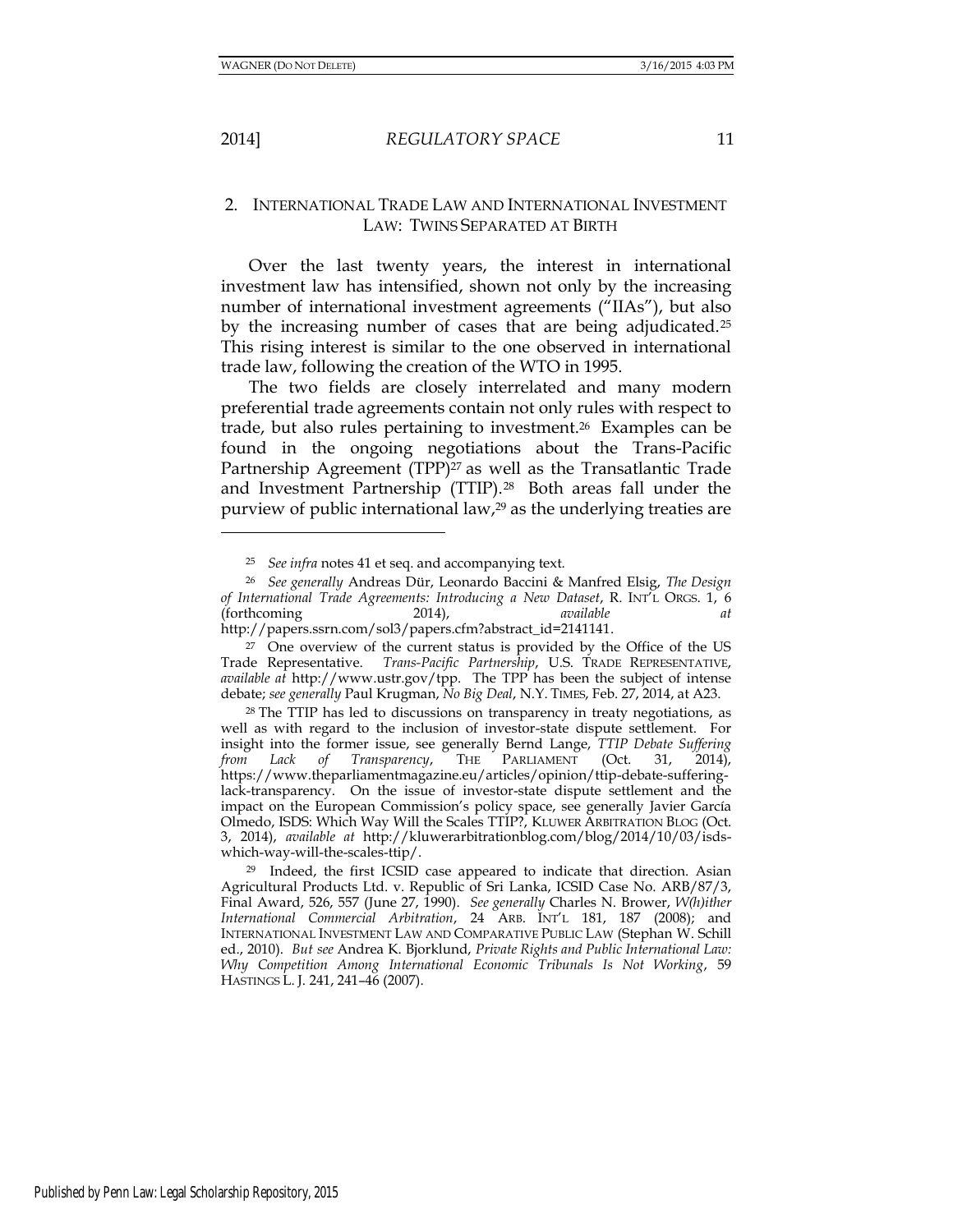entered into by states. In both instances, states play a central role in the enforcement of adjudicatory decisions. <sup>30</sup> Similarly, both entities have seen a remarkable increase in interest: in the case of international trade law, this became evident in the aftermath of the creation of the WTO in 1995; in the case of international investment law, it has grown through a sharp increase in the number of IIAs as well as through an increase in dispute settlement based on these agreements.<sup>31</sup>

There are nevertheless a considerable number of differences.<sup>32</sup> World trade law is based on a set of mostly multilateral treaties (with a small number of so-called plurilateral treaties) that prohibit discriminatory treatment regarding foreign and domestic like goods and services (so-called "national treatment obligation"), and also with respect to distinguishing between like products or services that come from different countries (so-called "mostfavored nation obligation"). In the context of the Uruguay Round, a number of additional agreements have been developed with respect to intellectual property, subsidies, dumping, agriculture, sanitary and phytosanitary measures, and technical barriers to trade. This system is buttressed by a dispute settlement mechanism – the Dispute Settlement Understanding ("DSU") – often referred to as one of the most effective international enforcement mechanisms. States in WTO disputes oftentimes serve as proxies for private actors on both sides of any dispute.

International investment law is characterized by states guaranteeing the protection of foreign investors through rules pertaining to fair and equitable treatment, non-discrimination based on the origin of the investor and compensation in the case of expropriations in exchange for foreign direct investments. <sup>33</sup>

<sup>30</sup> Bruno Simma & Dirk Pulkowski, *Of Planets and the Universe: Self-Contained Regimes in International Law*, 17 EUR. J. INT'L L. 483 (2006).

<sup>31</sup> UNITED NATIONS CONFERENCE ON TRADE & DEVELOPMENT, WORLD INVESTMENT REPORT 2011, 100 (2000). For a more detailed overview of the parallels and differences between the two fields, see generally Puig, *supra* note 14, at 6-13.

<sup>32</sup> *See generally* Stephan W. Schill, *International Investment Law and Comparative Public Law – An Introduction*, *in* INTERNATIONAL INVESTMENT LAW AND COMPARATIVE PUBLIC LAW, 3, 10–17 (Stephan W. Schill ed., 2010).

<sup>33</sup> THE EFFECT OF TREATIES ON FOREIGN DIRECT INVESTMENT: BILATERAL INVESTMENT TREATIES, DOUBLE TAXATION TREATIES, AND INVESTMENT FLOWS (Karl P. Sauvant & Lisa E. Sachs eds., 2009).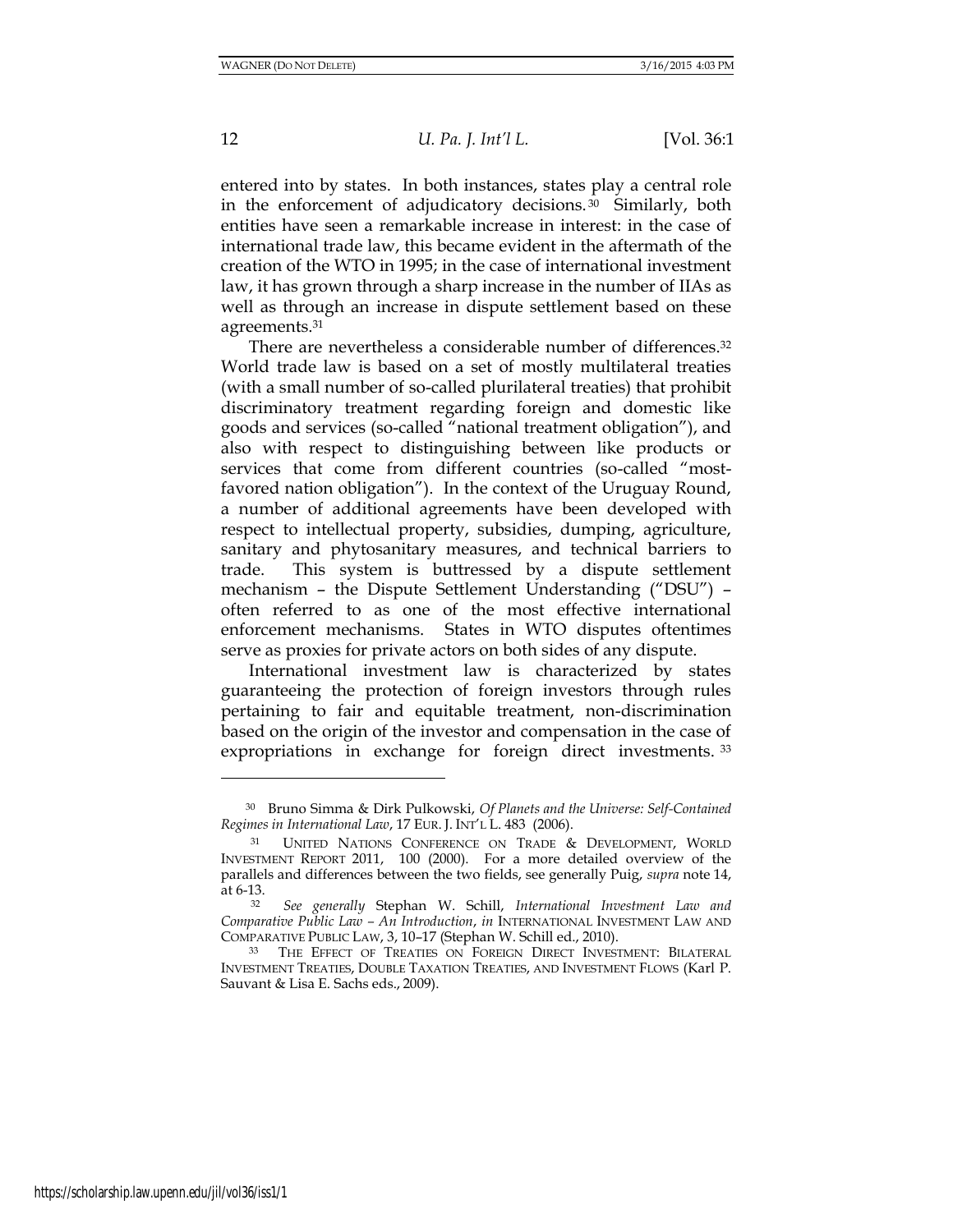Contrary to WTO law, there is no need for investors to convince their home countries to bring a case, but rather international investment treaties allow for the investor to bring a claim against the host state, without having to exhaust local remedies, before ad hoc arbitral tribunals. Procedurally, such panels more closely resemble commercial arbitration tribunals compared to their WTO counterparts. Investment law is undergoing a marked shift – one that is commensurate with a shift in the type of case that is being arbitrated. While early cases mostly concerned expropriation measures, or questioned discrete sanctions, investors have started to challenge the regulatory fabric of their host states. <sup>34</sup> As a corollary, international investment law is becoming increasingly scrutinized for being potentially unfair to developing countries or, as some have argued, is perceived as a threat to domestic governance. This increased interest is not only true for academic writing; <sup>35</sup> international investment law has also gained a considerable amount of public attention.

Di Mascio and Pauwelyn summed up the difference between the two regimes by characterizing the trade regime as being about "overall welfare, efficiency, liberalization, state-to-state exchanges of market access, and trade opportunities—not individual rights." <sup>36</sup> In contrast, investment law is concerned with "fairness grounded in customary rules on treatment of aliens, not efficiency." <sup>37</sup> Furthermore, "[i]t is about protection, not liberalization, and about individual rights, not state-to-state exchanges of market opportunities."<sup>38</sup>

The development towards challenging not only particular administrative decisions, but also challenging the domestic regulatory fabric – and the ability to do so internationally – raises

<sup>34</sup> This includes cases concerning higher tariffs for basic utilities, harmful substances, or general regulatory policies. Schill, *supra* note 32, at 15.

<sup>&</sup>lt;sup>35</sup> For an excellent overview of the existing literature on international investment law and its changing nature, see generally Stephan W. Schill, *W(h)ither Fragmentation? On the Literature and Sociology of International Investment Law*, 22 EUR. J. INT'L L. 875, 885 (2011).

<sup>36</sup> Nicholas DiMascio & Joost Pauwelyn, *Nondiscrimination in Trade and Investment Treaties: Worlds Apart or Two Sides of the Same Coin?*, 102 AM. J. INT'L L., 48, 54 (2008).

<sup>37</sup> *Id.* at 56.

<sup>38</sup> *Id.*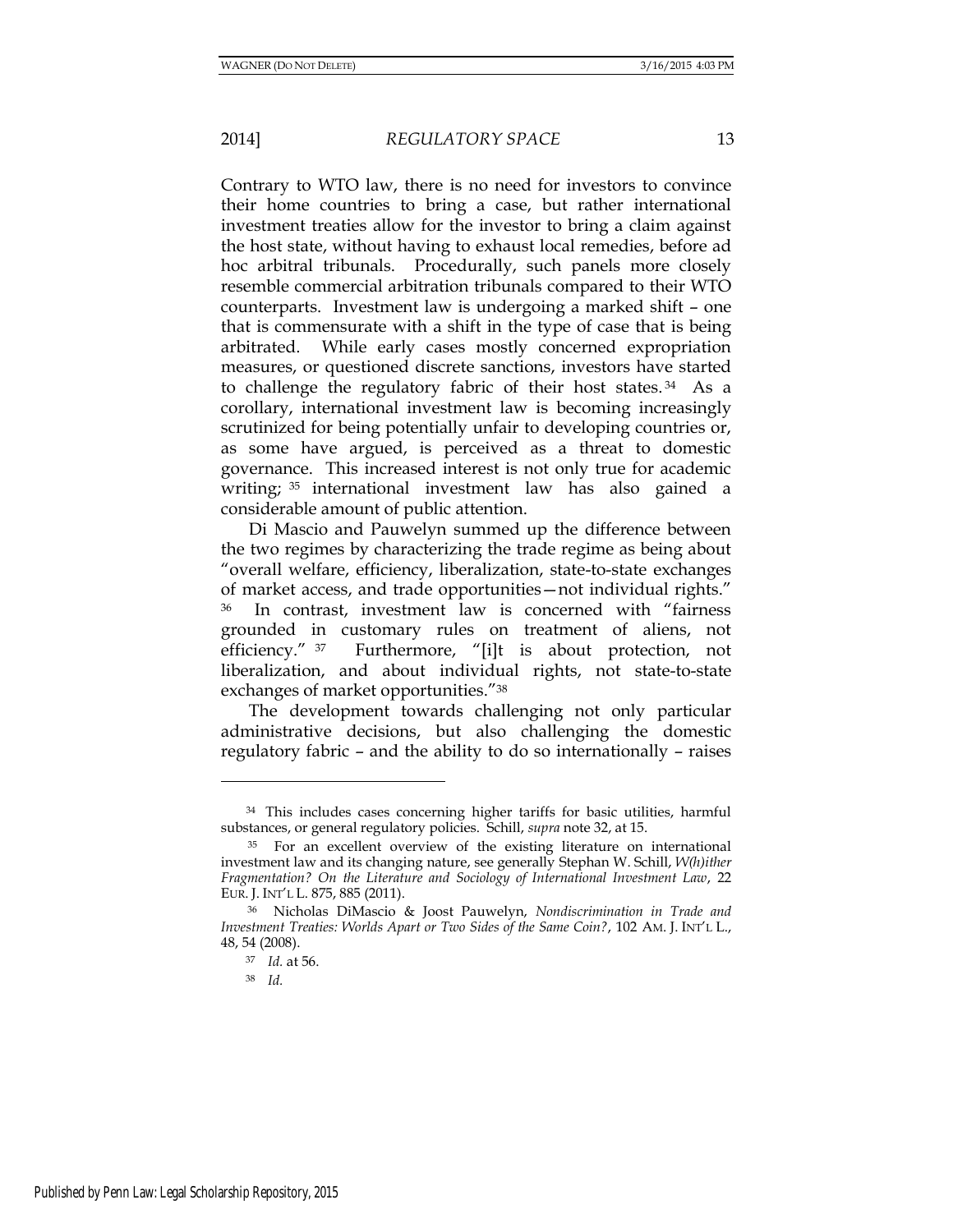new questions about (1) what role private actors should play, (2) what vehicle is appropriate to challenge domestic regulatory measures, and (3) to what extent international adjudicatory bodies should have decision-making authority over domestic policy preferences such as the protection of human health, the environment, or human rights. Although international trade and investment law have different enforcement mechanisms, they both raise similar questions with respect to the amount of regulatory space that is accorded to domestic decision-makers. Interestingly however, these two areas of law appear to have taken divergent trajectories regarding this question.

This article contributes to the nascent literature on comparing international trade and investment law.39 Unlike other articles, it does not attempt to provide a broad comparison between various fields in international law.40 Rather, it presumes that international trade and investment law are sufficiently close to warrant a meaningful comparison. This article provides an analysis of the regulatory space that states and WTO members are provided when

<sup>40</sup> Roberts, *supra* note 39; Julian Arato, *The Margin of Appreciation in International Investment Law*, 54 VA. J. INT'L L. 546 (2014).

<sup>39</sup> Anthea Roberts, *Clash of Paradigms: Actors and Analogies Shaping the Investment Treaty System*, 107 AM. J. INT'L L. 45 (2013); DiMascio & Pauwelyn, *supra* note 36; Andrew D. Mitchell & Caroline Henckels, *Variations on a Theme: Comparing the Concept of "Necessity" in International Investment Law and WTO Law*, 14 CHI. J. INT'L L. 93 (2013); Valentina Vadi & Lukasz Gruszczynski, *Standards of Review in International Investment Law and Arbitration: Multilevel Governance and the Commonweal*, 16 J. INT'L ECON. L. 613 (2013); Jürgen Kurtz, *The Use and Abuse of WTO Law in Investor-State Arbitration: Competition and Its Discontents*, 20 EUR. J. INT'L L. 749 (2009); Diane A. Desierto, *Public Policy Design in International Investment and Trade Law: Community Expectations and Functional Decision-Making*, N.Y.L. SCH. L. REV. (2013) *available at* http://www.nylslawreview.com/wpcontent/uploads/sites/16/2013/04/Solving-Global-Problems.CLE-Reading-

Materials.Panel-III.pdf; Elizabeth Trujillo, *From Here to Beijing: Public/Private Overlaps in Trade and Their Effects on U.S. Law*, 40 LOY. U. CHI. L.J. 691; Todd Weiler & Walid Ben Hamida, *Intersections: Dissemblance or Convergence Between International Trade and Investment Law*, TRANSNATIONAL DISPUTE SETTLEMENT SPECIAL (2013), *available at* http://www.transnational-disputemanagement.com/journal-browse-issues-toc.asp?key=36; Roger P. Alford, *The Convergence of International Trade and Investment Arbitration* (2013), *available at* [http://digitalcommons.law.scu.edu/cgi/viewcontent.cgi?filename=0&article=10](http://digitalcommons.law.scu.edu/cgi/viewcontent.cgi?filename=0&article=1018&context=globalevents&type=additional) [18&context=globalevents&type=additional;](http://digitalcommons.law.scu.edu/cgi/viewcontent.cgi?filename=0&article=1018&context=globalevents&type=additional) RAFAEL LEAL-ARCAS, INTERNATIONAL TRADE AND INVESTMENT LAW: MULTILATERAL, REGIONAL, AND BILATERAL GOVERNANCE (2010); *and* TRADE AND INVESTMENT RULE-MAKING: THE ROLE OF REGIONAL AND BILATERAL AGREEMENTS (Stephen Woolcock ed., 2006).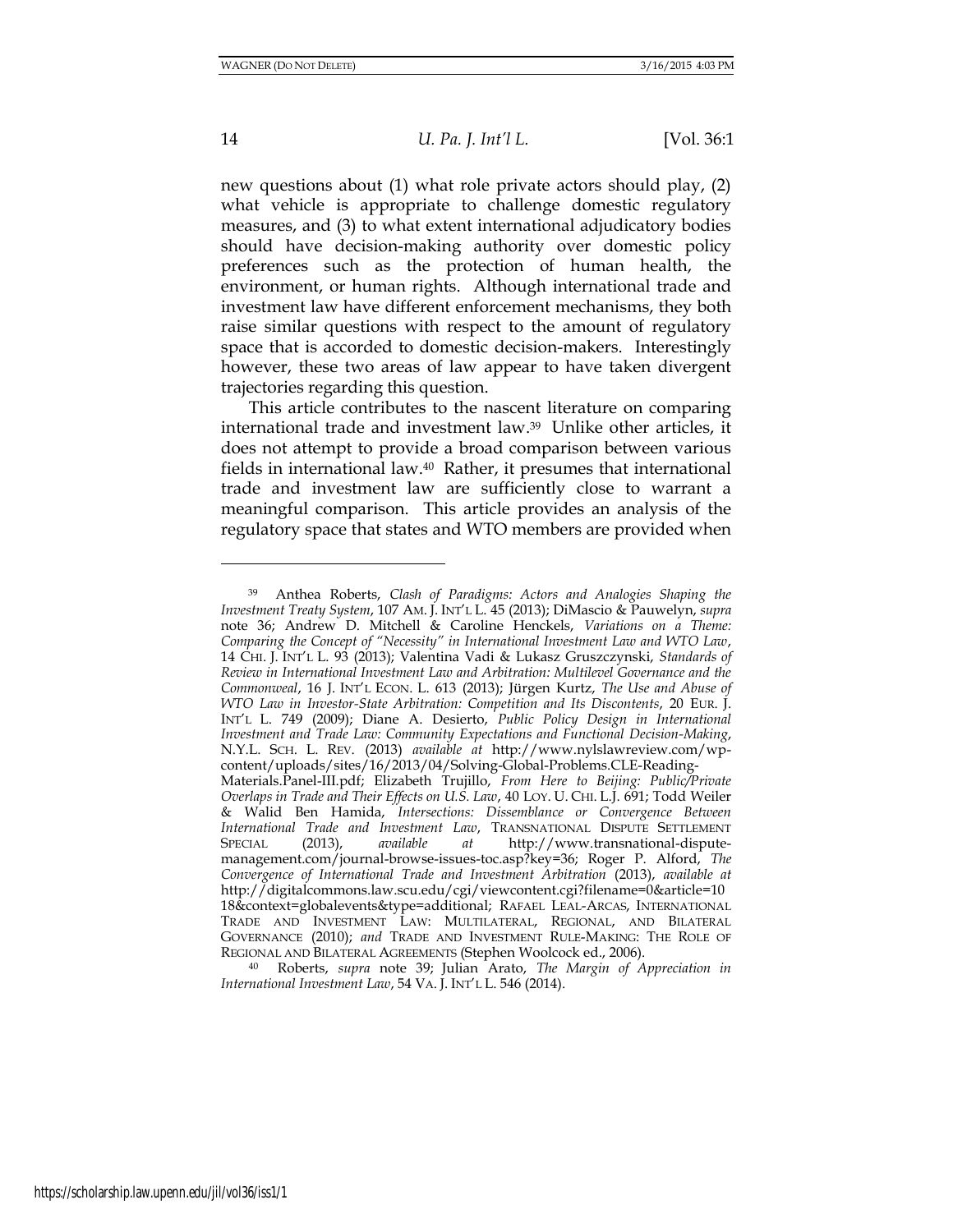appearing before international investment law panels and WTO dispute settlement organs. The degree of regulatory space governments possess is important. On one hand, an abundance of regulatory space may undermine the efficacy of the discipline of international investment law or international trade law. On the other hand, limiting the regulatory autonomy of governments too drastically allows international adjudicators to nullify domestic decisions without any form of democratic control. Given that international trade and investment law are closely related, and are used to challenge administrative and regulatory decisions, it is surprising that there is a disconnect between these two fields with respect to the amount of regulatory space that states have at their disposal.

#### 3. THE WTO AND INVESTMENT FRAMEWORKS COMPARED

### *3.1. Introducing the Legal Frameworks*

This section compares the different frameworks that WTO law and international investment law employ and highlight important differences in the application of the legal frameworks.<sup>41</sup> Regime comparison is not a particularly novel undertaking, having been employed in a number of areas in international law. Nevertheless, some argue that international investment law belongs in a category of its own as "[i]t is not a sub-genre of an existing discipline. It is dramatically different from anything previously known in the international sphere."42 While this statement was made in the context of a beginning – though quickly burgeoning – practice of enforcing investor rights through investment arbitration, international investment law is being regarded by a number of authors as *sui generis*. <sup>43</sup> Of course, the same was said of the WTO

<sup>&</sup>lt;sup>41</sup> The article is based on an understanding of WTO law and investment law as forming part of public international law. While they may deviate from general international law rules in some instances (taking on the character of *ius specialis*  under Article 55 of the Articles on State Responsibility), both fields are either firmly grounded in public international law or have developed into belonging in this field. Vadi & Gruszczynski, *supra* note 39, at 617.

<sup>42</sup> Jan Paulsson, *Arbitration Without Privity*, 10 ICSID REV. 232, 256 (1995).

<sup>43</sup> Roberts, *supra* note 39, at 94; Zachary Douglas, *The Hybrid Foundations of Investment Treaty Arbitration*, 74 BRIT. Y.B. OF INT'L LAW 151, 152–53 (2004). For a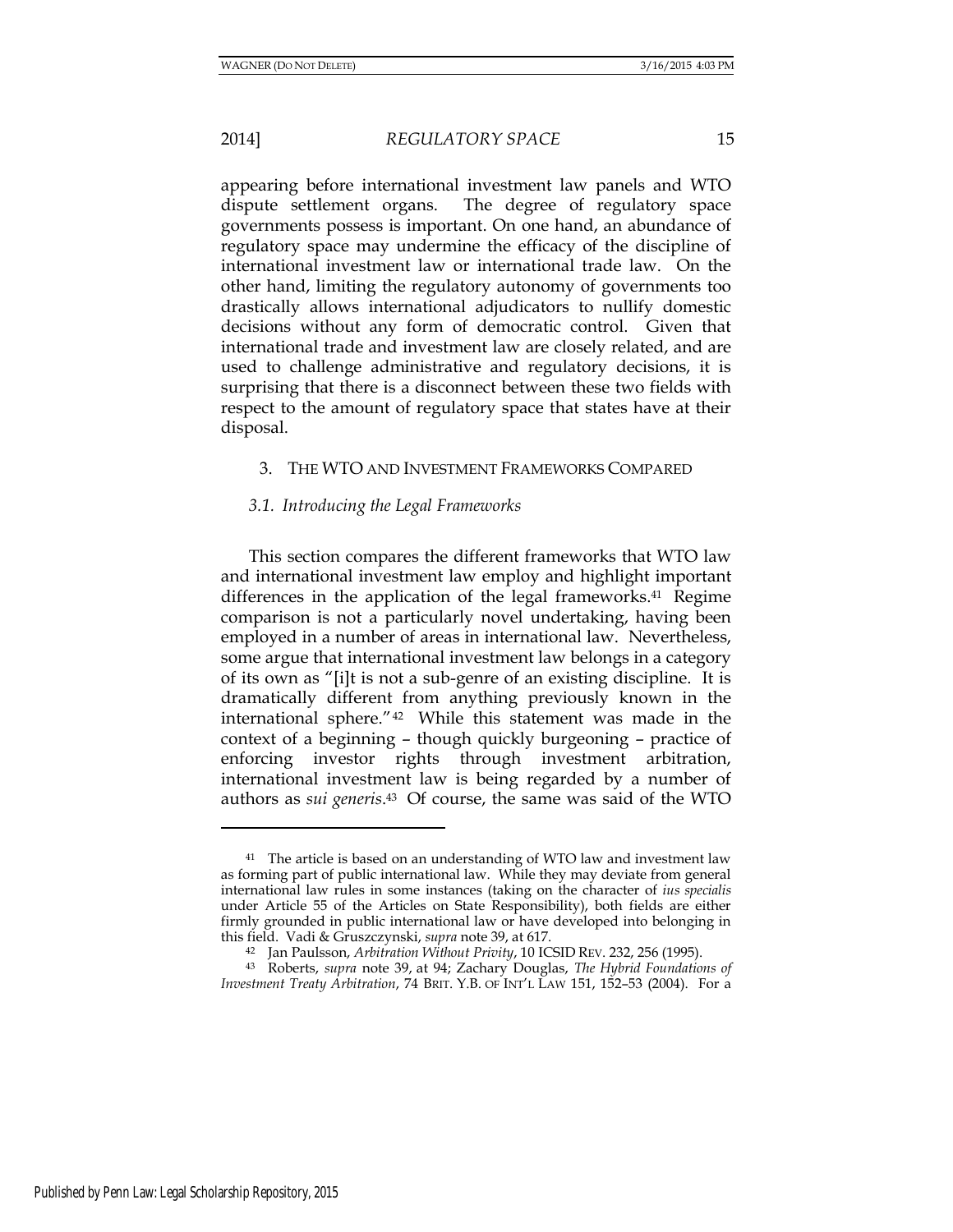after its creation of 1995.<sup>44</sup>

Recent developments make such a comparison even more apt. A number of trade agreements are now more encompassing, including not only provisions pertaining to trade, but also provisions pertaining to investment. Both areas are increasingly regarded as two sides of the same coin.<sup>45</sup>

This section will outline the basic structures of (a) international investment law and (b) international trade law. Historically speaking, both fields are of relatively recent origin. The WTO's predecessor formed part of the post–WWII attempt to regulate international finance, development, and trade through the Bretton Woods institutions, and was later supplanted and considerably expanded through the creation of the WTO in 1995. While international investment law was created in the aftermath of WWII as well, it did not fully form as a more developed field until after the end of the Cold War.<sup>46</sup>

There are a number of areas where analogies have been drawn between international trade and investment law. This has become evident in a number of investment cases in which the panels used

counterpoint, see Martins Paparinskis, *Analogies and Other Regimes of International Law*, *in* THE FOUNDATIONS OF INTERNATIONAL INVESTMENT LAW: BRINGING THEORY INTO PRACTICE 73, 73 (Zachary Douglas et al. eds., 2014).

<sup>44</sup> Rachel Brewster, *Rule-Based Dispute Resolution in International Trade Law*, 92 VA. L. REV. 251, 259 (2006); Joost Pauwelyn, *Enforcement and Countermeasures in the WTO: Rules Are Rules–Toward a More Collective Approach*, 94 AM. J. INT'L L. 335, 341  $(2000)$ .

<sup>&</sup>lt;sup>45</sup> Some states are including investment protections within bilateral and multilateral trade agreements. For an example, see generally North American Free Trade Agreement, Dec. 17, 1992, 32 I.L.M. 289; Association of Southeast Asian Nations [ASEAN] Comprehensive Investment Agreement, Feb. 26, 2009, *available at* 

http://www.asean.org/images/2013/resources/publication/2012%20-

<sup>%20</sup>ACIA%20An%20Introduction%20(Apr).pdf. Some multilateral trade agreements also incorporate provisions on investment. For examples of such agreements, see Agreement on Trade-Related Investment Measures and General Agreement on Trade in Services, 15 April 1994, 33 I.L.M. 81 (1994); Debra P. Steger, *International Trade and Investment: Towards a Common Regime?*, *in PROSPECTS* IN INTERNATIONAL INVESTMENT LAW AND POLICY 156, 160 et seq. (Roberto Echandi & Pierre Sauvé eds., 2013).

<sup>46</sup> José Alvarez, *The Once and Future Foreign Investment Regime, in* LOOKING TO THE FUTURE: ESSAYS ON INTERNATIONAL LAW IN HONOR OF W. MICHAEL REISMAN 15 (M. Arsanjani et al. eds., 2010) (stating that "[t]he 1990s, not the 1980s and certainly not the 1970s, were the era when the modern investment regime was born.").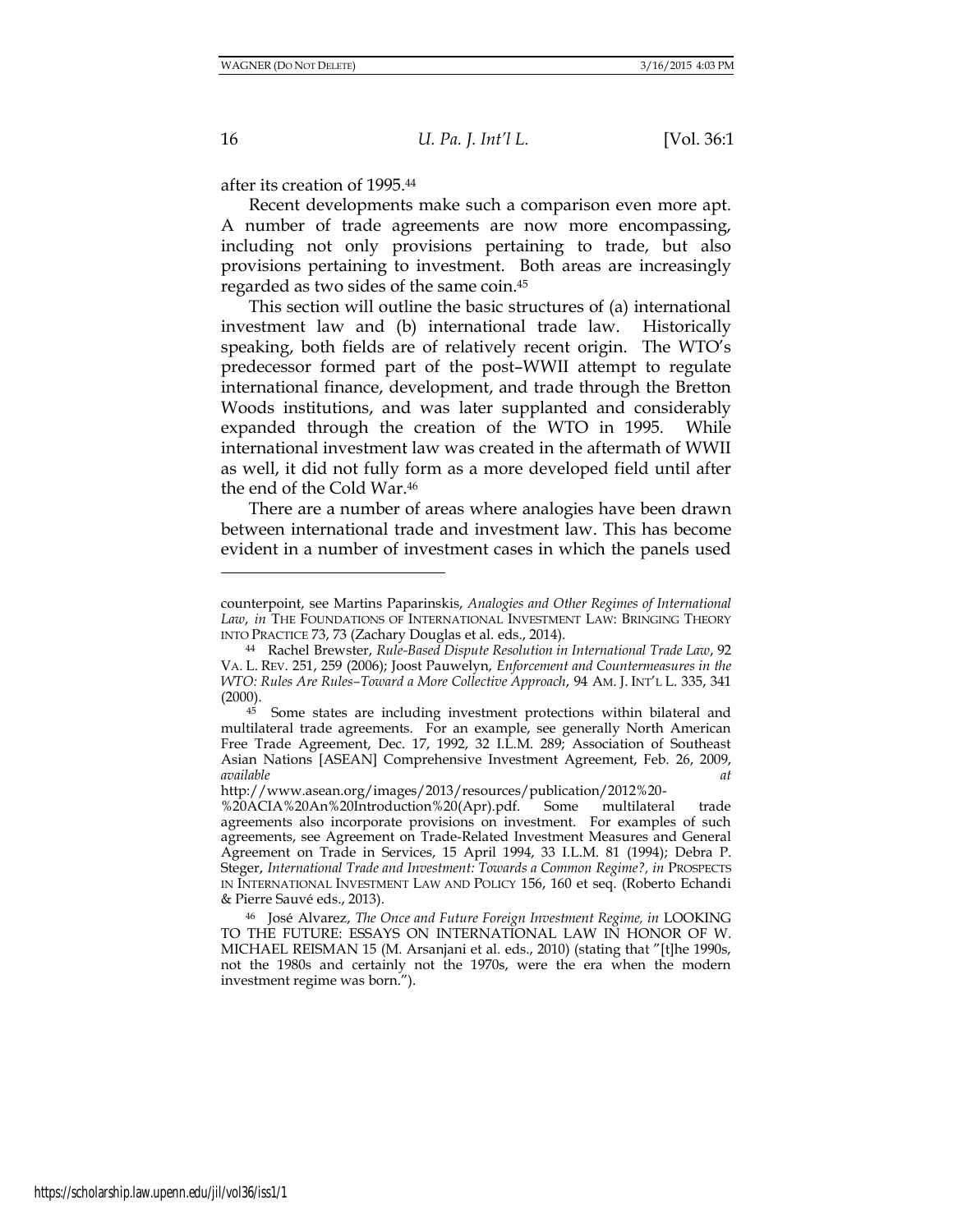2014] *REGULATORY SPACE* 17

previous decisions on "likeness" or national treatment or procedural decisions on amicus curiae briefs in the WTO context.<sup>47</sup>

#### *3.1.1. The Investment Law Framework*

International investment protection originally developed largely in conjunction with trade agreements and oftentimes contained provisions that guaranteed wide-ranging protection of the property of nationals of one party in the territory of the other party. <sup>48</sup> Additional, and sometimes successful, avenues for protection included diplomatic protection at the discretion of the home state, ad hoc commissions, arbitral tribunals, recourse to local courts, or contractual agreements with the host state.<sup>49</sup> This remained largely unchanged until after WWII. Until then, the protection was based on an emerging body of mostly bilateral trade agreements and customary international law.<sup>50</sup>

The increasing interchange of capital after WWII, as opposed to the previous practice of property protection,<sup>51</sup> allowed the field of international investment law to emerge. Capital exporting countries, as proxies for capital providers, were however interested

<sup>47</sup> Roberts, *supra* note 39, at 52. See generally the contributions in WTO LITIGATION, INVESTMENT ARBITRATION, AND COMMERCIAL ARBITRATION (Jorge Alberto Huerta-Goldman et al. eds., 2013); Alford, *supra* note 39, at 35 et seq.; Trujillo, *supra* note 39, at 713 et seq*.*; Kurtz, *supra* note 39, at 752-55**.**

<sup>48</sup> DiMascio & Pauwelyn, *supra* note 36, at 52; Kenneth J. Vandevelde, *A Brief History of International Investment Agreements*, 12 U.C. DAVIS J. INT'L L. & POL'Y 157, 159 (2005–2006).

<sup>49</sup> Lionel M. Summers, *Arbitration and Latin America*, 3 CAL. W. INT'L. L.J. 1, 4- 11 (1972). These measures were almost exclusively *ex post facto* measures. For further analyses of the history of the protection of the property interests of aliens, Douglas, *supra* note 43, at 151; EDWIN MONTEFIORE BORCHARD, THE DIPLOMATIC PROTECTION OF CITIZENS ABROAD OR THE LAW OF INTERNATIONAL CLAIMS (1916). Some of these dispute settlement mechanisms were carried out by mutual agreement between the parties, others involved pressure by one of the states involved. ANDREW NEWCOMBE & LLUÍS PARADELL, LAW AND PRACTICE OF INVESTMENT TREATIES: STANDARDS OF TREATMENT 9 (2009).

<sup>50</sup> For a more complete history, see NEWCOMBE & PARADELL, *supra* note 49, at 3-18.

<sup>51</sup> At the time, a conceptual shift is said to have taken place, one from protection of property to investment protection, which also took account of the need of economic development for developing countries. *Id.* at 21.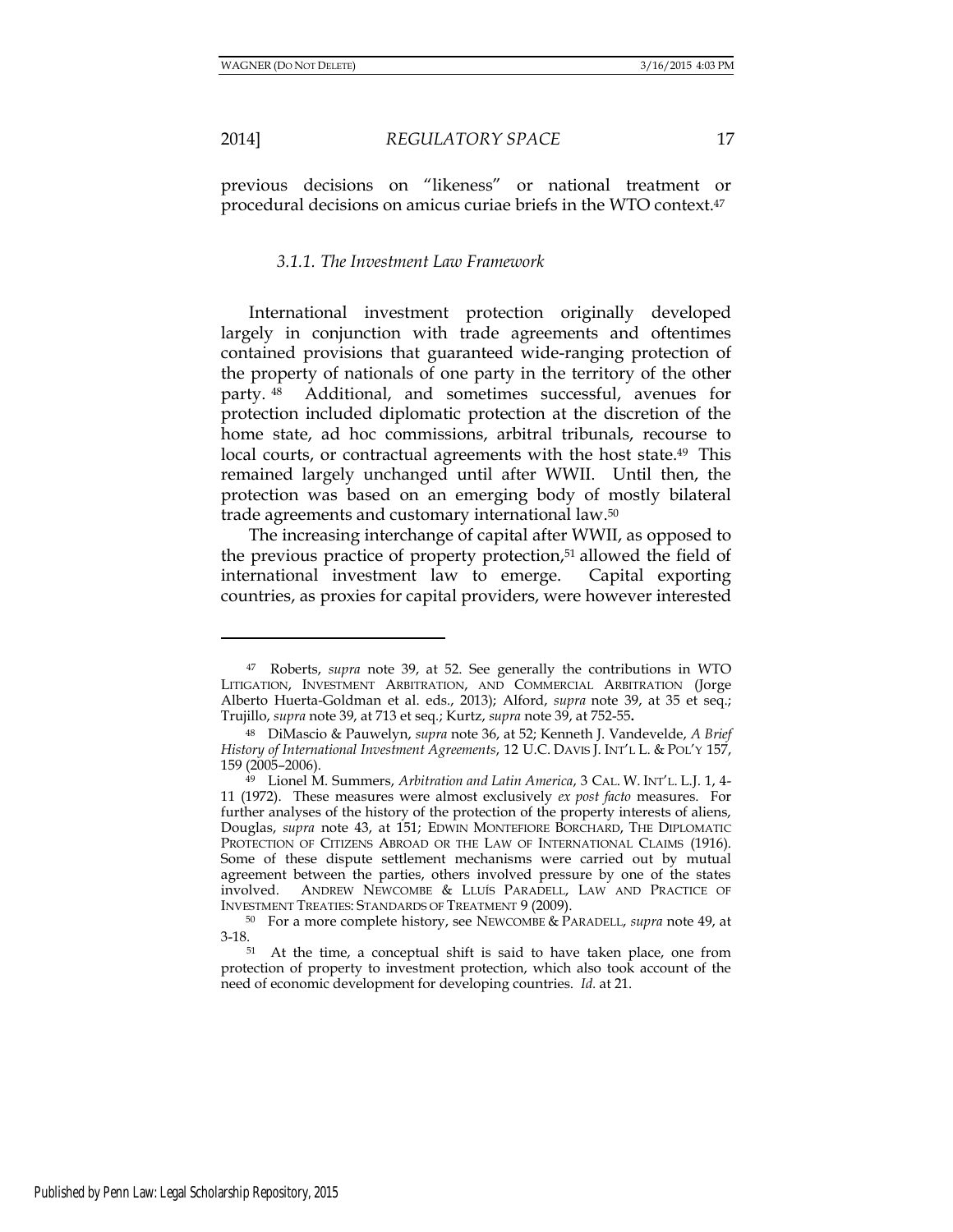18 *U. Pa. J. Int'l L.* [Vol. 36:1

in obtaining assurances that investment protection was to be put on a more secure footing than the previous mechanisms that were oftentimes of an ad hoc nature. This started with the first BIT, which was concluded in 1959 between Pakistan and Germany.<sup>52</sup> The system grew slowly, but steadily from 72 investment agreements at the end of the 1960s, to 165 at the end of the 1970s, and 385 at the end of the 1980s,<sup>53</sup> when a number of European countries pursued BITs with developing countries. <sup>54</sup> This was partially due to the adoption of the New International Economic Order, which signaled a push towards revising the international economic system by developing countries.55 It is also worth noting that a number of developing countries remained on the sidelines of this development. For example, China did not conclude its first BIT until 1982, and neither Brazil nor India did so until 1994.56 The real change these treaties brought about came through allowing private parties – on the basis of BITs – to have recourse against discriminatory treatment, the prohibition of export-related import quotas, or the repatriation of income in convertible currencies. The ability to challenge state measures on these grounds was seen as the creation of a "dramatic extension of arbitral jurisdiction in the international realm."<sup>57</sup>

By the end of the millennium the number of BITs had reached a total of 1,857 with other capital exporting countries having

<sup>52</sup> Treaty between the Federal Republic of Germany and Pakistan for the Promotion and Protection of Investments, Nov. 25, 1959, 457 U.N.T.S. 24 (Ger. & Pak.).

<sup>53</sup> United Nations Conference on Trade & Development, *Bilateral Investment Treaties, 1959–1999*, 1 (2000), *available at* http://unctad.org/en/docs/poiteiiad2.en.pdf.

<sup>54</sup> *See generally* Jeswald W. Salacuse, *BIT by BIT: The Growth of Bilateral Investment Treaties and Their Impact on Foreign Investment in Developing Countries*, 24 INT'L. LAW. 655, 655 (1990).

<sup>55</sup> *See generally* G.A. Res. 6/3201, U.N. Doc. A/RES/S-6/3201 (May 1, 1974). For an overview of the differing political views of countries, see Andrew T. Guzman, *Why LDCs Sign Treaties that Hurt Them: Explaining the Popularity of Bilateral Investment Treaties*, 38 VA. J. INT'L L. 639, 646–51 (1998).

<sup>56</sup> NEWCOMBE & PARADELL, *supra* note 49, at 43–44.

<sup>57</sup> Paulsson, *supra* note 42, at 233; Christoph Schreuer, *Paradigmenwechsel im Internationalen Investitionsrecht*, PARADIGMENWECHSEL IM VÖLKERRECHT ZUR JAHRTAUSENDWENDE 237 et seq. (Waldemar Hummer ed., 2002). Providing a critical view of the system, GUS VAN HARTEN, INVESTMENT TREATY ARBITRATION AND PUBLIC LAW (2007); DAVID SCHNEIDERMAN, CONSTITUTIONALIZING ECONOMIC GLOBALIZATION: INVESTMENT RULES AND DEMOCRACY'S PROMISE (2008).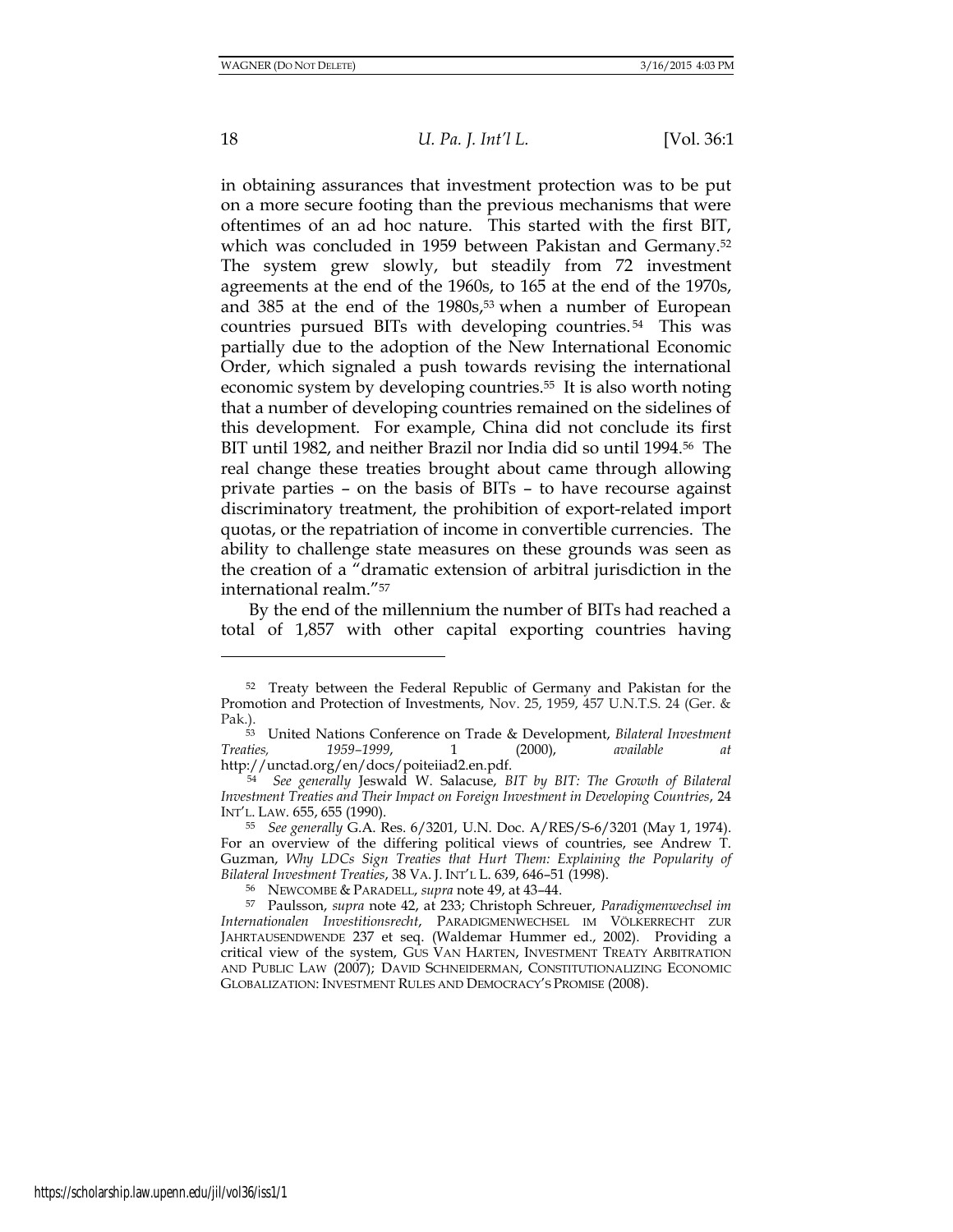undertaken BIT programs.58 That number grew to just over 2,800 BITs by the end of 2010.<sup>59</sup> Additionally, a considerable number of trade agreements contain investment chapters, bringing the total number to well over 3,000 instruments.<sup>60</sup> Importantly, the number of new investment agreements has grown with such rapidity due to the fact that they are no longer concluded solely between developed and developing countries, as the old boundary between capital exporting and capital importing countries has broken down.

Since the first investor-state dispute filed under a BIT in 1987, the number of cases has been rising constantly, amounting to 450 cases by the end of 2011.61 Moreover, according to UNCTAD, 2011 saw the highest number of cases brought in one year, showing the dynamic nature of dispute settlement in this area. ICSID remains the focal point for investor-state arbitration.<sup>62</sup>

While investment law was previously confined to being grounded in customary international law,  $63$  it has now firmly evolved into a field that is – at least with respect to its basis –

<sup>60</sup> *Id.* 

l

<sup>58</sup> *See generally* KENNETH J. VANDEVELDE, BILATERAL INVESTMENT TREATIES: HISTORY, POLICY, AND INTERPRETATION (2010). By mid-1996, only Botswana, Guatemala, Ireland, Mozambique, Myanmar and Suriname had not concluded a BIT. Guzman, *supra* note 55, at 640.

<sup>59</sup> United Nations Conference on Trade & Development, *supra* note 31, at  $100.$  60

<sup>&</sup>lt;sup>61</sup> Note that this number may not reflect all disputes submitted under BITs, as not all cases are necessarily public. UNITED NATIONS CONFERENCE ON TRADE AND DEVELOPMENT (UNCTAD), LATEST DEVELOPMENTS IN INVESTOR-STATE DISPUTE SETTLEMENT, IIA ISSUES NOTE NO. 1 (Apr. 2012), *available at* http://unctad.org/en/PublicationsLibrary/webdiaeia2012d10\_en.pdf.

<sup>62</sup> *See id.* at 2. For a breakdown of the ICSID cases, see *The ICSID Caseload – Statistics*, INTERNATIONAL CENTRE FOR SETTLEMENT OF INVESTMENT DISPUTES, 7 (2012), *available at*  https://icsid.worldbank.org/ICSID/FrontServlet?requestType=ICSIDDocRH&ac tionVal=ShowDocument&CaseLoadStatistics=True&language=English31. The total number of cases registered with ICSID from 1972 until the end of 1996 amounted to 38. 2011 alone saw 38 newly registered cases with ICSID, with the total number of cases between 1997 and 2011 being 331, subsequent to the inclusion of provisions into BITs that committed host states to investor–state arbitration in the 1990s.

<sup>63</sup> *See* M. SORNARAJAH, THE INTERNATIONAL LAW ON FOREIGN INVESTMENT 19 (3d ed. 2010) ("Both views were premised on the idea that law should be designed to further the free movement of trade and investments across state boundaries.").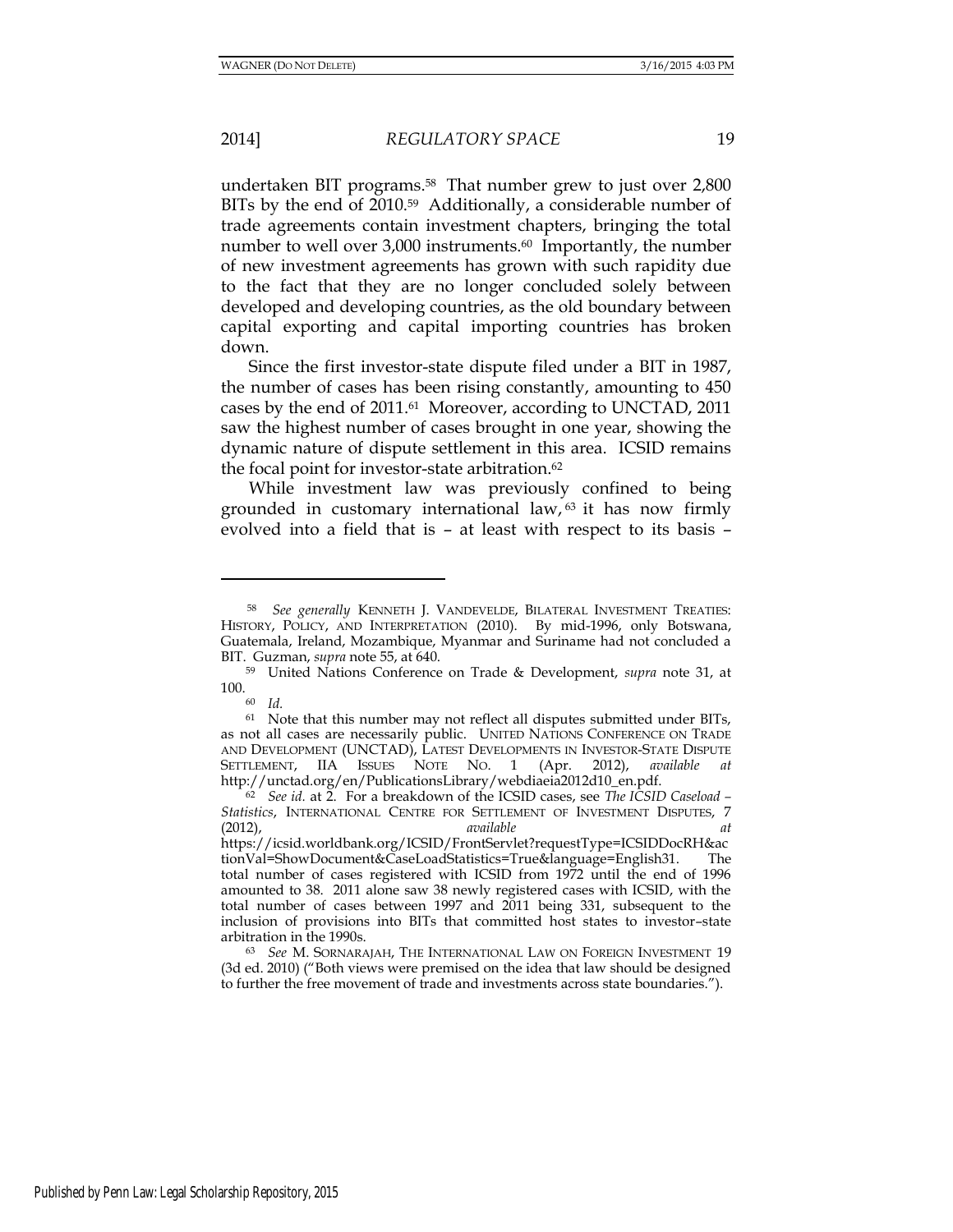20 *U. Pa. J. Int'l L.* [Vol. 36:1

characterized by treaty law. <sup>64</sup> The vast majority of investment treaties are bilateral – with regional agreements such as the North American Free Trade Agreement (NAFTA) or sectoral agreements such as the Energy Charter Treaty or the Lomé III and IV conventions constituting rare exceptions.65 Given the lack of an overarching institutional framework, $66$  it is not surprising that a coherent direction is – at least so far – lacking. Unlike the WTO's Appellate Body ("AB"), <sup>67</sup> investment arbitration panels are not guided by the jurisprudence of a higher adjudicatory level. And yet, despite the bilateral nature of the field, there appear to be early signs of convergence given that many of the BITs are based on socalled model BITs which provide – at least for some states – a blueprint, with some deviation depending on the country's counterpart.68 Moreover, the vast majority of BITs or multilateral investment treaties contain a number of common provisions. While the "repetition of common clauses in bilateral treaties does not create or support an inference that those clauses express customary law," <sup>69</sup> there is growing evidence that certain

<sup>67</sup> Despite the arguably existing hierarchy, panels for a long time have deviated considerably from the guidance of the AB in SPS Agreement cases. *See* Markus Wagner, *Law Talk v. Science Talk: The Languages of Law and Science in WTO Proceedings*, 35 FORDHAM INT'L L.J. 151, 194 et seq. (2011).

<sup>64</sup> *See supra* Section I.

<sup>&</sup>lt;sup>65</sup> For an overview of the procedural requirements in these conventions, see Paulsson, *supra* note 42, at 241–54.

<sup>66</sup> Repeated attempts at creating a multilateral investment framework have failed. Rainer Geiger, *Regulatory Expropriations in International Law: Lessons from the Multilateral Agreement on Investment*, 11 N.Y.U. ENVTL. L.J. 94, (2002); EDWARD M. GRAHAM, FIGHTING THE WRONG ENEMY: ANTIGLOBAL ACTIVISTS AND MULTINATIONAL ENTERPRISES 15–49 (2000).

<sup>68</sup> For the relevant literature, see Schill, *supra* note 35, at 892 et seq. See also what is arguably a convergence in the model BITs of China and the U.S., albeit from different directions, Stephan W. Schill, *Tearing Down the Great Wall: The New Generation Investment Treaties of the People's Republic of China, 15 CARDOZO J. INT'L &* COMP. L. 73 (2007); Kenneth J. Vandevelde, *A Comparison of the 2004 and 1994 U.S. Model BITs: Rebalancing Investor and Host Country Interests*, *in* YEARBOOK ON INTERNATIONAL INVESTMENT LAW AND POLICY 2008–2009, 283 (Karl P. Sauvant, ed., 2009); Cai Congyan, *China–US BIT Negotiations and the Future of Investment Treaty Regime: A Grand Bilateral Bargain with Multilateral Implications*, 12 J. INT'L. ECON. L. 457 (2009).

<sup>69</sup> Oscar Schachter, *Compensation for Expropriation*, 78 AM. J. INT'L L. 121, 126 (1984). This is not merely an expression of academic sentiment, but was a position the ICJ already expressed in the North Sea Continental Shelf cases. North Sea Continental Shelf Cases (Fed. Repub. Ger. v. Den. & Neth.), 1969 I.C.J. 3 (Feb. 20).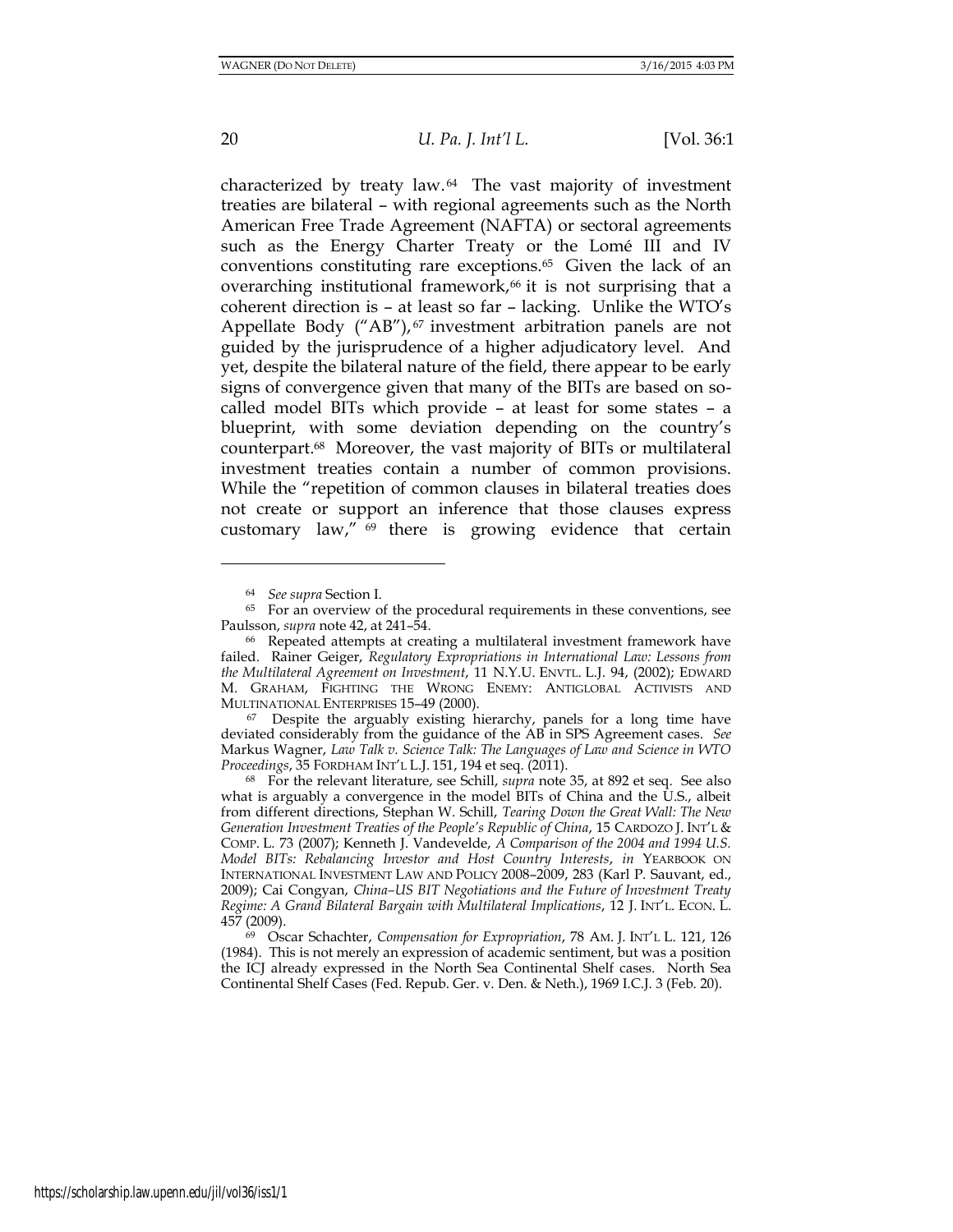fundamental rules and principles can be discerned from the existing treaty law and investment jurisprudence.<sup>70</sup>

Anthea Roberts helpfully identifies three stages in the development of international investment law: the system's infancy, its adolescence, and its approaching adulthood.71 The first stage is characterized by power imbalances between developing states and developed states, the latter of which exported its capital to the former and could oftentimes dictate the terms of the agreement. While they were reciprocal in nature, in practice the large majority of such relationships were characterized by strong power imbalances and the belief that only through such treaties could developing countries attract much-needed capital. <sup>72</sup> Investors were given protections from expropriations or other measures that could inhibit their investments. Procedurally, the broadly worded obligations were accompanied by mechanisms that allowed investors to bring disputes before arbitral tribunals, which were given wide discretion to decide over such disputes. As Roberts points out, the "net result was a considerable shift of interpretive power away from the treaty parties and toward investment tribunals, leading to investment treaty law being developed through a body of de facto precedents." <sup>73</sup> The community of arbitrators being small and to a large extent coming from commercial arbitration was another characteristic of this phase.74 This led to the mindset that was prevalent in commercial arbitration (of regarding the two parties as being on equal footing) without due regard for the different roles that states and investors actually play. <sup>75</sup> Finally, the treaties were structurally skewed

<sup>71</sup> Roberts, *supra* note 39, at 75–93. For a slightly different classification, see Vandevelde, *supra* note 48, at 158 et seq.

- <sup>72</sup> SORNARAJAH, *supra* note 63, at 19.
- <sup>73</sup> Roberts, *supra* note 39, at 77.

<sup>75</sup> William W. Burke-White & Andreas von Staden, *The Need for Public Law* 

<sup>70</sup> *See generally* STEPHAN W. SCHILL, THE MULTILATERALIZATION OF INTERNATIONAL INVESTMENT LAW (2009).

<sup>74</sup> Additional factors included that arbitral institutions were deeply vested in commercial or investor-state contractual arbitration, thus favoring arbitrators with whom they were familiar. Given that these institutions were involved in commercial arbitration, it is no surprise that they would choose from among the same rosters of arbitrators. Brower, *supra* note 29, at 190 et seq.; Thomas W. Wälde, *The Present State of Research Carried Out by the English–Speaking Section of the Centre for Studies and Research*, *in* NEW ASPECTS OF INTERNATIONAL INVESTMENT LAW 63, 114–15 (Philippe Kahn & Thomas W. Wälde eds., 2007).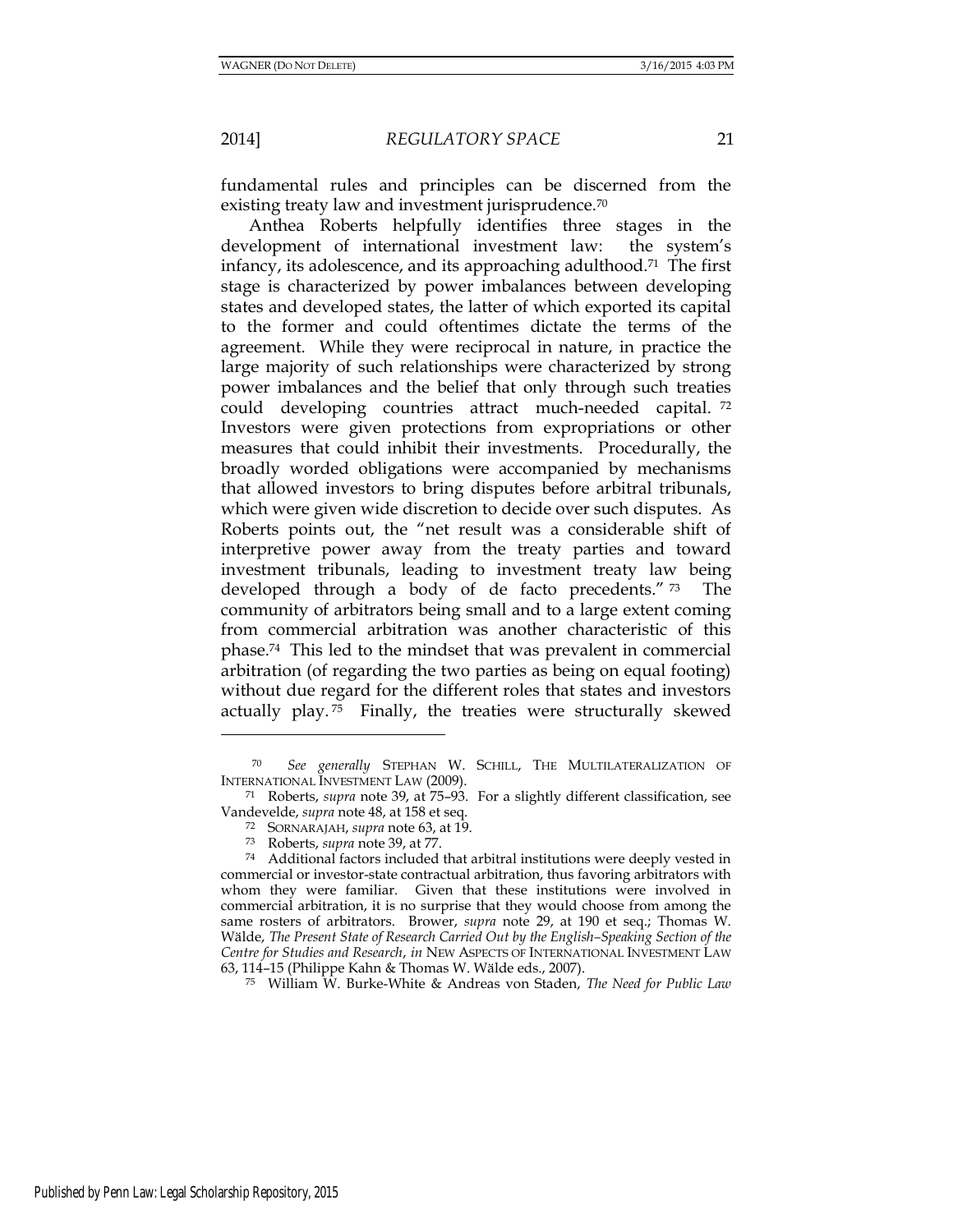22 *U. Pa. J. Int'l L.* [Vol. 36:1

towards investor rights and rarely contained solid provisions that would safeguard the interests of states in defending regulatory changes. The protection of pursuing domestic policy goals – coming to the fore in recent years – was hardly mentioned in these treaties. This is understandable, given that the capital-exporting country was generally not concerned with such issues in the capital-importing country. The greater concern with investor rights becomes evident when looking at some of the early (and even today's) literature that emphasizes the parallel between investment law and human rights law. <sup>76</sup> It is important to emphasize in this context that – barring certain rights – such rights are not absolute, but in most instances are subject to limitations.<sup>77</sup> In a number of cases, panels found that – based on the assumption that investment treaties exist to "create and maintain favorable conditions for investments," – resolution of uncertainties should result "so as to favor the protection of covered investments."<sup>78</sup>

*Standards of Review in Investor-State Arbitration*, *in* INTERNATIONAL INVESTMENT LAW AND COMPARATIVE PUBLIC LAW, 689, 691 (Stephan W. Schill ed., 2010); Bruno Simma, *Foreign Investment Arbitration: A Place for Human Rights?*, 60 INT'L & COMP. L.Q. 573, 576 (2011); Moshe Hirsch, *Investment Tribunals and Human Rights: Divergent Paths*, *in* HUMAN RIGHTS IN INTERNATIONAL INVESTMENT LAW AND ARBITRATION 97, 108 et seq. (Pierre-Marie Dupuy et al. eds., 2009).

<sup>76</sup> Geneviève Burdeau, Nouvelles perspectives pour l'arbitrage dans le contentieux économique intéressant les États, 1995 REVUE DE L'ARBITRAGE 3, 15 (1995) (Fr.); Caroline Henckels, Indirect Expropriation and the Right to Regulate: Revisiting Proportionality Analysis and the Standard of Review in Investor–State Arbitration, 15 J. OF INT'L ECON. L. 223, 241 (2012); Karl-Heinz Böckstiegel, Enterprise v. State: The New David and Goliath?, 23 ARB. INT'L 93, 104 (2007); ZACHARY DOUGLAS, THE INTERNATIONAL LAW OF INVESTMENT CLAIMS 7-8 (2009). Douglas relies on the European Court of Human Rights on the one hand and the jurisprudence of the U.S.-Iran Claims Tribunal on the other. The latter is a tribunal whose creation was based on a bilateral agreement between both states and while its jurisprudence is often cited, one can question whether its existence is truly evidence for such an alleged parallel. See Steven Ratner, Regulatory Takings in Institutional Context: Beyond the Fear of Fragmented International Law, 102 AM. J. INT'L L. 475, 499 (2008). For a similar approach, see Jarrod Hepburn, The Duty to Give Reasons for Administrative Decisions in International Law, 61 INT'L & COMP. L.Q. 641, 655 (2012).

<sup>77</sup> See, e.g., European Convention on Human Rights, art. 15, Nov. 4, 1950.

<sup>78</sup> SGS Société Générale de Surveillance S.A. v. Republic of the Phil., ICSID Case No. ARB/02/6, Decision of the Tribunal on Objections to Jurisdiction, ¶ 116 (Jan. 29, 2004), 8 ICSID Rep. 518 (2005). See generally Michael Waibel, International Investment Law and Treaty Interpretation, in INTERNATIONAL INVESTMENT LAW AND GENERAL INTERNATIONAL LAW: FROM CLINICAL ISOLATION TO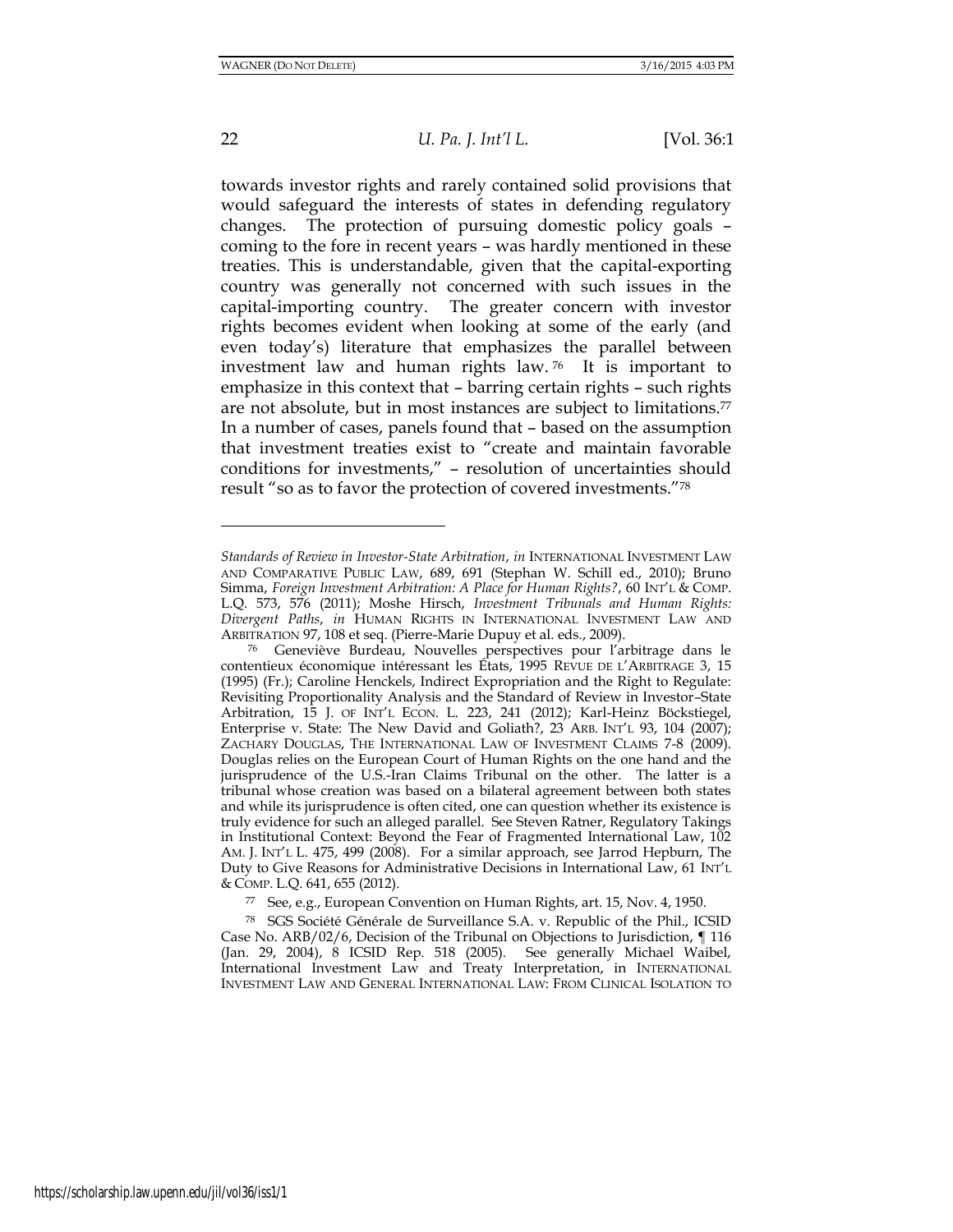2014] *REGULATORY SPACE* 23

It is also prudent to be aware of the different goals of human rights protection and investment protection. Although asymmetries in the power relations between states and individuals exist in both investment law and human rights law,<sup>79</sup> and although human rights treaties very often include provisions relating to the protection of property rights, the procedural and substantive provisions in human rights treaties are considerably different from those found in investment law treaties. This not only includes the different location of human rights law and investment law along the public  $/$  private divide.<sup>80</sup> It also includes the observation that unlike the reciprocal obligations a state enters into in investment law, the obligations in human rights law "reflect fundamental values of the international community."<sup>81</sup> A second observation is that granting legal protection to investors finds justification from a state's desire to attract investments by non-state actors.<sup>82</sup>

According to Roberts, international investment law is undergoing significant change, as the importance of private law considerations and investor interests diminishes in favor of greater regulatory space for states. <sup>83</sup> Investments from developing countries have increased, causing existing developed states to lose the immunity from suit they once factually enjoyed. Capital flows

SYSTEMIC INTEGRATION? 29, 39-40 (Rainer Hofmann & Christian J. Tams eds., 2011). On the other hand, see decisions that favor the application of the principle of in dubio pro mitius, such as SGS Société Générale de Surveillance S.A. v. Islamic Republic of Pak., ICSID Case No. ARB/01/13, Decision of the Tribunal on Objections to Jurisdiction, 8 ICSID Rep. 451 (2005); The Loewen Group, Inc. and Raymond L. Loewen v. United States of America, ICSID Case No. ARB(AF)/98/3, Award, ¶ 160 et seq. (June 26, 2003), 7 ICSID Rep. 442 (2005). See generally Schill, *supra* note 70, at 314–19.

<sup>79</sup> Hirsch, *supra* note 75, at 98; Paparinskis, *supra* note 43, at 80.

<sup>80</sup> Hirsch, *supra* note 75, at 107.

See id. at 109-10 (explaining that international human rights and investment law have different characteristics). An additional factor to consider is that the traditional power relationship between states and investors, in which the state assumed the dominant role, may not always be true in certain circumstances, which may actualize in the negotiations of concessions and stabilization clauses. Paparinskis, *supra* note 43, at 81. *See also* Clara Reiner & Christoph Schreuer, *Human Rights and International Investment Arbitration*, *in* HUMAN RIGHTS IN INTERNATIONAL INVESTMENT LAW AND ARBITRATION 82 (Pierre Marie Dupuy, Francesco Francioni & Ernst-Ulrich Petersman eds., 2009).

<sup>82</sup> Paparinskis, *supra* note 43, at 80.

<sup>83</sup> Roberts, *supra* note 39, at 78.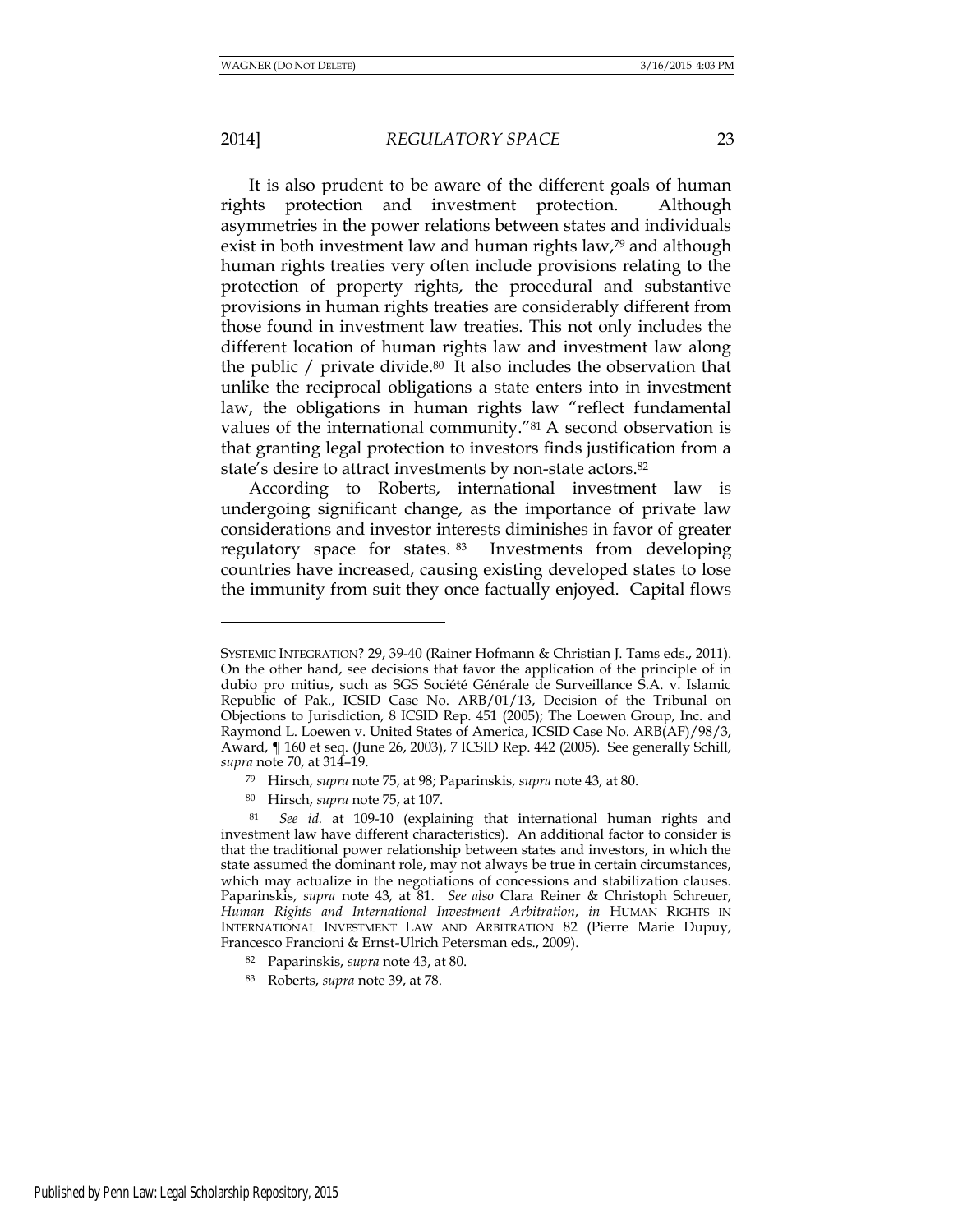<span id="page-23-0"></span>l

### 24 *U. Pa. J. Int'l L.* [Vol. 36:1

are no longer uni-directional, leaving states that had previously considered themselves immune from such suits open to investment arbitration.84 Developed states are now being called upon more frequently to defend their own policy decisions before arbitral tribunals. Moreover, an increasing number of cases are no longer concerned with discrete matters that can be decided without exerting considerable influence on public policy in areas such as public utilities, the environment, or public health.<sup>85</sup> The decreasing immunity from suit experienced by developed countries and the resulting public policy implications, together with what is perceived to be an investor-friendly jurisprudence, have led some countries to rethink their commitments to the enterprise of international investment arbitration.86 Some states (such as Bolivia, Ecuador and Venezuela) have taken the rather aggressive step of withdrawing from the ICSID dispute settlement system entirely,<sup>87</sup> while other countries (such as South Africa and Australia) have decided to no longer include investor-state arbitration provisions

<sup>84</sup> United Nations Conference on Trade and Development, *South–South Cooperation in International Investment Arrangements* 6 et seq., UNCTAD/ITE/IIT/2005/3 (2005). *See also* José E. Alvarez, *The Once and Future Foreign Investment Regime*, *in* LOOKING TO THE FUTURE: ESSAYS ON INTERNATIONAL LAW IN HONOR OF W. MICHAEL REISMAN 607, 634 (Mahnoush H. Arsanjani et al. eds., 2011) ("More countries than ever before are . . . capital exporters as well as capital importers.").

<sup>85</sup> UNITED NATIONS CONFERENCE ON TRADE AND DEVELOPMENT, IIA ISSUES NOTE, NO. 1, 2012: LATEST DEVELOPMENTS IN INVESTOR-STATE DISPUTE SETTLEMENT 2, UNCTAD/WEB/DIAE/IA/2012/10 (Apr. 16, 2012).

<sup>86</sup> United Nations Conference on Trade and Development, *Investor-State Dispute Settlement and Impact on Investment Rulemaking*, UNCTAD/ITE/IIA/2007/3 (2007), at 92.

<sup>87</sup> ICSID, News Release, V*enezuela Submits a Notice Under Article 71 of the ICSID Convention* (Jan. 26, 2012), *available at*  [https://icsid.worldbank.org/ICSID/FrontServlet?requestType=CasesRH&action](https://icsid.worldbank.org/ICSID/FrontServlet?requestType=CasesRH&actionVal=OpenPage&PageType=AnnouncementsFrame&FromPage=Announcements&pageName=Announcement100) [Val=OpenPage&PageType=AnnouncementsFrame&FromPage=Announcements](https://icsid.worldbank.org/ICSID/FrontServlet?requestType=CasesRH&actionVal=OpenPage&PageType=AnnouncementsFrame&FromPage=Announcements&pageName=Announcement100) [&pageName=Announcement100;](https://icsid.worldbank.org/ICSID/FrontServlet?requestType=CasesRH&actionVal=OpenPage&PageType=AnnouncementsFrame&FromPage=Announcements&pageName=Announcement100) ICSID, News Release, *Ecuador Submits a Notice Under Article 71 of the ICSID Convention,* (July 9, 2009), *available at*  [https://icsid.worldbank.org/ICSID/FrontServlet?requestType=CasesRH&action](https://icsid.worldbank.org/ICSID/FrontServlet?requestType=CasesRH&actionVal=OpenPage&PageType=AnnouncementsFrame&FromPage=NewsReleases&pageName=Announcement20) [Val=OpenPage&PageType=AnnouncementsFrame&FromPage=NewsReleases&p](https://icsid.worldbank.org/ICSID/FrontServlet?requestType=CasesRH&actionVal=OpenPage&PageType=AnnouncementsFrame&FromPage=NewsReleases&pageName=Announcement20) [ageName=Announcement20;](https://icsid.worldbank.org/ICSID/FrontServlet?requestType=CasesRH&actionVal=OpenPage&PageType=AnnouncementsFrame&FromPage=NewsReleases&pageName=Announcement20) ICSID, News Release, *Bolivia Submits a Notice Under Article 71 of the ICSID Convention*, (May 16, 2007), *available at*  [https://icsid.worldbank.org/ICSID/FrontServlet?requestType=CasesRH&action](https://icsid.worldbank.org/ICSID/FrontServlet?requestType=CasesRH&actionVal=OpenPage&PageType=AnnouncementsFrame&FromPage=NewsReleases&pageName=Announcement3) [Val=OpenPage&PageType=AnnouncementsFrame&FromPage=NewsReleases&p](https://icsid.worldbank.org/ICSID/FrontServlet?requestType=CasesRH&actionVal=OpenPage&PageType=AnnouncementsFrame&FromPage=NewsReleases&pageName=Announcement3) [ageName=Announcement3.](https://icsid.worldbank.org/ICSID/FrontServlet?requestType=CasesRH&actionVal=OpenPage&PageType=AnnouncementsFrame&FromPage=NewsReleases&pageName=Announcement3)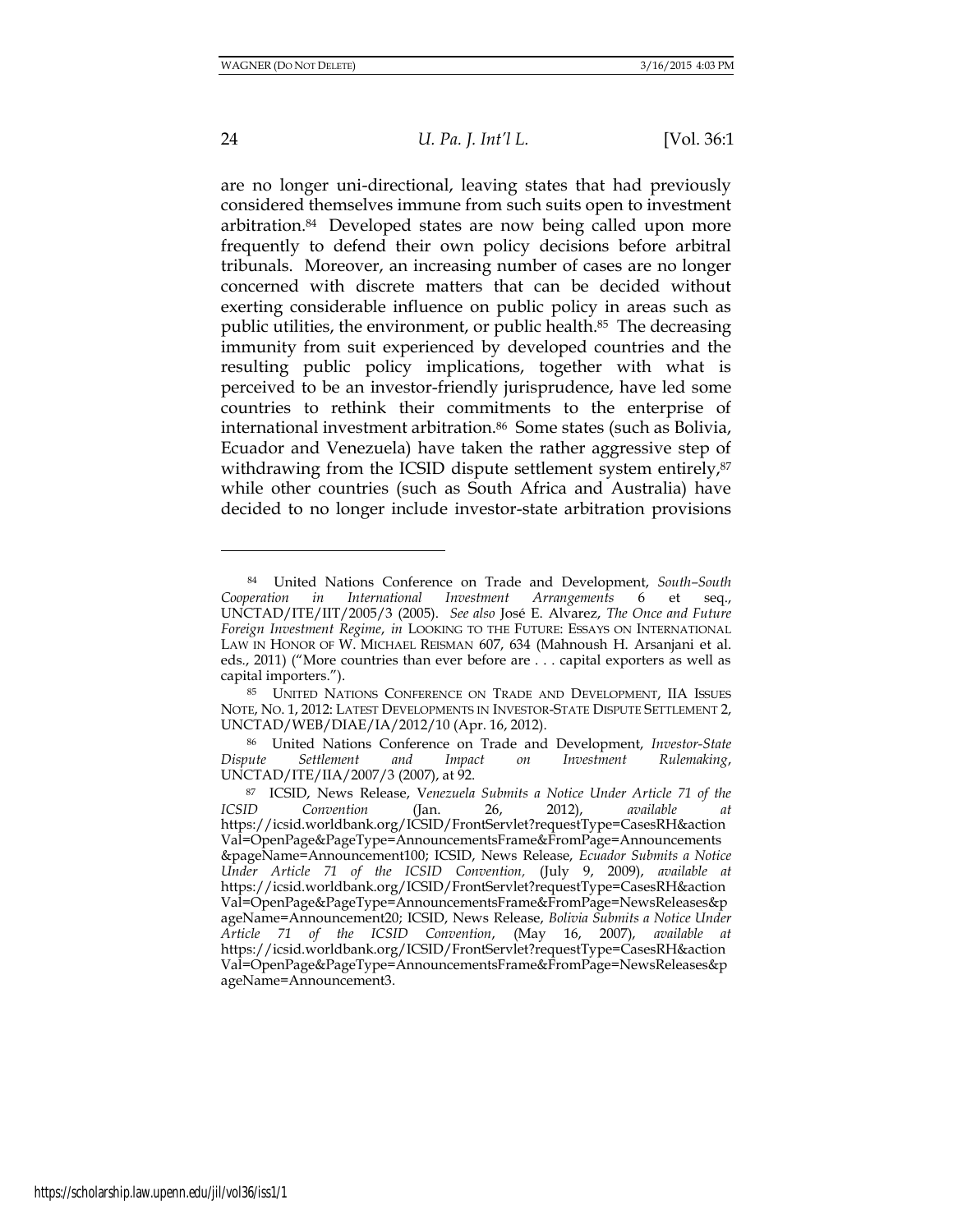<span id="page-24-0"></span>in their IIAs.<sup>88</sup>

Roberts projects changes to international investment law on the basis of these developments in a number of distinct, yet interrelated, areas. She identifies a shift in the interpretative balance of power towards states, and away from investment tribunals. <sup>89</sup> One major reason for this shift is the diminishing divide between capital-importing and capital-exporting countries. Whereas certain investment treaty provisions had almost exclusively benefitted developed countries in the past, they may now work to the detriment of these countries. As a result, Roberts expects clarifications and changes to the content of such provisions in future IIAs.90 She predicts that the system's trajectory is one that places more "attention on the state as a treaty party and regulatory sovereign," while on the other hand "those that draw comparisons with private law or that narrowly focus on the importance of investor protections are declining in value."91 If this prediction holds true, it would very much follow in the footsteps of international trade law, which also saw a maturing from an initial stage in which non-trade law considerations were incorporated rather restrictively, $92$  to one which recognizes these elements and substantively no longer treats non-trade concerns in "clinical isolation."<sup>93</sup>

International investment dispute adjudication is another area of investment law that is undergoing significant change due to the diversification of its participants. What was previously a rather

l

<sup>88</sup> Leon Trakman, *Choosing Domestic Courts over Investor-State Arbitration: Australia's Repudiation of the Status Quo*, 35 U. NEW S. WALES L.J. 979 (2012).

<sup>89</sup> Roberts, *supra* note 39, at 78. William W. Park similarly describes the whole undertaking of arbitration – commercial and investment arbitration – as being in an autumnal stage, positively connoted. William W. Park, *Arbitration in Autumn*, 2 J. INT'L DISP. SETTLEMENT 287 (2011).

<sup>90</sup> Roberts, *supra* note 39, at 78.

<sup>91</sup> *Id.*

<sup>92</sup> STEFAN ZLEPTNIG, NON-ECONOMIC OBJECTIVES IN WTO LAW: JUSTIFICATION PROVISIONS OF GATT, GATS, SPS AND TBT AGREEMENTS 107–09 (2010); Ingo Venzke, *Making General Exceptions: The Spell of Precedents in Developing Article XX GATT into Standards for Domestic Regulatory Policy*, 12 GERMAN L.J. 1111, 1116 et seq. (2011).

<sup>93</sup> Appellate Body Report, *United States – Standards for Reformulated and Conventional Gasoline* 17, WT/DS2/AB/R (Apr. 29, 1996) [hereinafter *US – Gasoline* Appellate Body Report].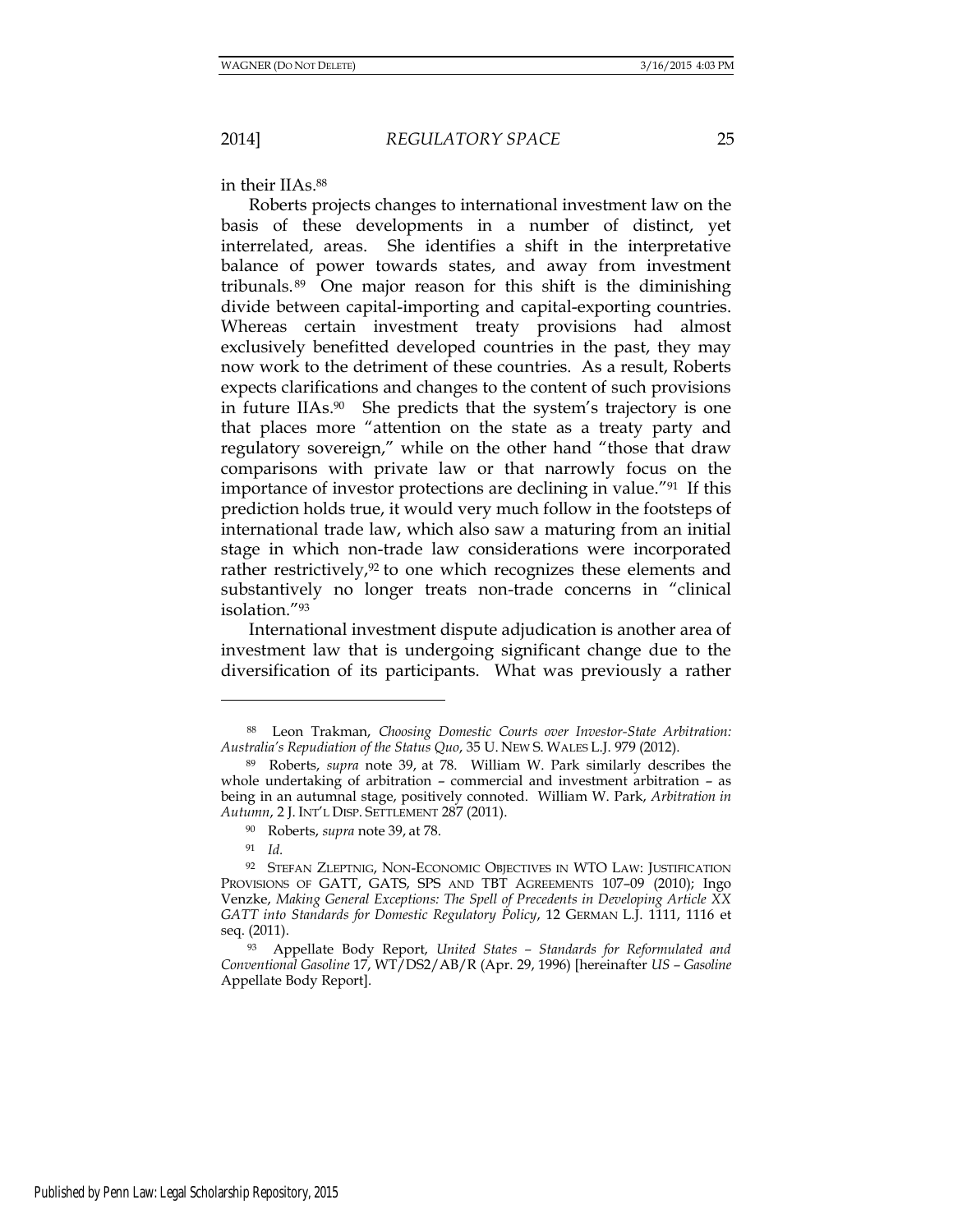close-knit circle of specialized lawyers with a common background in commercial arbitration has diversified to include participants from various academic and professional backgrounds. This diversified group has also come under public scrutiny to a much greater extent than in previous stages.<sup>94</sup> Importantly, there is a change in the perception of what is being arbitrated. International investment dispute adjudication is no longer limited to illegal conduct by states in relationships between states and private investors. Its scope has broadened to adjudication of public interests by investment tribunals.

The approaching "adulthood" era of the investment treaty system described in Roberts' view is about to set in, and it abounds with uncertainty surrounding its nature.<sup>95</sup> Whether the system will continue its current trajectory away from a private law paradigm to one that is fully public remains to be seen. The maturing of the field may lead to changes on both the procedural and substantive levels. Procedurally, this maturation can bring about a further increase in the number of amicus curiae briefs or third-party interventions, especially in cases that concern challenges to a country's regulatory fabric that other countries may wish to emulate. Substantively, the system has the potential to mature to a stage where disputes are seen as the adjudication of public matters rather than discrete, individual controversies.

# *3.1.2. The WTO Framework*

The history of the GATT/WTO framework has had a longer period of maturation since its inception in 1947. In addition, it has undergone substantive, procedural, and institutional makeovers through the creation of the WTO in 1995. Negotiations after WWII led to the provisional adoption of the GATT, pending the anticipated creation of the International Trade Organization  $(TTO).$ <sup>96</sup> The failure of the establishment of the ITO led to the GATT being viewed as a quasi-organization, despite Article XXV

 $\overline{a}$ 

https://scholarship.law.upenn.edu/jil/vol36/iss1/1

<sup>94</sup> Roberts, *supra* note 39, at 83 et seq.

<sup>95</sup> *Id.* at 90.

<sup>96</sup> JOHN H. JACKSON, THE WORLD TRADE ORGANIZATION: CONSTITUTION AND JURISPRUDENCE 16 (1998).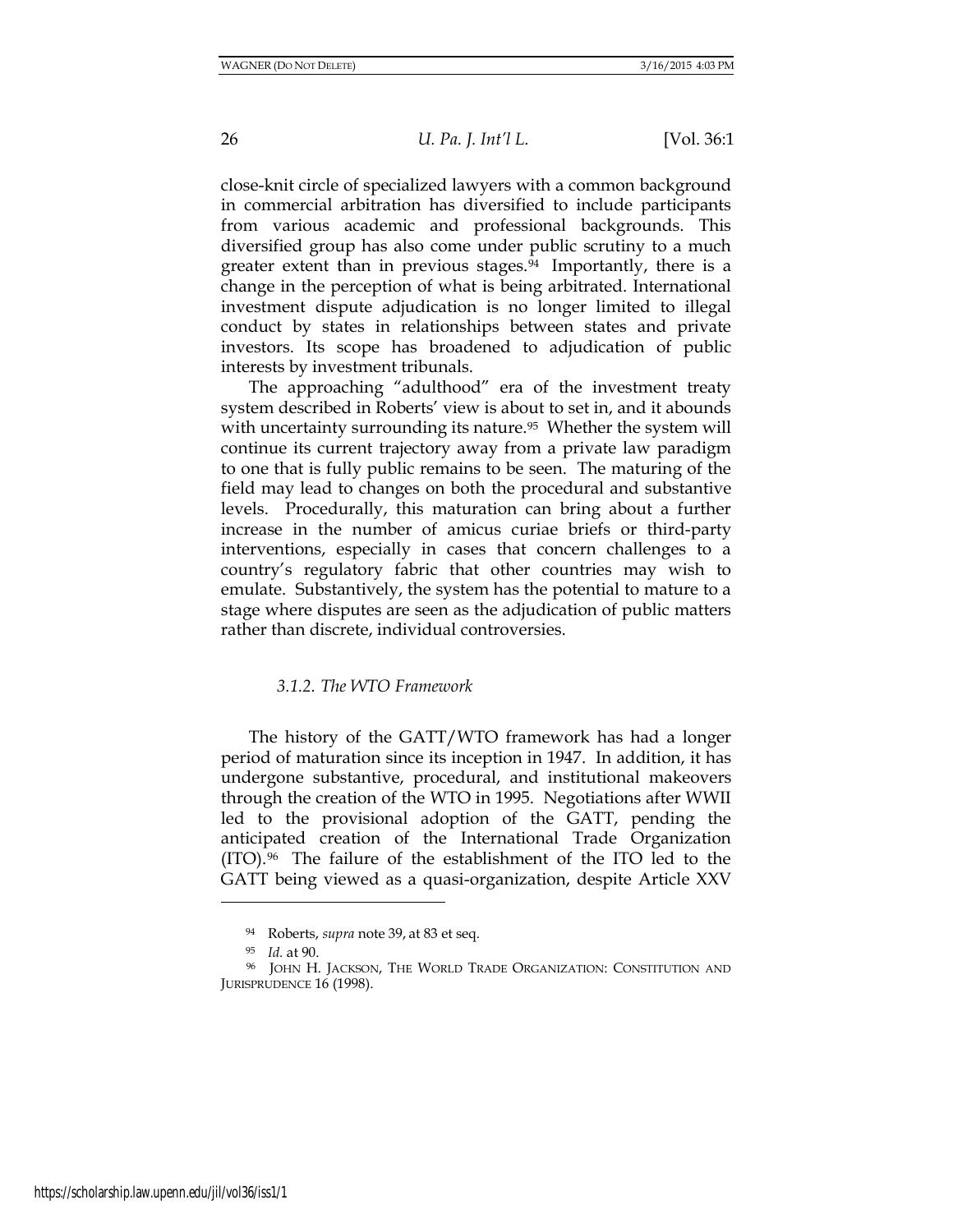GATT, which did not accord that status to the GATT regime. Although the GATT provided a framework for the contracting parties to conduct eight subsequent trade rounds and to continue working towards greater liberalization of trade, over time the existing structure was considered to be insufficient by some parties to the GATT.97 This resulted in the negotiation of fundamental changes to the existing system during the Uruguay Round, which led to the creation of the WTO in 1995.<sup>98</sup>

The WTO changed the existing international trading system in a number of important ways. Not only was the subject matter which fell under the purview of the WTO enlarged, but because of what is known as the "single-undertaking" approach, WTO members were no longer able to opt-in to specific agreements according to their individual preferences. With the exception of the plurilateral agreements in Annex 4 of the WTO Agreement, membership in the WTO requires future members to abide by all treaties under the WTO umbrella. Two of the changes brought about by the creation of the WTO are particularly worth analyzing in greater detail: the dispute settlement process and the increased recognition of balancing trade liberalization with other important societal values and interests.

The conclusion of the Dispute Settlement Understanding (DSU) brought about several important changes to the dispute settlement mechanism, as it had existed under the GATT. Article 3.3 DSU points to the dual nature of WTO law, stating that "[t]he prompt settlement of [disputes] is essential to the effective functioning of the WTO and the maintenance of a proper balance between the rights and obligations of Members."<sup>99</sup>

The compulsory nature of dispute settlement under Article 23.1 DSU serves another function – the provision of "security and predictability to the multilateral trading system."100 While dispute settlement can take on a variety of forms (including good offices,

l

<sup>97</sup> *Id*. at 24.

<sup>98</sup> *See generally* The GATT Uruguay Round: A Negotiating History (1986- 1992) (Terence Stewart ed., 1993).

<sup>99</sup> Marrakesh Agreement Establishing the World Trade Organization, Annex 2: Understanding on Rules and Procedures Governing the Settlement of Disputes, art. 3(3), Apr. 15, 1994, 1867 U.N.T.S. 425 [hereinafter DSU].

<sup>100</sup> *Id.* art. 3.3.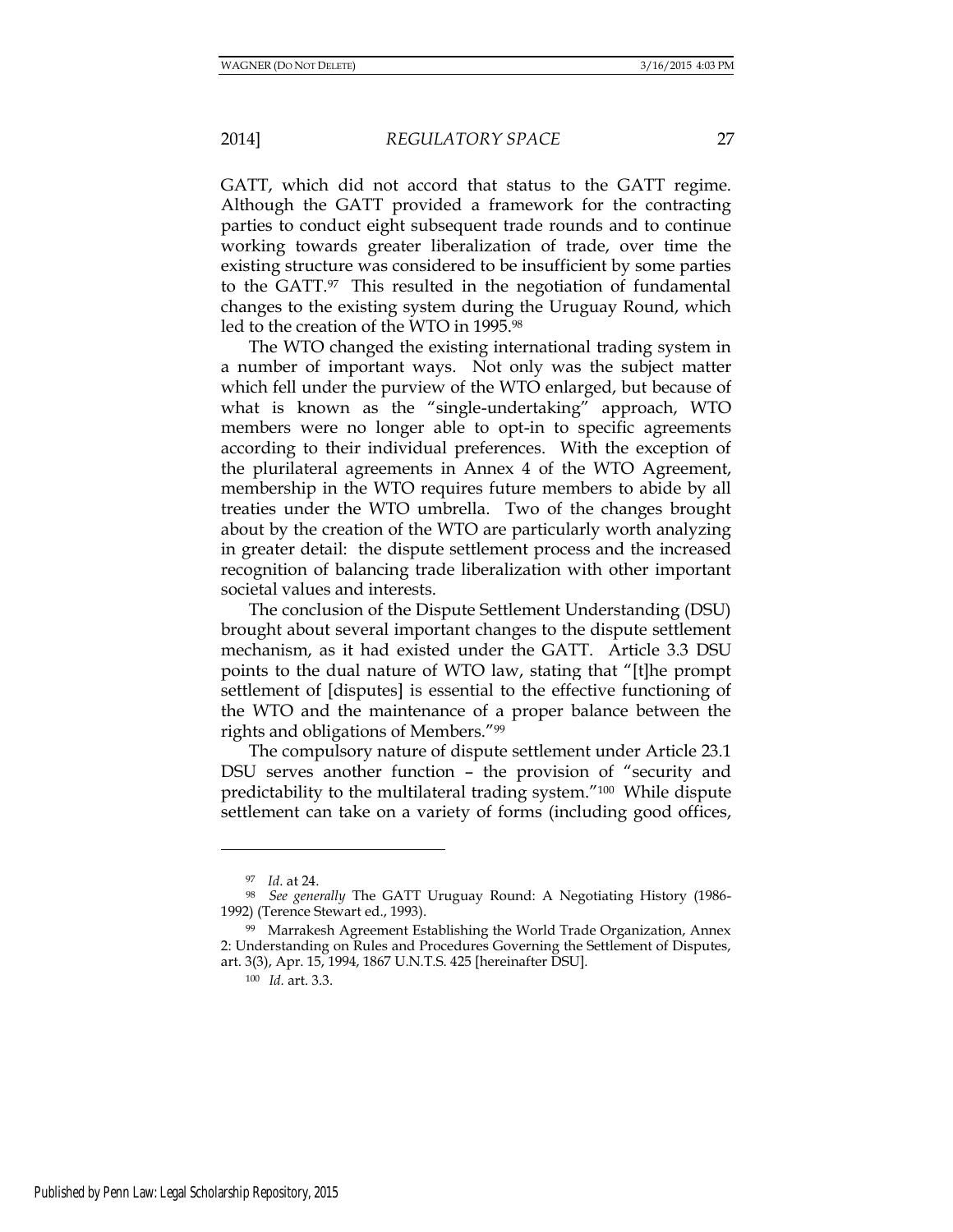conciliation, mediation,<sup>101</sup> and arbitrations<sup>102</sup>), the default option today is adjudication by panels and the AB subsequent to mandatory consultations.<sup>103</sup>

Once adjudication commences, the dispute comes before a panel, and appeals of panel decisions are brought before the AB. The panel or AB report is adopted by the DSB quasi-automatically through a reverse or "negative" consensus – the report is adopted unless a party to the dispute notifies the DSB of its decision to appeal (for panel reports), or the DSB decides by consensus not to adopt it.104 This is one of the essential differences between the DSU dispute settlement mechanism and the previous GATT regime, under which an affirmative consensus, including a vote from the losing party, was required to adopt a report.<sup>105</sup>

Another important change brought about by the emergence of the WTO is the very existence of an appellate mechanism, through the creation of the AB. While disputing WTO members can choose the members of the panels,<sup>106</sup> AB members are appointed by the DSB to serve four-year terms, with a possible one-time reappointment. <sup>107</sup> Although not envisioned as playing an important role at the outset, <sup>108</sup> the AB's role changed rather dramatically from "an afterthought to a centrepiece" of the WTO dispute settlement system.109 The AB consists of seven members

 $\overline{a}$ 

<sup>104</sup> For examples of reverse or negative consensus provisions relating to the adoption of panel reports and AB reports by the DSB, see *id.* arts. 16(4), 17(14).

<sup>105</sup> HUDEC, *supra* note 2; Andreas Lowenfeld, Editorial Comment, *Remedies Along with Rights: Institutional Reform in the New GATT*, 88 AM. J. INT'L L. 477, 480 (1994).

<sup>106</sup> *See* DSU, *supra* note 99, arts. 8.6, 8.7. A significant number of panelists are now being determined by the WTO Director-General, particularly in situations in which the disputing members are unable to agree on the composition of the panels. PETER VAN DEN BOSSCHE, THE LAW AND POLICY OF THE WORLD TRADE ORGANIZATION: TEXT, CASES AND MATERIALS 214 (3d ed. 2013).

<sup>107</sup> DSU, *supra* note 99, art. 17.2.

<sup>108</sup> *See generally* Establishment of the Appellate Body, *Recommendations by the Preparatory Committee for the WTO Approved by the Dispute Settlement Body on 10 February 1995*, ¶¶ 11 et seq., WT/DSB/1 (June 19, 1995).

<sup>109</sup> Peter Van den Bossche, *From Afterthought to Centerpiece: The WTO Appellate Body and its Rise to Prominence in the World Trading System*, *in* THE WTO

<sup>101</sup> *Id.* art. 5.

<sup>102</sup> *Id.* art. 25.

<sup>103</sup> *Id.* arts. 4, 6-20.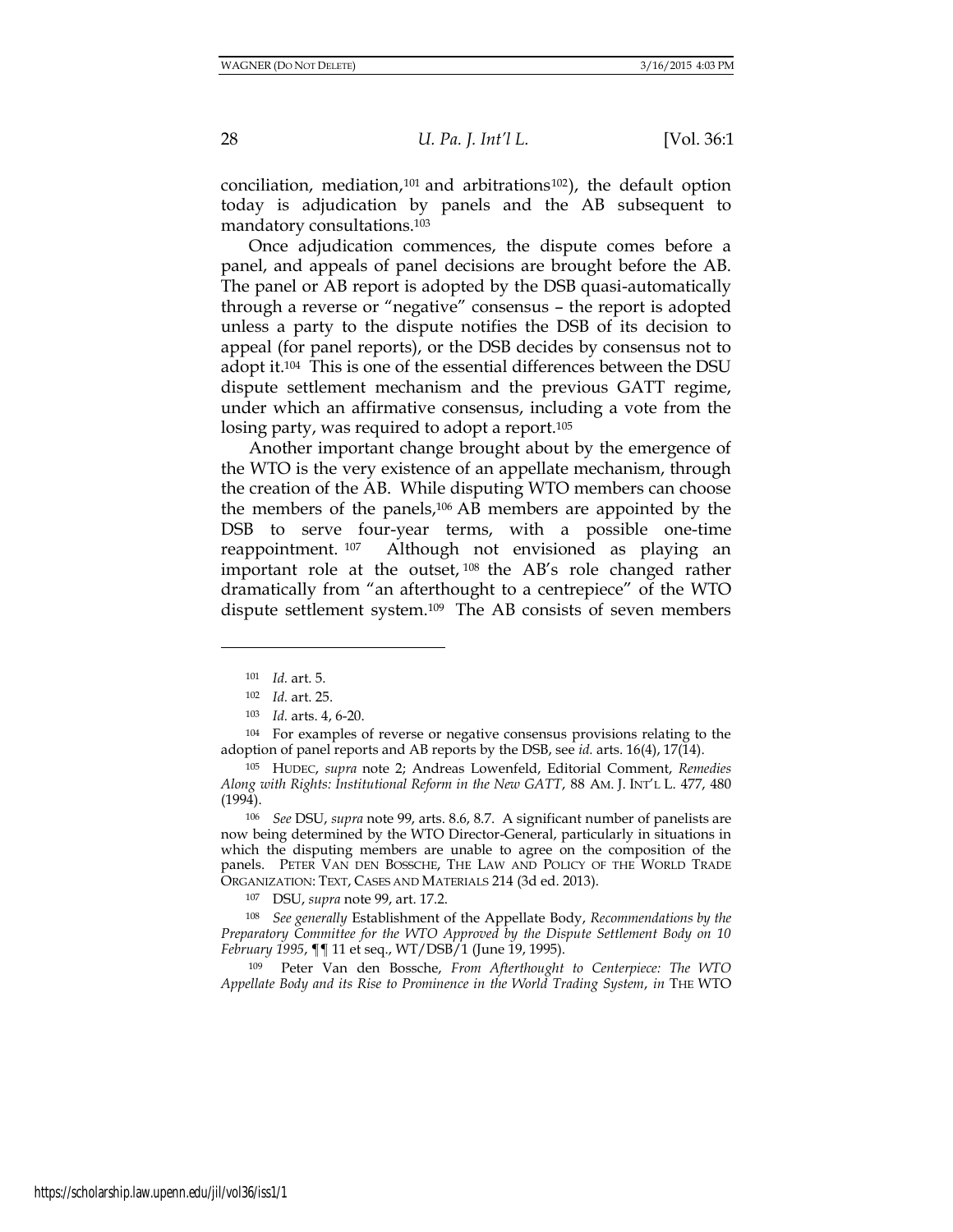and appeals are heard by three-member divisions selected on a rotational basis, which takes into account the principles of random selection, unpredictability and opportunity for all members to serve regardless of their origin.<sup>110</sup> The importance of the fixedterm appointments for AB members should not be underestimated. It provides a level of impartiality that allows for the AB to make decisions without needing to be concerned about reappointment to a subsequent dispute.111 Decisions related to an appeal are made exclusively by the three-member division to which it has been assigned. However, to "ensure consistency and coherence in its case law and to draw on the individual and collective expertise of all seven Members, the division responsible for deciding an appeal exchanges views with the other Members on issues raised by the appeal" prior to rendering a final decision.112 The purpose of this discussion is in line again with the general goal of dispute settlement in the WTO: to achieve "security and predictability in the multilateral trading system."<sup>113</sup>

Another change brought about by the existence of the AB is the precedential value of AB decisions with respect to subsequent panel decisions. While the decisions of panels and the AB are technically binding only on the parties to a dispute, the development in the jurisprudence has unofficially established an adjudicatory system with precedential value. In one of its earliest decisions, the AB explained that "adopted panel reports are an important part of the GATT *acquis*" and should be taken into account when they are relevant to a dispute because they are "often considered by subsequent panels" and they "create legitimate expectations among WTO members."114 This position was reinforced several years later, with the AB stating that it

<sup>113</sup> DSU, *supra* note 99, art. 3.2.

AT TEN: THE CONTRIBUTION OF THE DISPUTE SETTLEMENT SYSTEM 289 (Giorgio Sacerdoti et al. eds., 2006).

<sup>110</sup> Appellate Body Working Paper, *Working Procedures for Appellate Review*, rule 6,  $WT/AB/WP/6$  (Aug. 16, 2010).

<sup>&</sup>lt;sup>111</sup> The ability of reappointment after four years is somewhat concerning in this respect. An alternative could consist of a one-time appointment with a term of six years.

<sup>112</sup> VAN DEN BOSSCHE, *supra* note 106, at 260.

<sup>114</sup> Appellate Body Report, *Japan – Taxes on Alcoholic Beverages*, 13, WT/DS8/AB/R, WT/DS10/AB/R, WT/DS11/AB/R (Oct. 4, 1996).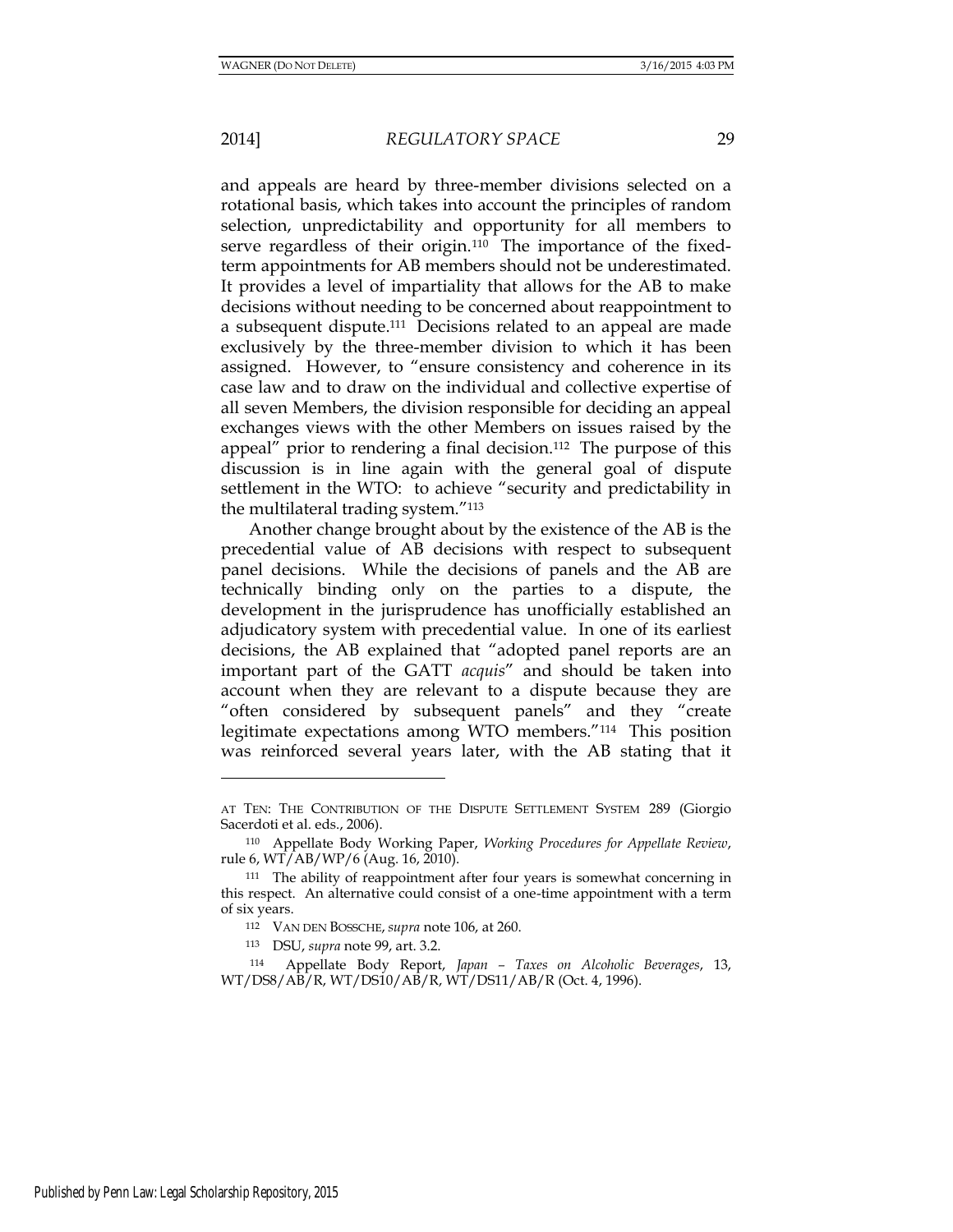"would have expected the Panel" to consider the AB's reasoning from a prior report, because the AB report was intended to "provid[e] interpretative guidance for future panels."<sup>115</sup>

The culmination of this development in jurisprudence solidifying the precedential value of AB decisions was *US – Steel*, in which the AB laid out its view on the binding nature of AB decisions: "WTO members attach significance to reasoning provided in previous panel and Appellate Body reports," which are "often cited by parties in support of legal arguments in dispute settlement proceedings" and "relied upon by panels and the Appellate Body in subsequent disputes." <sup>116</sup> It then expressed its deep concern "about the Panel's decision to depart from wellestablished Appellate Body jurisprudence clarifying the interpretation of the same legal issues" and went on to state that "[t]he Panel's approach has serious implications for the proper functioning of the WTO dispute settlement system."117 Moreover, the AB supported this argument by mentioning what appears almost obvious: it would be difficult to realize "the hierarchical structure contemplated in the DSU," which provides for appellate review by the AB of panel decisions, without assigning some sort of precedential value to AB decisions.118 Indeed, the AB may have even issued an implied threat towards the panels when it poignantly suggested that the panel's decision not to follow the AB jurisprudence constituted a "[failure] to discharge its duties under Article 11 DSU."119 This form of de facto precedent has paved the way for the elucidation of overarching principles in the jurisprudence of the  $AB$ ,<sup>120</sup> which is at least by and large now

<sup>115</sup> Appellate Body Report, *United States – Import Prohibition of Certain Shrimp and Shrimp Products: Recourse to Article 21.5 of the DSU by Malaysia*, ¶ 107, WT/DS8/AB/RW (Oct. 22, 2001). *See also* Appellate Body Report, *United States – Sunset Reviews of Anti-Dumping Measures on Oil Country Tubular Goods from Argentina*, ¶ 188, WT/DS268/AB/R (Nov. 29, 2004) (stating furthermore that "following the Appellate Body's conclusions in earlier disputes is not only appropriate, but is what would be expected from panels, especially where the issues are the same").

<sup>116</sup> Appellate Body Report, *United States – Final Anti-Dumping Measures on Stainless Steel from Mexico*, ¶ 160, WT/DS344/AB/R (Apr. 30, 2008).

<sup>117</sup> *Id*. ¶ 162.

<sup>118</sup> *Id*. ¶ 161.

<sup>119</sup> *Id*. ¶ 162.

<sup>120</sup> David Palmeter & Petros Mavroidis, *The WTO Legal System: Sources of*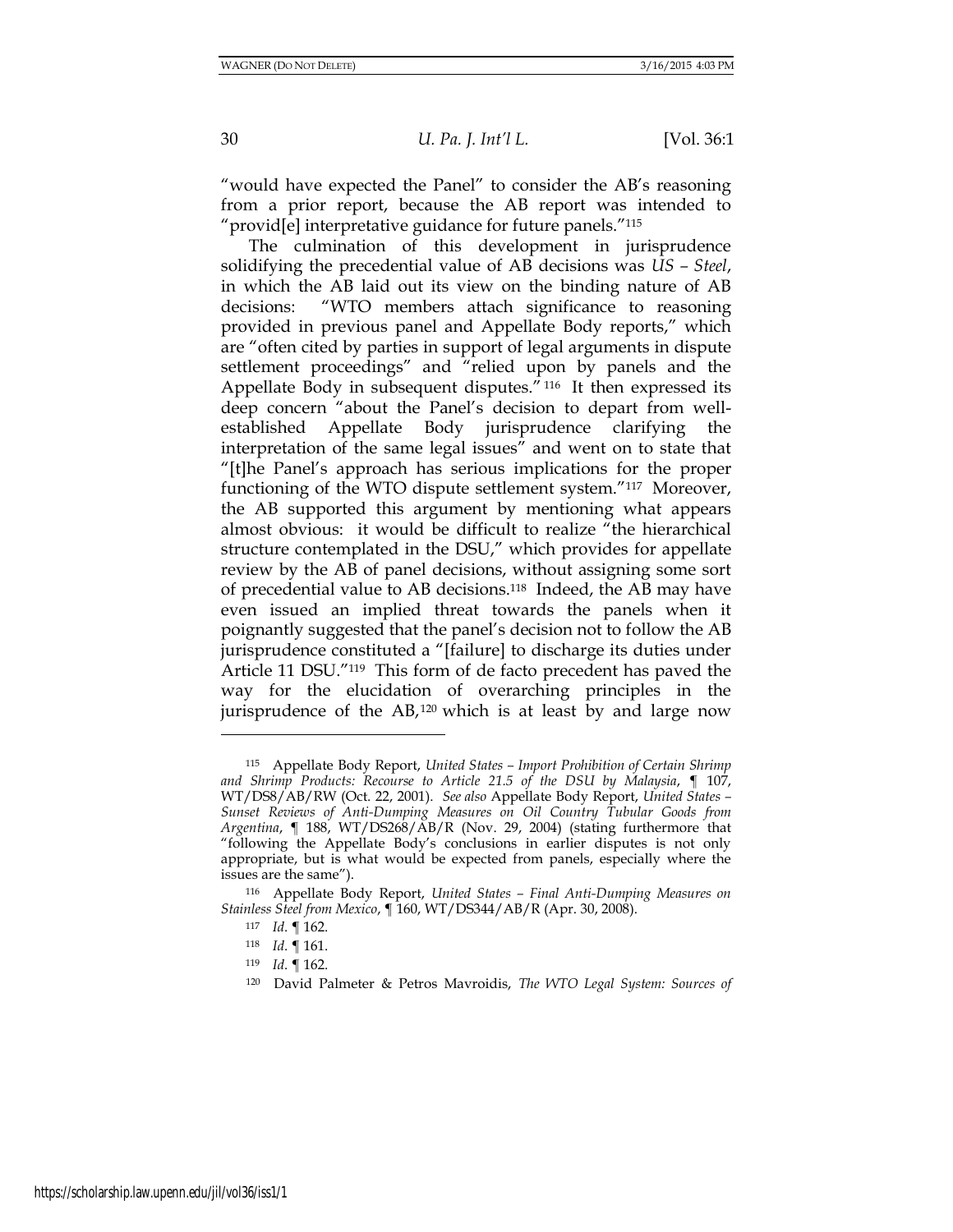followed by the panels.<sup>121</sup>

A second change concerning dispute settlement from the era of the GATT to the current system under the WTO lies in the different normative environment between the two eras. <sup>122</sup> Dispute settlement under the GATT was consistently regarded as a more formal exercise in diplomacy<sup>123</sup> and procedures were only changed towards a more formalized legal order in the 1980s with the creation of the legal division in the GATT secretariat. Nevertheless, the traditional paradigm under the GATT prior to 1995 remained "embedded liberalism," a term coined by John Ruggie denoting that despite the existence of the interventionist welfare state, trade liberalization was a firmly entrenched paradigm.124 This meant that the ethos of trade experts of the first hour remained the orthodox view in the context of the GATT as an organization, including its dispute settlement process.

For present purposes, it is important to bear in mind that the GATT from the beginning contained justifications for breaches of other GATT provisions, including justifications under the heading of general exceptions in Article XX GATT or on the basis of economic emergencies,<sup>125</sup> security concerns,<sup>126</sup> regional integration mechanisms,<sup>127</sup> balance of payment concerns,<sup>128</sup> or for reasons of economic development.129 These rules were supplemented by a

*Law*, 92 AM. J. INT'L L. 398, 401 (1998).

<sup>121</sup> *See generally* Wagner, *supra* note 67 (commenting on the debate between the panels and the AB concerning the SPS Agreement).

<sup>122</sup> For the approach taken under the SPS Agreement and the TBT Agreement, see *infra* Section II, 2, b.

<sup>123</sup> HUDEC, *supra* note 2 (arguing that the GATT was best characterized as a "diplomat's concept of legal order. At least, that is the way it started out").

<sup>124</sup> John G. Ruggie, *International Regimes, Transactions, and Change: Embedded Liberalism in the Postwar Economic Order*, 36 INT'L ORG. 379 (1982).

<sup>125</sup> GATT, *supra* note 1, art. XIX GATT.

<sup>126</sup> GATT, *supra* note 1, art. XXI GATT.

<sup>127</sup> GATT, *supra* note 1, art. XXIV GATT.

<sup>128</sup> GATT, *supra* note 1, art. XII;art. XVIII, Sec. B GATT.

<sup>129</sup> Committee on Trade and Development, *Note by Secretariat*: *Implementation of Special and Differential Treatment Provisions in WTO Agreements and Decisions*, ¶ 3, Oct. 25, 2000, WT/COMTD/W/77; *Note by the Secretariat—Addendum: Information on the Utilisation of Special and Differential Treatment Provisions*, Feb. 7, 2002, WT/COMTD/W/77/Rev.1/Add.4.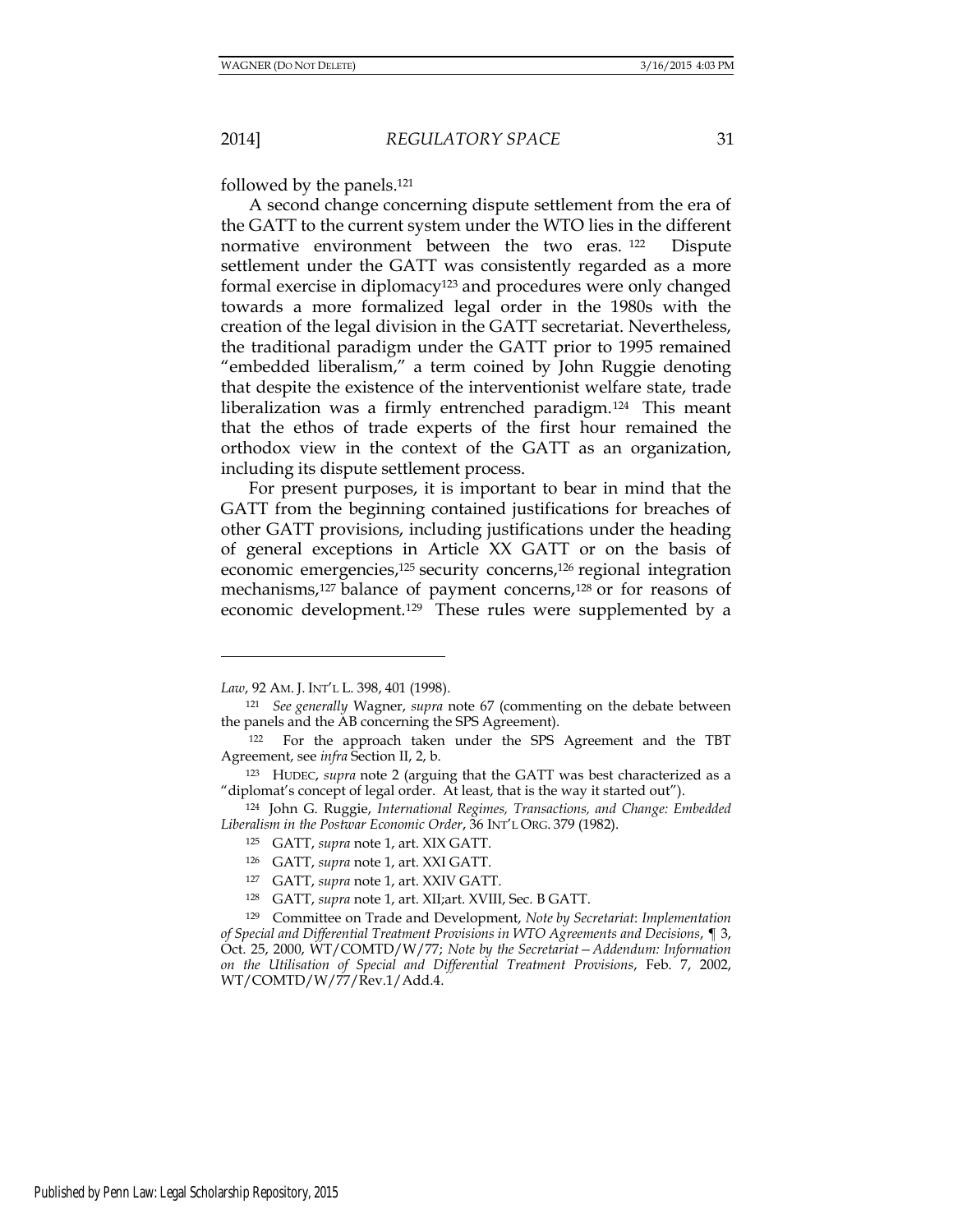system of waivers.<sup>130</sup> The justifications under Article XX GATT serve as an exemption, within limitations, from GATT rules and concessions concerning the goals otherwise pursued by the GATT, most prominently the liberalization of trade.

The difference in how Article XX GATT was interpreted prior to the emergence of the WTO can be attributed not only to a less politicized process by way of introducing a permanent appellate mechanism, but also a different conception of the competing interests. Under the GATT regime, Article XX GATT was interpreted in a very narrow fashion, creating a standard for justification that was almost impossible to meet,<sup>131</sup> including in cases concerning the environment.<sup>132</sup>

Under the WTO, the AB interpreted the same provisions differently. The same cannot be said for the panel level, which had continued the jurisprudence that had previously existed under the GATT regime.<sup>133</sup> The AB took issue with the interpretation of Article  $XX(g)$  GATT, especially with respect to the term "related" to" and adopted a more lenient standard. Prior to the *Gasoline*  decision, disagreement arose over the order in which this provision is to be analyzed. The AB made it clear that the analysis is to be conducted in two steps: in a first step, panels and the AB examine a WTO member's measure under one of the paragraphs (a) – (j), followed by an analysis of whether the measure's application is in

<sup>130</sup> ISABEL FEICHTNER, THE LAW AND POLITICS OF WTO WAIVERS: STABILITY AND FLEXIBILITY IN PUBLIC INTERNATIONAL LAW (Lorand Bartels et al. eds., 2014).

<sup>131</sup> Venzke, *supra* note 92, at 1117.

<sup>132</sup> Panel Report, *United States—Prohibition of Imports of Tuna and Tuna Products from Canada*, L/5198-29S/91 (Feb. 22, 1982); Panel Report, *Canada— Measures Affecting Exports of Unprocessed Herring and Salmon*, L/6268-35S/98 (Mar. 22, 1998) (finding that the export prohibitions were not justified by Article XX GATT because they "could not be deemed to be primarily aimed at the conservation of salmon and herring stocks and rendering effective the restrictions on the harvesting of these fish"); Panel Report, *Thailand—Restrictions on Importation of and Internal Taxes on Cigarettes*, DS10/R-37S/200 (Nov. 7, 1990) (considering Article XX(b) GATT measures "necessary for the protection of human, animal plant life or health" as the subject of interpretation). These decisions emphasized the maintenance of a regime of trade liberalization at the almost total expense of other public policy goals such as those enshrined in Article XX GATT.

<sup>133</sup> *See, e.g.*, Panel Report, *United States – Standards for Reformulated and Conventional Gasoline*, WT/DS2/R (Jan. 29, 1996).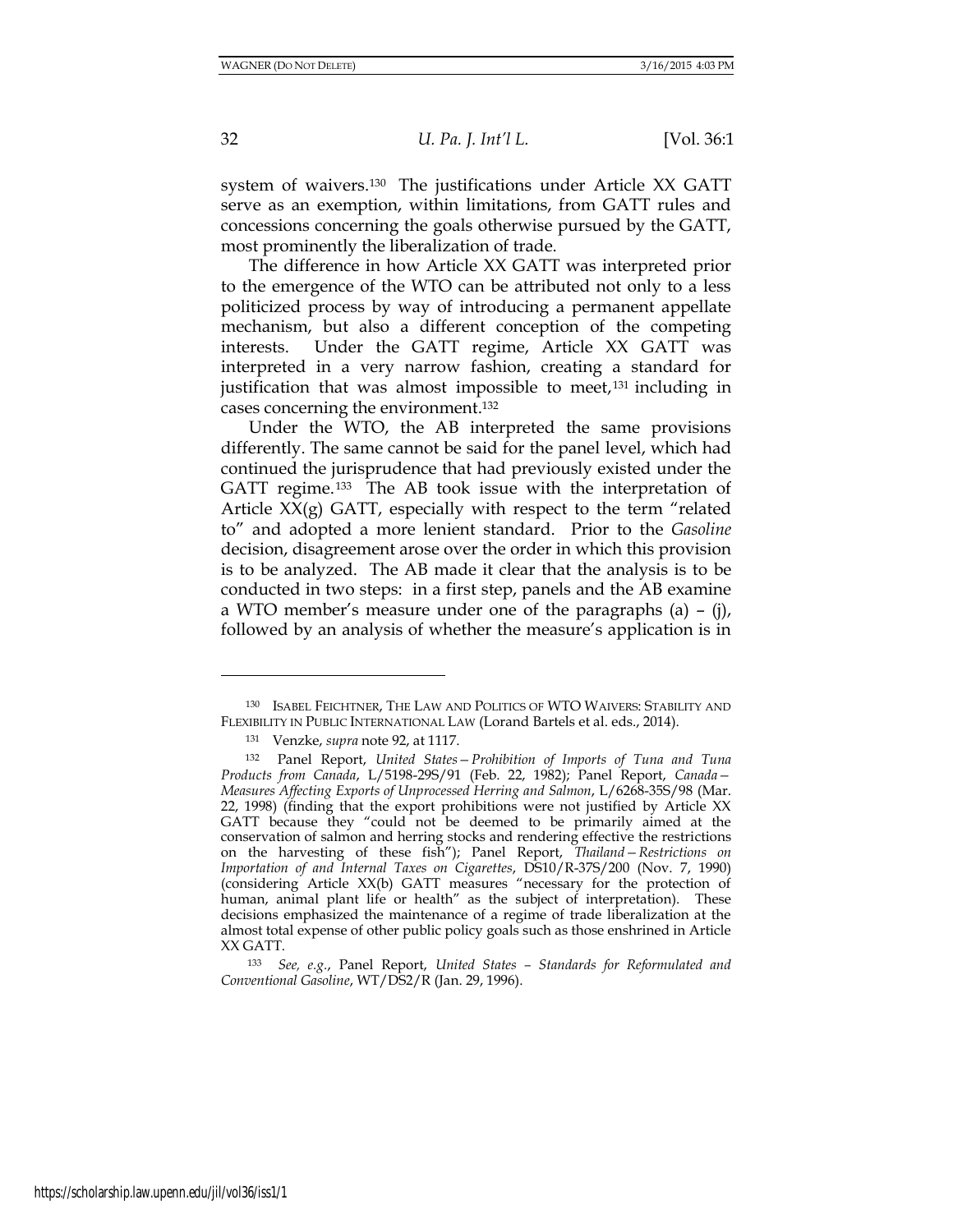l

#### 2014] *REGULATORY SPACE* 33

accordance with the chapeau of Article XX GATT.134 Importantly, this clarified the structure of the provision in that the chapeau exists in order to curb abuse by a WTO member invoking one of the justifications in Article XX GATT. Understood in this sense, the statement by the AB that the "*General Agreement* is not to be read in clinical isolation from public international law" makes clear that WTO law is embedded in a wider system of public international law.135 A similar chain of events was evident in the *US – Shrimp* case, in which the panel similarly exhibited an approach that – while paying lip service to the "legitimacy of environmental policies" – saw such policies as "unilateral measures which, by their nature, could put the multilateral trading system at risk."<sup>136</sup> The AB, similar to its previous decision in *US – Gasoline*, made clear what it saw as the purpose of Article XX GATT: allowing for a justification of measures that may otherwise contravene provisions such as Articles I, III or XI GATT, while making sure that such measures are not taken as an "abuse or misuse of a given kind of exception."<sup>137</sup>

The subsequent jurisprudence has followed this line of thought.138 There is disagreement over the extent to which the AB

<sup>134</sup> *See generally US — Gasoline* Appellate Body Report, *supra* note 93; Appellate Body Report, *European Communities – Measures Affecting Asbestos and Asbestos-Containing Products,* WT/DS135/AB/R (Mar. 12 2001) [hereinafter *EC – Asbestos* Appellate Body Report]; Appellate Body Report, *Brazil – Measures Affecting Imports of Retreaded Tyres,* ¶ 139, WT/DS332/AB/R (Dec. 3, 2007) [hereinafter *Brazil – Retreaded Tyres* Appellate Body Report].

<sup>135</sup> *US — Gasoline* Appellate Body Report, *supra* note 93.

<sup>136</sup> Panel Report, *United States – Import Prohibition of Certain Shrimp and Shrimp Products*, ¶ 7.60, WT/DS58/R (May 15, 1998) [hereinafter *US – Shrimp* Panel Report].

<sup>137</sup> Appellate Body Report, *United States – Import Prohibition of Certain Shrimp and Shrimp Products*, ¶ 116 (Dec. 12, 1998) [hereinafter *US – Shrimp* Appellate Body Report] (finding that "[i]t is not necessary to assume that requiring from exporting countries compliance with, or adoption of, certain policies (although covered in principle by one or another of the exceptions) prescribed by the importing country, renders a measure *a priori* incapable of justification under Article XX. Such an interpretation renders most, if not all, of the specific exceptions of Article XX inutile, a result abhorrent to the principles of interpretation we are bound to apply."). *See ibid*., ¶ 121.

<sup>138</sup> *See, e.g.*, *EC – Asbestos* Appellate Body Report, *supra* note 134; *Brazil – Retreaded Tyres* Appellate Body Report, *supra* note 134; Appellate Body Report, *Korea – Measures Affecting Imports of Fresh, Chilled and Frozen Beef*, WT/DS161/AB/R (Dec. 11, 2000) [hereinafter *Korea – Various Measures on Beef*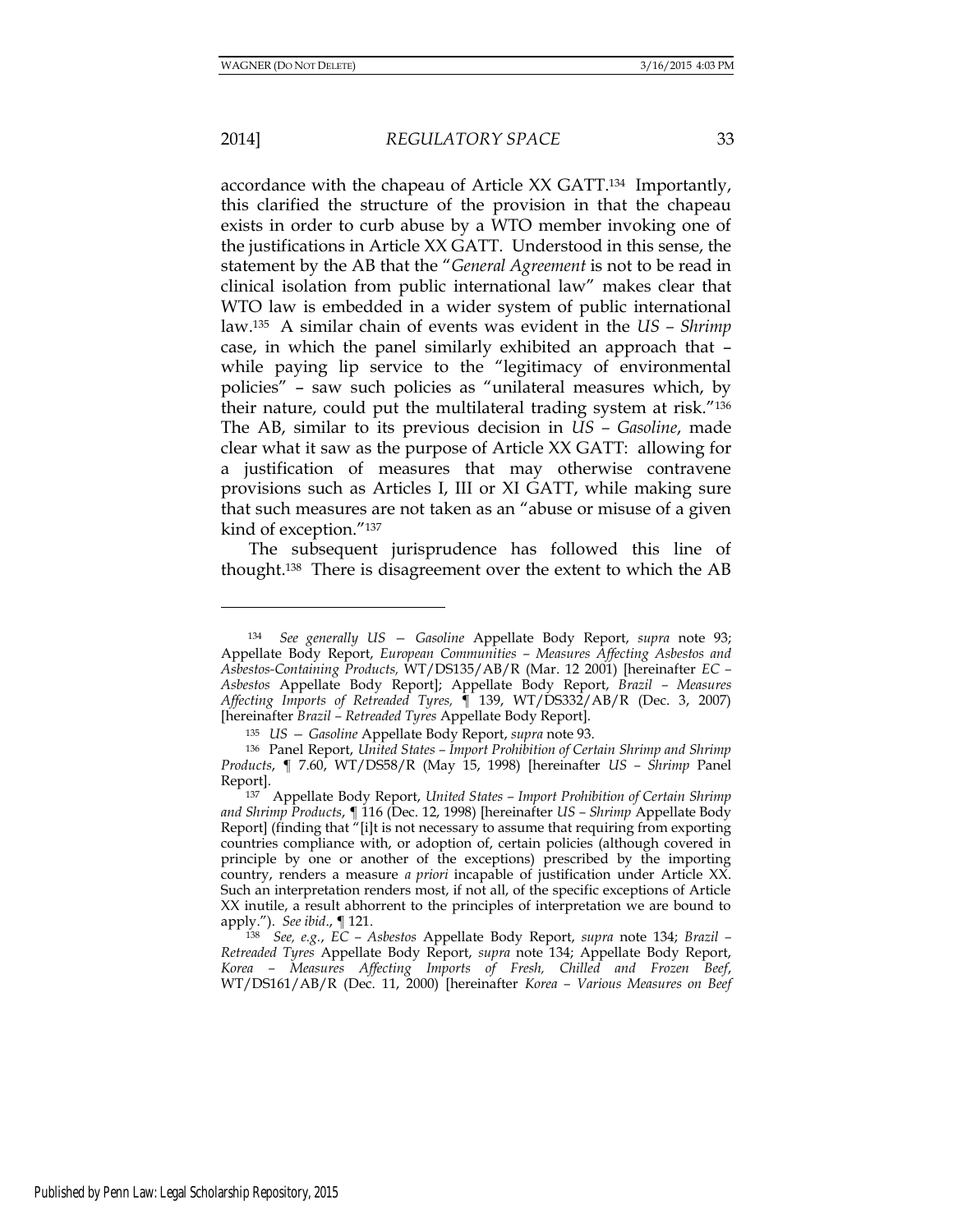has developed this line of reasoning into a full-fledged proportionality jurisprudence.139 Be that as it may, it is hard to contest that the jurisprudence of the AB, which has clearly expanded the argumentative space for invoking the justifications in Article XX GATT compared to the approach championed by panels in the GATT era, would not have developed without either the institutional change brought about by the adoption of the DSU or the realization that in an increasingly interdependent world, WTO members making domestic decisions over matters such as the protection of health or the environment deserve a certain amount of regulatory space. Such decisions are not permitted to be made without limitations, however. This increasingly legalized form of deciding complex interactions has moved away from the diplomatic-political origin of the GATT era,<sup>140</sup> although remnants of that system remain.

# *3.2. Trade Regulation and Regulatory Expropriations: Trade and Investment Law*

Before comparing and contrasting the two fields of international trade and investment law, it is worth pointing out that the two fields have, at first sight, distinctly different goals: international investment law has developed as a protective mechanism concerning the investments that individuals or corporations make in a different jurisdiction. International trade law, on the other hand, has developed by reducing tariffs and other barriers to trade by curbing protectionism.

A comparison between terms in particular provisions of both regimes meets considerable challenges, as such terms are dependent on the overall purpose of the treaty in which they are found as well as the context of the provision in which they appear. The concept of regulatory space can be approached from two

Appellate Body Report].

<sup>139</sup> Venzke, *supra* note 92, at 1130.

<sup>140</sup> J.H.H. Weiler, *The Rule of Lawyers and the Ethos of Diplomats: Reflections on the Internal and External Legitimacy of WTO Dispute Settlement*, 35 J. WORLD TRADE 191 (2001); Adrian T. Chua, *Precedent and Principles of WTO Panel Jurisprudence*, 16 BERKELEY J. INT'L L. 171, 173 (1998).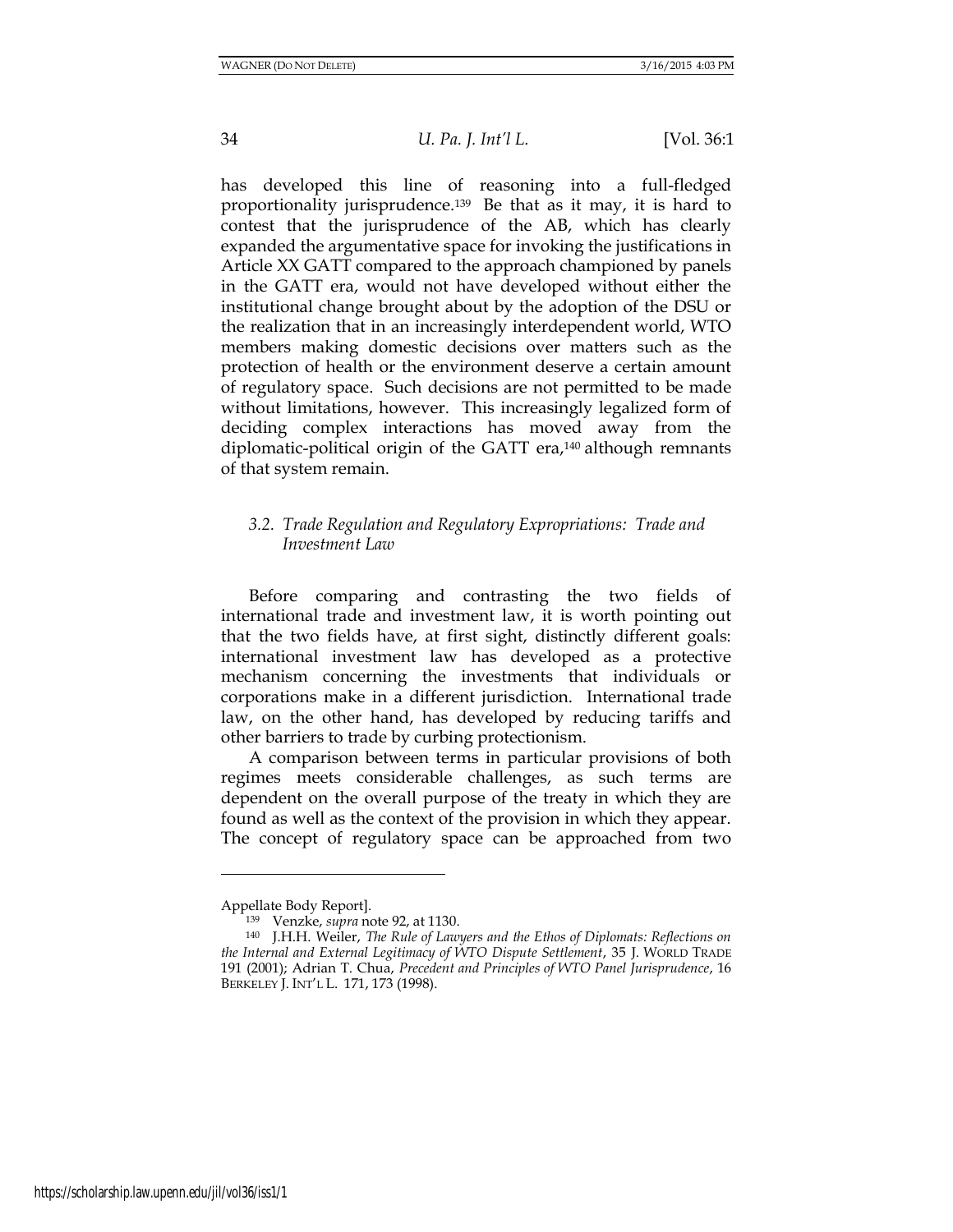different directions. In the case of international investment law, regulatory space functions as a justification for an intrusion on investment guarantees, especially in cases where an investment may conflict with what the host state considers a desirable public policy. In the case of international trade law, the justification is similarly based upon a public policy decision against a commitment towards other WTO members to reduce barriers to trade and avoid protectionism.

This section uses the field of regulatory expropriations to examine the amount of regulatory space countries possess in international investment law. It then analyzes the regulatory space WTO members have under two agreements under the WTO umbrella: the Agreement on Sanitary and Phytosanitary Measures ("SPS Agreement") <sup>141</sup> and the Agreement on Technical Barriers to Trade ("TBT Agreement").<sup>142</sup>

# *3.2.1. Investment Law: Regulatory Expropriations*

International investment law pursues a number of goals, including the protection of investors and investments as well as the promotion of general welfare through foreign direct investment.<sup>143</sup> Investors demand protection: for example, investments in infrastructure projects are generally high-risk undertakings and require the infusion of often considerable capital over a long period of time and are subject to changing political realities within the host state. Because of these characteristics, investors expect

<sup>141</sup> Agreement on the Application of Sanitary and Phytosanitary Measures, Jan. 1, 1995, 1867 U.N.T.S. 493 [hereinafter SPS Agreement], *available at* http://www.wto.org/english/docs\_e/legal\_e/15-sps.pdf.

<sup>&</sup>lt;sup>142</sup> Agreement on Technical Barriers to Trade, Jan. 1, 1995, 1868 U.N.T.S. 120<br>reinafter TBT Agreement, *available at* [hereinafter TBT Agreement], *available at* http://www.wto.org/english/docs\_e/legal\_e/17-tbt.pdf.

<sup>143</sup> Société Générale de Surveillance S.A. v. Republic of Phil., ICSID Case No. ARB/02/06, Objections to Jurisdiction, ¶ 116 (Jan. 29, 2004) and Société Générale de Surveillance S.A. v. Islamic Republic of Pak., ICSID Case No. ARB/01/13, Objections to Jurisdiction, ¶ 171 (Aug. 6, 2003). Saluka Investments BV v. Czech Republic, UNCITRAL, ¶ 300 (Mar. 17, 2006). *But see* Jason Webb Yackee, *Do Bilateral Investment Treaties Promote Foreign Direct Investment? Some Hints from Alternative Evidence*, 51 VA. J. INT'L L. 397 (2011) (suggesting that bilateral investment treaties are "unlikely to significantly drive foreign investment").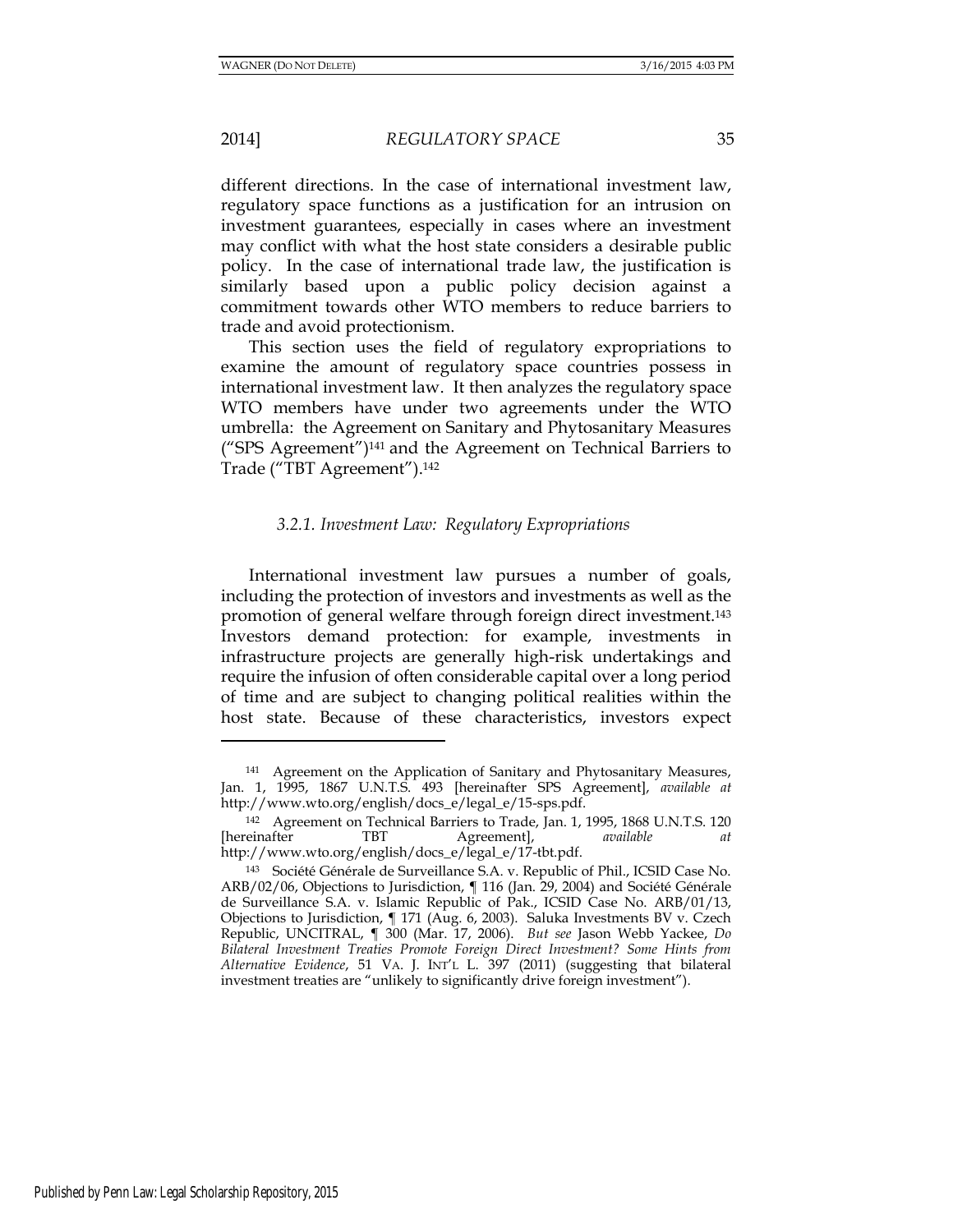stability with respect to administrative decision-making. <sup>144</sup> Traditional international investment law has placed considerable emphasis on the protection of these investments, although, as laid out above, the field is undergoing change at the moment.

# *3.2.1.1. The Changing Landscape of Investment Regulation*

As a counterpoint to the protection of investors, more recent IIAs have incorporated provisions that explicitly recognize the importance of non-economic factors, such as human, animal plant life or health or the environment.145 This hints at the recognition of the need to find a balance between the individual rights of investors on the one hand and the regulatory needs of societies on the other.<sup>146</sup>

The move began initially with the inclusion of provisions in the preamble to investment agreements, such as those of the Energy Charter Treaty or the NAFTA. The former recalls "the United Nations Framework Convention on Climate Change, the Convention on Long-Range Transboundary Air Pollution and its protocols, and other international environmental agreements with energy-related aspects." It recognizes "the increasingly urgent need for measures to protect the environment, including the decommissioning of energy installations and waste disposal, and for internationally-agreed objectives and criteria for these

<sup>144</sup> Rudolf Dolzer, *Indirect Expropriation: New Developments?*, 11 N.Y.U. ENVTL L.J. 64, 80 (2002); Ralf Buckley, *International Trade, Investment and Environmental Regulation: An Environmental Management Perspective*, 27 J. WORLD TRADE 101, 117– 18 (1993).

<sup>145</sup> *See generally* NEWCOMBE & PARADELL, *supra* note 49, at 504; Thomas Waelde & Abba Kolo, *Environmental Regulation, Investment Protection and 'Regulatory Taking' in International Law*, 50 INT'L & COMP. L.Q. 811, 816–17 (2001); ANDREAS KULICK, GLOBAL PUBLIC INTEREST IN INTERNATIONAL INVESTMENT LAW 69 (James Crawford et al. eds., 2012); Suzanne A. Spears, *The Quest for Policy Space in a New Generation of International Investment Agreements*, 13 J. INT'L ECON. L. 1037 (2010).

<sup>146</sup> Christoph Schreuer, *The Concept of Expropriation Under the ETC and Other Investment Protection Treaties*, 5 TRANSNAT'L DISPUTE MGMT. (2005), *available at* http://www.univie.ac.at/intlaw/pdf/csunpublpaper\_3.pdf.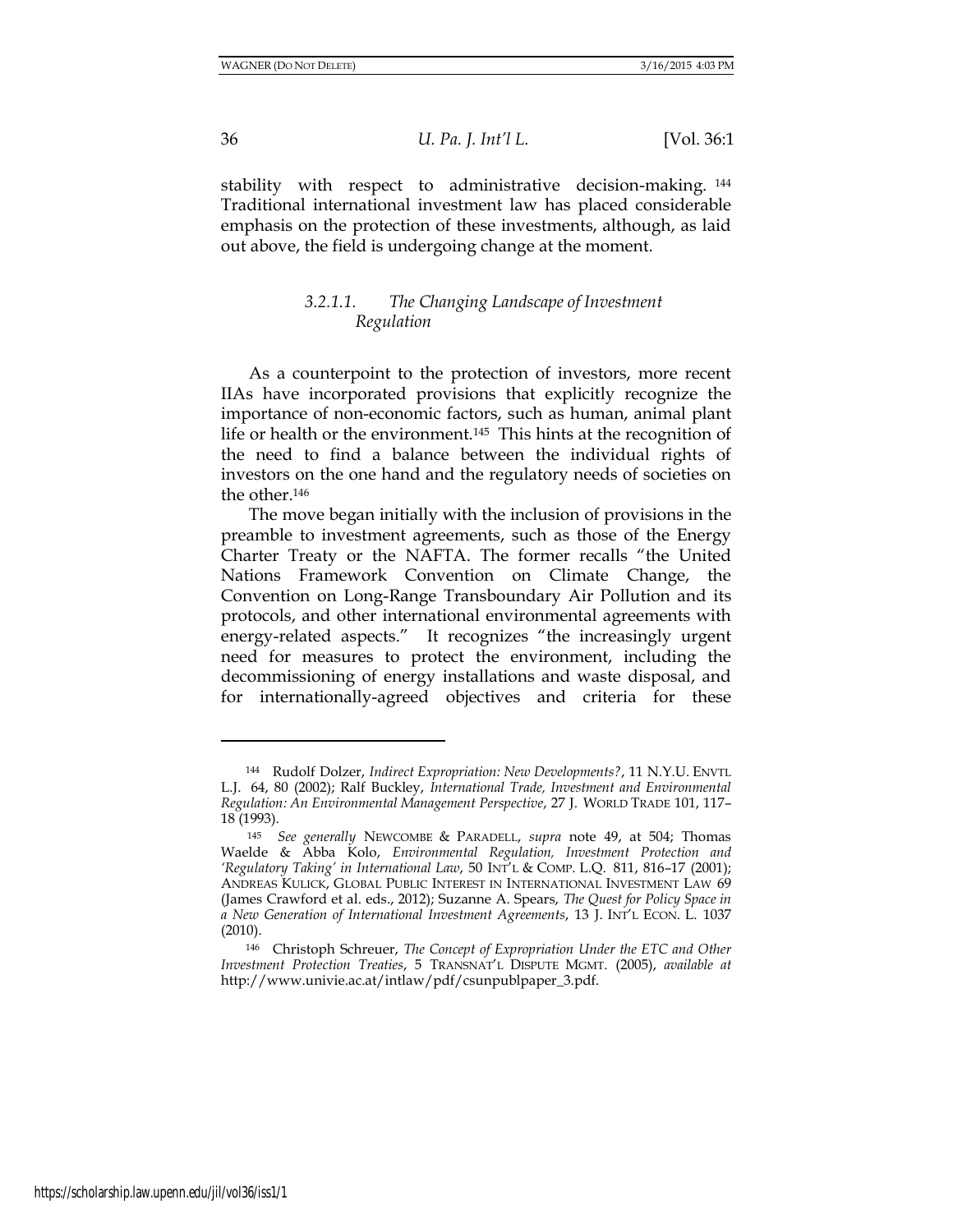purposes."147 The latter contains the following language: the parties "UNDERTAKE each of the preceding [investment and trade objectives] in a manner consistent with environmental protection and conservation; PRESERVE their flexibility to safeguard the public welfare; PROMOTE sustainable development; STRENGTHEN the development and enforcement of environmental laws and regulations."<sup>148</sup>

Similarly, the 2012 US Model BIT declares in its preamble that the other objectives of the BIT are to be achieved "in a manner consistent with the protection of health, safety and the environment."149 In its operative part, Article 12 of the 2012 US Model BIT, dealing with the environment, is consistent with the 2004 US Model BIT in that recognizes the inappropriateness of encouraging investment in those instances when it weakens or reduces environmental protections. <sup>150</sup> It furthermore replicates language from the 2004 version when it states:

Nothing in this Treaty shall be construed to prevent a Party from adopting, maintaining, or enforcing any measure otherwise consistent with this Treaty that it considers appropriate to ensure that investment activity in its territory is undertaken in a manner sensitive to environmental concerns.<sup>151</sup>

The added language in the 2012 U.S. Model BIT imposes an affirmative obligation on the parties to ensure that the parties do not waive or derogate from domestic environmental laws or labor laws and mandates that the parties "effectively enforce" these rules.<sup>152</sup> A new clause was added that provides the parties with

l

<sup>152</sup> *Id.*

<sup>147</sup> The Energy Charter Treaty, Annex 1 to the Final Act of the European Energy Charter Conference, pmbl., 40 (Dec. 1994).

<sup>148</sup> North American Free Trade Agreement, U.S.-Can.-Mex. (Jan. 1, 1994).

<sup>149</sup> 2012 U.S. Model Bilateral Investment Treaty, Treaty Between the Government of the United States of America and the Government of Concerning the Encouragement and Reciprocal Protection of Investment, art. 12(2), *available at* http://www.state.gov/documents/organization/188371.pdf.

<sup>150</sup> *Id*.

<sup>151</sup> *Id*.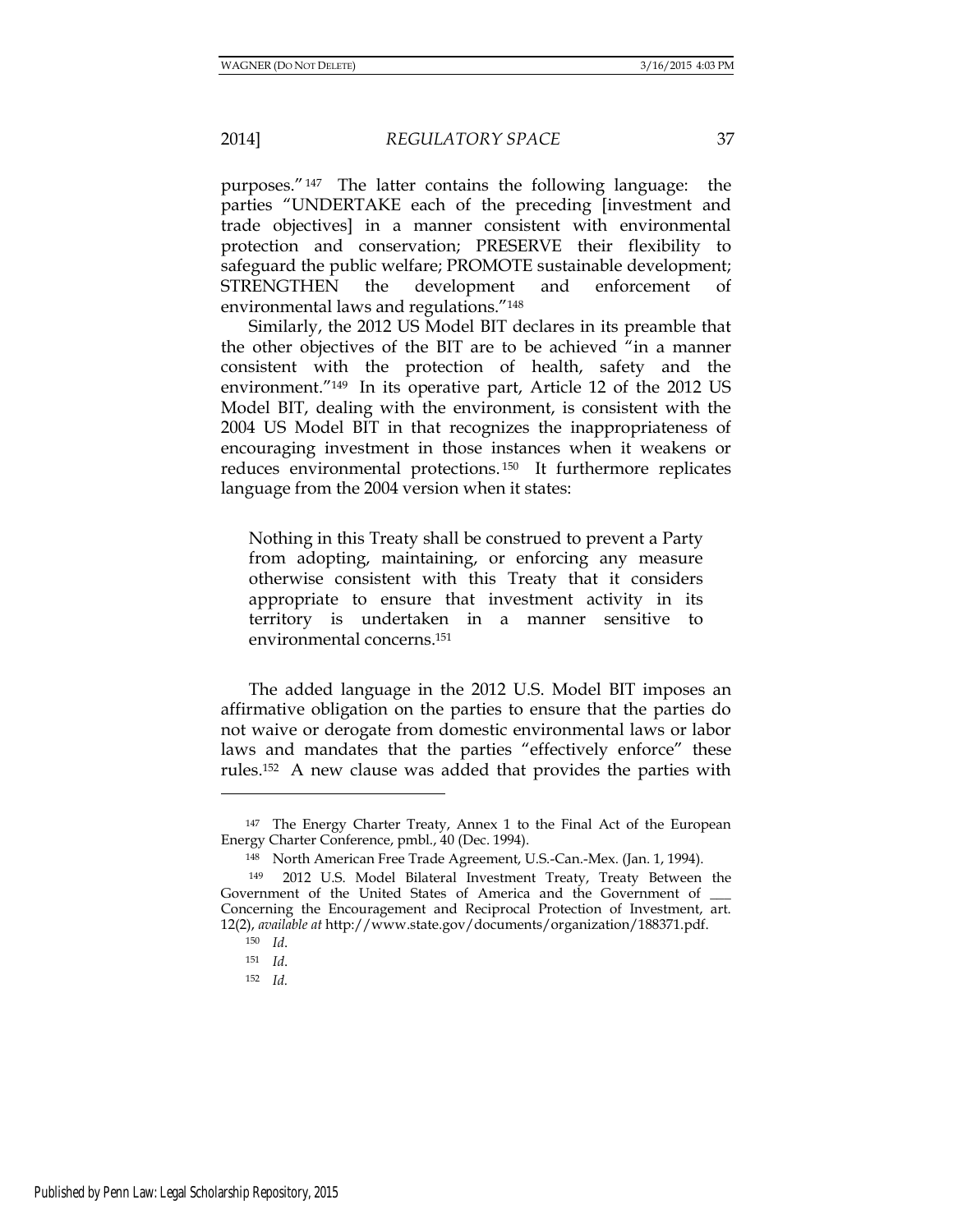more regulatory space (the 2012 U.S. Model BIT uses the term "discretion") "with respect to regulatory, compliance, investigatory, and prosecutorial matters, and to make decisions regarding the allocation of resources to enforcement with respect to other environmental matters determined to have higher priorities."153 This expanded regulatory space is conditioned on the discretion being exercised in a reasonable manner.

Compared with the 2012 US Model BIT, the 2004 Canadian Model BIT is more explicit. Article 10 is structurally analogous to Article XX GATT and Article XIV of the General Agreement on Trade in Services ("GATS"). The provision states:

 1. Subject to the requirement that such measures are not applied in a manner that would constitute arbitrary or unjustifiable discrimination between investments or between investors, or a disguised restriction on international trade or investment, nothing in this Agreement shall be construed to prevent a Party from adopting or enforcing measures necessary:

(a) to protect human, animal or plant life or health;

 (b) to ensure compliance with laws and regulations that are not inconsistent with the provisions of this Agreement; or (c) for the conservation of living or non-living exhaustible natural resources.<sup>154</sup>

Other agreements incorporate the relevant GATT and GATS rules by way of reference.

In this context, it is important to draw a distinction not only between direct expropriations and indirect expropriations,<sup>155</sup> but

<sup>153</sup> *Id.* art. 12(3).

<sup>154</sup> 2004 Canada Model Bilateral Investment Treaty, Agreement Between Canada and \_\_\_ for the Promotion and Protection of Investments, art. 10, *available at* http://italaw.com/documents/Canadian2004-FIPA-model-en.pdf.

<sup>&</sup>lt;sup>155</sup> The majority of today's disputes no longer concern direct expropriations, but rather indirect expropriations. *See generally* W. Michael Reisman & Robert D. Sloane, *Indirect Expropriation and Its Valuation in the BIT Generation*, BRIT. Y.B. INT'L L. 115, 118 (2003). *See* Dolzer, *supra* note 144, at 66 (stating that "it is not unreasonable to assume that the legal issues in the foreign investment context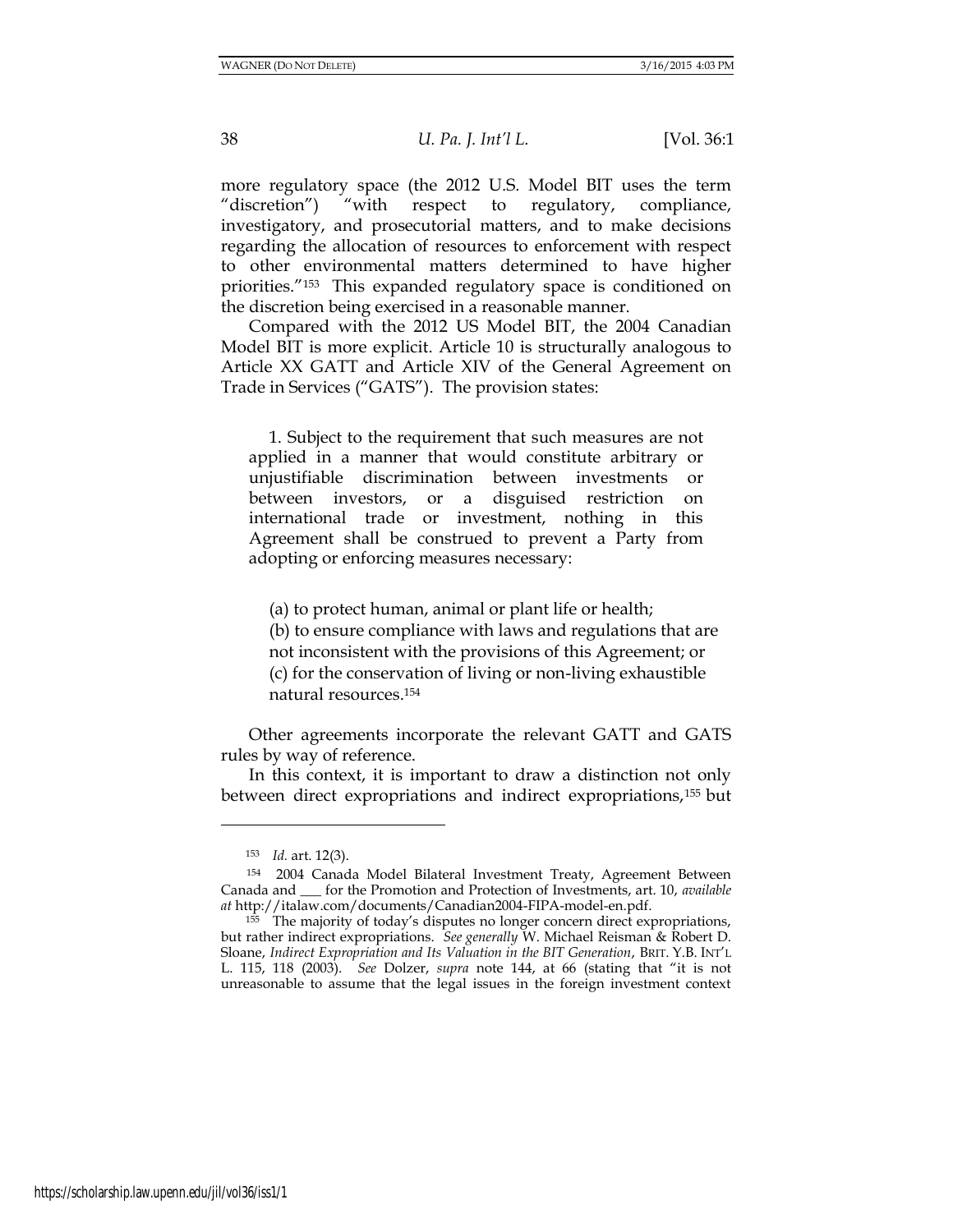also to distinguish compensable expropriations and noncompensable regulation. Non-compensable regulations are often described as "regulatory takings" or "regulatory deprivations" and are state actions that are not singular, but rather exemplify abstract-general rules that are on their face non-discriminatory.<sup>156</sup> The present analysis is only concerned with regulatory takings, which is governmental rule-making that is not normally directed at an individual investor, but rather is directed at investors that formulate abstract-general rules applicable to a variety of circumstances. One recent example of such a governmental rule is the ban on printing logos onto cigarette packages in order to better protect public health.<sup>157</sup>

It is this latter distinction that is important for the purposes of this comparison. By 1980, the *Restatement (Third) of the Foreign Relations Law of the United States* already provided guidelines with respect to expropriations in general, developing the concepts of unreasonable interference, undue delay, and the effective enjoyment of property as criteria. Section 712 of the *Restatement*  provides that:

 A state is responsible under international law for injury resulting from: (1) a taking by the state of the property of a national of another state that (a) is not for a public purpose, or (b) is discriminatory, or (c) is not accompanied by provision for just compensation . . . .<sup>158</sup>

may, for the time being, be dominated by the definition of expropriation"); *see generally* Schreuer, *supra* note 146, at 5-45.

<sup>156</sup> Tippetts, Abbett, McCarthy, Stratton v. TAMS-AFFA Consulting Eng'rs of Iran, 6 Iran-U.S. Cl. Trib. Rep. 219, 225 (1984). *See generally* Ratner, *supra* note 76, at 478; L. Yves Fortier & Stephen L. Drymer, *Indirect Expropriation in the Law of International Investment: I Know It When I See It, or Caveat Investor*, 19 ICSID REV.— FOREIGN INV. L.J. 293, 294 (2004).

<sup>157</sup> *See generally* Jennifer M. Freedman, *Australia Said to Face WTO Complaint over Tobacco Packaging, Ban on Logos*, BLOOMBERG (Mar. 5, 2012, 3:03 AM), *available at* http://www.bloomberg.com/news/2012-03-05/australia-said-to-face-wtocomplaint-over-ban-on-tobacco-logos.html.

<sup>158</sup> *See* Restatement (Third) of Foreign Relations Law of the United States § 712(1) (1986) (clarifying that this section applies to direct as well as indirect expropriations).

Subsection (1) applies . . . to other actions of the government that have the effect of "taking" the property, in whole or in large part, outright or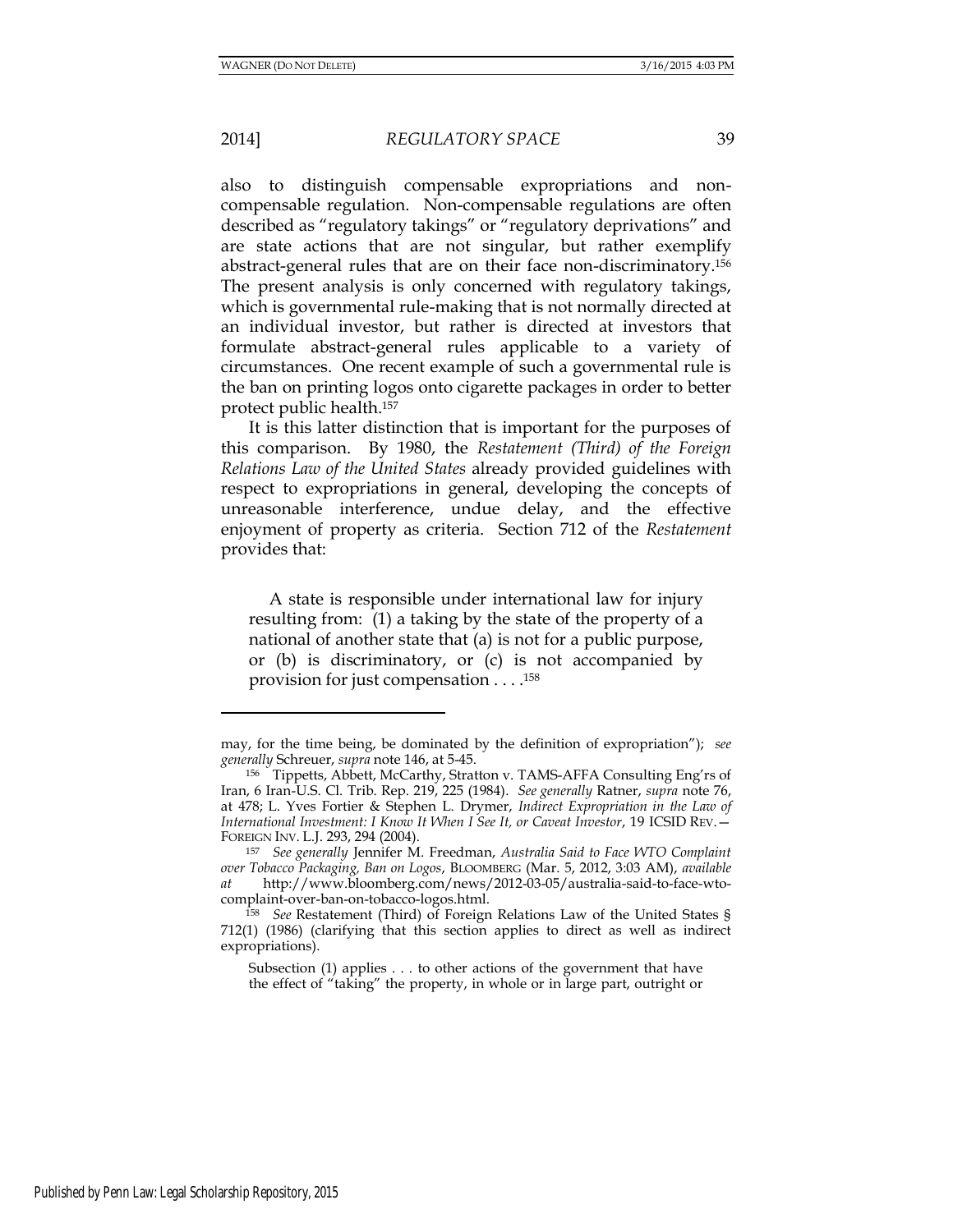At the same time, the *Restatement* also made clear that:

 A state is not responsible for loss of property or for other economic disadvantage resulting from bona fide general taxation, regulation, forfeiture for crime, or other action of the kind that is commonly accepted as within the police power of states, if it is not discriminatory, . . . and is not designed to cause the alien to abandon the property to the state or sell it at a distress price.<sup>159</sup>

Article 1110 of NAFTA has served as a blueprint for a number of other agreements, spelling out the requirements as follows:

1. No Party may directly or indirectly nationalize or expropriate an investment of an investor of another Party in its territory or take a measure tantamount to nationalization or expropriation of such an investment ("expropriation"), except:

(a) for a public purpose;

(b) on a non-discriminatory basis;

(c) in accordance with due process of law and Article 1105(1); and

(d) on payment of compensation in accordance with [provisions pertaining to valuation and payment procedures].<sup>160</sup>

in stages ("creeping expropriation"). A state is responsible as for an expropriation of property under Subsection (1) when it subjects alien property to taxation, regulation, or other action that is confiscatory, or that prevents, unreasonably interferes with, or unduly delays, effective enjoyment of an alien's property or its removal from the state's territory. *Id.* § 712 Comment (g).

<sup>159</sup> *Id.* § 712 Comment (g).

<sup>160</sup> North American Free Trade Agreement, art. 1110, Dec. 17, 1992, T.I.A.S. No. 03,725. In its attempt to create a convention on expropriations, the OECD suggested language similar to the NAFTA text:

A Contracting Party shall not expropriate or nationalize directly or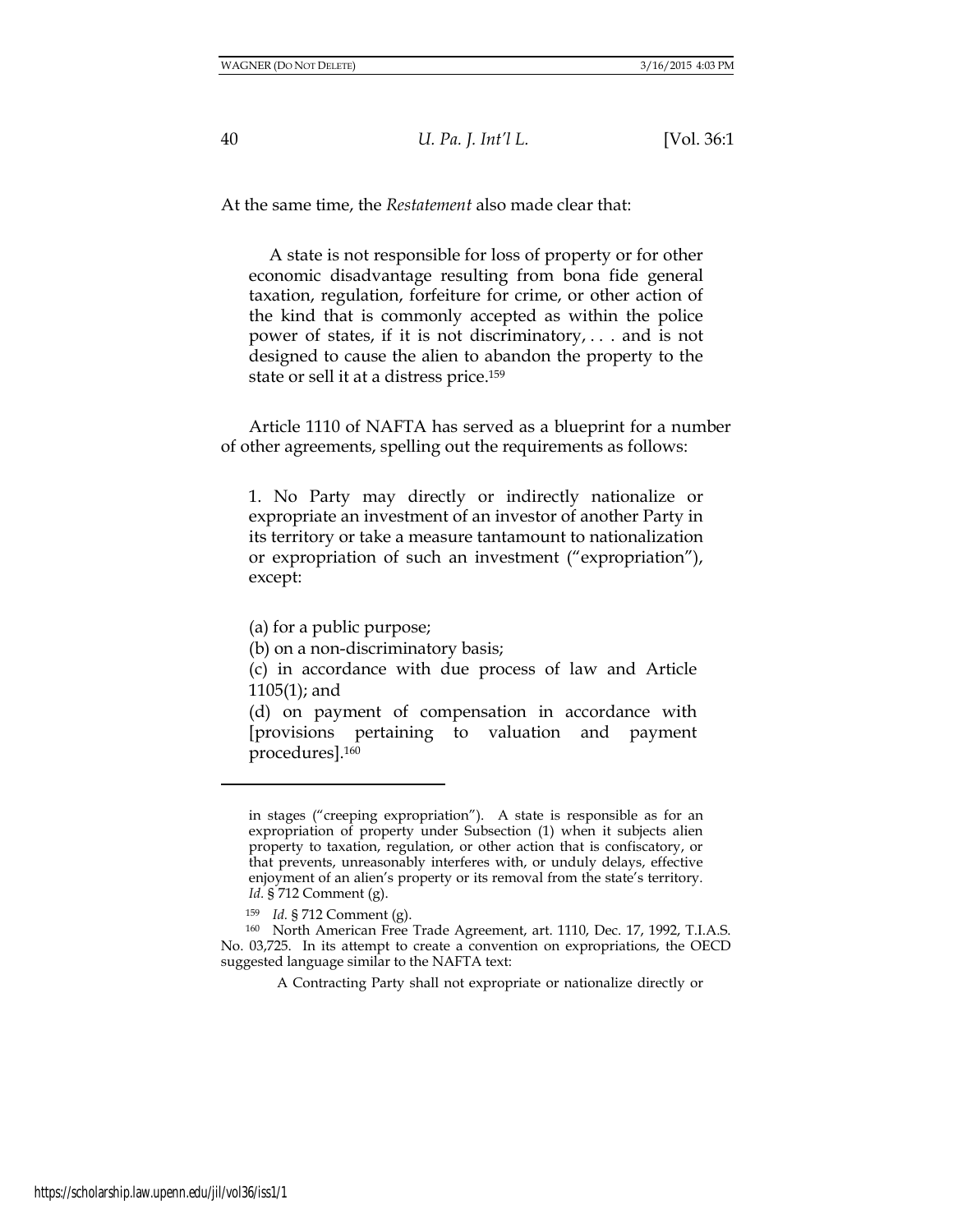2014] *REGULATORY SPACE* 41

The failed Multilateral Agreement on Investment (MAI)<sup>161</sup> used similar language to NAFTA, but, importantly, used language that attempted to clarify the difference between the right to regulate and the need to compensate. A provision in the Annex spelled out that: "[a] Contracting Party may adopt, maintain or enforce any measure that it considers appropriate to ensure that investment activity is undertaken in a manner sensitive to health, safety or environmental concerns, provided such measures are consistent with this agreement."<sup>162</sup>

Moreover, the interpretative note to Article 5 concerning expropriations and compensation spelled out that:

 The reference in Article IV.2.1 to expropriation or nationalisation and 'measures tantamount to expropriation or nationalisation' reflects the fact that international law requires compensation for an expropriatory taking without regard to the label applied to it, even if title to the property is not taken. It does not establish a new requirement that Parties pay compensation for losses which an investor or

indirectly an investment in its territory of an investor of another Contracting Party or take any measure or measures having equivalent effect (hereinafter referred to as "expropriation") except:

a) for a purpose which is in the public interest,

b) on a non-discriminatory basis,

c) in accordance with due process of law, and

d) accompanied by payment of prompt, adequate and effective compensation . . . .

Draft Convention on the Protection of Foreign Property, Org. for Econ. Cooperation & Dev., Oct. 12, 1967, 7 I.L.M. 117, 126.

<sup>161</sup> *See generally* Jürgen Kurtz, *A General Investment Agreement in the WTO?*  Lessons from Chapter 11 of NAFTA and the OECD Multilateral Agreement on *Investment*, 23 U. PA. J. INT'L ECON. L. 713, 756-73 (2002).

<sup>162</sup> Negotiating Group on the Multilateral Agreement on Investment (MAI) at the Organisation for Economic Co-operation and Development, *Chairman's Note on the Environment and Related Matters and on Labour*, Mar. 9, 1998, *available at*  [http://www.oecd.org/daf/mai/pdf/ng/ng9810e.pdf.](http://www.oecd.org/daf/mai/pdf/ng/ng9810e.pdf) The MAI was negotiated between 1995 and 1998, but never attained the necessary support by countries to come into existence. *See generally* Mary E. Footer, *On the Laws for Attraction: Examining the Relationship Between Foreign Investment and International Trade*, *in*  PROSPECTS IN INTERNATIONAL INVESTMENT LAW AND POLICY 105, 112–13 (Roberto Echandi & Pierre Sauvé eds., 2013).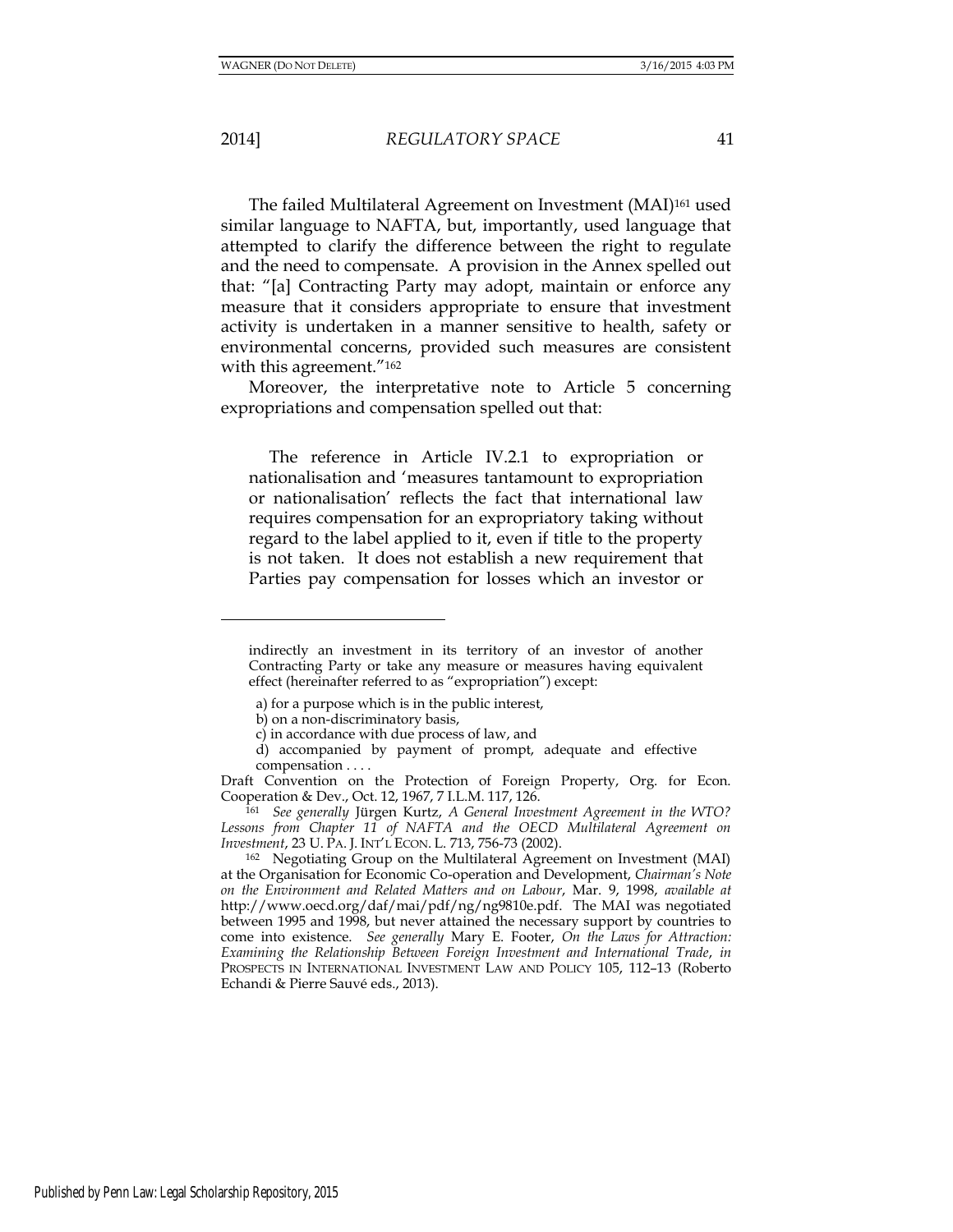l

42 *U. Pa. J. Int'l L.* [Vol. 36:1

investment may incur through regulation, revenue raising and other normal activity in the public interest undertaken by governments.<sup>163</sup>

The change in treaty language is a good indicator that a growing amount of weight is being given to non-economic values. Accordingly, it has become increasingly apparent that international investment law has turned away from seeing investment promotion and protection as its sole purpose, at the expense of other key values.

Over the course of the last fifteen to twenty years, a number of additional criteria have been developed in the case law that shed light on this distinction.164 However, the case law has failed to establish bright-line rules or, in the words of the tribunal in *Generation Ukraine*, to establish a "checklist" or a "mechanical

<sup>163</sup> *Indirect Expropriation" and the "Right to Regulate" in International Investment Law* 9 (Org. for Econ. Co-operation & Dev., Working Papers on Int'l Inv. No. 2004/4, 2004), *available at* 2004/4, 2004), *available at* [http://www.oecd.org/investment/internationalinvestmentagreements/33776546](http://www.oecd.org/investment/internationalinvestmentagreements/33776546.pdf) [.pdf.](http://www.oecd.org/investment/internationalinvestmentagreements/33776546.pdf)

<sup>164</sup> Other approaches exist, namely the "sole effects" doctrine applied in the jurisprudence of the Iran-U.S. Claims Tribunal, NAFTA decisions, and a small number of ICSID cases. In the case of the Iran-U.S. Claims Tribunal, however, it is important to bear in mind the particular circumstances of its creation and the cases it dealt with, which were characterized mainly by claims related to the seizing of physical property by the new government or individuals and groups closely associated with the new government, or related to deprivation through the appointment of new managers. Ralph F. Fuchs, *Development and Diversification in Administrative Rule Making*, 72 NW. U. L. REV. 83 (1977). *See, e.g.,* Tippetts, Abbett, McCarthy, Stratton v. TAMS-AFFA Consulting Eng'rs of Iran, 6 Iran-U.S. Cl. Trib. Rep. 219, 226 (1984); Metalclad Corp. v. United Mexican States, ICSID Case No. ARB(AF)/97/1, Award, ¶ 103 (Aug. 30, 2000); Compañía del Desarrollo de Santa Elena, S.A. v. Republic of Costa Rica, ICSID Case No. ARB/96/1, Final Award, ¶¶ 71-72 (Feb. 17, 2000). *See generally* Rosalyn Higgins, *The Taking of Property By the State: Recent Developments in International Law*, 176 RECUEIL DES COURS 259, 331 (1982). *But see* Schreuer, *supra* note 147, at 119 (citing the Convention Establishing the Multilateral Investment Guarantee Agency of 1985, which defines expropriation as "any legislative action or administrative action or omission attributable to the host government which has the effect of depriving the holder of a guarantee of his ownership or control of, or a substantial benefit from, his investment"); *and* Dolzer, *supra* note 144, at 91 (stating that "[i]t is also beyond doubt, however, that the more recent jurisprudence of arbitral tribunals reveals a remarkable tendency to shift the focus of the analysis away from the context and the purpose and focus more heavily on the effects on the owner.").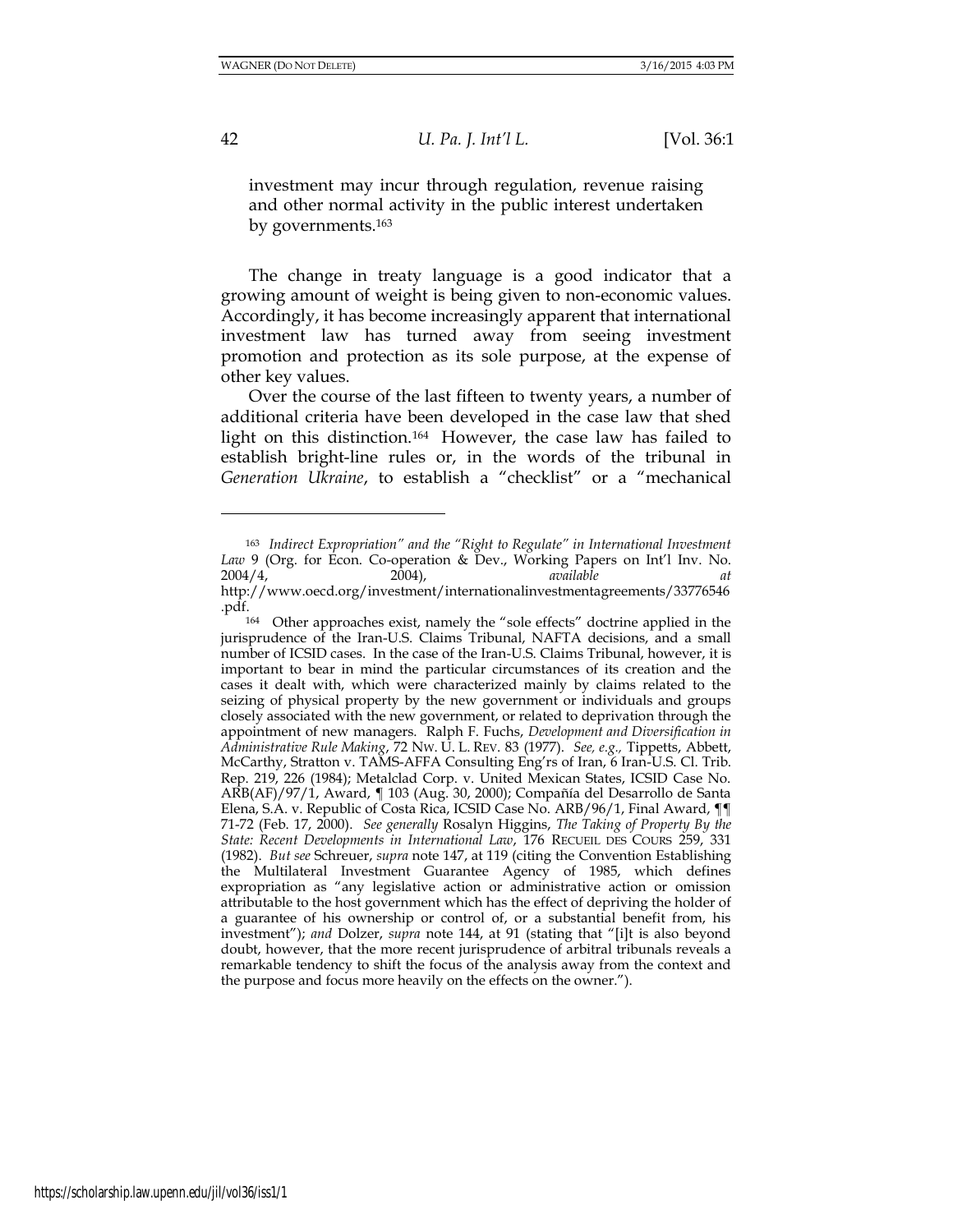l

2014] *REGULATORY SPACE* 43

test." <sup>165</sup> The criteria includes: (1) whether the measure is discriminatory, (2) the extent to which governments interfere with property rights, (3) the purpose of the measure, (4) whether the measure is proportional regarding the impact on the investor and the public policy that is being pursued, and (5) to what extent the measure is contrary to legitimate investor expectations.166 Echoing this development, Philippe Sands states that "those charged with interpreting and applying treaties on the protection of foreign investment need to take into account the values that are reflected in norms that have arisen outside the context of the investment treaty which they are applying."<sup>167</sup>

#### *3.2.1.1.1. Non-Discrimination*

A measure will not pass muster if it is de jure or de facto discriminatory. As is true in other areas of international economic law, discriminatory treatment in international investment law is a cause for host state liability, unless justified in narrow circumstances. The rationale is simple: without a level playing field between domestic and foreign operators, foreign competitors are likely to be at a disadvantage due to the lack of political connectedness and inability to exert as much political pressure as their domestic counterparts.

<sup>165</sup> Generation Ukraine, Inc. v. Ukraine, ICSID Case No. ARB/00/9, Final Award, ¶ 20.29 (Sept. 16, 2003). *See generally* Saluka Investments B.V. v. Czech Republic, UNCITRAL, Partial Award, ¶ 265 (Mar. 17, 2006).

<sup>166</sup> *See generally*, Katia Yannaca-Small, *Indirect Expropriation and the Right to Regulate: How to Draw the Line?*, *in* ARBITRATION UNDER INTERNATIONAL INVESTMENT AGREEMENTS: A GUIDE TO THE KEY ISSUES 445, 462 (Katia Yannaca-Small ed., 2010); Higgins, *supra* note 165, at 322-54; Rahim Moloo & Justin Jacinto, *Environmental and Health Regulation: Assessing Liability Under Investment Treaties*, 29 BERKELEY J. INT'L L. 1, 11–25 (2011) (discussing the standard used in finding indirect expropriation, which focuses on the purpose of the regulatory measure); Ratner, *supra* note 76, at 482-83 (providing a break down of several factors used to assess government interference); Waelde & Kolo, *supra* note 145, at 827 (listing criteria numbers (1), (3) and (4), but acknowleding that they are not the end of analysis, as the balancing of several relevant criteria is necessary); *and* Burns H. Weston, "*Constructive Takings" Under International Law: A Modest Foray into the Problem of "Creeping Expropriation*,*"* 16 VA. J. INT'L L. 103 (1975).

<sup>167</sup> Philippe Sands, *Searching for Balance: Concluding Remarks*, 11 N.Y.U. ENVTL. L.J. 198, 202 (2002).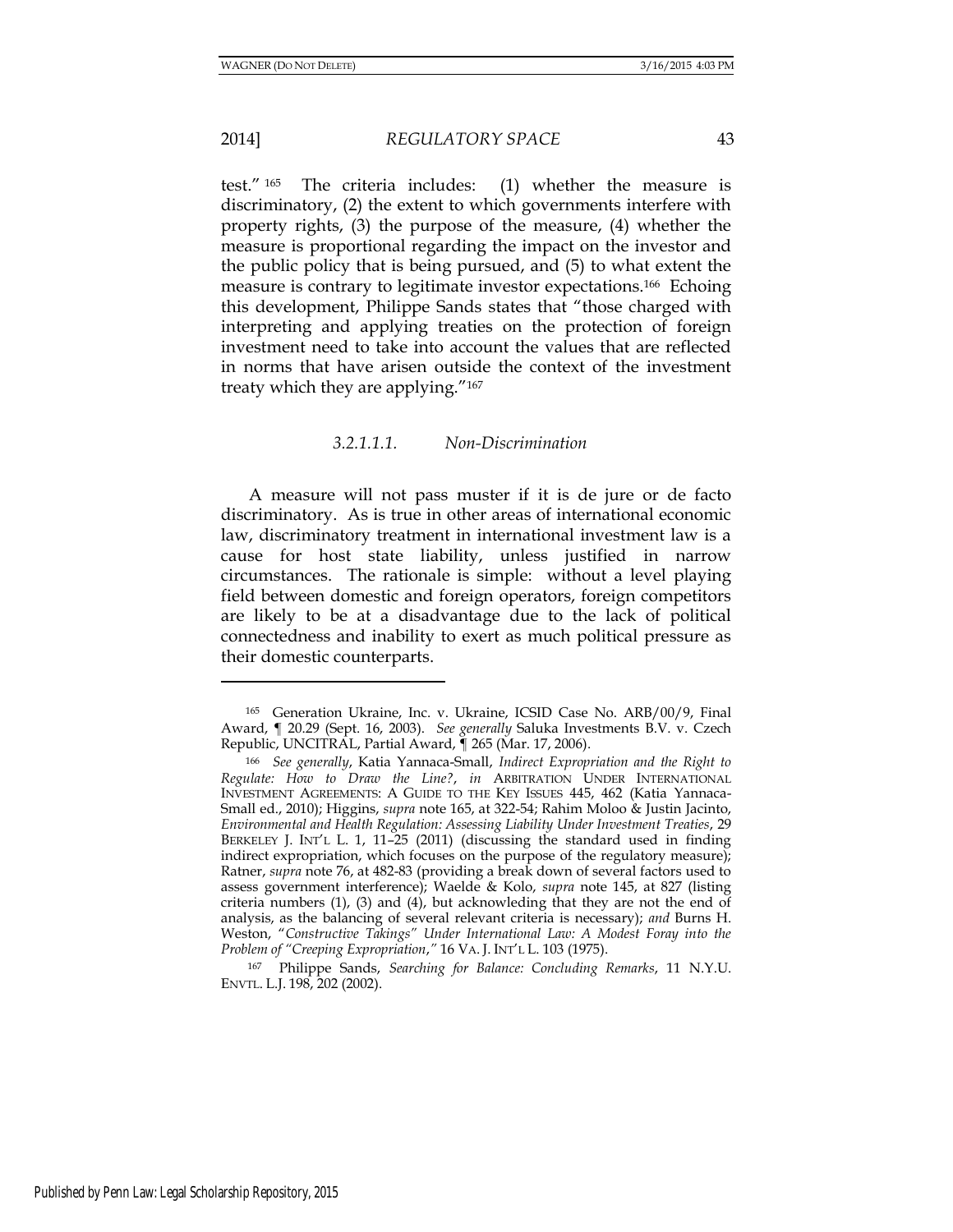One of the paradigmatic cases in this regard is *Ethyl Corp. v. Canada.*168 Concerned about the health and environmental effects of a fuel additive called methylcyclopentadienyl manganese tricarbonyl ("MMT"), the Canadian government attempted to ban its importation, but did not provide evidence of a harmful health effect from the use of MMT.169 Moreover, Canada prohibited only the importation of MMT, not the production of MMT by its domestic producers, thus hinting at some form of protectionist agenda.<sup>170</sup>

A similar motivation appears to have been behind a later decision by the Canadian government to ban the export of polychlorinated biphenyl (PCB) waste, which led to a complaint by a U.S. company. The arbitral decision pointed out that the record clearly indicated that the measure was put in place not on the basis of health or environmental concerns, but rather as a protectionist measure benefitting the domestic PCB waste industry. <sup>171</sup> The tribunal found that the Canadian policy was primarily aimed at the protection of the Canadian PCB disposal industry from foreign, especially U.S., competition. <sup>172</sup> Such motivations, if sufficient evidence can be found, can in most cases lead to a finding of a measure's illegality without the need for further evidence.

# *3.2.1.1.2. Extent of Interference with Property Rights*

Often described as the most contentious, this element concerns the extent to which a governmental measure must impact investor rights to constitute an expropriation. <sup>173</sup> Not every miniscule interference is reason for bringing an investment claim; rather, an

<sup>168</sup> Ethyl Corp. v. Gov't of Canada, Decision on Jurisdiction, NAFTA-UNCITRAL, (June 24, 1998). *See generally* Alan C. Swan, *Ethyl Corporation v. Canada, Award on Jurisdiction (Under NAFTA/UNCITRAL),* 94 AM. J. INT'L L. 159  $(2000)$ .

<sup>169</sup> Moloo & Jacinto, *supra* note 166, at 29.

<sup>170</sup> Waelde & Kolo, *supra* note 145, at 834.

<sup>171</sup> S.D. Myers, Inc. v. Gov't of Canada, Partial Award (NAFTA-UNCITRAL), ¶ 193 (Nov. 13, 2000).

<sup>172</sup> *Id.* ¶ 194.

<sup>173</sup> Waelde & Kolo, *supra* note 145, at 837.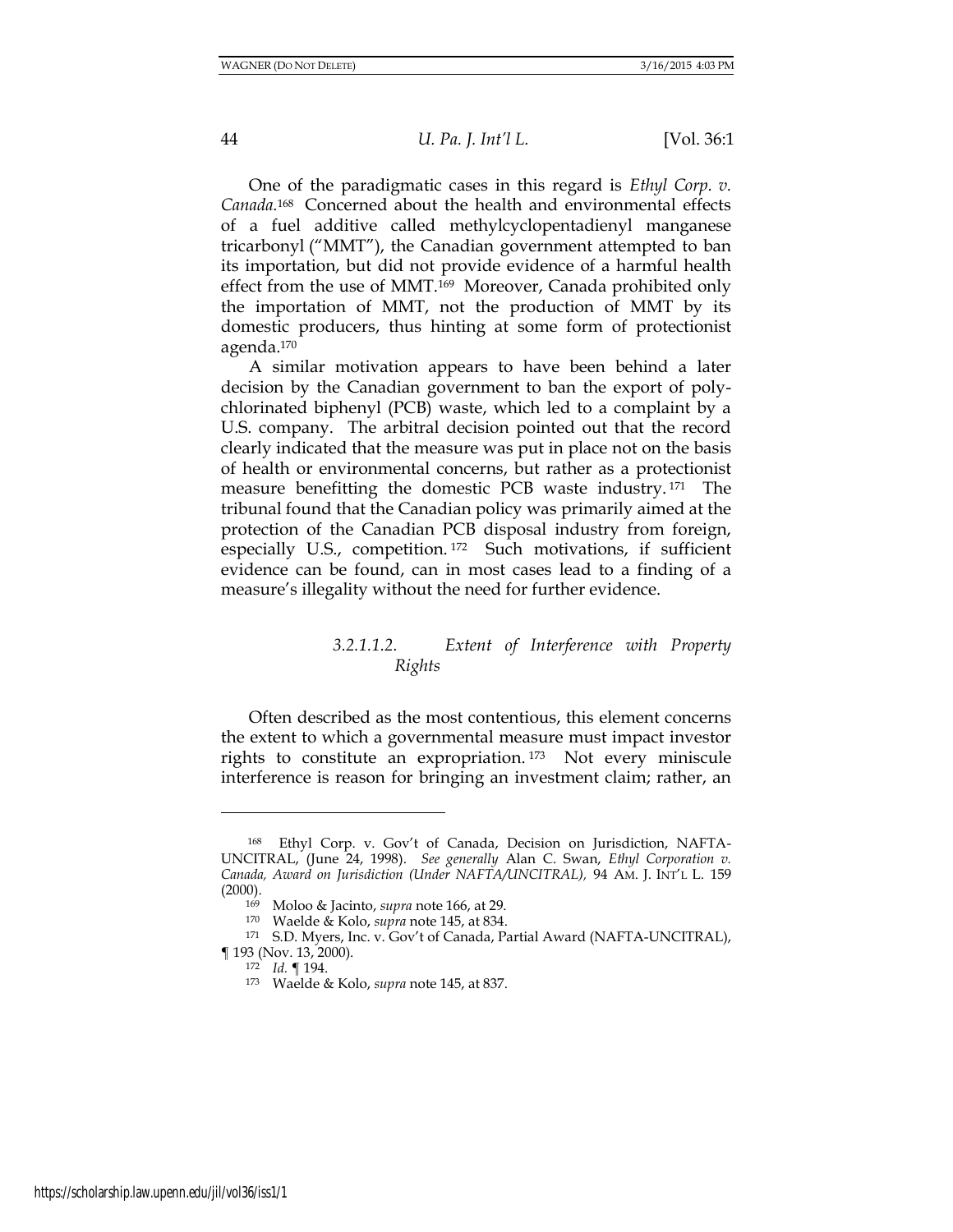#### 2014] *REGULATORY SPACE* 45

investor must absorb such interference as a regular commercial risk.174 Yet, overbearing regulations may render property useless without appropriate compensation.<sup>175</sup> It is therefore necessary to find the proper balance between these two poles.176 Unlike direct expropriations, where property is taken away by governmental measures, this type of situation is characterized by significantly reducing the commercial value of the property for the investors.<sup>177</sup> At one extreme, which the *Tecmed* tribunal pointed out, are situations in which the deprivation is total and extends over time. In such situations regulatory measures could be an "indirect *de facto* expropriation if they are irreversible and permanent and if the assets or rights subject to such measure[s] have been affected in such a way that ... any form or exploitation thereof ... has disappeared."<sup>178</sup>

Other situations are not as clear-cut. Oftentimes, profit is not completely withheld, but is reduced, as was the case in *Pope & Talbot v. Canada*. Since the company's sales were not entirely prevented, the tribunal found that the interference was not "sufficiently restrictive to support a conclusion that the property has been taken away from the owner."179 A similar situation that was truly regulatory in nature was at issue in *S.D. Myers v. Canada*, concerning a ban on PCB waste export to the U.S. The tribunal concluded that regulations constitute lesser interference than expropriation.<sup>180</sup> These tribunal decisions, together with others,<sup>181</sup>

<sup>174</sup> Parkerings-Compagniet AS v. Republic of Lithuania, ICSID Case No. ARB/05/8, Award, ¶¶ 335-36 (Sept. 11, 2007); *and* Starrett Housing Corp. v. Islamic Republic of Iran, 4 Iran-U.S. Cl. Trib. Rep. 112, 156 (Aug. 14, 1987).

<sup>175</sup> Rudolf Dolzer & Margrete Stevens, BILATERAL INVESTMENT TREATIES 25-26 (1995); Thomas C. Grey, *The Malthusian Constitution*, 41 U. MIAMI L. REV. 21, 30 (1986-1987); Waelde & Kolo, *supra* note 145, at 835.

<sup>176</sup> Ratner, *supra* note 76, at 498; Waelde & Kolo, *supra* note 145, at 840.

<sup>177</sup> *But see* Metalclad Corp. v. United Mexican States, ICSID Case No. ARB(AF)/97/1, Award, ¶ 112 (Aug. 30, 2000) (deciding that the government's adoption of the Ecological Decree amounts to indirect expropriation); *see also*  Waelde & Kolo, *supra* note 145, at 838.

<sup>178</sup> Tecnicas Medioambientales Tecmed S.A. v. United Mexican States, ICSID Case No. ARB(AF)/00/2, Award, ¶ 116 (May 29, 2003).

<sup>179</sup> Pope & Talbot, Inc. v. Gov't of Canada, UNCITRAL-NAFTA, Damages,  $\P$ 99 (May 31, 2002).

<sup>180</sup> S.D. Myers, Inc. v. Gov't of Canada, NAFTA-UNCITRAL, Partial Award, ¶¶ 281-82 (Nov. 13, 2000).

<sup>181</sup> Generation Ukraine, Inc. v. Ukraine, ICSID Case No. ARB/00/9, Award,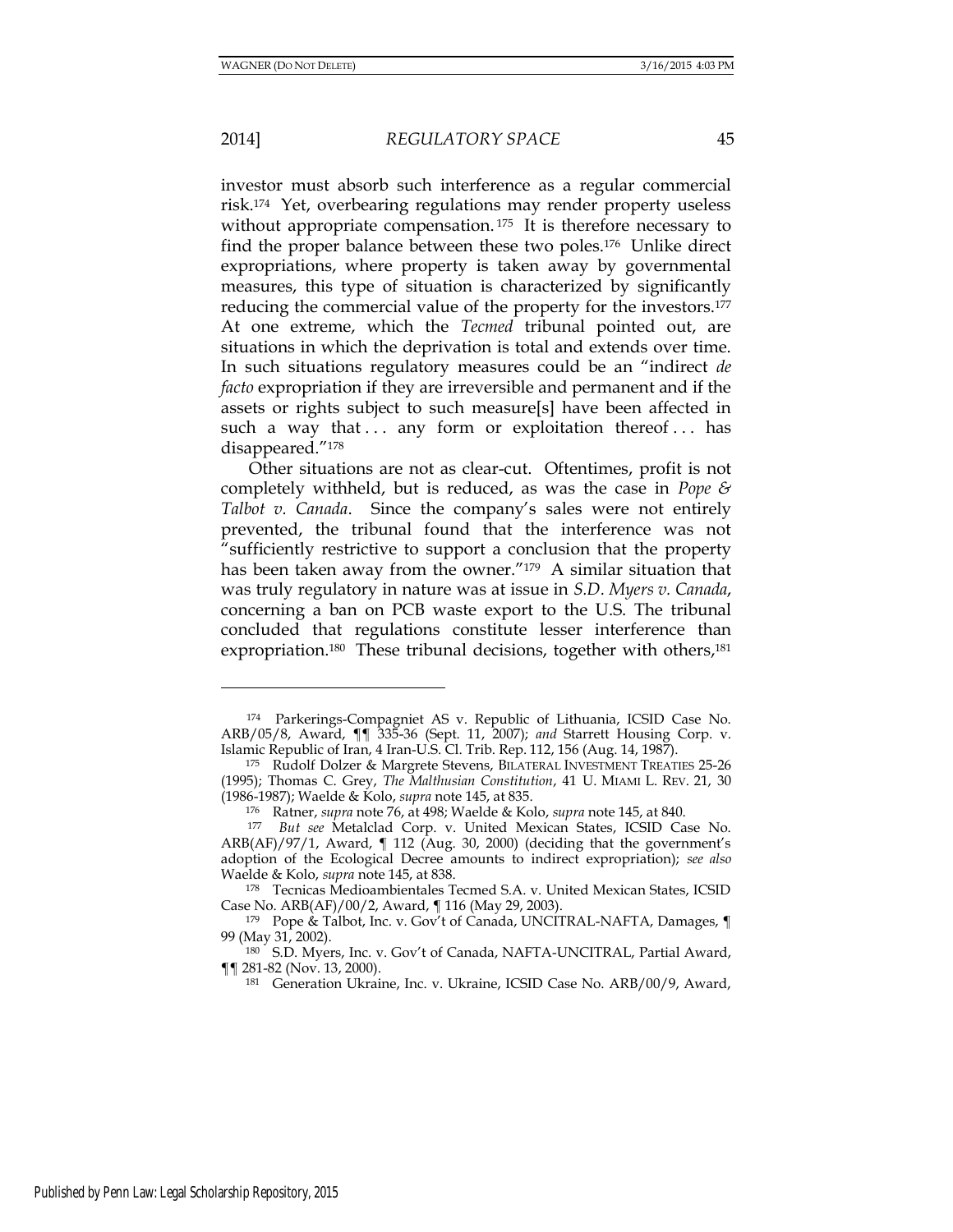46 *U. Pa. J. Int'l L.* [Vol. 36:1

point to a shift away from the earlier examination of the impact on the investor as the sole criterion for determining whether a governmental measure is expropriatory or regulatory.<sup>182</sup>

#### *3.2.1.1.3. Purpose of Governmental Measure*

Notwithstanding some contrary decisions,<sup>183</sup> there appears to have been a slow, albeit steady, recognition that the purpose of the measure plays a role in the evaluation of a comprehensive measure. <sup>184</sup> The tribunal in *S.D. Myers* referenced this type of thinking when it found that a tribunal "must look at the real interests involved and the purpose and the effect of the governmental measure." <sup>185</sup> These interests may be subject to change over time through the coming into power of a new government with different priorities, through new scientific insights requiring new regulatory measures to combat risks that were previously unknown (for instance, climate change), <sup>186</sup> or through societal changes that favor protection of the environment

<sup>185</sup> S.D. Myers, Inc. v. Gov't of Canada, NAFTA, Partial Award, 40 I.L.M. 1408, ¶ 285 (Nov. 12, 2000).

<sup>186</sup> Markus Wagner, *Taking Interdependence Seriously: The Need for a Reassessment of the Precautionary Principle in International Trade Law*, 20 CARDOZO J. INT'L & COMP. L. 713 (2012).

<sup>¶ 20.32 (</sup>Sept. 16, 2003); Glamis Gold, Ltd. v U.S., ICSID Case, Award, ¶ 536 (June 8, 2009); Marvin Feldman v. Mexico, ICSID Case No. ARB(AF)/99/1, Award, ¶ 142 (Dec. 16, 2002); CMS Gas Transmission Co. v. Argentina, ICSID Case No. ARB/01/8, Award, ¶ 263 (May 12, 2005).

<sup>182</sup> *But see generally* Metalclad Corp. v. United Mexican States, ICSID Case No. ARB(AF)/97/1, Award, ¶ 111 (Aug. 30, 2000).

<sup>183</sup> *See supra* note 164.

<sup>184</sup> *See* Glamis Gold, Ltd. v. United States, ICSID, Award, ¶ 356 (June 8, 2009) (finding that, after evaluating the treatment of the claimant through a comprehensive analysis, the international minimum standard of treatment was not breached); G.C. Christie, *What Constitutes a Taking of Property Under International Law?*, 38 BRIT. Y.B. INT'L L. 307, (1962) (stating that "the existence of generally recognized considerations of public health, safety, morals or welfare will normally lead to a conclusion that there has been no 'taking.'"). *See also* SORNARAJAH, *supra* note 63, at 374 (explaining that "non-discriminatory measures relating to anti-trust, consumer protection, securities, environmental protection, land planning are non-compensable takings since they are regarded as essential to the functioning of the state."); Fortier & Drymer, *supra* note 156, at 326 (describing the international law of indirect exproriation as "very sketchy and rough").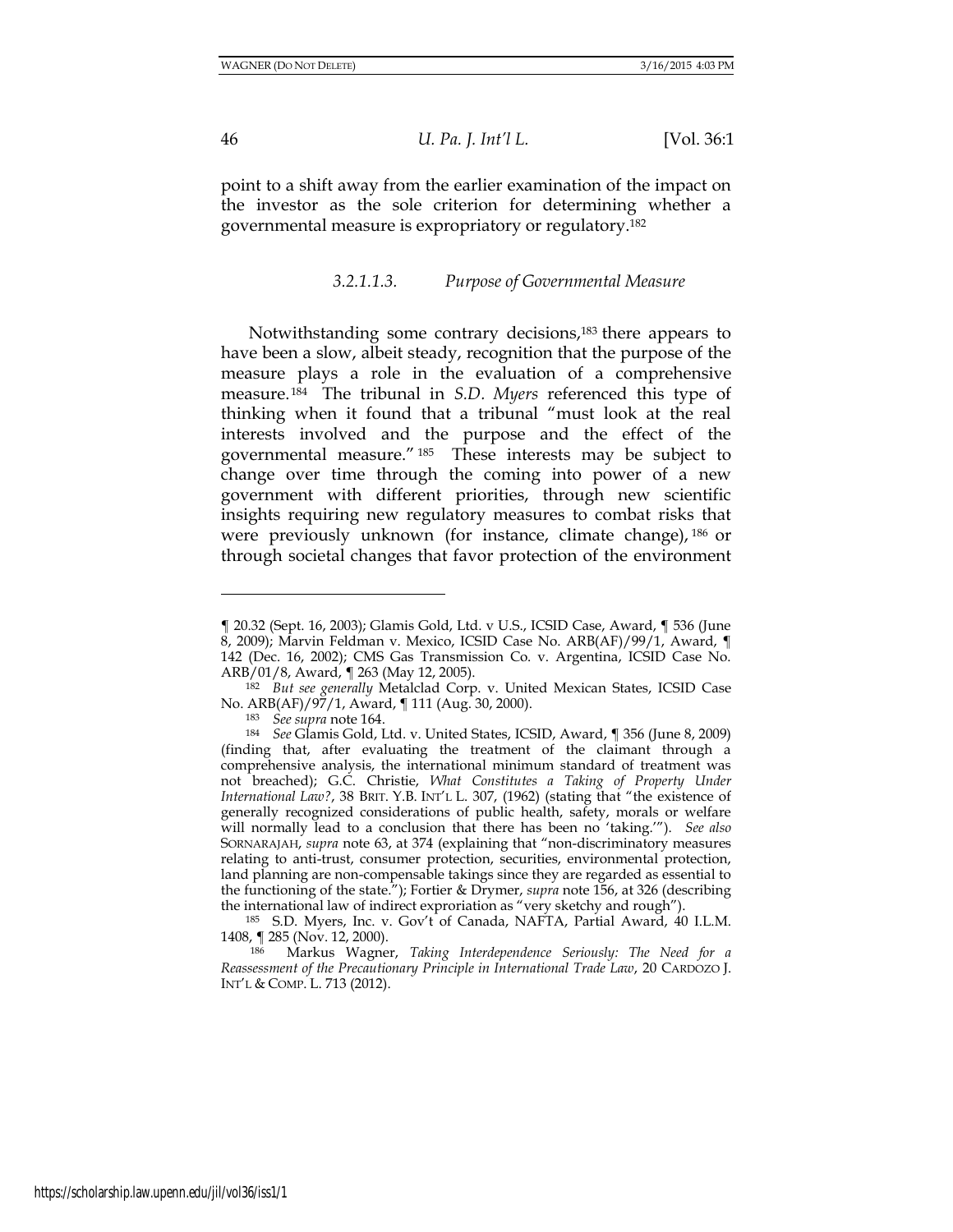over other considerations.

A number of investment tribunal decisions have recognized that the purpose of a governmental measure is an element in reaching the decision of whether compensation is mandatory or not. The *Feldman* tribunal's decision may contain the most specific rationale to date, explaining that "governments must be free to act in the broader public interest through protection of the environment, new or modified tax regimes, the granting or withdrawal of government subsidies, reductions or increases in tariff levels, imposition of zoning restrictions, and the like."187 This decision was clearly informed by the idea that not every governmental regulation, so long as it is reasonable, is compensable. A measure's purpose is often, though not always, closely tied to the requirement that a measure be nondiscriminatory. There have been cases in which the purpose of the measure may be laudable or genuinely based on the protection of important societal values, yet such a measure fails because of a protectionist purpose.188 In many ways, this is reminiscent of the situation in the WTO.

## *3.2.1.1.4. Proportionality*

International investment law had for the longest time functioned without making explicit reference to the principle of proportionality. This changed when the principle, guided substantially by the European Court of Human Rights' jurisprudence in *James v. United Kingdom*, <sup>189</sup> was introduced into investment law by the decisions in *S.D. Myers*<sup>190</sup> and *Feldman*191 and

<sup>187</sup> Marvin Feldman v. Mexico, ICSID Case No. ARB(AF)/99/1, Award, ¶ 103 (Dec. 16, 2002).

<sup>188</sup> S.D. Myers, Inc. v. Gov't of Canada, NAFTA, Partial Award, 40 I.L.M. 1408, ¶¶ 252-57 (Nov. 13, 2000).

<sup>189</sup> James v. United Kingdom, 98 Eur. Ct. H.R. (ser. A) at 4 (1986). *See also* Stephan Schill, *Cross-Regime Harmonization Through Proportionality Analysis: The Case of International Investment Law, the Law of State Immunity and Human Rights*, 27 ICSID REV. 87, 107 (2012).

<sup>190</sup> S.D. Myers, Inc. v. Canada, NAFTA, 40 I.L.M 1408, ¶¶ 252–57 (Nov. 13, 2000).

<sup>191</sup> Marvin Feldman v. Mexico, Award, ICSID Case No. ARB(AF)/99/1 (Dec. 16, 2002).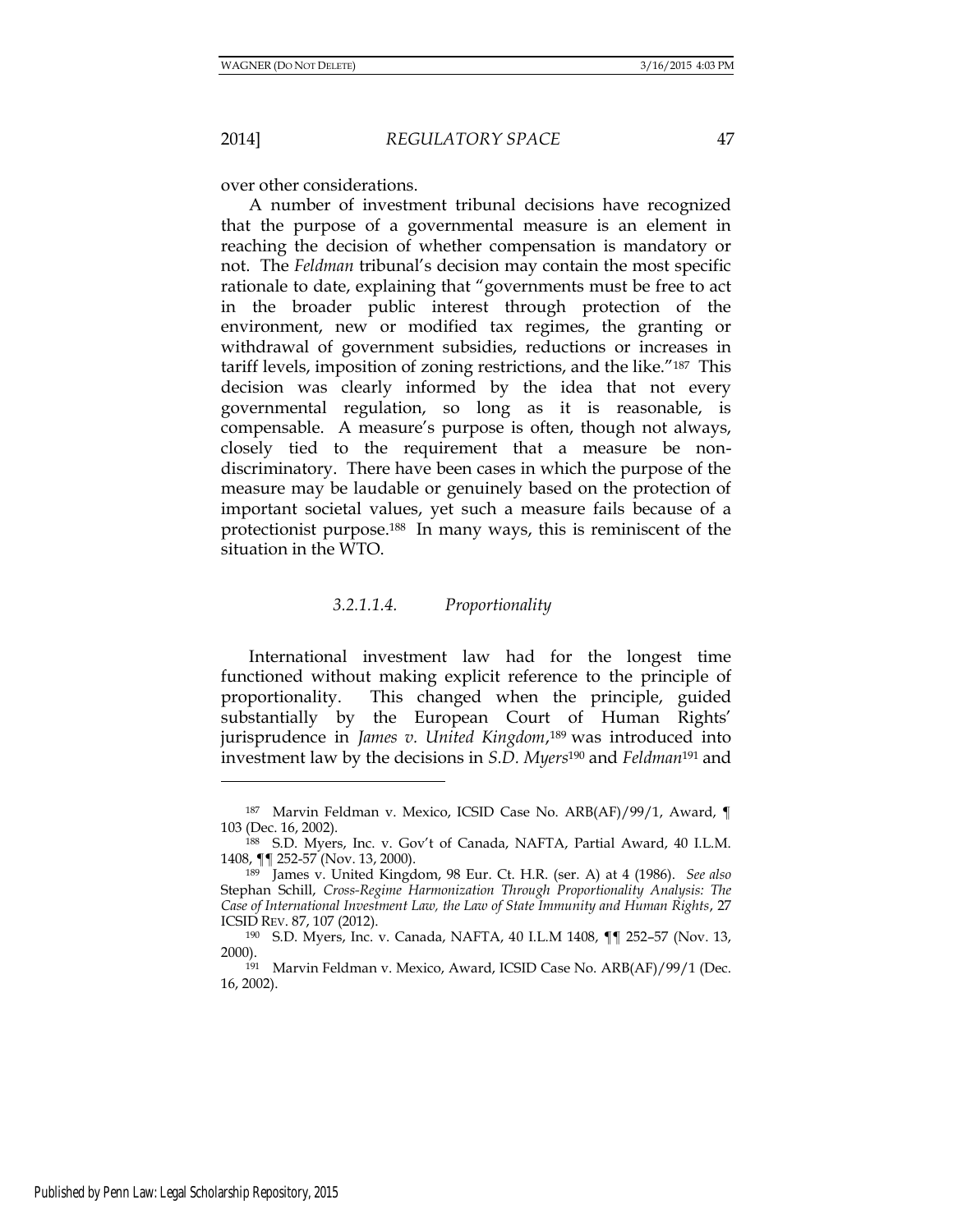48 *U. Pa. J. Int'l L.* [Vol. 36:1

reiterated later in the *Tecmed* case.192 This principle or analytical structure spells out that state action must not only serve a legitimate goal, but must also be suitable (i.e., the purported goal must be furthered by the measure), necessary (i.e., that no less intrusive measure exists which achieves the same objective) and, finally, proportional in a strict sense (i.e., the measure must appropriately balance the competing interests of public policy and private rights).193 It is important to recognize that the principle of proportionality serves in the large majority of cases as a control against governmental overreach or, at the very least, forces governments to be more precise in their own assessments and reasoning, lest they be subject to judicial review.194 It thus reflects an approach that recognizes that rights are rarely absolute and allows for a "more or less," rather than an "all or nothing" approach.<sup>195</sup>

The *Tecmed* decision has laid down a considerable amount of this analytical structure.196 The case concerned a claim made by an investor that the Mexican government failed to renew a temporary operating license for a landfill for hazardous waste and, therefore, breached its obligations contained in a BIT. The government's argument for refusing to renew the license consisted of lack of reliability and operated against certain regulatory requirements.

<sup>192</sup> Tecnicas Medioambientales Tecmed S.A. v. Mexico, Award, ICSID Case No. ARB(AF)/00/2 (May 29, 2003).

<sup>193</sup> *See generally* Alec Stone Sweet & Jud Mathews, *Proportionality Balancing and Global Constitutionalism*, 47 COLUM. J. TRANSNAT'L L. 72, 75-6 (2008); Benedict Kingsbury & Stephan Schill, *Investor-State Arbitration as Governance: Fair and Equitable Treatment, Proportionality and the Emerging Global Administrative Law*, *in* 50 Years of the New York Convention: ICCA International Arbitration Conference (Albert Jan van den Berg ed., 2009), *available at* http://lsr.nellco.org/nyu\_plltwp/146. *See generally* Robert Alexy, THEORIE DER GRUNDRECHTE (1985); Aharon Barak, PROPORTIONALITY: CONSTITUTIONAL RIGHTS AND THEIR LIMITATIONS (2012).

<sup>194</sup> Henckels, *supra* note 76, at 229; Kingsbury & Schill, *supra* note 193; Erlend M. Leonhardsen, *Looking for Legitimacy: Exploring Proportionality Analysis in Investment Treaty Arbitration*, 3 J. INT'L DISP. SETTLEMENT 95, 115-16 (2012). *But see generally* Thomas M. Franck, *On Proportionality of Countermeasures in International Law*, 102 AM. J. INT'L L. 715, 761 (2008).

<sup>195</sup> RONALD DWORKIN, TAKING RIGHTS SERIOUSLY 21 (1977).

<sup>196</sup> *See* Tecnicas Medioambientales Tecmed S.A. v. United Mexican States, ICSID Case No. ARB(AF)/00/2, Award, ¶ 121 (May 29, 2003) (recognizing that even non-discriminatory regulations enacted for a legitimate public purpose may entail compensatory responsibility).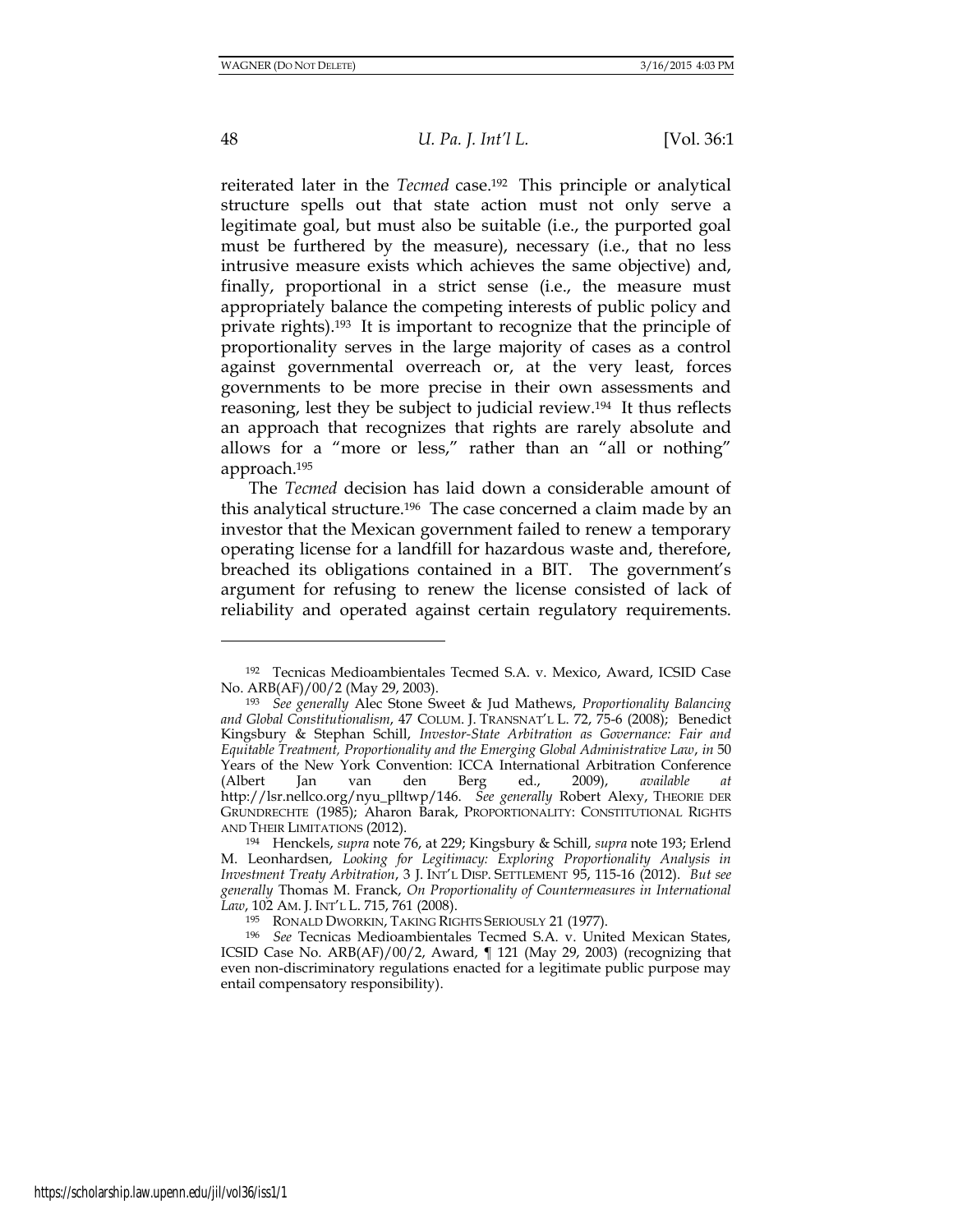However, the refusal to grant the license only came about after considerable protest by the local population, which prompted the company to relocate to a different site. In the meantime, the investor wanted to maintain the landfill for five months until the new facility had been created.197 Today, it remains one of the only decisions that attempts to distinguish an appropriate use of governmental regulatory power from compensable expropriation. It inquired into "whether such actions or measures are proportional to the public interest presumably protected thereby and to the protection legally granted to investments, taking into account that the significance of such impact has a key role upon deciding the proportionality." <sup>198</sup> Moreover, the tribunal recognized that "[t]here must be a reasonable relationship of proportionality between the charge or weight imposed to the foreign investor and the aim sought to be realized by any expropriatory measure."<sup>199</sup>

The *S.D. Myers* decision is important not only for recognizing that there is a duty to enact measures that are least restrictive, but also for referencing WTO law in this regard.200 Similar approaches have been taken by other arbitral tribunals, although sometimes without explicitly referencing the principle of proportionality or without making its underlying assumptions explicit.201 In *LG&E*, the tribunal stated that it was required to balance the "degree of the measure's interference with the right of ownership" against "the power of the State to adopt its policies," while being mindful of the "context within which a measure was adopted and the host

<sup>197</sup> *Id.* ¶ 99. The tribunal in the end decided that the decisive criterion for the refusal to grant the license lay not in the alleged violations of permits, but rather in political considerations. *See* Henckels, *supra* note 76, at 232-33.

<sup>198</sup> Tecnicas Medioambientales Tecmed S.A. v. Mexico, ICSID Case No. ARB(AF)/00/2, ¶ 122 (May 29, 2003). *See* Henckels, *supra* note 76, at 232-33; Stephan Schill, 'Revisiting a Landmark': Indirect Expropriation and Fair and Equitable *Treatment in the ICSID Case Tecmed*, 3 TRANSNAT'L DISP. MGMT. 1, 10-13 (2006).

<sup>199</sup> Tecnicas Medioambientales Tecmed S.A. v. Mexico, ICSID Case No. ARB(AF)/00/2, ¶ 122 (May 29, 2003).

<sup>200</sup> S.D. Myers, Inc. v. Gov't of Canada, Partial Award, 40 I.L.M. 1408, ¶¶ 215, 221, 255 (Nov. 13, 2000).

<sup>201</sup> *See, e.g.*, Azurix Corp. v. Argentina, ICSID Case No. ARB/01/12 (2006). *See also* Total S.A. v. Argentina, ICSID Case No. ARB/04/1, Decision on Liability, ¶ 197 (Aug. 25, 2006) (finding the measure of pesification of the economy was "a bona fide regulatory measure of general application, which was reasonable . . . and proportionate to the aim of facing such an emergency").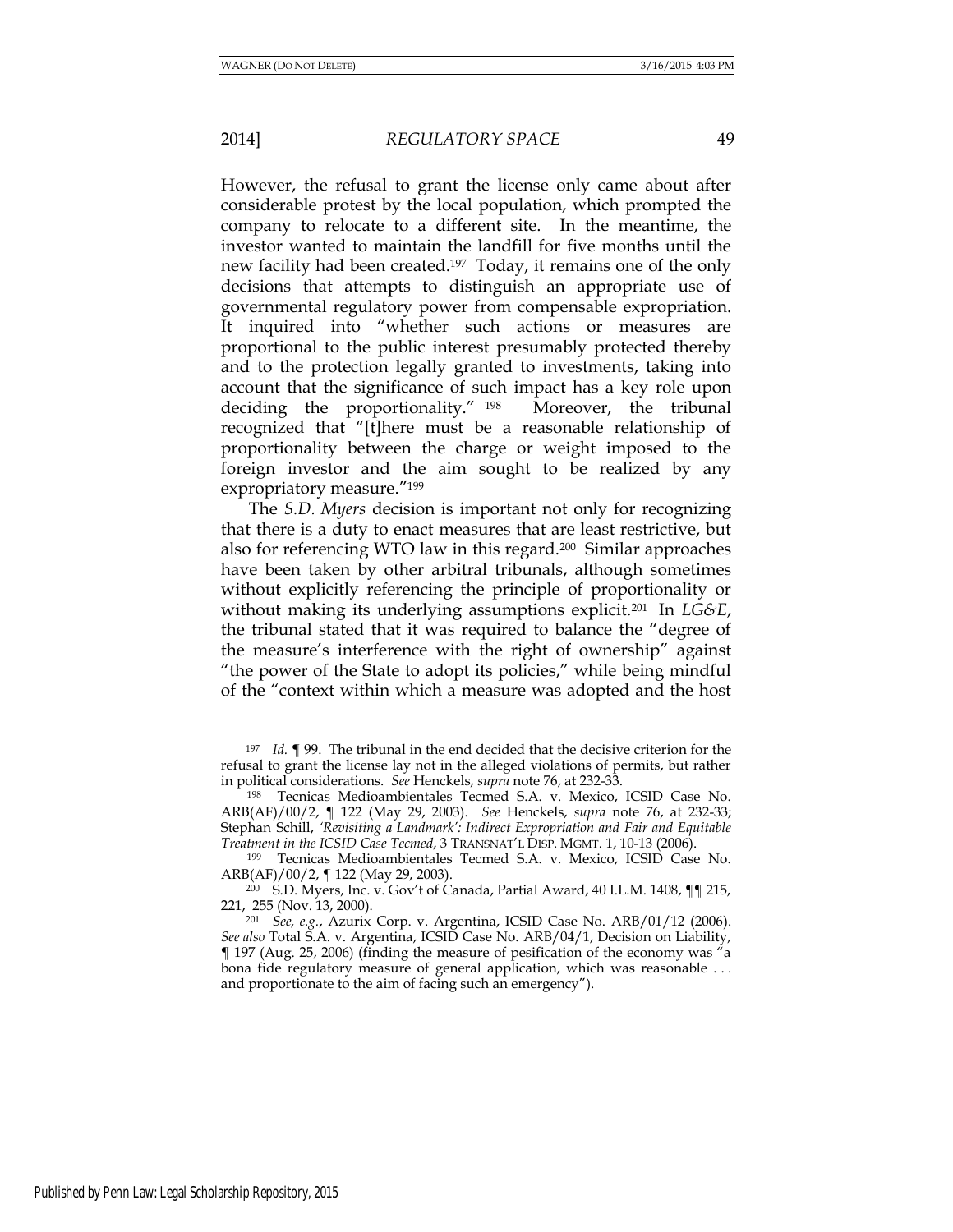State's purpose."202 Importantly, unlike the holding in *Tecmed*, it found that social welfare considerations must stand behind property rights "where the State's action is obviously disproportionate to the need being addressed."203 In *El Paso v. Argentina* and *Continental Casualty v. Argentina*, the tribunal found that as long as measures were generally applicable they would only be compensable if they were "unreasonable, *i.e.* arbitrary, discriminatory, disproportionate or otherwise unfair" <sup>204</sup> or "intolerable, discriminatory or disproportionate."<sup>205</sup>

# *3.2.1.1.5. Legitimate Investment-Backed Expectations*

A final criterion oftentimes mentioned is the extent to which an investor relies on expectations at the beginning of the investment and to what extent the investor could foresee changing circumstances in the regulatory structure. It is clear that these expectations must not be entirely left to the subjective assessment of the investor, but must be objectified in some way. <sup>206</sup> The assessment of whether a particular investor has suffered deprivations that were unexpected is itself not wholly objective. But, as the *Chinn* case before the PCIJ already made clear, investors constantly face changing circumstances and not all expectations must necessarily be fulfilled.207 Moreover, states may change the regulatory structure over time and investors are not immune to changing market conditions or changing regulatory environments. What is important then is not that the regulatory landscape changes, but that the circumstances change either dramatically or

<sup>202</sup> LG&E v. Argentina, ICSID Case No. ARB/02/1, Decision on Liability, ¶ 189-94 (Oct. 3, 2006).

<sup>203</sup> *Id.* ¶ 195.

<sup>204</sup> El Paso Energy Int'l Co. v. Argentina, ICSID Case No. ARB/03/15, Award, ¶ 241 (Apr. 27, 2006).

<sup>205</sup> Cont'l Casualty Co. v. Argentina, ICSID Case No. ARB/03/9, Award, ¶ 276 (Sept. 5, 2008).

<sup>206</sup> YANNACA-SMALL, *supra* note 166, at 474.

<sup>207</sup> Oscar Chinn (U.K. v. Belg.), 1934 P.C.I.J. (ser. A/B) No. 63 (Dec. 12, 1934).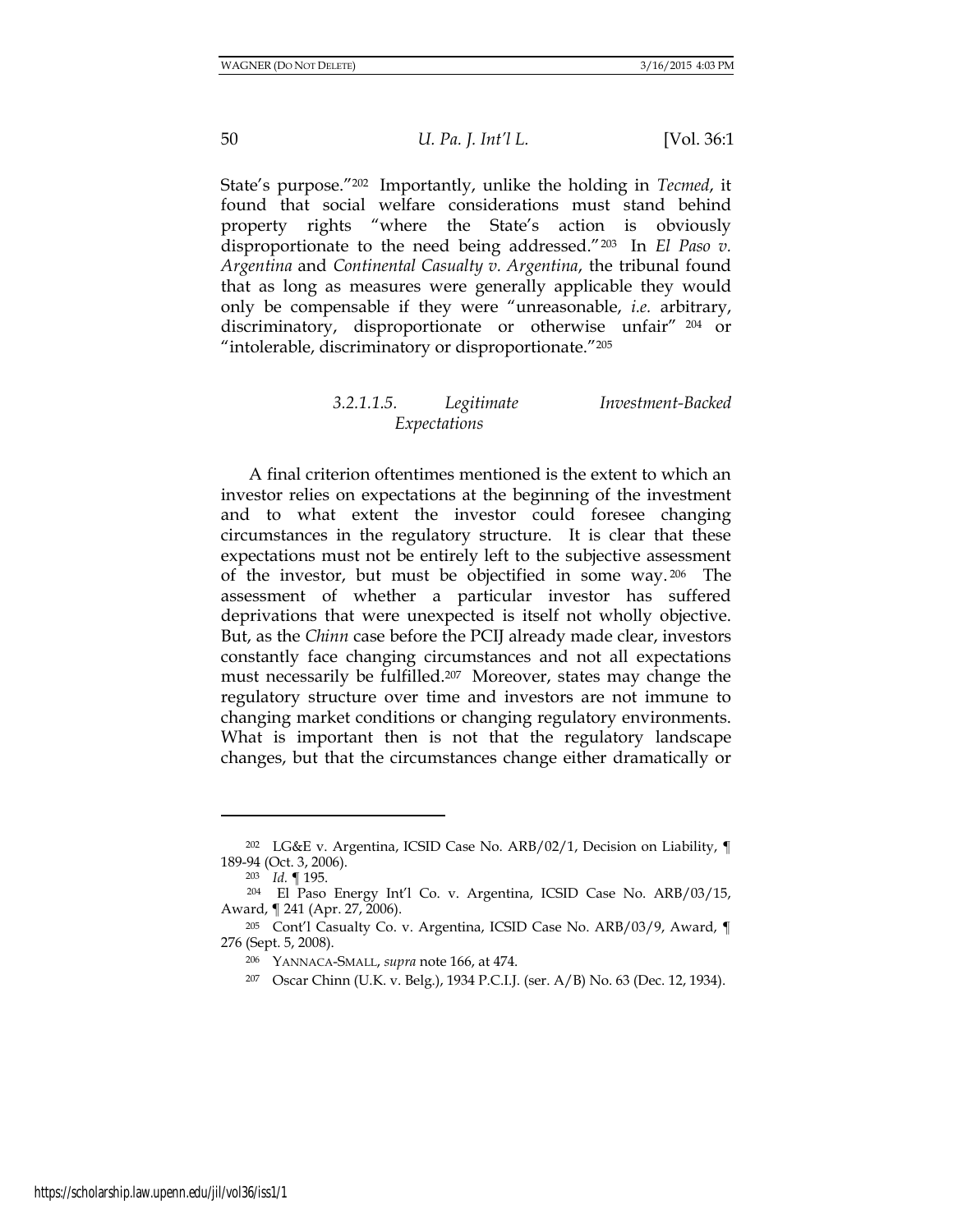2014] *REGULATORY SPACE* 51

abruptly, or both.<sup>208</sup>

An inquiry into the propriety of a regulatory change requires an investigation of the circumstances and deliberations of the time prior to the investment, for instance what type of promises were made at that time and what expectations were raised with respect to the time that a particular project would be permitted.209 This was an issue in the *Methanex* case, which dealt with a California ban on a fuel additive (MTBE). The tribunal stated that compensation required a showing of "specific commitments" that "had been given by the regulating government to the then putative foreign investor contemplating investment that the government would refrain from such regulation." <sup>210</sup> Moreover, in that particular case, the tribunal found that investors must have been aware of the potential for changing regulatory circumstances, especially with regard to health or environmental issues.<sup>211</sup>

Taken together, these points were summarized by the *Feldman* tribunal, which stated that "[g]overnments, in their exercise of regulatory power, frequently change their laws and regulations in

<sup>208</sup> A different standard was contemplated in the Tecmed case, according to which

<sup>[</sup>a] foreign investor expects the host State to act in a consistent manner, free from ambiguity and totally transparently in its relations with the foreign investor, so that it may know beforehand any and all rules and regulations that will govern its investments, as well as the goals of the relevant policies and administrative practices or directives, to be able to plan its investment and comply with such regulations.

Tecnicas Medioambientales Tecmed S.A. v. United Mexican States, ICSID Case No. ARB(AF)/00/2, Award, ¶ 154 (May 29, 2003). While this statement was made *obiter dictum*, it has been cited approvingly by subsequent tribunals, e.g., MTD Equity Sdn. Bhd and MTD Chile SA v. Republic of Chile, ICSID Case ARB/01/7, Award, ¶ 114 (May 25, 2004); Occidental Exploration and Production Co. v. Republic of Ecuador, LCIA Case UN 3467, Final Award, ¶ 185 (Jul. 1, 2004); Eureko BV v. Republic of Poland, Partial Award, ¶ 235 (Aug. 19, 2005).

<sup>209</sup> Tecnicas Medioambientales Tecmed S.A. v. United Mexican States, Award, ICSID Case No. ARB(AF)/00/2, ¶ 150 (May 29, 2003); *and* Azurix Corp. v. Argentina, ICSID Case No. ARB/01/12 (2006), ¶ 316.

<sup>210</sup> Methanex Corp. v. United States, NAFTA-UNCITRAL, Ch. 11, Part IV-Ch. D, Final Award, ¶ 7 (Aug. 3, 2005).

<sup>211</sup> Id. at 10. *But see generally* Tecnicas Medioambientales Tecmed S.A. v. United Mexican States, ICSID Case No. ARB(AF)/00/2, Award, ¶¶ 124–27, 150 (May 29, 2003). The tribunal decided that in the process of deciding whether to invest in the landfill, the investors substantially relied on a useful lifespan of ten years for the operation.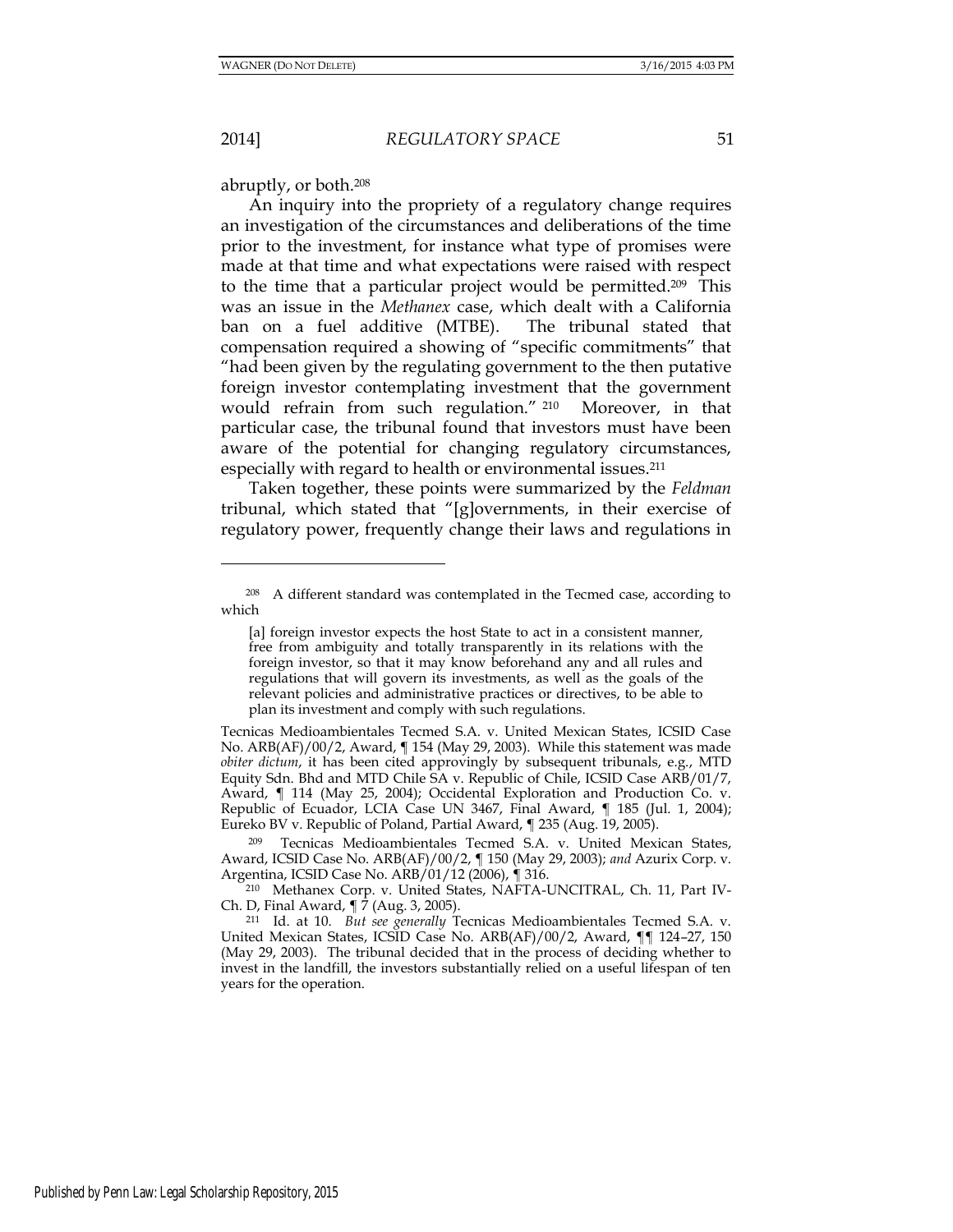response to changing economic circumstances or changing political, economic or social considerations. Those changes may well make certain activities less profitable or even uneconomic to continue."<sup>212</sup>

A number of tribunals have taken a different approach than the previously held "sole effect" doctrine, which focused almost exclusively on the economic impact of a measure with respect to the investor. The *Saluka* decision is instructive in this regard:

Faced with the question of *when, how and at what point an otherwise valid regulation becomes, in fact and effect, an unlawful expropriation*, international tribunals must consider the circumstances in which the question arises. The context within which an impugned measure is adopted and applied is critical to the determination of its validity.<sup>213</sup>

Realizing that legitimate investment-backed expectations deserve protection while simultaneously recognizing that regulatory frameworks are subject to change over time (due to scientific discoveries, developments in risk assessment or shifting societal attitudes) is important, as it allows for greater coherence in distinguishing two situations: those in which compensation is required, from those in which an investor simply faces a different regulatory environment and must bear the risk associated with an investment.

 Only a small number of tribunals have recognized this distinction, because very few cases in which true regulatory changes occurred have been decided. As the *Pope and Talbot* tribunal explained, it is important to keep in mind in this context that "a blanket exception for regulatory measures would create a gaping loophole in international protections against expropriations."214 The danger in allowing many measures to escape compensation because the state could invoke the moniker

<sup>212</sup> Marvin Feldman v. Mexico, ICSID Case No. ARB(AF)/99/1, Award, ¶ 112 (Dec. 16, 2002).

<sup>213</sup> Saluka Investments B.V. v. Czech Republic, Partial Award, ¶ 264 (Mar. 17, 2006).

<sup>214</sup> Pope & Talbot Inc. v. Canada, NAFTA-UNCITRAL Ch. 11, Damages, ¶ 99 (May 31, 2002).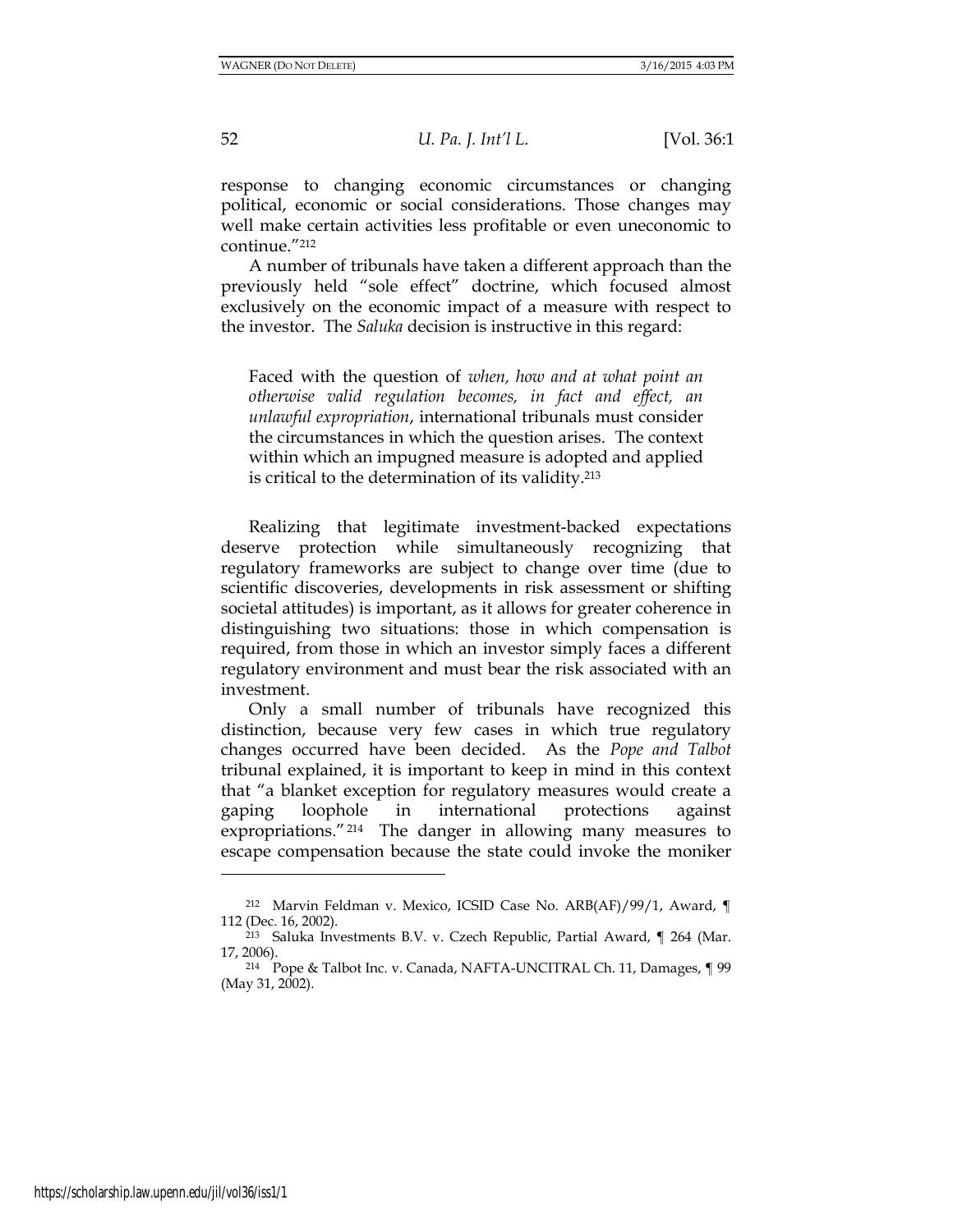"regulation," when such compensation would otherwise be justified, is clear. Yet relying on the economic impact of any measure without taking into account the wider context in which a particular measure takes place appears problematic. The proper weight to lend to these factors cannot be determined in the abstract, but rather it is the task of adjudicators to properly weigh and balance the evidence presented to them. There may well be times in which the economic effect on an investor is the most important element of the overall equation, though in practice such instances may be rare in true regulatory expropriation cases. The changing nature of investment arbitration already underway will determine whether this line of cases will continue into the future.

*3.2.1.2. Summary* 

The *Feldman* tribunal has carefully summarized the problem that regulatory action poses:

The Tribunal notes that the ways in which governmental authorities may force a company out of business, or significantly reduce the economic benefits of its business, are many. In the past, confiscatory taxation, denial of access to infrastructure or necessary raw materials, imposition of unreasonable regulatory regimes, among others, have been considered to be expropriatory actions. At the same time, governments must be free to act in the broader public interest through protection of the environment, new or modified tax regimes, the granting or withdrawal of government subsidies, reductions or increases in tariff levels, imposition of zoning restrictions and the like. Reasonable governmental regulation of this type cannot be achieved if any business that is adversely affected may seek compensation, and it is safe to say that customary international law recognizes this.<sup>215</sup>

<sup>215</sup> Marvin Feldman v. Mexico, Award, ICSID Case No. ARB(AF)/99/1, ¶ 112 (Dec. 16, 2002).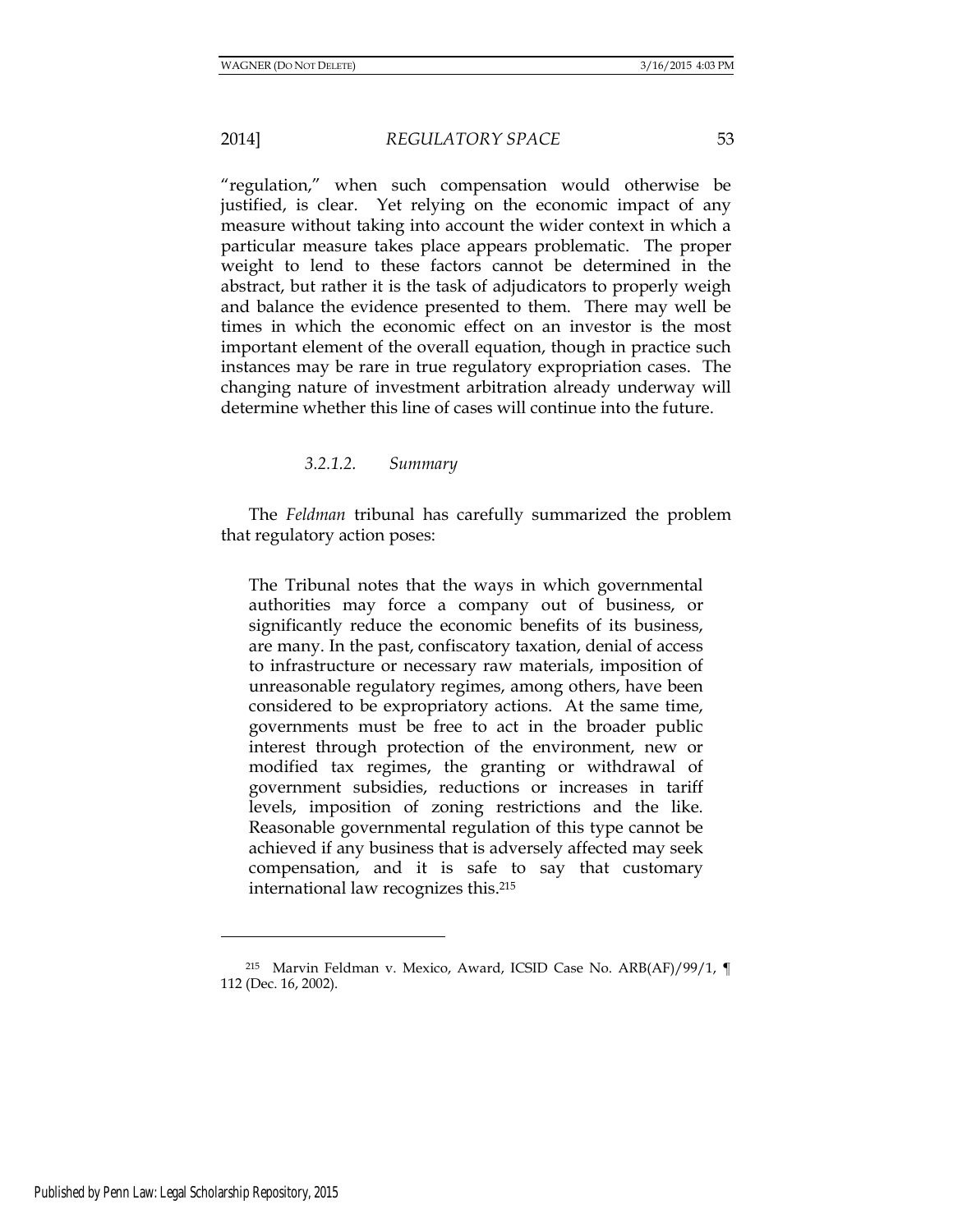When evaluating these circumstances, coming up with a bright–line approach is a difficult, if not impossible, task. One of the core questions is thus the proper balancing between the rights of the investor and the ability of governments to regulate. Carefully balancing the elements of discrimination, the extent of interference with property rights, the purpose of governmental action, proportionality, and the legitimate expectations of the investor becomes key and does not allow for mechanical evaluation.<sup>216</sup>

This leaves considerable discretion on the part of decision makers in the interpretation of almost all of these factors, <sup>217</sup> leading some to resign themselves to referencing Potter Stewart<sup>218</sup> when they say, "I know it when I see it." <sup>219</sup> But the growing jurisprudence appears to indicate that the sole criterion of economic impact is no longer a view that is likely to prevail in the future. The 2012 U.S. Model BIT encapsulates similar rules when it posits, in the context of expropriation, that the economic impact of government action is not the sole criterion for determining whether an indirect expropriation exists. Other factors include "the extent to which the government action interferes with distinct, reasonable investment-backed expectations" as well as "the character of the government action."220 Moreover, the 2012 Model BIT explicitly states in Article 4(b) the right to regulate: "Except in rare circumstances, non-discriminatory regulatory actions by a Party that are designed and applied to protect legitimate public welfare objectives, such as public health, safety, and the environment, do not constitute indirect expropriations."<sup>221</sup>

<sup>216</sup> In this sense, calls for maintaining the sole effect doctrine are misguided, as only the totality of circumstances may provide a tribunal with all of the necessary facts to make appropriate findings. This debate has crystallized in WTO law in the context of the SPS Agreement. *See generally* Wagner, *supra* note 67, at 192 et seq.

<sup>217</sup> For an overview of the literature, see Ratner, *supra* note 76, at 484.

<sup>218</sup> *See generally* Jacobellis v. Ohio, 378 U.S. 184, 197 (1964).

<sup>219</sup> *See generally* Fortier & Drymer, *supra* note 156, at 327.

<sup>&</sup>lt;sup>220</sup> United States 2012 Model Bilateral Investment Treaty, Annex B, art. 4, ¶ a, §§ ii-iii, 2012.

<sup>221</sup> *Id.* at Annex B, art. 4, ¶ b.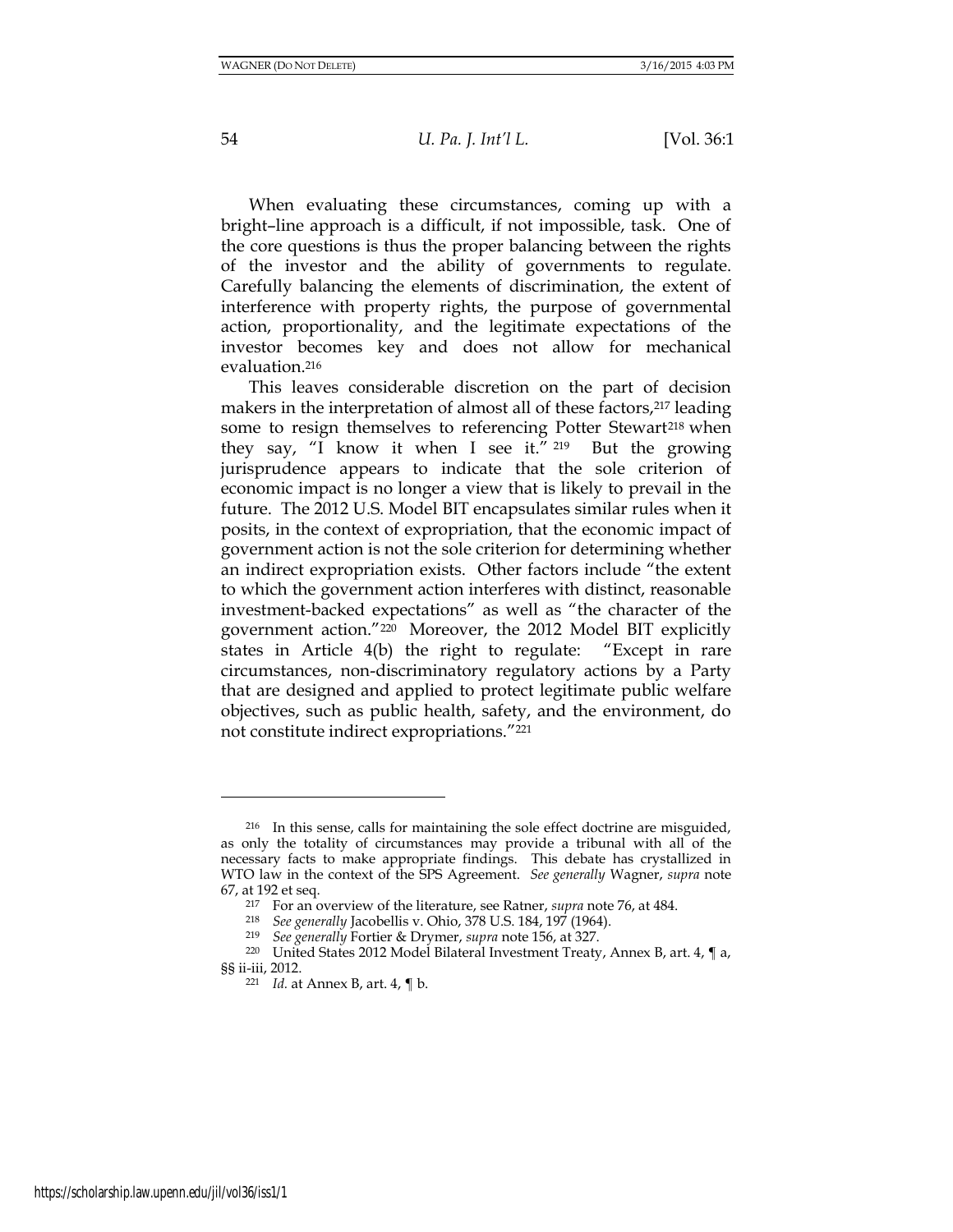#### 2014] *REGULATORY SPACE* 55

# *3.2.2. WTO Law: Trade Regulation in the SPS and TBT Areas*

Under the WTO Agreement, the so-called standard of review has undergone considerable debate since the inception of the institution.222 Indeed, the debate in WTO law has concentrated on this procedural vision of the extent to which WTO dispute settlement organs can make inquiries into domestic regulatory decisions. Rather than adding to the existing general literature, this section focuses on how the WTO's dispute settlement organs and scholars have debated the question of how much regulatory space WTO members should be accorded. This has been particularly at issue in cases concerning the SPS <sup>223</sup> and TBT Agreements.<sup>224</sup>

The AB in the *Hormones* case remarked on the delicate balance that must be struck between permitting WTO members the necessary regulatory space and ascertaining that domestic measures are not taken for protectionist purposes. <sup>225</sup> This statement embodies the realization that while adjudication by panels and the AB may evaluate to what extent a member is in compliance with its obligations and thus fulfill its role of ensuring the "security and predictability [of] the multilateral trading

<sup>222</sup> Steven P. Croley & John H. Jackson, *WTO Dispute Procedures, Standard of Review, and Deference to National Governments*, 90 AM. J. INT'L L. 193 (1996); ROSS BECROFT, THE STANDARD OF REVIEW IN WTO DISPUTE SETTLEMENT: CRITIQUE AND DEVELOPMENT (2012); Claus-Dieter Ehlermann & Nicolas Lockhart, *Standard of Review in WTO Law*, 7 J. INT'L ECON. L. 491 (2004); Matthias Oesch, *Standards of Review in WTO Dispute Resolution*, 6 J. INT'L ECON. L. 635 (2003).

<sup>223</sup> David G. Victor, The Sanitary and Phytosanitary Agreeement of the World Trade Organization: An Assessment After Five Years, 32 N.Y.U. J. INT'L L. & POL. 865, 875 (1999–00); SPS Agreement, *supra* note 141.

<sup>224</sup> TBT Agreement, *supra* note 142. This section outlines the pertinent legal questions surrounding the regulatory space according to WTO members within disputes concerning the SPS Agreement and the TBT Agreement.

<sup>225</sup> Appellate Body Report, *European Communities—Measures Concerning Meat and Meat Products (Hormones)*, ¶ 115, WT/DS26/AB/R (Jan. 16, 1998) [hereinafter *EC – Hormones* Appellate Body Report] (stating that the SPS Agreement reflects the "balance established . . . between the jurisdictional competences conceded by the Members to the WTO and the jurisdictional competences retained by the Members for themselves."); see generally Appellate Body Report, *United States— Measures Affecting the Production and Sale of Clove Cigarettes*, ¶¶ 92–96, WT/DS406/AB/R (Apr. 4, 2012) [hereinafter *US – Clove Cigarettes* Appellate Body Report].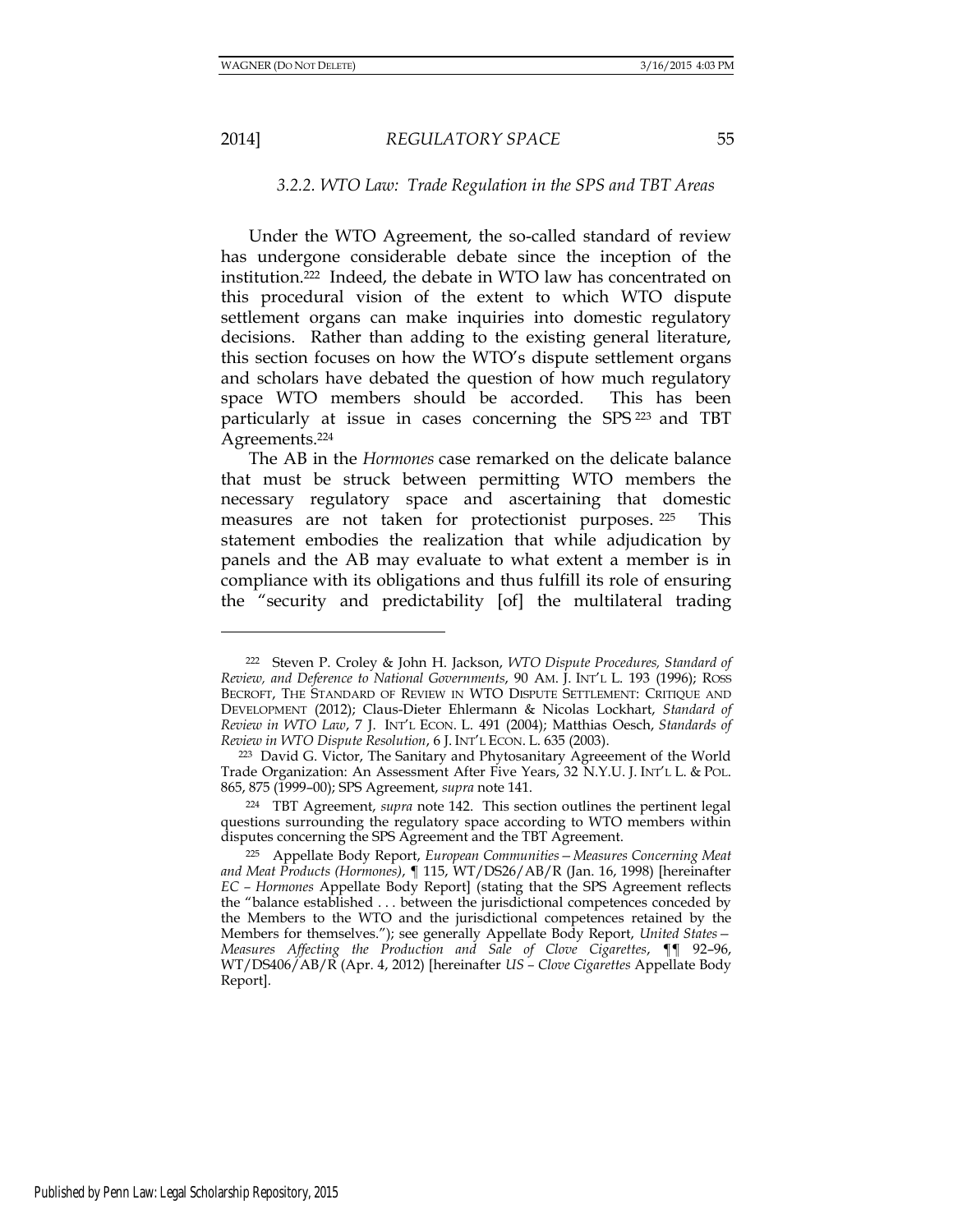system,"<sup>226</sup> the determination of what the applicable standard of review consists of is also a political statement over the distribution of power between different levels in a multi-level governance system such as the WTO.

## *3.2.2.1. SPS Agreement*

The SPS Agreement allows members to take measures to protect human, animal, and plant life or health from sanitary and phytosanitary risks. It does so by employing a science-based approach. For example, WTO members wishing to block the importation of goods on the basis of a risk involving human, animal, or plant life or health need to produce scientific evidence justifying the measure. Article 2.2 SPS Agreement specifically demands that measures be "based on scientific principles" and "not maintained without sufficient scientific evidence." 227 Combined with the rules contained in Articles 3.1 and 3.2 SPS Agreement, which encourage members to follow international standards in developing internal measures and which create a rebuttable presumption of WTO consistency of an internal measure, the SPS Agreement elevates international standards in the subject matters covered by the SPS Agreement to a quasirequirement. Under Article 3.3 SPS Agreement, deviations from such international standards in order to meet a higher level of protection must be justified with scientific evidence. <sup>228</sup> This involves procedural and substantive requirements, such as carrying out a new risk assessment,<sup>229</sup> which compels members to "take into account available scientific evidence." <sup>230</sup> Only in circumstances in which "scientific evidence is insufficient" are WTO members allowed to deviate from international standards, provided that these members "seek to obtain the additional

<sup>226</sup> DSU, *supra* note 99, art. 3.2.

<sup>227</sup> SPS Agreement, *supra* note 141, art. 2.2.

<sup>228</sup> Appellate Body Report, *Australia—Measures Affecting the Importation of Apples from New Zealand*, ¶ 237, WT/DS367/AB/R (Nov. 29, 2010).

<sup>229</sup> SPS Agreement, *supra* note 141, art. 5.1.

<sup>230</sup> *Id.* art. 5.2.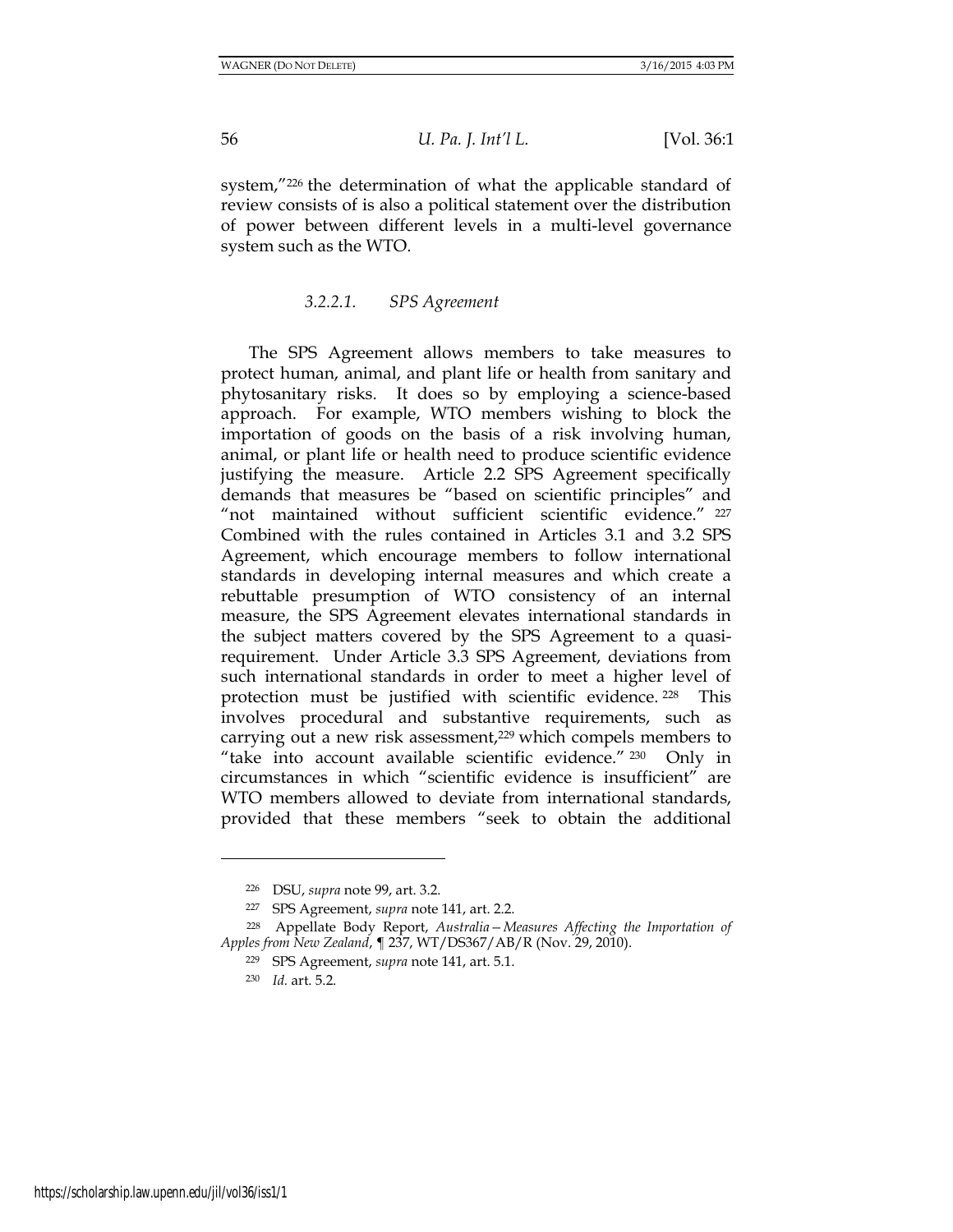information necessary for a more objective assessment of risk," which has to be carried out "within a reasonable period of time."<sup>231</sup> What follows is a more detailed analysis of the SPS Agreement provisions as they relate to the degree to which WTO members enjoy regulatory space in their decision-making process concerning SPS matters.<sup>232</sup>

WTO members, while having the right to take WTO measures under Article 2.1 SPS Agreement, must adhere to a number of requirements in order to be in compliance with the SPS Agreement. The basic obligation contained in Article 2.2 SPS Agreement lays out that any measure is limited in scope "only to the extent necessary" and must be based on "scientific principles and . . . not maintained without sufficient scientific evidence."233 This basic obligation is buttressed by Article 5.1 SPS Agreement, which mandates that a risk assessment be carried out when putting in place measures that deviate from international standards.234 Under the AB's jurisprudence, the measure that a WTO member puts in place must show "the existence of a sufficient or adequate relationship" with the scientific evidence that the WTO member has acquired.<sup>235</sup> Sufficiency requires verifiable data to support the conclusions and a "certain level of objectivity."236 While this may indicate that a higher evidentiary threshold is necessary for more trade-restrictive measures, the AB has consistently pointed out that WTO members also enjoy latitude – i.e. regulatory space – when it remarked "responsible, representative governments commonly act from perspectives of prudence and precaution where risks of

<sup>231</sup> *Id.* art. 5.7.

<sup>232</sup> *See generally* Wagner, *supra* note 67; TRACEY EPPS, INTERNATIONAL TRADE AND HEALTH PROTECTION: A CRITICAL ASSESSMENT OF THE WTO'S SPS AGREEMENT (Alan O. Sykes & Mary E. Footer eds., 2008); JACQUELINE PEEL, SCIENCE AND RISK REGULATION IN INTERNATIONAL LAW (2010).

<sup>233</sup> SPS Agreement, *supra* note 141, arts. 2.1–2.2.

<sup>234</sup> *Id.* art. 5.1.

<sup>235</sup> Appellate Body Report, *Japan—Measures Affecting Agricultural Products*, ¶ 80, WT/DS76/AB/R (Feb. 22, 1999) [hereinafter *Japan – Agricultural Products II*  Appellate Body Report].

<sup>236</sup> Panel Report, *Australia—Measures Affecting Importation of Salmon (Recourse to Article 21.5 by Canada)*, ¶ 7.48, WT/DS18/RW (Feb. 18, 2000). *See generally also* Appellate Body Report, *Japan—Measures Affecting the Importation of Apples*, ¶ 84, WT/DS245/AB/R (Nov. 26, 2003) [hereinafter *Japan – Apples* Appellate Body Report].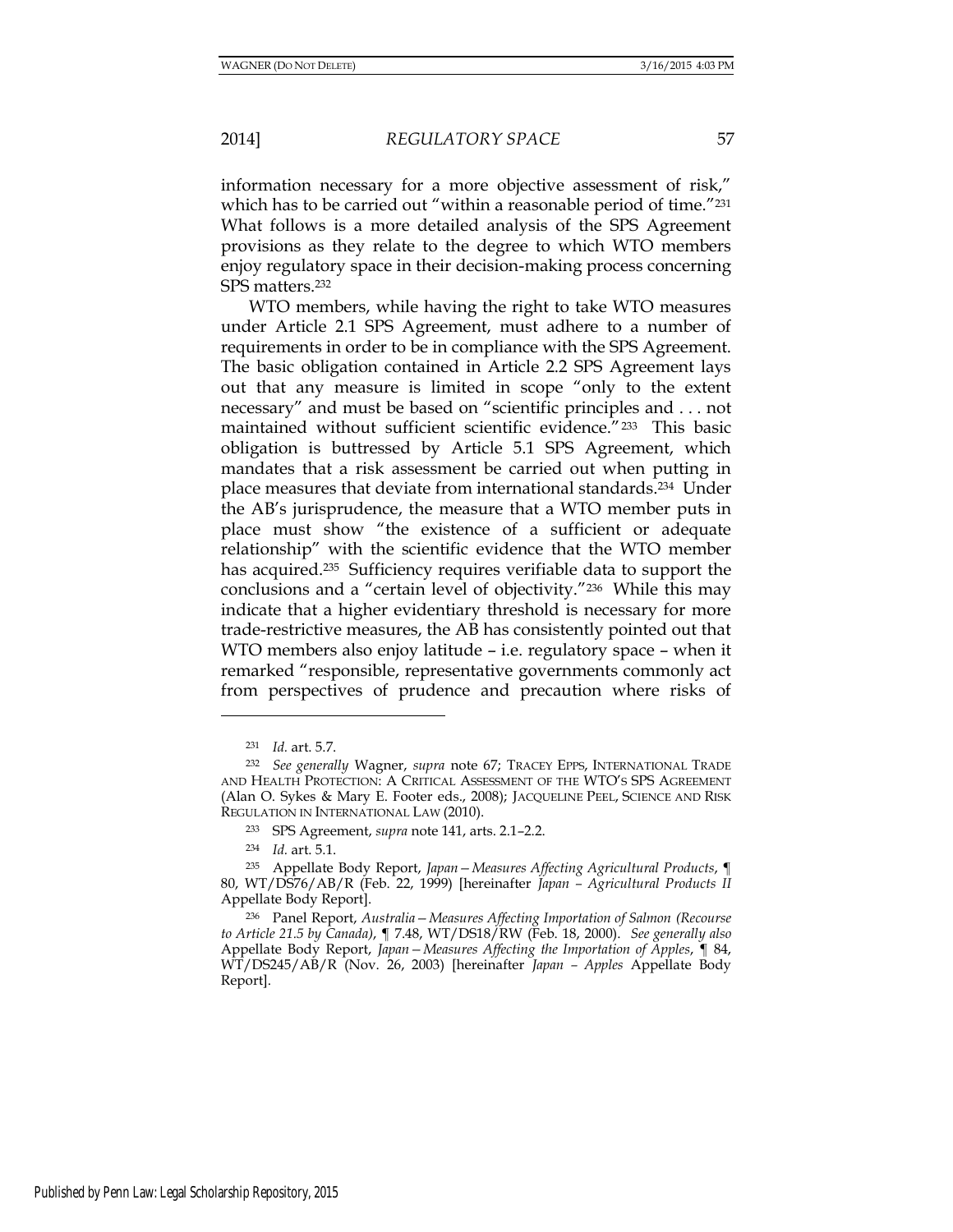58 *U. Pa. J. Int'l L.* [Vol. 36:1

irreversible, e.g. life-terminating, damage to human health are concerned."<sup>237</sup>

International standards play a large role in determining whether a WTO member is in compliance with WTO law.<sup>238</sup> In order to achieve a higher level of harmonization, the SPS Agreement is designed so that WTO members are in quasiautomatic compliance if their measures are "based on the relevant international standards, guidelines or recommendations." <sup>239</sup> Promulgated outside the ambit of the WTO itself, <sup>240</sup> the SPS Agreement allows WTO members to put in place measures that result in a higher level of protection than that provided by international standards. In such instances however, WTO members have to provide scientific justification for deviating from an international standard.

The contention in most situations concerning an SPS measure is, therefore, if and to what extent a WTO member has scientific evidence to back up the need for a higher level of protection than that afforded by an international standard. A WTO member is then obligated to carry out a risk assessment under Articles 5.1–5.3 SPS Agreement. In this context, the AB's jurisprudence has

<sup>237</sup> *EC – Hormones* Appellate Body Report, *supra* note 225, **¶** 124.

<sup>238</sup> See Markus Wagner, *International Standards, in* RESEARCH HANDBOOK ON THE WTO AND TECHNICAL BARRIERS TO TRADE 238 (Tracey Epps & Michael J. Trebilcock eds., 2014) for an overview of the importance of international standards in the Agreement on Technical Barriers to Trade. *See* JUNJI NAKAGAWA, INTERNATIONAL HARMONIZATION OF ECONOMIC REGULATION (Jonathan Bloch & Tara Cannon trans., 2011), for the development and application of standards in international economic law.

<sup>239</sup> SPS Agreement, *supra* note 141, arts. 3.1–3.2. *See generally* Terence P. Stewart & David S. Johanson, *The SPS Agreement of the World Trade Organization and the International Trade of Dairy Products*, 54 FOOD & DRUG L.J. 55, 57 (1999); David G. Victor, *The Sanitary and Phytosanitary Agreeement of the World Trade Organization: An Assessment After Five Years*, 32 N.Y.U. J. INT'L L. & POL. 865, 875 (2000).

 $240$  The Codex Alimentarius Commission develops standards, guidelines, and recommendations for food safety relating to food additives, veterinary drug and pesticide residues, contaminants, methods of analysis and sampling, and codes and guidelines of hygienic practice. The International Office of Epizootics develops relevant standards, guidelines, and recommendations for animal health and zoonosis. The Secretariat of the International Plant Protection Convention, in cooperation with regional organizations operating within the framework of the International Plant Protection Convention for plant health, develops international standards, guidelines, and recommendations for plant health.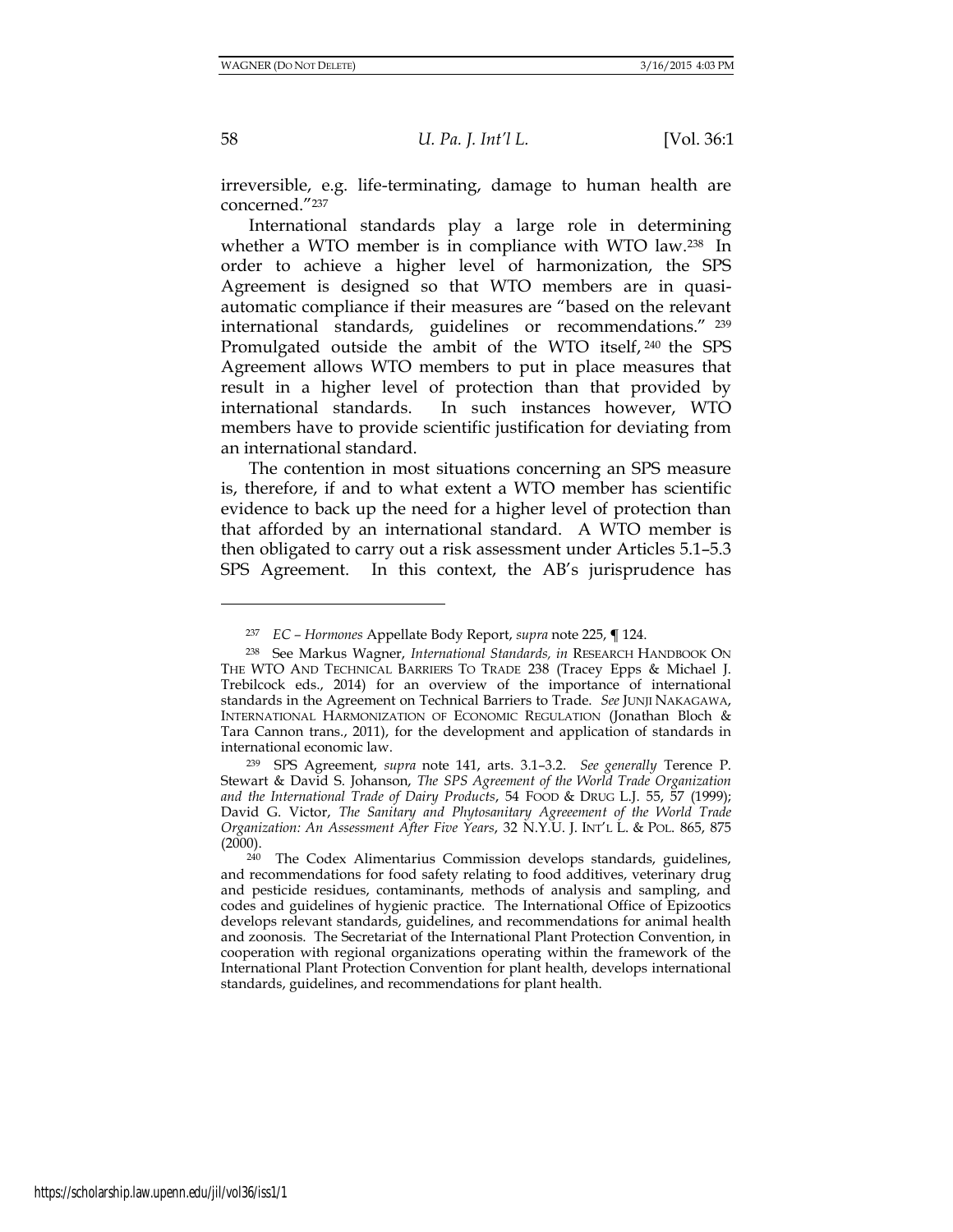recognized that the factors that WTO members may consider are not limited to those that Article 5.2 SPS Agreement mentions, and that a member's measures do not take place in a laboratory, but rather in "human societies as they actually exist, in other words, the actual potential for adverse effects on human health in the real world where people live and work and die."241 This leaves open the question—thus far unanswered by the AB or the panels whether non-scientific factors (e.g. cultural preferences or subjective positions such as different societal risk perceptions) can be taken into consideration.<sup>242</sup> While some authors claim that there is only a "low empirical barrier" to be crossed, <sup>243</sup> the AB's jurisprudence in *EC—Hormones* indicates a considerable amount of caution and maintains a central role for scientific evidence. The *EC—Hormones* case makes clear that states have regulatory space only after substantial empirical barriers have been overcome. It is, however, also an indication that the AB – unlike the panels deciding SPS cases <sup>244</sup> – has recognized that there is a complex interplay of factors that goes beyond the laboratory setting.

The AB has taken a similarly permissive approach to a number of other questions. Regarding what level of risk WTO members have to accept, it recognized the accountability that domestic decision-makers have when deciding whether to institute an SPS measure. It thus allowed WTO members to use minority viewpoints in the scientific community and required only an inquiry to "determine whether that risk assessment is supported by coherent reasoning and respectable scientific evidence[,] . . ." provided that it meets "standards of the relevant scientific

<sup>241</sup> *EC – Hormones* Appellate Body Report, *supra* note 225, ¶ 187. *See generally Japan – Apples* Appellate Body Report, *supra* note 236, ¶ 207.

<sup>242</sup> David Winickoff et al., *Adjudicating the GM Food Wars: Science, Risk, and Democracy in World Trade Law*, 30 YALE J. INT'L L. 81, 85 (2005) ("[V]alue judgments and public participation play an important role in generating reliable and conclusive risk assessments, especially in new and contested risk situations."); Caroline E. Foster, *Public Opinion and the Interpretation of the World Trade Organisation's Agreement on Sanitary and Phytosanitary Measures*, 11 J. INT'L ECON. L. 427, 427 (2008) (advocating a democratic approach to risk-taking).

<sup>243</sup> M. Gregg Bloche, *WTO Deference to National Health Policy: Toward an Interpretive Principle*, 5 J. INT'L ECON. L. 825, 837 (2002).

<sup>244</sup> Panel Report, *European Communities—Measures Concerning Meat and Meat Products (Hormones)*, ¶¶ 8.91-8.160, 8.94-8.100 (Aug. 18, 1997) [hereinafter *EC – Hormones* Panel Report].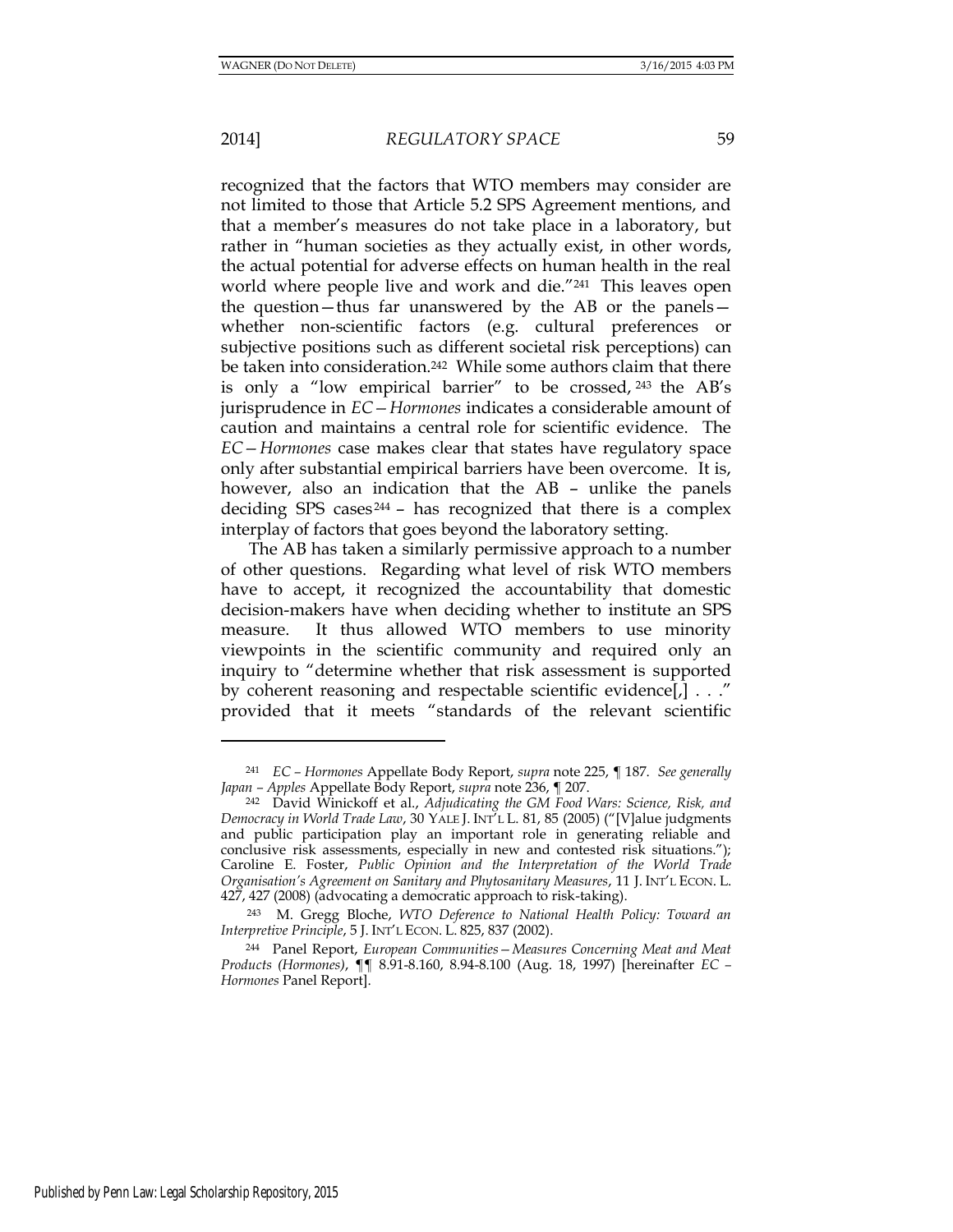community."245 Similarly, the AB held that when implementing a measure subsequent to carrying out a risk assessment, a measure must have an "objective relationship" to the risk assessment and must have been "sufficiently warrant[ed]."246 The panel had earlier required a much stricter nexus, interpreting the meaning of the term "based on" as having to conform much more strictly to the results of the risk assessment.<sup>247</sup>

Finally, the SPS Agreement is cognizant of the fact that there is a considerable amount of uncertainty in virtually all scientific inquiry. Article 5.7 SPS Agreement was found to reflect the precautionary principle and operates as a "*qualified* exemption" to other provisions of the SPS Agreement. <sup>248</sup> Article 5.7 SPS Agreement requires a showing of the following: (1) insufficient scientific evidence; (2) a measure must be adopted "on the basis of available pertinent information;" (3) a WTO member invoking this provision must seek additional scientific information; and (4) the measure is subject to review within a "reasonable period of time."<sup>249</sup>

The reflection of the precautionary principle indicates a certain amount of regulatory space, provided that these preconditions are met. Again, however, the AB made clear that the regulatory space given to WTO members is not unlimited. The provision may only be invoked in situations in which "the body of available scientific evidence does not allow, in quantitative or qualitative terms, the performance of an adequate assessment of risks."250 At the same time, the AB rebuked attempts by the panel level<sup>251</sup> to mandate a "critical mass" standard "that would call into question the fundamental precepts of previous knowledge and evidence so as to make relevant, previously sufficient, evidence now insufficient."<sup>252</sup>

<sup>245</sup> Appellate Body Report, *United States – Continued Suspension*, ¶¶ 590–91, WT/DS320/AB/R (Oct. 16, 2008) [hereinafter *US – Continued Suspension* Appellate Body Report].

<sup>246</sup> *EC – Hormones* Appellate Body Report, *supra* note 225, ¶¶ 189, 193.

<sup>247</sup> *EC – Hormones* Panel Report, *supra* note 244, ¶ 8.137.

<sup>248</sup> *Japan – Agricultural Products II* Appellate Body Report, *supra* note 235.

<sup>249</sup> *Id*. ¶ 89.

<sup>250</sup> *Japan – Apples* Appellate Body Report, *supra* note 236, ¶ 179. *See generally also US – Continued Suspension* Appellate Body Report, *supra* note 245, ¶ 674.

<sup>251</sup> *Id.* ¶¶ 703–05.

<sup>252</sup> Panel Report, *United States—Continued Suspension of Obligations in the*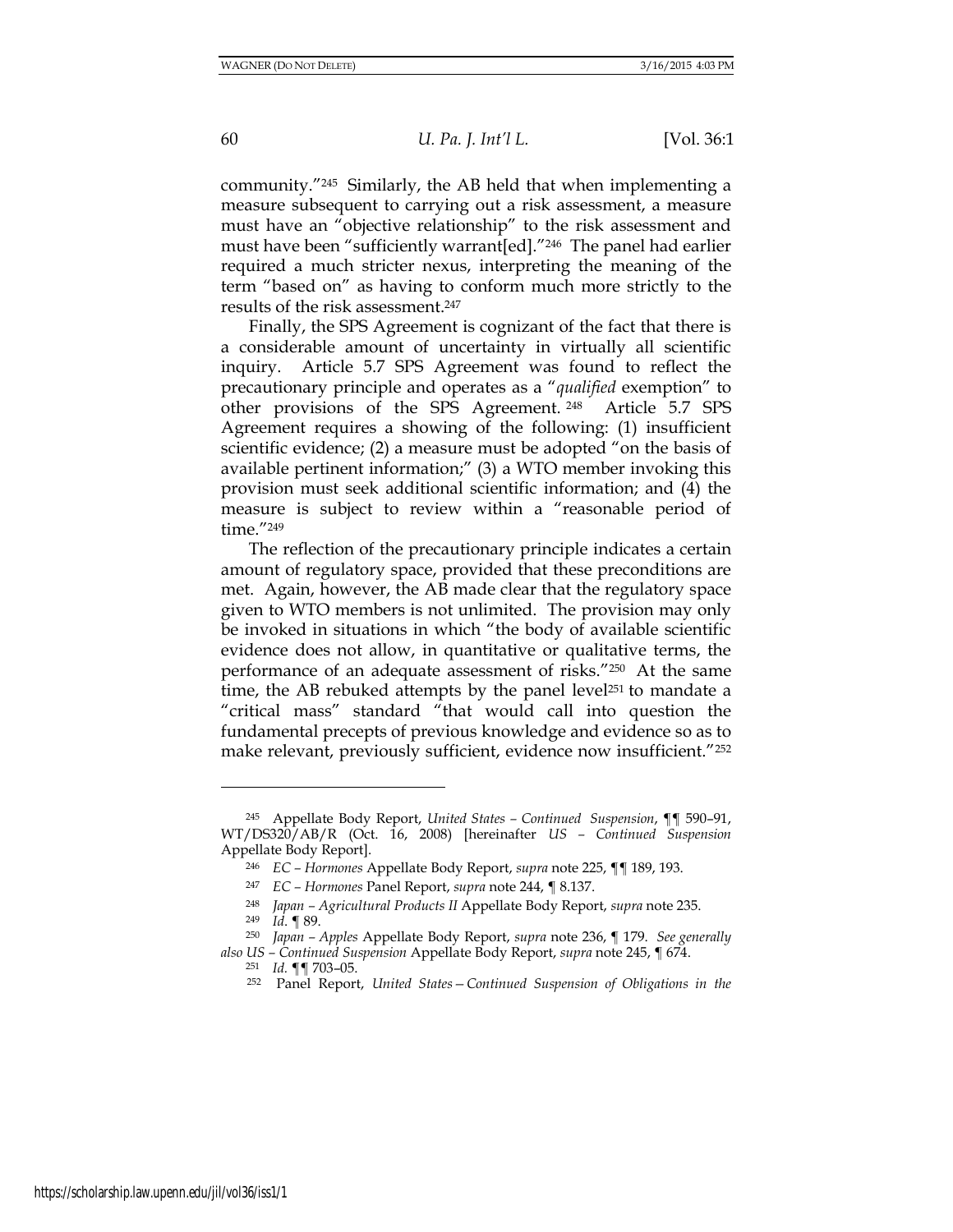l

2014] *REGULATORY SPACE* 61

In order to rely on a minority viewpoint, the AB found it sufficient that a member provide a "qualified and respected scientific view that puts into question the relationship between the relevant scientific evidence and the conclusions in relation to risk, thereby not permitting the performance of a sufficiently objective assessment of risk on the basis of the existing scientific evidence."253 In these areas, the AB's findings in general comport with a more lenient approach than that accorded to WTO members by the panels.<sup>254</sup>

## *3.2.2.2. TBT Agreement*

The situation with respect to the TBT Agreement has recently been clarified to a certain extent through a number of WTO decisions. <sup>255</sup> These disputes arose in quick succession after a relative dearth of cases concerning the TBT Agreement. Although none of these cases has dealt with the issue of regulatory space in greater detail, a close reading of the cases reveals a general approach towards how the issue of regulatory space is to be dealt with under the TBT Agreement. The findings in these cases involved a balancing between the dual goals of liberalizing trade and preserving a member's right to pursue legitimate policy

*EC—Hormones Dispute*, ¶ 7.648, WT/DS320/R (Mar. 31, 2008). *See generally* Wagner, *supra* note 67, at 177–78.

<sup>253</sup> *US – Continued Suspension* Appellate Body Report, *supra* note 245, ¶ 677.

<sup>254</sup> *See generally* Wagner, *supra* note 67, at 194 et seq.

<sup>255</sup> Appellate Body Report, *United States – Certain Country of Origin Labelling (COOL) Requirements*, WT/DS384/AB/R, WT/DS386/R (June 29, 2012) [hereinafter *US – COOL* Appellate Body Report]; Appellate Body Report, *United States – Measures Concerning the Importation, Marketing and Sale of Tuna and Tuna Products*, WT/DS381/AB/R (May 16, 2012) [hereinafter *US – Tuna II* Appellate Body Report]; Panel Report, *United States – Certain Country of Origin Labelling (COOL) Requirements*, WT/DS384/R, WT/DS386/R (Nov. 18, 2011) [hereinafter *US – COOL* Panel Report]; Panel Report, *United States – Measures Concerning the Importation, Marketing and Sale of Tuna and Tuna Products*, WT/DS381/R (Sept. 15, 2011) [hereinafter *US – Tuna II* Panel Report]; Panel Report, *United States – Measures Affecting the Production and Sale of Clove Cigarettes*, WT/DS406/R (Sept. 2, 2011) [hereinafter *US - Clove Cigarettes* Panel Report]; *US – Clove Cigarettes* Appellate Body Report, *supra* note 225. *See generally* RESEARCH HANDBOOK ON THE WTO AND TECHNICAL BARRIERS TO TRADE (Tracey Epps & Michael J. Trebilcock eds., 2014).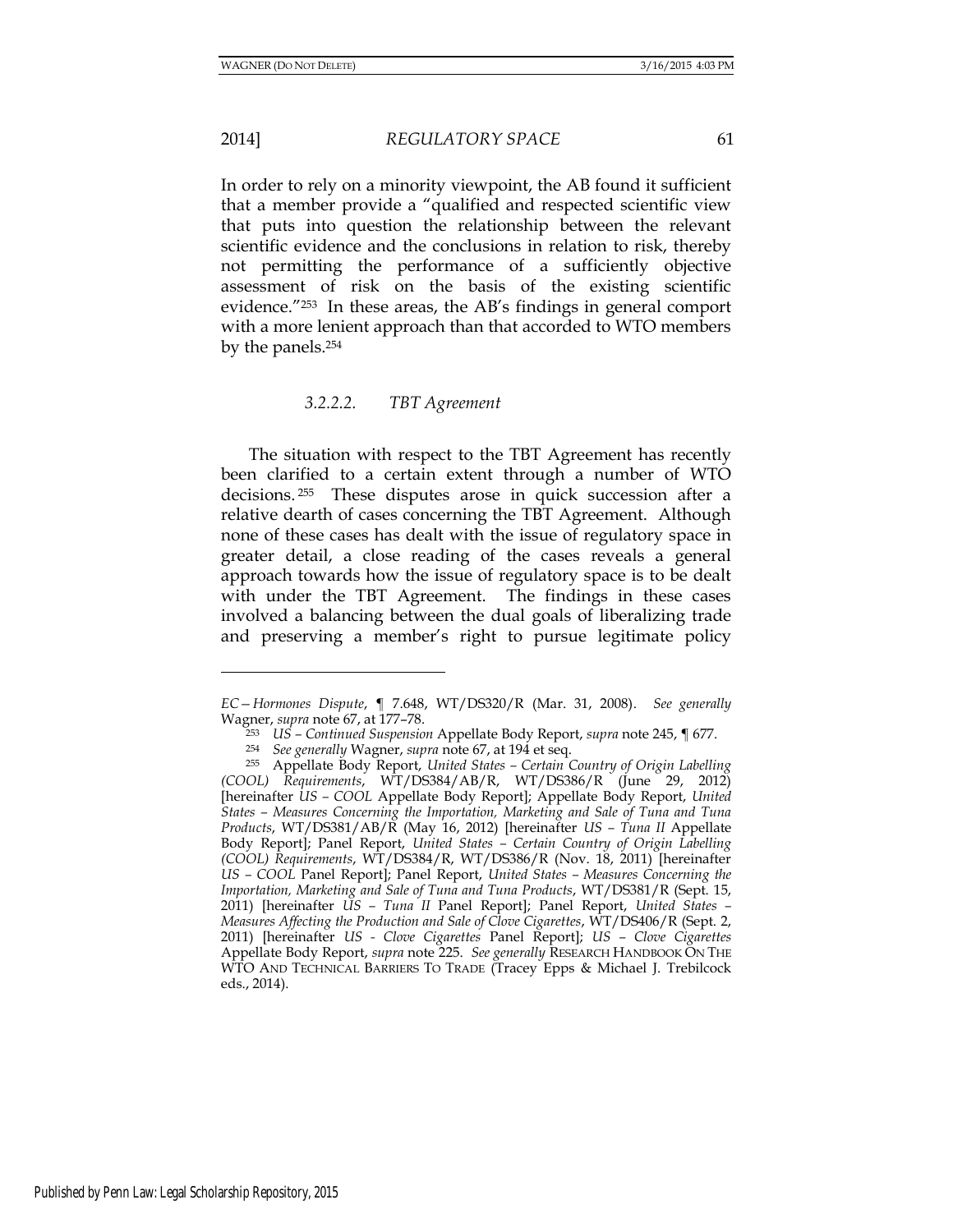objectives.256 The starting point for this analysis is Article 2.2 TBT Agreement, which includes helpful elements to identify the amount of regulatory space that WTO members have:

Members shall ensure that technical regulations are not prepared, adopted or applied with a view to or with the effect of creating unnecessary obstacles to international trade. For this purpose, technical regulations shall not be more trade-restrictive than necessary to fulfil a legitimate objective, taking account of the risks non-fulfilment would create.<sup>257</sup>

The provision entails elements that can be pursued in trying to identify the regulatory space that WTO members have: including that a technical regulation (1) pursue a legitimate objective, (2) is not to be prepared, adopted or applied so as erect unnecessary obstacles to trade, (3) is no more trade restrictive than necessary, and (4) Members take account of the risk that non-fulfillment may create.

Similar to Article 5.2 SPS Agreement, <sup>258</sup> Article 2.2 TBT Agreement contains a list of legitimate objectives that may be pursued, such as national security, the prevention of deceptive practices, the protection of human health or safety, animal or plant life or health, or the environment.259 The wording indicates clearly that these objectives are not exhaustive, and that WTO members may invoke other objectives. <sup>260</sup> The AB and the panel have reinforced this interpretation on numerous occasions. For example, in the *Sardines* case, the European Community made the argument that a Codex Alimentarius standard was an ineffective or inappropriate means for the fulfillment of legitimate objectives

<sup>256</sup> *See US - Clove Cigarettes* Appellate Body Report, *supra* note 225, ¶¶ 92-96 (recognizing that "Members' right[s] to regulate should not be constrained if the measures taken are necessary to fulfil certain legitimate policy objectives," provided such measures do not constitute a "disguised restriction on international trade").

<sup>257</sup> TBT Agreement, *supra* note 142, art. 2.2.

<sup>258</sup> SPS Agreement, *supra* note 141, art. 5.2.

<sup>259</sup> TBT Agreement, *supra* note 142, art. 2.2.

<sup>260</sup> *See id.*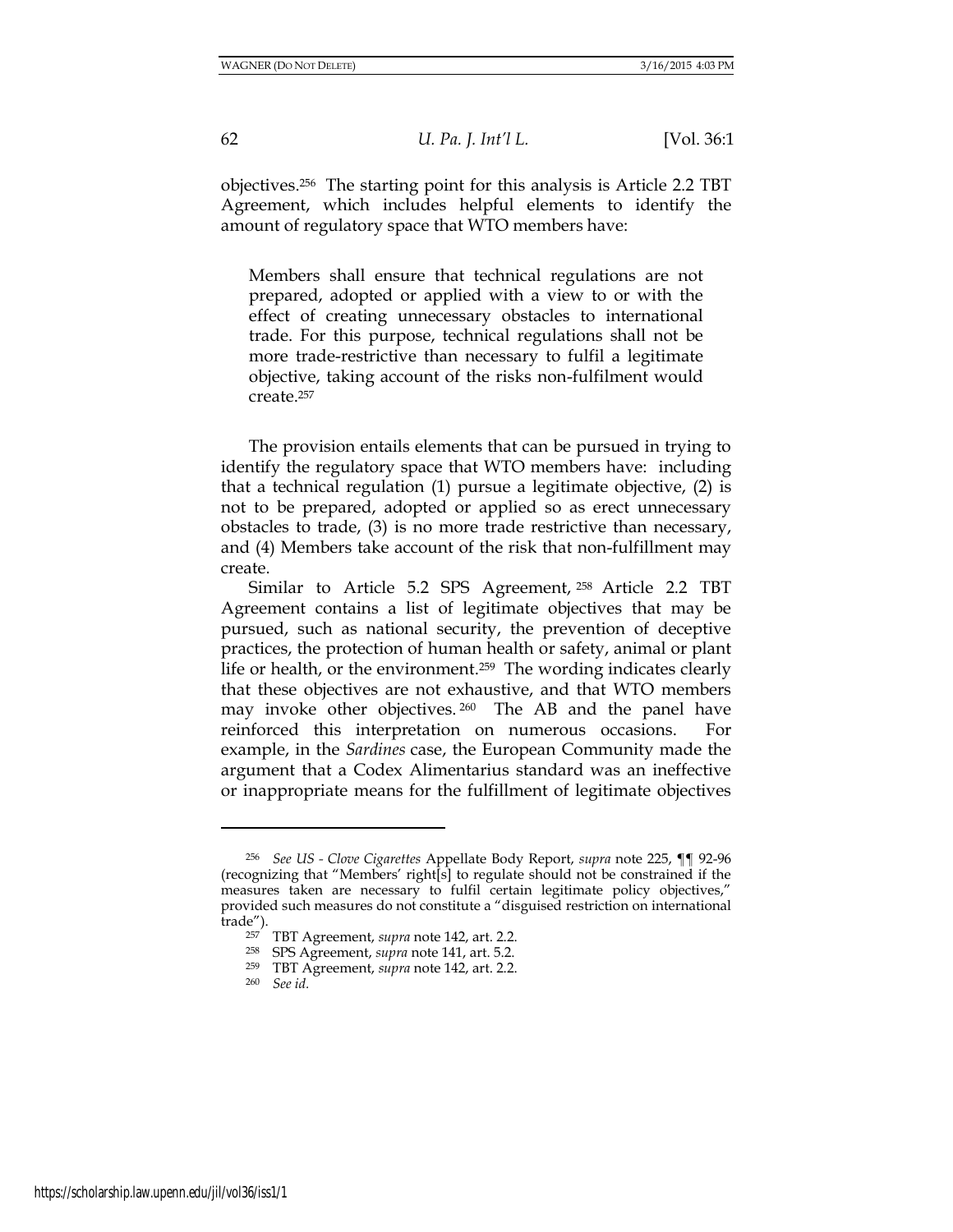because it failed to meet three objectives: consumer protection, market transparency, and fair competition.261 In *U.S. – Tuna II*, the AB interpreted Article 2.2 TBT Agreement as containing a nonexhaustive list of legitimate objectives, which were intended as "examples" to "provide a reference point for which other objectives may be considered to be legitimate in the sense of Article 2.2." <sup>262</sup> The AB also noted that "objectives recognized in the provisions of other covered agreements may provide guidance for, or may inform, the analysis of what might be considered a legitimate objective under Article 2.2." <sup>263</sup> In *Clove Cigarettes*, Indonesia unsuccessfully challenged the legitimacy of the United States' stated objective, i.e. the reduction of youth smoking.<sup>264</sup>

In the *COOL* case, the United States declared that the objective of the provision was to provide consumer information about the origins of certain meat products, thereby preventing confusion on the side of the consumer.265 Procedurally, the AB reinforced the point made by the panel, namely that it is incumbent on the complaining party to prove that a measure did not pursue a legitimate objective.266 Substantively, the AB left no doubt that it is a legitimate objective for a WTO member to convey to consumers product information for the purposes of preventing deceptive practices and protecting consumers.267 The AB in *COOL* reiterated its position from *U.S. – Tuna II*, pointing not only to the text of Article 2.2 TBT Agreement itself,<sup>268</sup> but also to other provisions, such as the preamble of the TBT Agreement, and Articles XX(b),  $XX(d)$ , and IX GATT.<sup>269</sup> The preamble recognizes that a member shall not be prevented from taking measures necessary to achieve

<sup>261</sup> Panel Report, *European Communities – Trade Description of Sardines*, ¶ 7.113, WT/DS231/R (May 29, 2002). *See generally* Committee on Technical Barriers to Trade, *Eighteenth Annual Review of the Implementation and Operation of the TBT Agreement*, ¶ 2.2, G/TBT/33 (Feb. 27, 2013).

<sup>262</sup> *US – Tuna II* Appellate Body Report, *supra* note 255, ¶ 313.

<sup>263</sup> *Id*.

<sup>264</sup> *US – Clove Cigarettes* Panel Report, *supra* note 255, ¶¶ 7.345

<sup>265</sup> *US - COOL* Panel Report, *supra* note 255, ¶ 7.581.

<sup>266</sup> *US - COOL* Appellate Body Report, *supra* note 255, ¶¶ 442, 449.

<sup>267</sup> *US - COOL* Appellate Body Report, *supra* note 255, ¶ 451.

<sup>268</sup> *Id.* ¶ 451.

<sup>269</sup> *Id.* ¶¶ 445, 462.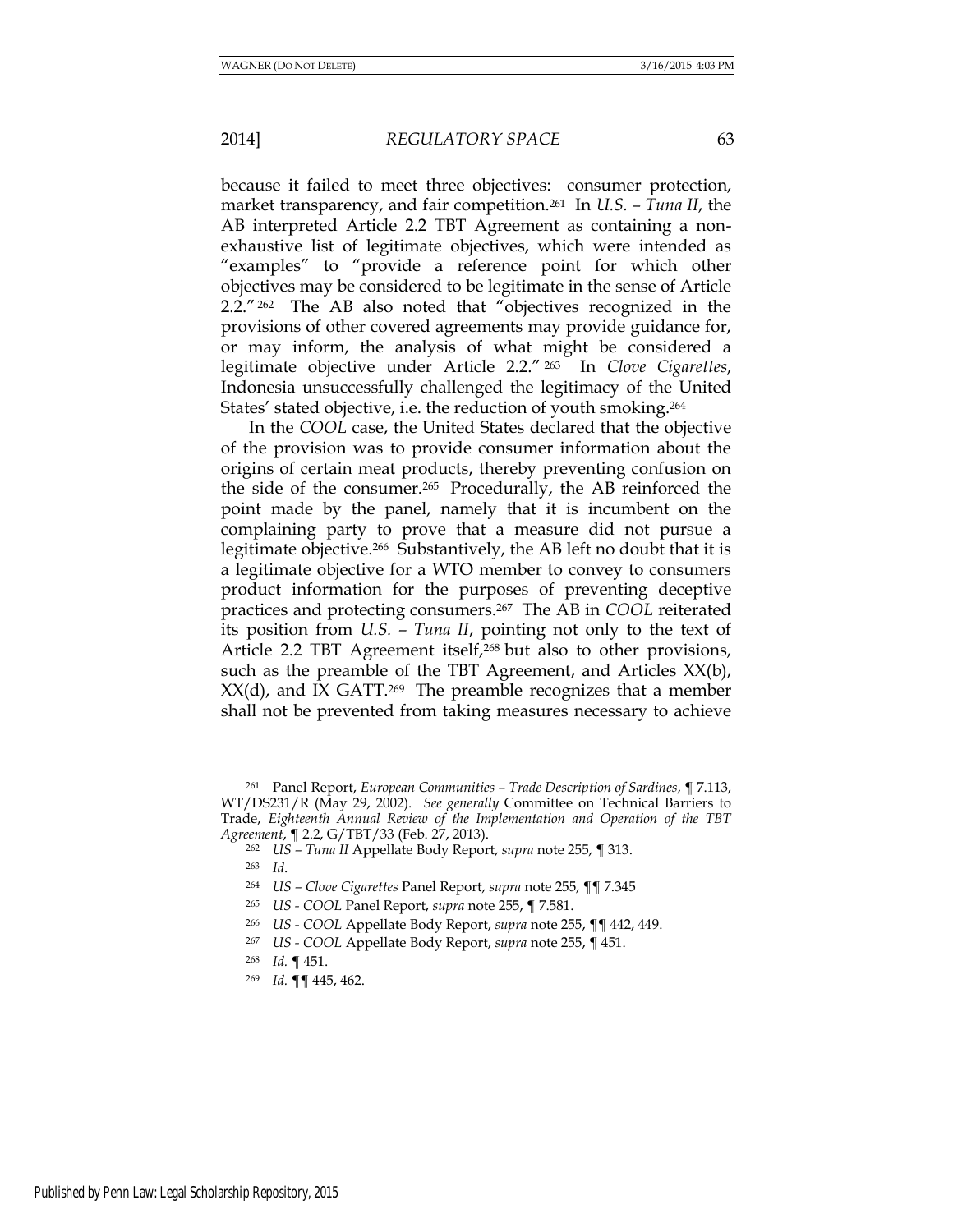its legitimate objectives "at the levels it considers appropriate."<sup>270</sup> Canada argued in *COOL* that, when a WTO member pursues an objective not specifically listed in Article 2.2 TBT Agreement, such an objective has to conform to the "significant elements of commonality of the explicitly listed objectives" found in that provision.271 The AB disagreed, noting that even though Canada had not elaborated on alleged elements of commonality that would "illuminate the relevant *type* of objective" and thus serve to delineate the class of legitimate objectives that fall within Article 2.2 TBT Agreement, it would be "difficult to discern such commonality amongst the disparate listed objectives that are, moreover, 'expressed at a high level of generality.'"272 The AB concluded that "any relevant 'commonality' would have to relate to the nature and content of those objectives themselves," and rejected Canada's position that such commonality can only be found in limited situations where Article 2.2 TBT Agreement objectives are explicitly listed in other covered agreements.<sup>273</sup>

The range of legitimate objectives is therefore rather wide, but subject to the limitation stated in Article 2.2 TBT Agreement, namely that any risk assessment must be carried out by taking into account the "available scientific and technical information, related processing technology or intended end-uses of products."<sup>274</sup>

Article 2.2 TBT Agreement contains two elements that relate to a necessity test, specifically the prohibition on "creating unnecessary obstacles to international trade" and the requirement that technical regulations be "no more trade-restrictive than necessary to fulfill a legitimate objective." This means that a technical regulation that is more trade restrictive than necessary is by default an "unnecessary obstacle to international trade." <sup>275</sup>

<sup>270</sup> TBT Agreement, *supra* note 142, at pmbl. (noting that this wide latitude is "subject to the requirement that [such measures] are not applied in a manner which would constitute a means of arbitrary or unjustifiable discrimination between countries where the same conditions prevail or a disguised restriction on international trade, and are otherwise in accordance with [the TBT Agreement]").

<sup>271</sup> *US - COOL* Appellate Body Report, *supra* note 255, ¶ 435.

<sup>272</sup> *Id.* ¶ 444.

<sup>273</sup> *Id.* 

<sup>274</sup> TBT Agreement, *supra* note 142, art. 2.2.

<sup>275</sup> *US – Tuna II* Appellate Body Report, *supra* note 255, ¶ 318. *See generally* Ludivine Tamiotti, *Agreement on Technical Barriers to Trade*, *in* MAX PLANCK COMMENTARIES ON WORLD TRADE LAW, VOLUME 3: WTO - TECHNICAL BARRIERS AND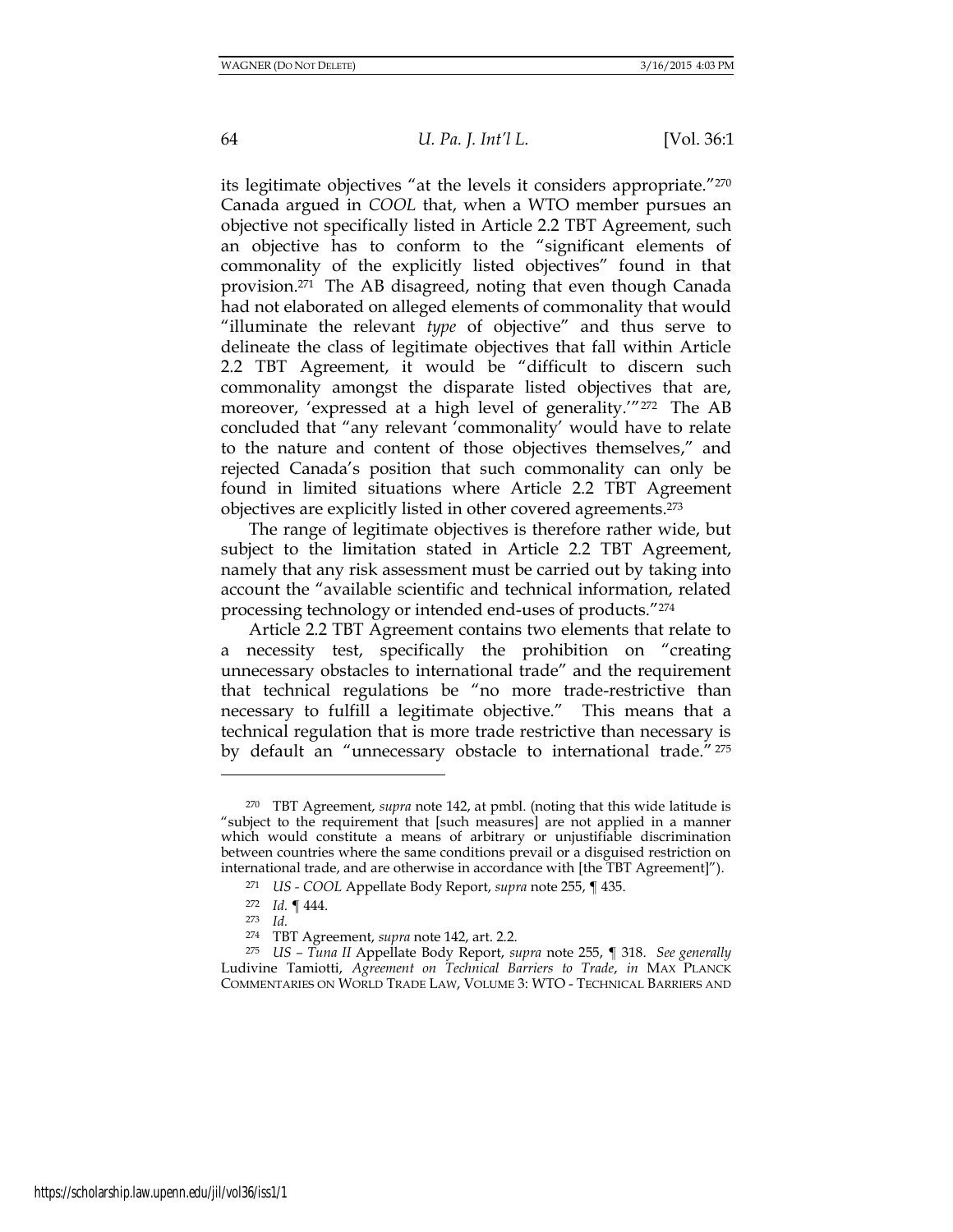According to the AB in *U.S. – Tuna II*, the following factors are relevant in determining whether a technical regulation is "more trade-restrictive than necessary": (i) the degree of contribution made by the measure to the legitimate objective at issue, (ii) the trade-restrictiveness of the measure, and (iii) the nature of the risks at issue and the gravity of consequences that would arise from non-fulfillment of the objective(s) pursued through the measure.<sup>276</sup> At the heart of the analysis is a comparison between the challenged measure and an alternative measure that is less trade restrictive, but still capable of achieving the government's legitimate objective. The importance of properly identifying the objective pursued by the measure becomes evident when taking into account that the AB has developed a jurisprudence in which the weighing and balancing that takes place is highly dependent on the competing values in any situation.277 In the *Clove Cigarettes* case, the U.S. proffered human health and safety, and specifically the reduction of youth smoking, as its objective.278 The panel found, referring to the AB's jurisprudence in *Brazil – Retreaded Tyres,* that there was "a genuine relationship of ends and means" between the objective pursued and the measure at issue. <sup>279</sup> In *U.S. – Tuna II*, the objectives of the measure at hand were the protection of animals and the prevention of deceptive practices that could mislead consumers.280 Importantly, the AB came to the conclusion that the alternative measure proposed by Mexico – catching Tuna by "setting on dolphins" – would not "achieve the United States' objectives to an equivalent degree as the measure at issue."<sup>281</sup> Rather, the alternative measure would contribute to a higher mortality rate among dolphins and lead to other adverse health effects in dolphin populations.282 In the final case, *U.S. – COOL*, the AB made findings with respect to all three of the elements of the analysis set forth in *U.S. – Tuna II*. Applying the three-factor *U.S. – Tuna II* analysis, the AB found that: (i) while the COOL

SPS MEASURES mn. 16 (Rüdiger Wolfrum et al. eds., 2007).

<sup>276</sup> *US – Tuna II* Appellate Body Report, *supra* note 255, ¶ 322.

<sup>277</sup> *US - COOL* Appellate Body Report, *supra* note 255, ¶ 387.

<sup>278</sup> *US – Clove Cigarettes* Panel Report, *supra* note 255, ¶ 7.347.

<sup>279</sup> *Id*. ¶ 7.417.

<sup>280</sup> *US – Tuna II* Appellate Body Report, *supra* note 255, ¶ 303.

<sup>281</sup> *Id.* ¶ 330.

<sup>282</sup> *Id*.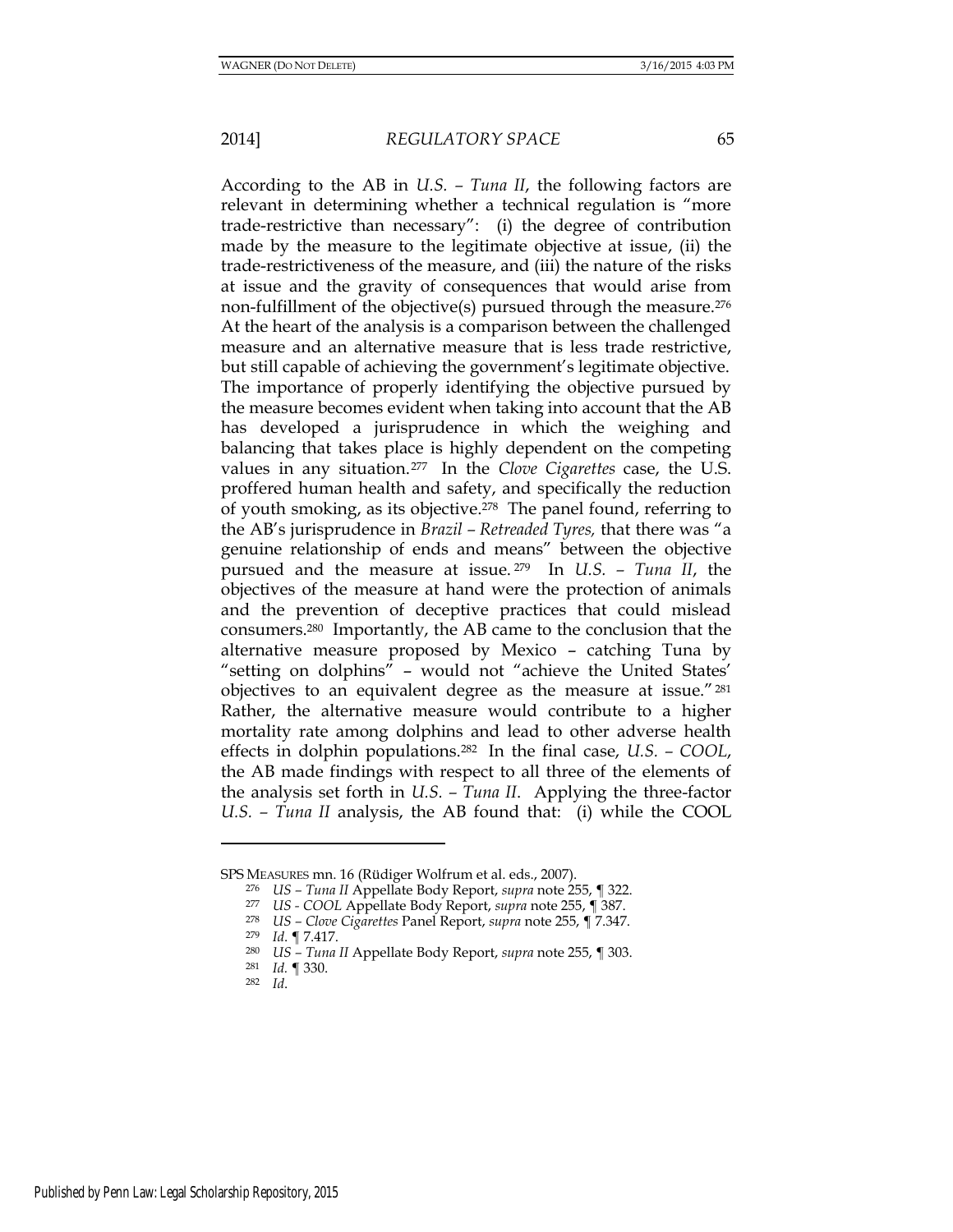measures made some contribution to the objective pursued – conveying to consumers information as to the origin of meat products and thereby preventing deceptive practices – it was unable to ascertain the degree to which the measure contributed to the objective; <sup>283</sup> (ii) the measures were considerably traderestrictive because of the limiting effect of the measure on the competitive opportunities for imported livestock compared to the situation before the COOL measures took effect; <sup>284</sup> and (iii) the consequences that may arise from the non-fulfillment of the objective would not be particularly grave, as the unwillingness of consumers to pay for the measure was not widespread.<sup>285</sup>

## *3.2.2.3. Summary*

The analysis undertaken by the AB in the TBT cases discussed above is similar to the AB jurisprudence in the areas of the GATT and the SPS Agreement. In the case of the GATT, there has been a move away from a "least-restrictive means" test to one that is "less-restrictive means" based, supplemented by a proportionality test that weighs and balances a series of factors, including: the contribution made by the compliance measure to the enforcement of the law or regulation at issue; the importance of the common interests or values protected by that law or regulation; and the accompanying impact of the law or regulation on imports or exports.<sup>286</sup> The "weighing and balancing" was further explained by the AB in *EC – Asbestos*, when the AB posited that, the more important the common values pursued, the more easily the WTO dispute settlement organs would accept the necessity of a Member's measure "designed to achieve those ends."287 The effect of this jurisprudence is that the AB provided WTO members with regulatory space when taking internal measures. The AB's

<sup>283</sup> *US - COOL* Appellate Body Report, *supra* note 255, at 476.

<sup>284</sup> *Id.* ¶ 477.

<sup>285</sup> *Id.* ¶ 478.

<sup>286</sup> *Korea – Various Measures on Beef* Appellate Body Report, *supra* note 138, ¶ 164. *See generally* ANDREW D. MITCHELL, LEGAL PRINCIPLES IN WTO DISPUTES 177 et seq. (James Crawford & John S. Bell eds., 2008).

<sup>287</sup> *EC – Asbestos* Appellate Body Report, *supra* note 134, ¶ 172.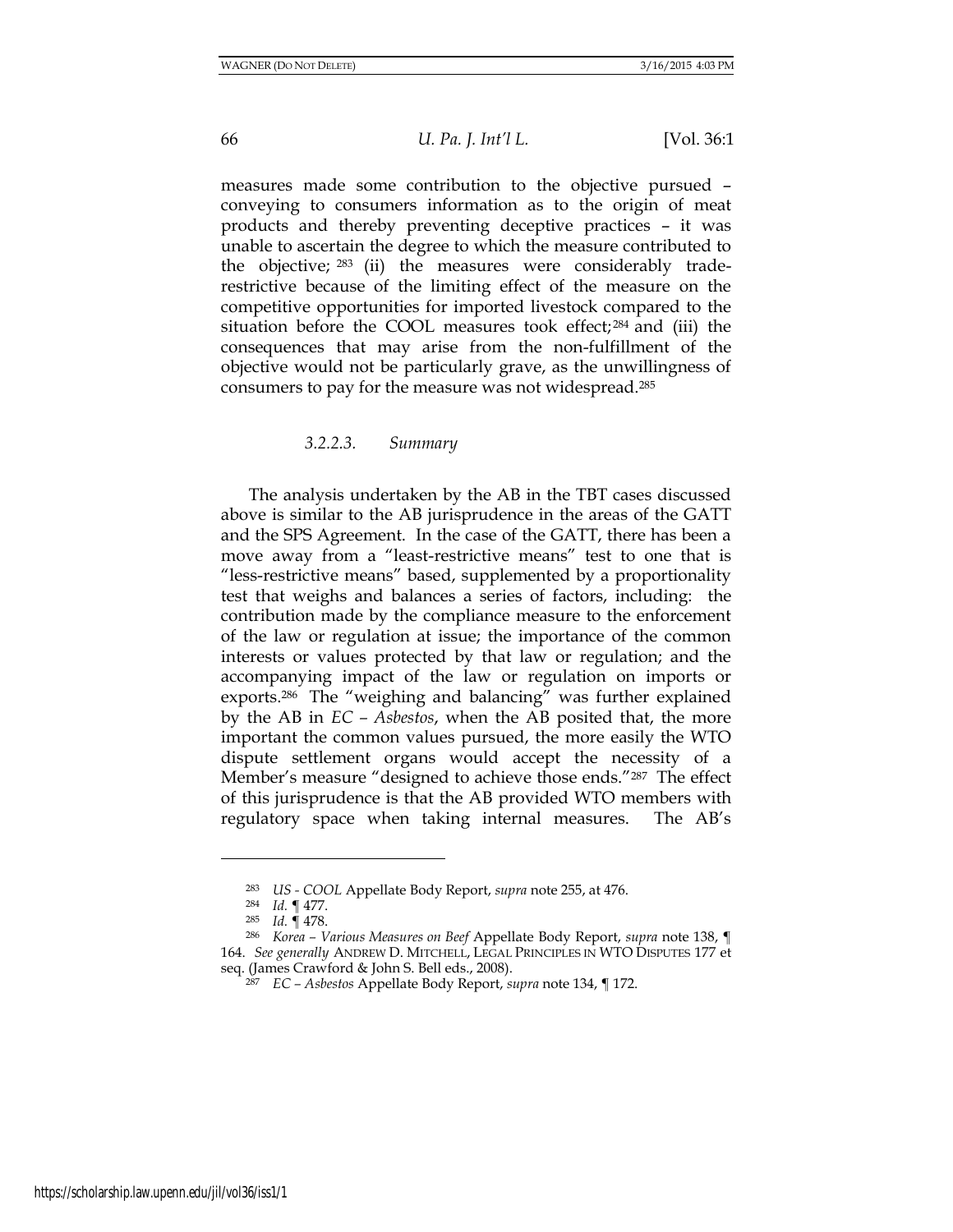jurisprudence with respect to the SPS Agreement, as shown above, has similarly provided WTO members such regulatory space when taking SPS measures. However, this discretion is not unfettered. The AB's TBT Agreement jurisprudence shows a similar trajectory, though with a somewhat more cautious stance.288 It does so on the basis of its general approach with respect to the TBT Agreement which has been to balance the "desire to avoid creating unnecessary obstacles to international trade" and "the recognition of Members' right to regulate."<sup>289</sup> Given the AB's tendency to provide more regulatory space when vital or highly important values are at stake, it is not surprising that this is especially true in cases where human health or life is concerned, whereas the same may not be true in instances when the values are considered to be less important.

## *3.3. Regulatory Space for Domestic Decision-Makers: Converging Trends in Trade and Investment Law?*

 The analysis of the ways in which international trade and investment law deal with the question of how much regulatory space is to be accorded to states or WTO members has shown a trend towards convergence of the two fields, though important differences remain.

One important difference, further elaborated below, is the institutional setting of each field. While the WTO has an integrated dispute settlement mechanism for arbitrating trade law issues, international investment law is far more disparate in both its substantive and procedural rules. Moreover, the existence of a WTO appellate mechanism has led to the development of a jurisprudence, which, while not always uniform, has attained a much greater degree of coherence than is the case in international investment law. <sup>290</sup> The existence of a dispute settlement

<sup>288</sup> Mitchell & Henckels, *supra* note 39, at 161.

<sup>289</sup> *US – Clove Cigarettes* Appellate Body Report, *supra* note 225, ¶ 96.

<sup>290</sup> *See* Thomas Schultz, *Against Consistency in Investment Arbitration*, *in* THE FOUNDATIONS OF INTERNATIONAL INVESTMENT LAW: BRINGING THEORY INTO PRACTICE (King's Coll. London – The Dickinson Poon Sch. of Law, Research Paper No. 2013-3) (providing a view that investment law as a field should shun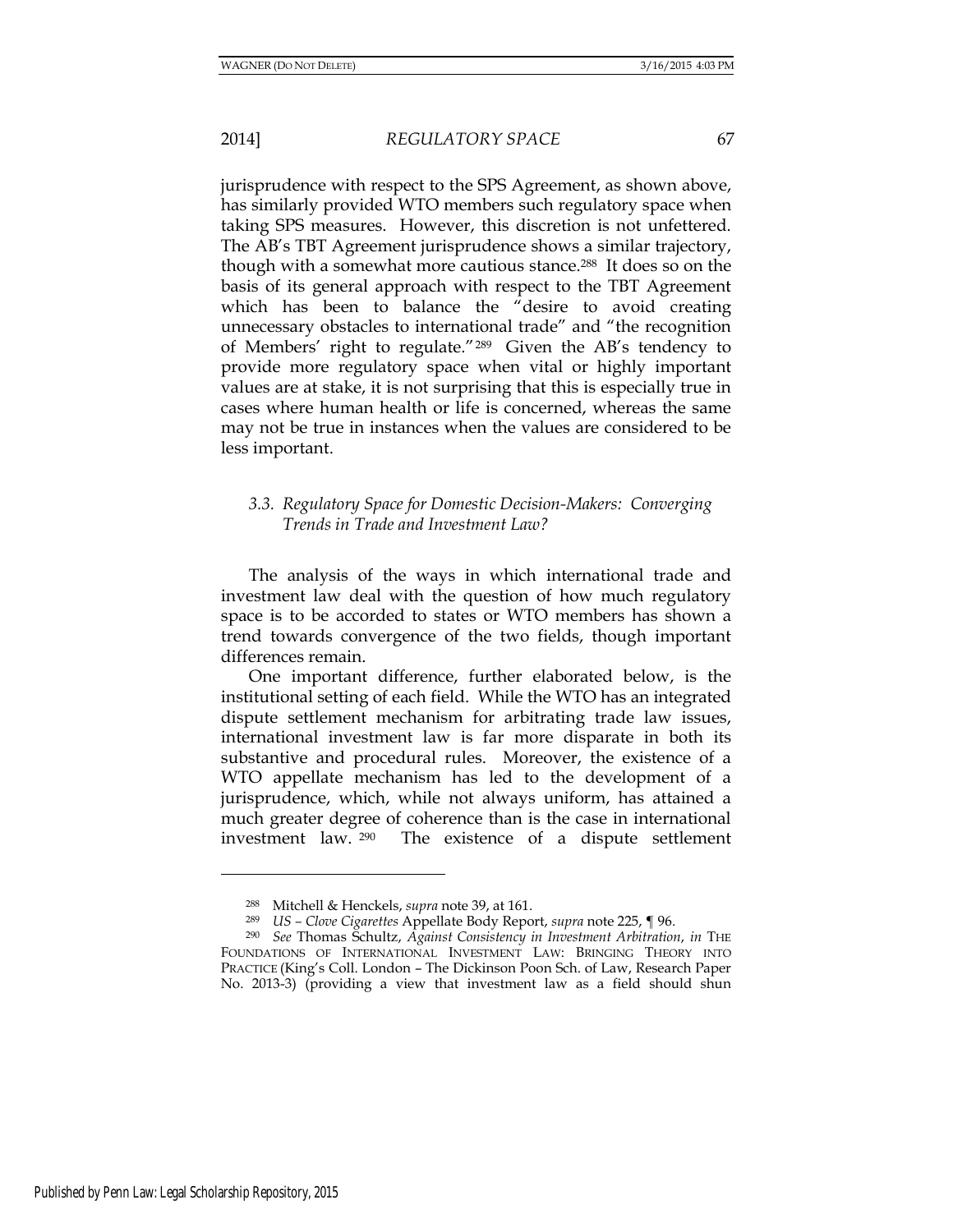mechanism and a relatively consistent line of cases elicit a clearer jurisprudence with respect to the amount of regulatory space that is being accorded to WTO members.

Properly understood, regulatory space is not an occasion for states or WTO members to decide in an unfettered manner whether to either treat investors in contravention of the existing investment agreements or to prohibit a product from entering a WTO member's territory. Rather, it is the recognition that, under particular circumstances a state or a WTO member has discretion – within limits – to deny the (full) enjoyment of an investment or the importation of a particular product, provided that a justification can be provided. Like other dispute settlement organs, the AB has attempted to delineate this regulatory space between two competing goals: permitting WTO members to react to situations in which particular values may be at risk, while trying at the same time to curb potential abuse.

The recognition that the WTO's approach before 1995 or directly after 1995 did not take account of the complexities that WTO members face has led to a shift of the jurisprudence of the dispute settlement organs. This is the case with respect to the GATT after the AB's decision in *Korea – Beef* in which the AB openly introduced not only a different conception of necessity (from *least*-restrictive means testing to *less*-restrictive means testing), but also proportionality testing through a process it described as "weighing and balancing." <sup>291</sup> The *Korea – Beef* approach enables the AB to more adequately react to situations or new developments as they arise and contextualize its response depending on the different elements that factor into the "weighing and balancing." Such a development is not without risk, namely because of the inherent power shift towards adjudicatory bodies. These measures – recalibrating necessity within a larger move to proportionality analysis – contribute to a wider regulatory space for WTO members. Similarly, the jurisprudence of the AB has

consistency for its own sake) (forthcoming). *See generally* Arato, *supra* note 40, at 571-578. *But see* Federico Ortino, *Legal Reasoning of International Investment Tribunals: A Typology of Egregious Failures*, 3 J. INT'L DISP. SETTLEMENT 31, 44 (2012) (identifying the lack of internal consistency in investment decisions as a "failure in the legal reasoning of investment tribunals").

<sup>291</sup> *Korea – Various Measures on Beef* Appellate Body Report, *supra* note 138, ¶¶ 164, 166.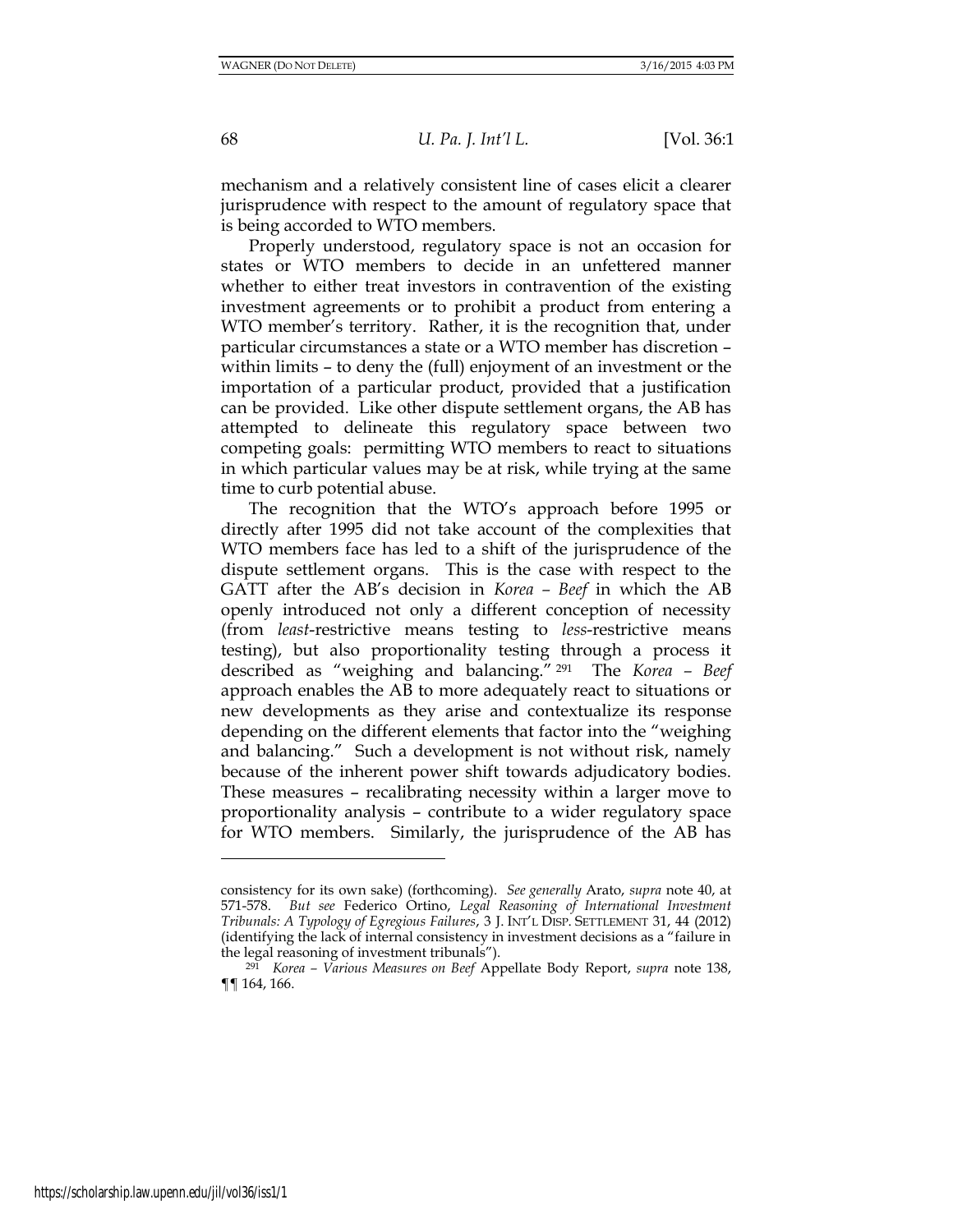2014] *REGULATORY SPACE* 69

shown – with different scope, as described above – that WTO members enjoy a considerable amount of regulatory space under both the SPS Agreement and the TBT Agreement.

International investment law is currently witnessing a number of discourses that may have profound implications for the field. These discourses include the varying schools of thought that conceive of international investment law as public law,<sup>292</sup> as well as other voices that argue over the legitimacy of international investment law.293 Some of those discourses revolve around the question of to what extent the field should undergo development similar to that of international trade law. Decisions such as *SD Myers*, *Glamis*, *Tecmed* and *Continental* are indications that the field is moving towards greater acceptance of values that compete with the protection of investors' rights, and is becoming increasingly deferential to states' regulatory judgments. This is evident, for example, when the panel in *Glamis* posited that it would invalidate a state's measure only if there was a "manifest lack of reasons for the legislation,"<sup>294</sup> or when the panel in *Lemire v. Ukraine* said that it was the "inherent right" of a state "to regulate its affairs and adopt laws in order to protect the common good of its people, as defined by its Parliament and Government."<sup>295</sup>

Yet at the same time, there is considerable disagreement over the course that international investment law should take. Different

<sup>292</sup> *See, e.g.*, *Schill*, *supra* note 32 (discussing the hybrid nature of investment arbitration, which combines substantive public international law and procedural international commercial arbitration); Burke-White & von Staden, *supra* note 75 (discussing the shift in investor-state arbitration to a new public-law context and the need for arbitral tribunals to develop standards for reviewing states' public regulatory activities); SCHNEIDERMAN, *supra* note 57.

<sup>293</sup> Charles N. Brower & Stephan W. Schill, *Is Arbitration a Threat or a Boon to the Legitimacy of International Investment Law?*, 9 CHI. J. OF INT'L L. 471 (2009); Susan D. Franck, *The Legitimacy Crisis in Investment Treaty Arbitration: Privatizing Public International Law Through Inconsistent Decisions*, 73 FORDHAM L. REV. 1521 (2005); Julia Hueckel, *Rebalancing Legitimacy and Sovereignty in International Investment Agreements*, 61 EMORY L.J. 601 (2012).

<sup>294</sup> Glamis Gold, Ltd. v. USA, ICSID, Award, ¶ 805 (June 8, 2009).

<sup>295</sup> Lemire v. Ukraine, ICSID Case No. ARB/06/18, Decision on Jurisdiction and Liability, ¶ 505 (Jan. 14, 2010) (referring to the *"high measure of deference that international law generally extends to the right of domestic authorities to regulate matters within their own borders*," especially in cases when "the purpose of the legislation affects deeply felt cultural or linguistic traits of the community" [emphasis in original]) (quoting S.D. Myers Inc. v. Gov't of Canada, Partial Award, 40 I.L.M. 1408, ¶ 263 (NAFTA-UNCITRAL 2000)).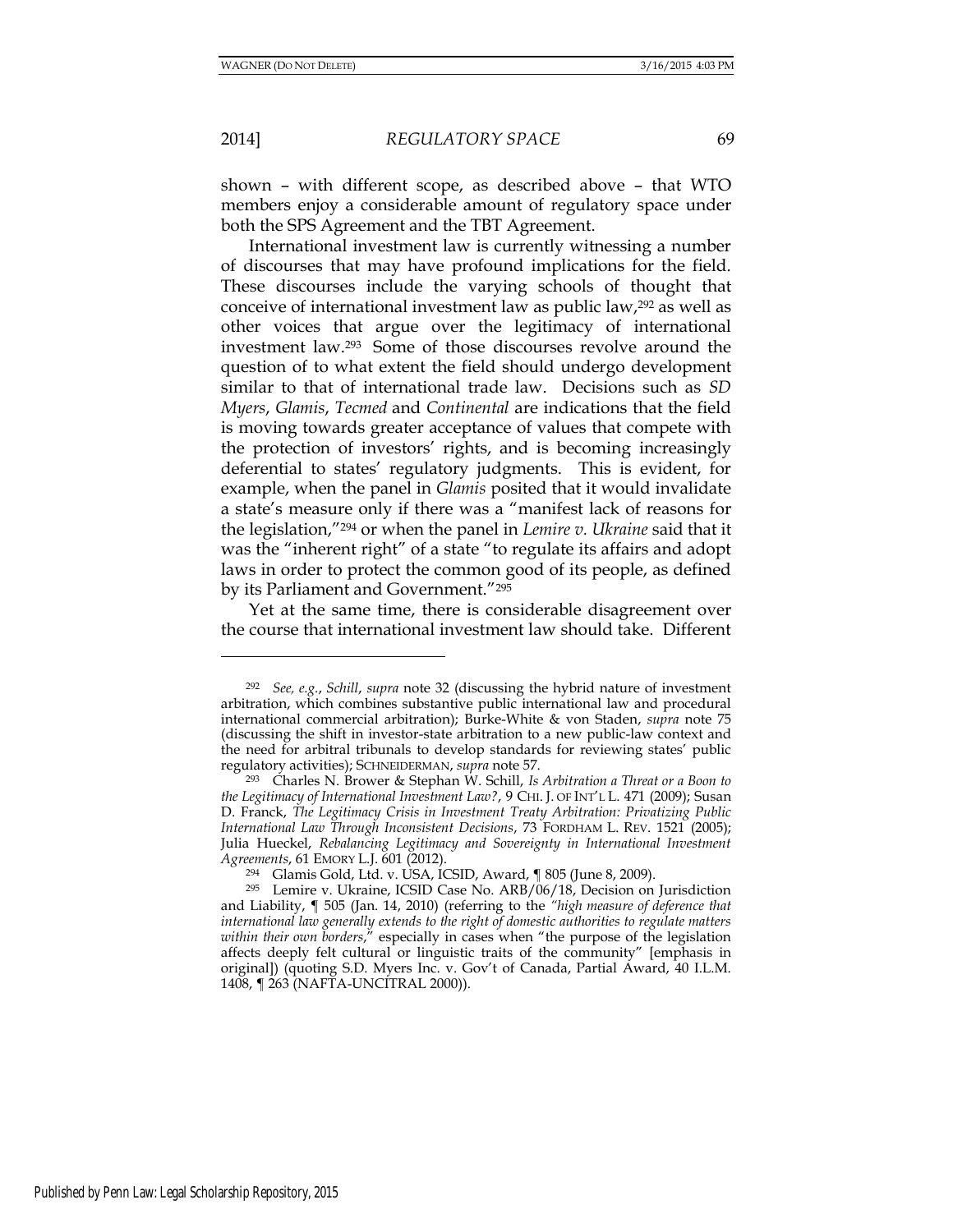## 70 *U. Pa. J. Int'l L.* [Vol. 36:1

tribunals have arrived at different conclusions when interpreting the same language and the same general situation. For example, after the peso crisis in Argentina, the ICSID tribunal in *Enron* took a narrow view when applying the necessity test by using general international law rules under the law of state responsibility, <sup>296</sup> whereas the tribunal in *Continental Casualty* explicitly referenced international trade law. <sup>297</sup> Each tribunal arrived at a different conclusion in its ruling. <sup>298</sup> Other investment tribunals have similarly diverged over what standard is to be applied when determining whether a state's action is in violation of an IIA.299 It is also worth mentioning how much the governmental measures differ in both fields. Domestic trade measures generally result in restrictions on the importation of a certain commodity into a particular country, even though the exporting state is still able to sell these goods to markets in other countries. In matters of investment law, investors suffer a potentially greater risk, as governmental measures could threaten their investments in their entirety.

The current state of discourse in international investment law over the degree to which states should be afforded regulatory space can best be described as being in a state of flux. Nevertheless, comparing the situation as recent as a decade ago with today's landscape yields a remarkable shift in the discourse.<sup>300</sup> As some have pointed out, the current discourse is undertheorized.301 There is value – though it is not an end in itself – in

<sup>296</sup> Enron Corp. & Ponderosa Assets, L.P. v. Argentina, ICSID Case No. ARB/01/3, Award, ¶¶ 322–45 (May 22, 2007).

<sup>297</sup> Continental Casualty Co. v. Argentina, ICSID Case No. ARB/03/9, Award, ¶¶ 189–230 (Sept. 5, 2008). For a critical view of this decision, see José E. Alvarez & Tegan Brink, *Revisiting the Necessity Defense*, Y.B. INT'L INV. L. & POL'Y 319 (2010–11).

<sup>298</sup> David Schneiderman, *Judicial Politics and International Investment Arbitration: Seeking an Explanation for Conflicting Outcomes*, 30 NW. J. INT'L L. & BUS. 383, 384-93, 400-07 (2010).

<sup>299</sup> Caroline Henckels, *Balancing Investment Protection and the Public Interest*, 4 J. INT'L DISP. SETTLEMENT 197, 203 nn. 34–37 (2013)*. See also* Arato, *supra* note 40, *passim*.

<sup>300</sup> Mitchell & Henckels, *supra* note 39, at 103–26.

<sup>301</sup> Henckels, *supra* note 299, at 214; Alec Stone Sweet, *Investor-State Arbitration: Proportionality's New Frontier*, 4 LAW & ETHICS OF HUMAN RIGHTS 47, 67- 68 (2010), *available at*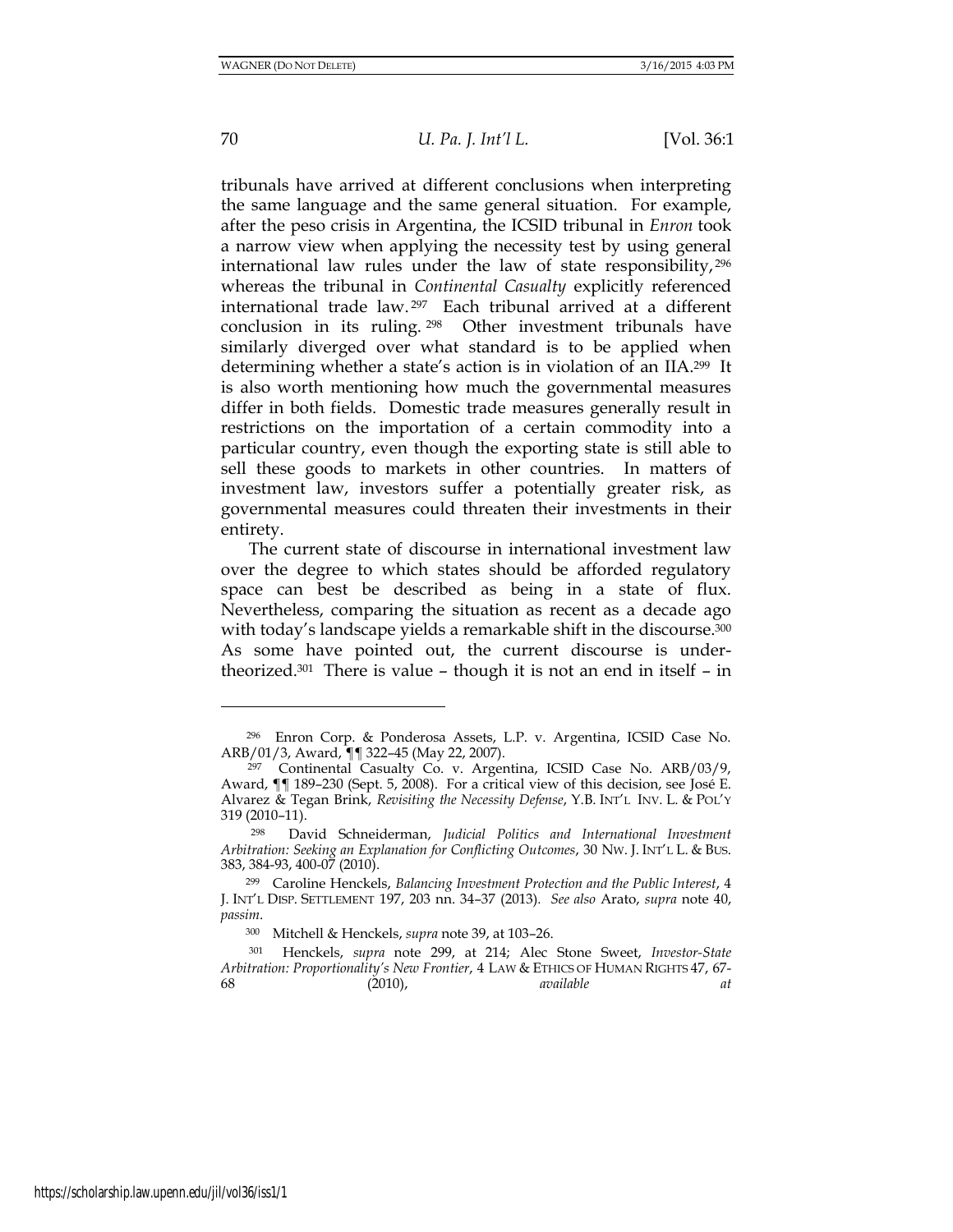creating an adjudicatory system that provides something similar to what the WTO's DSU calls the "security and predictability [of] the multilateral trading system."302 Participants in an adjudicatory system would be better equipped to anticipate the decisions of a tribunal if decisions were made in a more consistent fashion. Moreover, by being open and clear about how they adjudicate the degree of regulatory space states have, tribunals also contribute to dissolving the legitimacy problem–real or perceived–that international investment law is facing. Regardless of what position one takes in the debate concerning the desirability of such a convergence, <sup>303</sup> there is undeniably a profound shift in the international investment law discourse towards the incorporation of additional values when evaluating investment claims and thus a closer approximation of the jurisprudence of other international tribunals, notably that of the WTO.<sup>304</sup>

## 4. UNDERSTANDING THE DIFFERENCES

This section will explain some of the reasons for the differences between the fields of international trade and investment law. It focuses on textual, contextual, and institutional explanations for these differences, as well as the divergent epistemic communities the fields engender. This is certainly not a complete list, but rather an attempt to explain some of the salient differences that account for why international trade and investment law have taken different approaches to deciding the amount of regulatory space.

#### *4.1. Text and Context*

The most significant difference between the two fields is that,

http://papers.ssrn.com/sol3/papers.cfm?abstract\_id=1569412.

<sup>302</sup> DSU, *supra* note 99, art. 3.2.

<sup>303</sup> Alvarez & Brink, *supra* note 297, at 332; Arato, *supra* note 40, at 558; Burke-White & von Staden, *supra* note 75; Sweet & Mathews, *supra* note 193, at 154.

<sup>304</sup> *See* Henckels, *supra* note 76, at 224 nn.1-2; Roland Kläger, *Fair and Equitable Treatment: A Look at the Theoretical Underpinnings of Legitimacy and Fairness*, 11 J. WORLD INV. & TRADE 435, 446–48 (2010).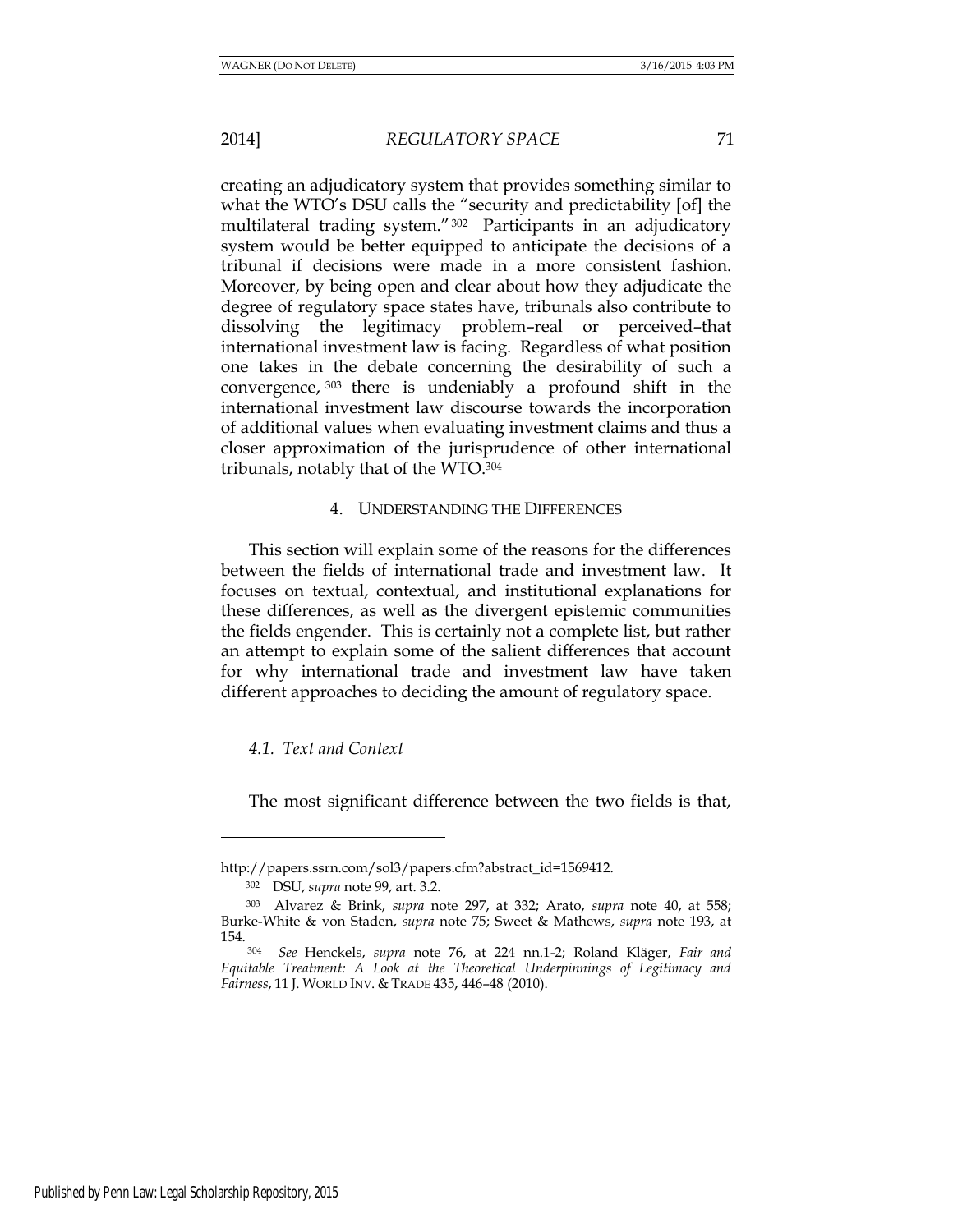while WTO law has positively codified justifications for governments wishing to protect interests that are not fundamentally economic, investment treaties have historically not included similar provisions. As outlined above, justificatory clauses have only recently become more common in IIAs. Therefore, the starting point for the debate on providing regulatory space in the two fields is different. Since the inception of the WTO, jurisprudence has developed that takes the justificatory clauses in treaty provisions seriously, the most well-known of which is Article XX GATT. For example, the AB stated in *U.S. – Shrimp* that:

[t]he task of interpreting and applying the chapeau is, hence, essentially the delicate one of locating and marking out a line of equilibrium between the right of a Member to invoke an exception under Article XX and the rights of the other Members under varying substantive provisions (*e.g.,* Article XI) of the GATT 1994, so that neither of the competing rights will cancel out the other and thereby distort and nullify or impair the balance of rights and obligations constructed by the Members themselves in that Agreement. The location of the line of equilibrium, as expressed in the chapeau, is not fixed and unchanging; the line moves as the kind and the shape of the measures at stake vary and as the facts making up specific cases differ.<sup>305</sup>

The AB has made similar findings regarding the relationship between members' rights<sup>306</sup> and the justificatory provisions such as those found in Article XX GATT, the SPS Agreement, and the TBT Agreement.<sup>307</sup>

It may have been easier in the past to forego the recognition of regulatory space in international investment law. Some of the reasons include the absence of similar justificatory language in international investment law agreements, combined with more discrete cases of direct expropriation. Thus, José Alvarez and

https://scholarship.law.upenn.edu/jil/vol36/iss1/1

<sup>305</sup> *US – Shrimp* Appellate Body Report, *supra* note 137, ¶ 159.

<sup>306</sup> *See, e.g.* GATT, *supra* note 1, arts. I, III, XI.

<sup>307</sup> *See supra* Section II, B, 2.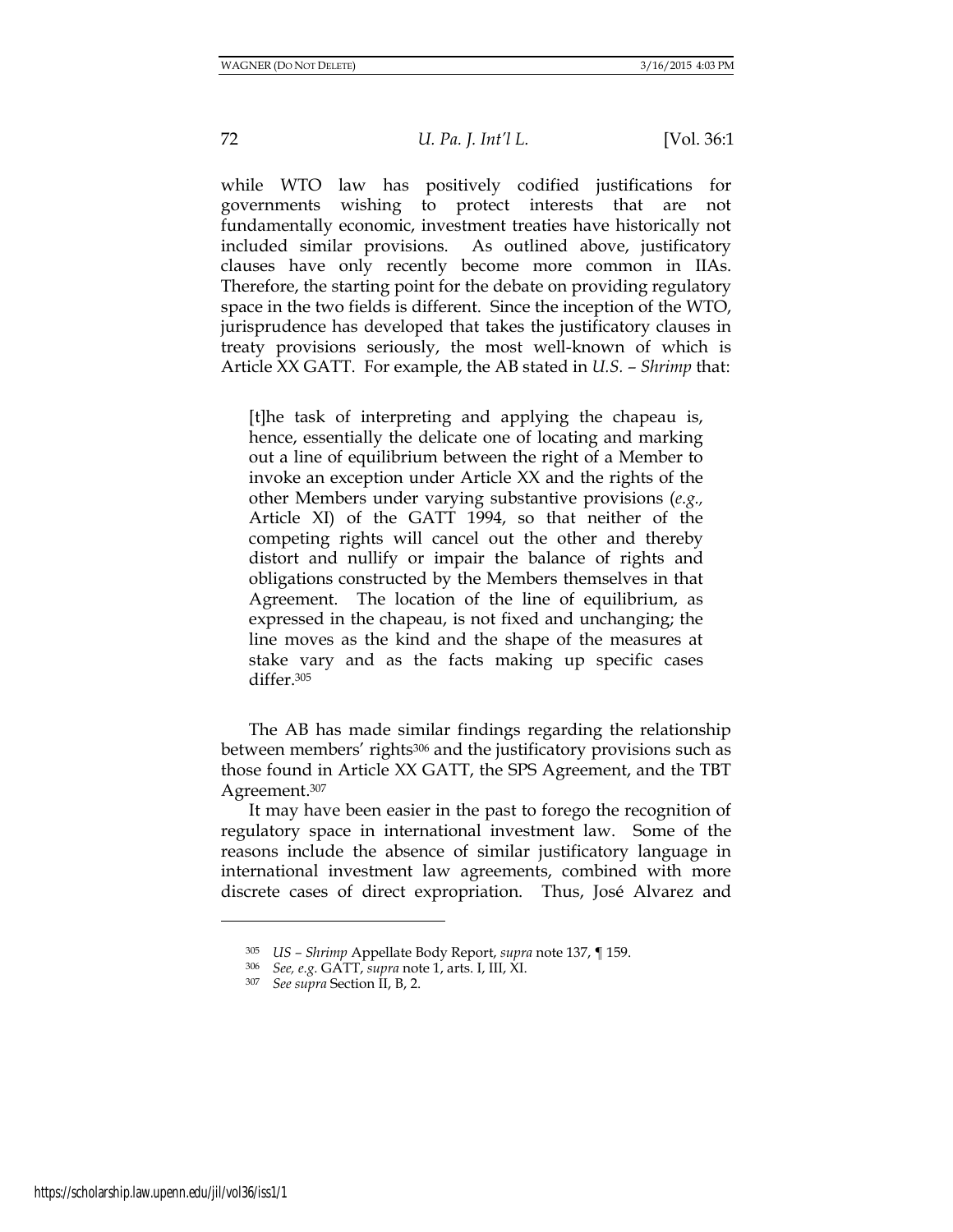Tegan Brink criticize the ICSID tribunal's *Continental* decision for its adoption of the AB's Article XX GATT jurisprudence without sufficiently explaining the rationale for doing so. 308 Their argument that the two-tiered analysis under Article XX GATT – first determining which of the justifications in (a) through (j) applies, and then deciding whether a measure runs afoul of the chapeau – influences the way in which the term "necessary" is interpreted, is valid.309 This is the reason why this article does not focus on interpreting the term "necessary" on its own, but rather uses the concept of regulatory space. Cases involving the distribution of essential services such as water and cases involving health or environment or other public concerns have been brought before international investment tribunals.310 In these instances – and especially in cases where such policy decisions follow a genuine democratic process – it will be increasingly difficult to avoid according states at least some regulatory space, even in the absence of the specific justificatory language that is usually contained in more modern BITs.<sup>311</sup>

The change that model BITs are undergoing concerning treaty language, and the growing variety in the types of challenges that are being brought before international investment tribunals, coincides with an increase in the number of countries from which investments are made. The addition of justificatory clauses in model BITs takes place at roughly the same time when investment streams are changing from being predominated by unidirectional investments from developed to developing countries to investment streams that are increasingly multi-directional. Countries that were previously almost exclusively capital-exporting now find themselves being brought before tribunals as respondents in a system that they had previously had a great interest in maintaining.

An additional element that is worth pointing out consists of the

<sup>308</sup> Alvarez & Brink, *supra* note 297, at 345. For a similar criticism concerning the neglect of contextual arguments with respect to "likeness," see Kurtz, *supra* note 39, at 755 et seq. and 759 et seq.

<sup>309</sup> Alvarez & Brink, *supra* note 297, at 345-48. *But see generally* Mitchell & Henckels, *supra* note 39, at 158-59.

<sup>310</sup> Schill, *supra* note 32, at 3, 14–15.

<sup>311</sup> Alvarez & Brink, *supra* note 297, at 329; Mitchell & Henckels, *supra* note 39, at 93.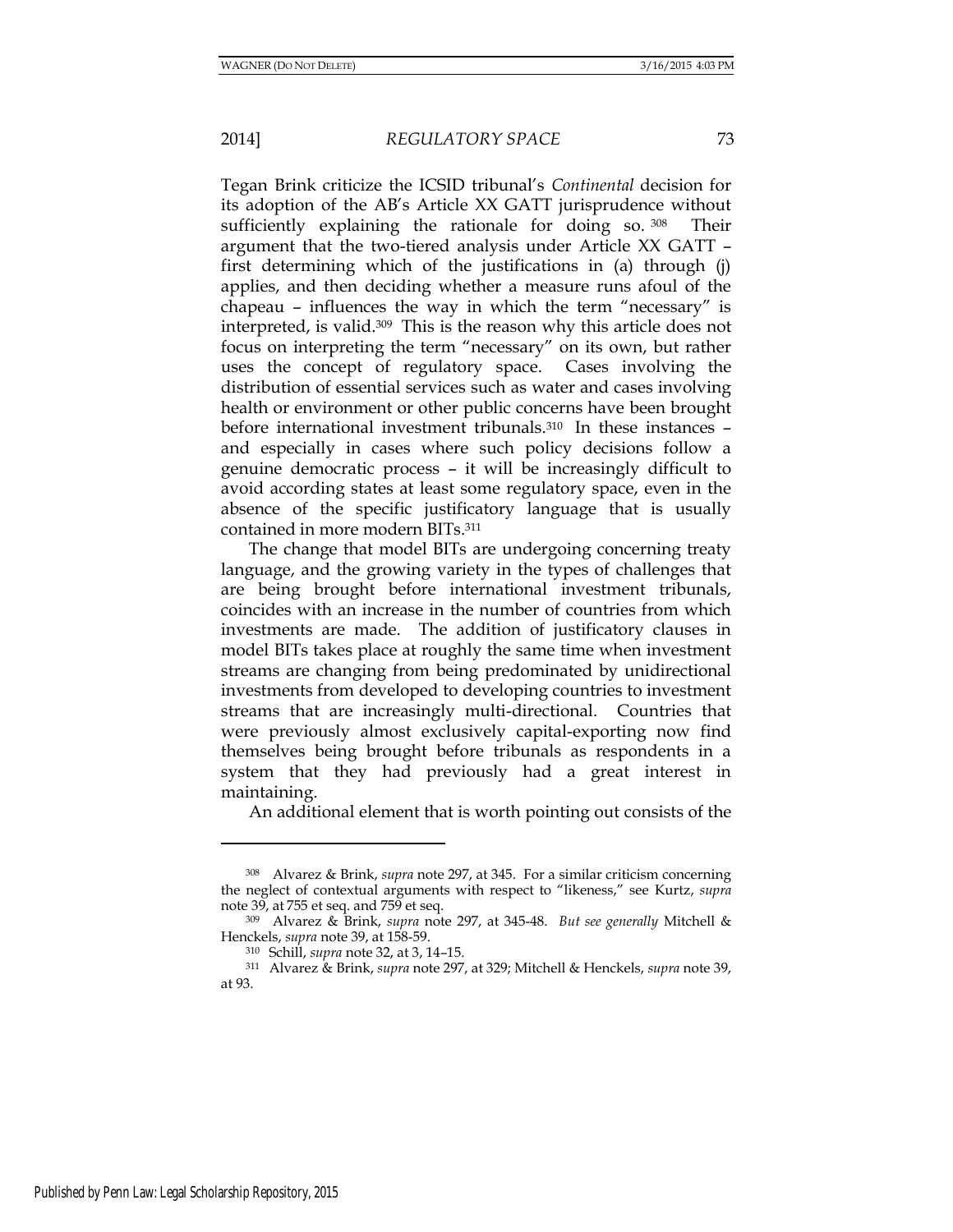functional differences between international trade and investment law. The former has traditionally been portrayed as pitting states against a less powerful investor, whereas the latter involves disputes between two WTO members.312 Moreover, the purpose of WTO law can correctly be summarized as having "twin objectives of trade liberalization (positive) and the prevention of protectionism (negative)." <sup>313</sup> Traditionally, one of the goals of investment law has been the protection of investors against powerful states – a goal that is not likely to vanish any time soon. The following statement demonstrates this view: "At [the heart of international investment law] lies the right of a private actor to engage in an arbitral litigation against a (foreign) government over governmental conduct affecting the investor."<sup>314</sup>

But it could be argued that, in certain cases, limiting the goal of international investment law solely to the protection of investors is a very narrow view of the *raison d'être* of this field of law*.* Rather – in parallel to how WTO law has been described – international investment law cases involving public policy matters not only have the positive objectives of providing protection for investors and the promotion of foreign direct investment, but also the negative goal of preventing that very protection from allowing responsible governments to make public policy choices.

This ties in significantly with the different remedies available in both systems. WTO law is designed to bring an offending member "back into compliance" – in other words, its remedies are entirely prospective and any countermeasures can be executed against such a member only after the Dispute Settlement Body made a finding of non-implementation. This is a function of the diplomatic origin of the GATT / WTO regime and of the desire to incentivize members to reposition themselves so that the trade system can function at the most efficient state that WTO members agreed upon. By contrast, international investment law's remedies are – by and large – retrospective and are designed to monetarily reprimand a state for the wrongs it has inflicted upon an investor. There can be no doubt that these differences are important and that

l

<sup>312</sup> Alvarez & Brink, *supra* note 297, at 349.

<sup>313</sup> *Id.* at 347.

<sup>314</sup> Int'l Thunderbird Gaming Corp. v. United Mexican States, NAFTA-UNCITRAL, Separate Opinion by Thomas Wälde, ¶ 13 (Jan. 26, 2006).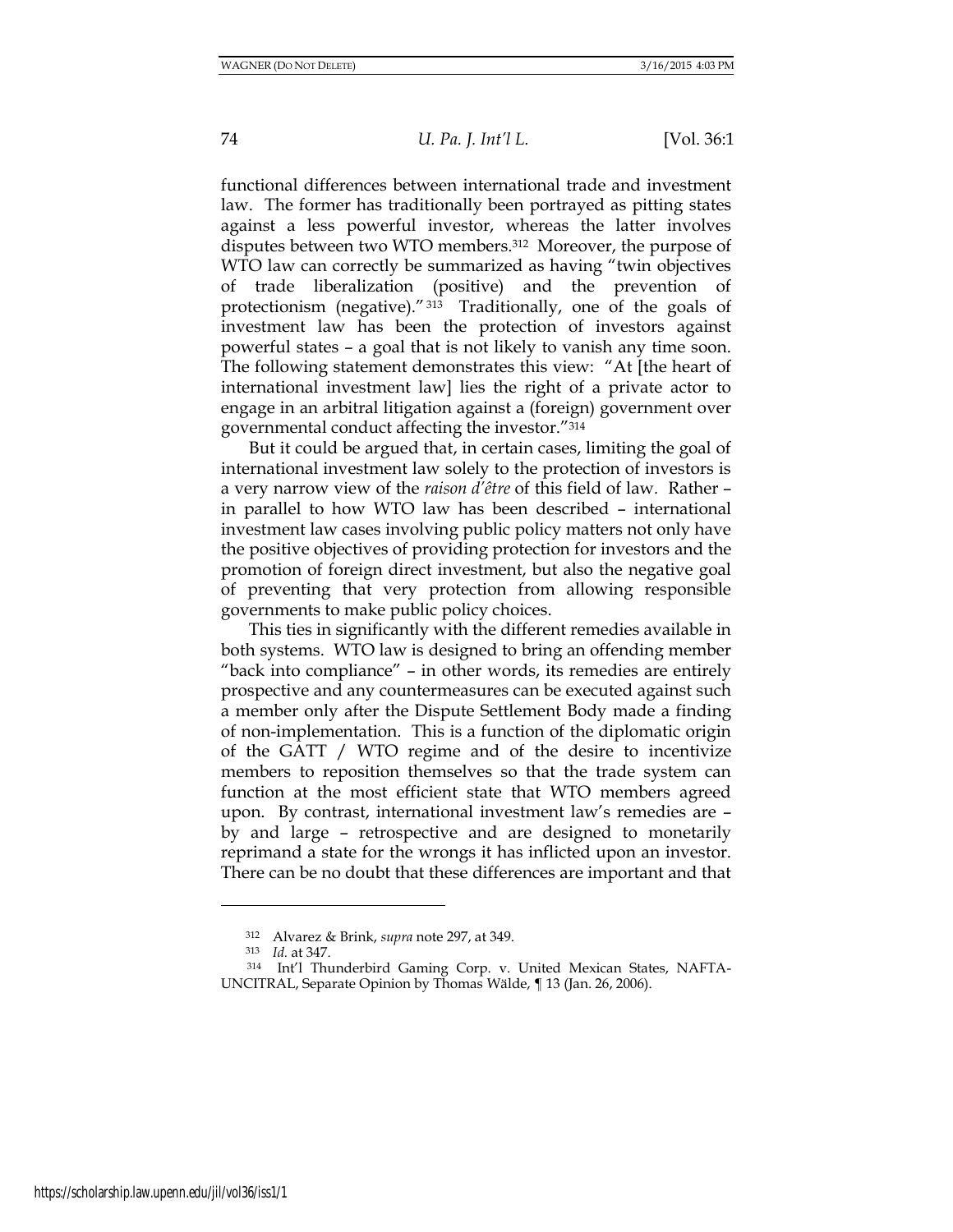they play a crucial role in evaluating the different regimes.315 At the same time, it is at least worth inquiring whether certain regulatory expropriation cases – such as when an investor challenges the regulatory fabric of the host state by challenging general and abstract provisions concerning, for example, health or environmental measures – should be analyzed differently from traditional expropriation cases. It is at least questionable whether, in a case concerning the health impact of harmful substances, the traditional investment law remedy is truly retrospective. Given that the findings of investment tribunals may deter other states from adopting the same measures, investment law can be prospective under certain conditions.<sup>316</sup>

## *4.2. Institutional Reasons*

Another explanation for the differences between investment law and trade law with respect to the amount of regulatory space lies in the different institutional designs within each field. As discussed above, the adjudicatory systems in the two fields are remarkably different. Two specific and interrelated features of investment law, which distinguish it from trade law, are worth pointing out – the lack of the existence of an appellate mechanism, and the lack of a system of precedent.

The most salient difference, which critics of the move towards more regulatory space in international investment law are quick to point out, is the ad hoc nature of international investment law adjudication. <sup>317</sup> Unlike WTO law, which has an appellate mechanism, international investment law is a radically decentralized system with "no authoritative voice" to resolve differences.<sup>318</sup> This is unsurprising, given the very nature of international investment law with its thousands of individual bilateral and multilateral instruments with differing venues,

<sup>315</sup> Alan Sykes, *Public v. Private Enforcement of International Economic Law: Of Standing and Remedy*, 34 J. LEG. STUD. 631 (2005).

<sup>316</sup> Indeed, Philip Morris' Notice of Arbitration, *supra* note 15, ¶ 49, demands "discontinuance of the plain packaging legislation."

<sup>317</sup> Arato, *supra* note 40, *passim*; Roberts, *supra* note 39, at 48.

<sup>318</sup> Roberts, *supra* note 39, at 48-52.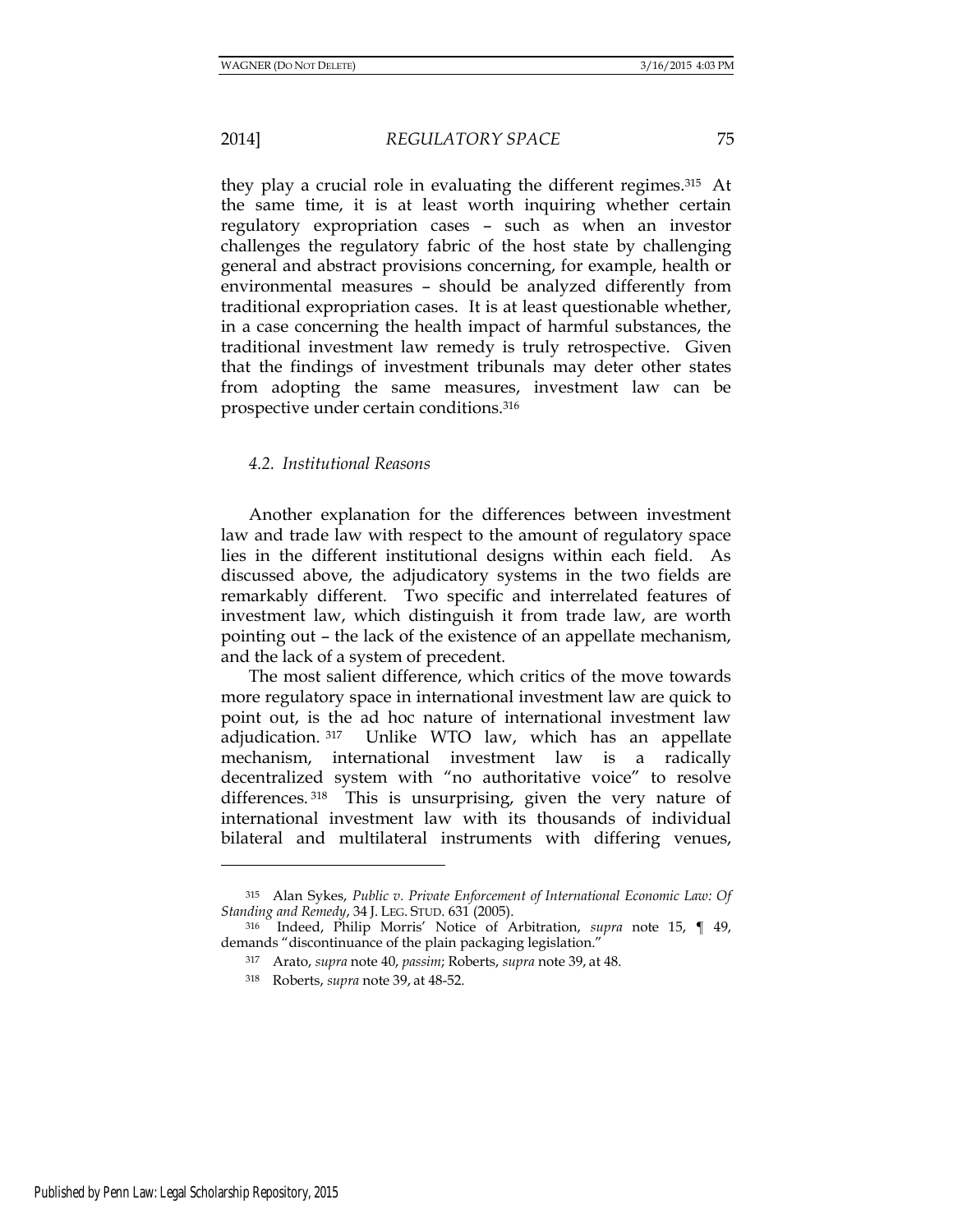76 *U. Pa. J. Int'l L.* [Vol. 36:1

compared to the very existence of the WTO as a unifying institution.319 Indeed, this difference leads to divergences in a great number of cases. There have been debates over the years concerning the introduction of a "WTO-style" appellate procedure in investment law. Even though the decisions rendered by the WTO AB are not binding on the panels or even on the AB itself, its findings are nonetheless regularly followed and regarded as having precedential value.<sup>320</sup>

The lack of an appellate mechanism – suggested in various forms<sup>321</sup> – in the realm of international investment law has been continuously debated over the last decade.322 Most of the criticism has been directed at the potential of prolonging disputes and endangering the finality of an arbitration award, both of which are valued in the current system as important characteristics.<sup>323</sup> Given the highly fragmented nature of international investment law, it is unclear how such an appellate system could actually be implemented in practice. Parties would have to agree to submit to an additional layer of scrutiny, and treaties would presumably have to be amended.<sup>324</sup> It is beyond the scope of this paper to

<sup>319</sup> Franck, *supra* note 293, at 1619-22; Donald McRae, *The WTO Appellate Body: A Model for an ICSID Appeals Facility?*, 1 J. INT'L DISP. SETTLEMENT 371, 382-86 (2010).

<sup>320</sup> In particular fields, some panels have been reticent to do so. For an analysis of the different SPS Agreement jurisprudence between various panels and the AB, see Wagner, *supra* note 67, at 194.

<sup>321</sup> *See* VAN HARTEN, *supra* note 57, at 180-84; Franck, *supra* note 293, at 1617- 25; David A. Gantz, *An Appellate Mechanism for Review of Arbitral Decisions in Investor-State Disputes: Prospects and Challenges*, 39 VAND. J. TRANSNAT'L L. 39, 54-73 (2006); United Nations Conference on Trade and Development (UNCTAD), *Reform of Investor-State Dispute Settlement: In Search of a Roadmap*, IIA Issues Note, No. 2, (2013), *available at* http://unctad.org/en/PublicationsLibrary/webdiaepcb2013d4\_en.pdf

<sup>(</sup>discussing concerns with the current investment law dispute resolution system, including deficit of legitimacy and transparency, and inconsistencies in awards).

<sup>322</sup> See the contributions in KARL P. SAUVANT, APPEALS MECHANISM IN INTERNATIONAL INVESTMENT DISPUTES (2008); and McRae, *supra* note 319; Gantz, *supra* note 321.

<sup>323</sup> W. MICHAEL REISMAN, SYSTEMS OF CONTROL IN INTERNATIONAL ADJUDICATION AND ARBITRATION: BREAKDOWN AND REPAIR 103-06 (1992).

<sup>324</sup> *See generally* Nicolas Hachez & Jan Wouters, *International Investment Dispute Settlement in the 21st Century: Does the Preservation of the Public Interest Require an Alternative to the Arbitral Model?* 22-3 (Katholieke Universiteit Leuven – Leuven Centre for Global Governance Studies, Working Paper No. 81, 2012), *available at* http://ssrn.com/abstract=2009327; *and* ICSID Secretariat, *Possible*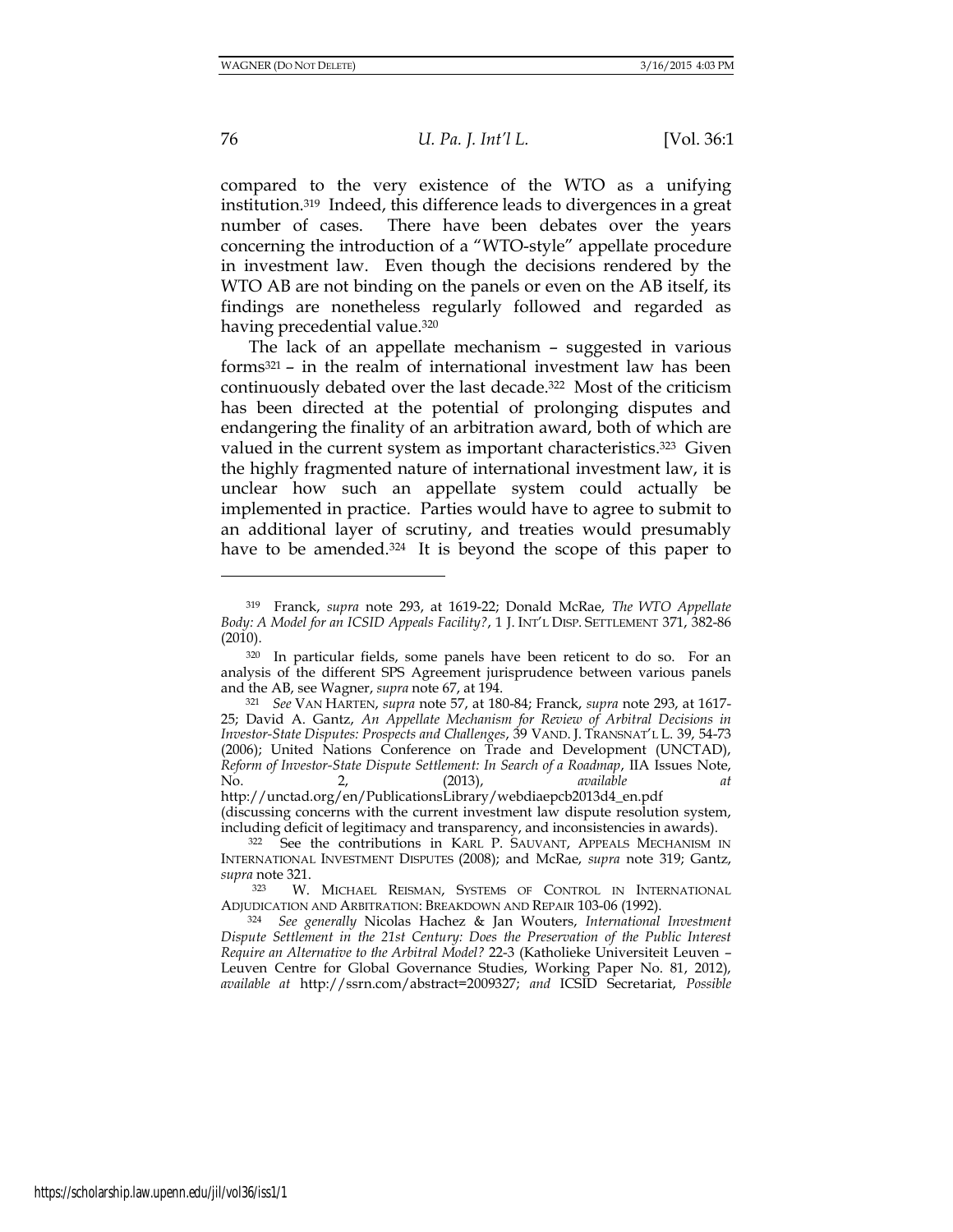2014] *REGULATORY SPACE* 77

further analyze the reasons why these proposals are unlikely to succeed. Nevertheless, it is worth pointing out the advantages of such a system. The contribution of the AB as an institutional factor towards building a coherent jurisprudence in WTO law can hardly be overstated. While other changes in the procedure put in place during the Uruguay Round were important, such as the adoption of panel or AB decisions by the Dispute Settlement Body through the process of reverse consensus, the addition of a permanent appellate mechanism could be described as a crucial element in the success of the WTO's adjudicatory mechanism.<sup>325</sup> A permanently staffed appellate mechanism could deflect criticism with respect to the independence and impartiality of the tribunals that is leveled against the current system of investment arbitration. <sup>326</sup> As mentioned before, coherence is not a virtue in and of itself,<sup>327</sup> but it has served other areas in international law rather well. There is also no doubt that the introduction of an appellate mechanism comes at a cost,<sup>328</sup> but one that other systems have found worth paying.

Given that the likelihood of an institutional reform is at this time rather small, another mechanism that may bring about greater coherence is the use of previous decisions as a form of quasiprecedent. <sup>329</sup> The arbitral panel in *Saipem S.p.A. v. Bangladesh*, similar to a large number of other decisions,<sup>330</sup> recognized on the

*Improvements of the Framework for ICSID Arbitration* 4-5 (Discussion Paper*,* Oct. 22, 2004), *available at*

http://icsid.worldbank.org/ICSID/FrontServlet?requestType=ICSIDPublications RH&actionVal=ViewAnnouncePDF&AnnouncementType=archive&AnnounceN o=14\_1.pdf.

<sup>&</sup>lt;sup>325</sup> An additional element for the generally positive view of the WTO jurisprudence's legitimacy was the careful jurisprudence of the first wave of members of the AB.

<sup>326</sup> Gantz, *supra* note 321, at 68; Hachez & Wouters, *supra* note 324, at 23.

<sup>327</sup> *See* Schultz, *supra* note 290, at 2.

<sup>328</sup> Santiago Montt, *What International Investment Law and Latin America Can and Should Demand from Each Other: Updating the Bello/Calvo Doctrine in the BIT Generation*, 3 RES PUBLICA ARGENTINA 75, 94 (2007).

<sup>329</sup> Other mechanisms exist in that regard, such as the annulment committees under Article 2(1) of the ICSID Convention, and the domestic court's refusal to enforce particular awards even though their systemic efficacy is doubtful. For an in-depth analysis of previous decisions used as a form of quasi-precedent, see Tai-Heng Cheng, *Precedent and Control in Investment Treaty Arbitration*, 30 FORDHAM INT'L L.J. 1014, 1021 (2006).

<sup>330</sup> A similar statement can be found in ADC Affiliate Ltd. and ADC &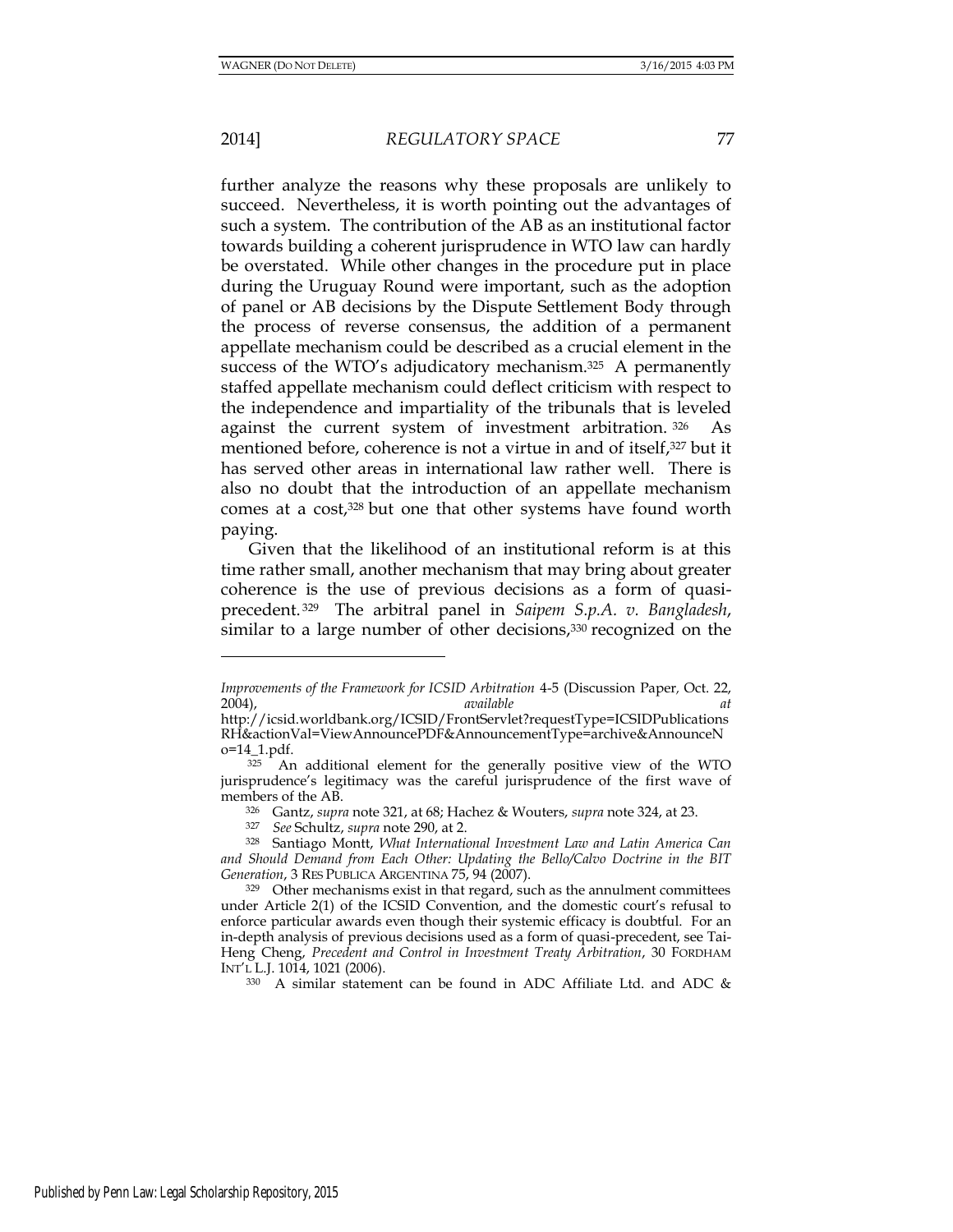one hand that it was not bound by previous decisions. However, it did point out that

[a]t the same time, it is of the opinion that it must pay due consideration to earlier decisions of international tribunals. It believes that, subject to compelling contrary grounds, it has a duty to adopt solutions established in a series of consistent cases. It also believes that, subject to the specifics of a given treaty and of the circumstances of the actual case, it has a duty to seek to contribute to the harmonious development of investment law and thereby to meet the legitimate expectations of the community of States and investors towards certainty of the rule of law.<sup>331</sup>

Jan Paulsson similarly found that there is a growing body of coherent jurisprudence in investment disputes when he stated, "[t]hat a special jurisprudence is developing from the leading awards in the domain of investment arbitration can only be denied by those determined to close their eyes." <sup>332</sup> This has been confirmed by empirical studies showing that certain awards enjoy greater respect than others and consequently are cited more frequently.333 The proposition that there is no de jure precedent in

ADMC Mgmt. Ltd. v. Hungary, ICSID Case No. ARB/03/16, Award, ¶ 293 (Oct. 2, 2006) (stating, after pointing out the non-binding nature of previous decisions, that "cautious reliance on certain principles developed in a number of those cases, as persuasive authority, may advance the body of law, which in turn may serve predictability in the interest of both investors and host States.").

<sup>331</sup> Saipem S.p.A. v. People's Republic of Bangladesh, Case No. ARB/05/07, Decision on Jurisdiction and Recommendation on Provisional Measures, ¶ 67 (Mar. 21, 2007).

<sup>332</sup> Jan Paulsson, *International Arbitration and the Generation of Legal Norms: Treaty Arbitration and International Law*, ICCA CONGRESS SERIES NO. 13, 12 (2007). *See generally* Gabrielle Kaufmann-Kohler, *Arbitral Precedent: Dream, Necessity or Excuse?*, 23 ARB. INT'L 357 (2007); J. Romesh Weeramantry, *The Future Role of Past Awards in Investment Arbitration*, 25 ICSID REV. 111, 113 (2010) ("[A]ntecedent awards in the reasoning of [why] investment tribunals are so frequent that the practice has almost become an integral part of the investment arbitration award reasoning process").

<sup>333</sup> Jeffery P. Commission, *Precedent in Investment Treaty Arbitration: A Citation Analysis of a Developing Jurisprudence*, 24 J. INT'L ARB. 129, 148-53 (2007) (reviewing the role that precedent has played in 207 publicly available decisions, awards, and orders rendered since 1972—including decisions rendered by early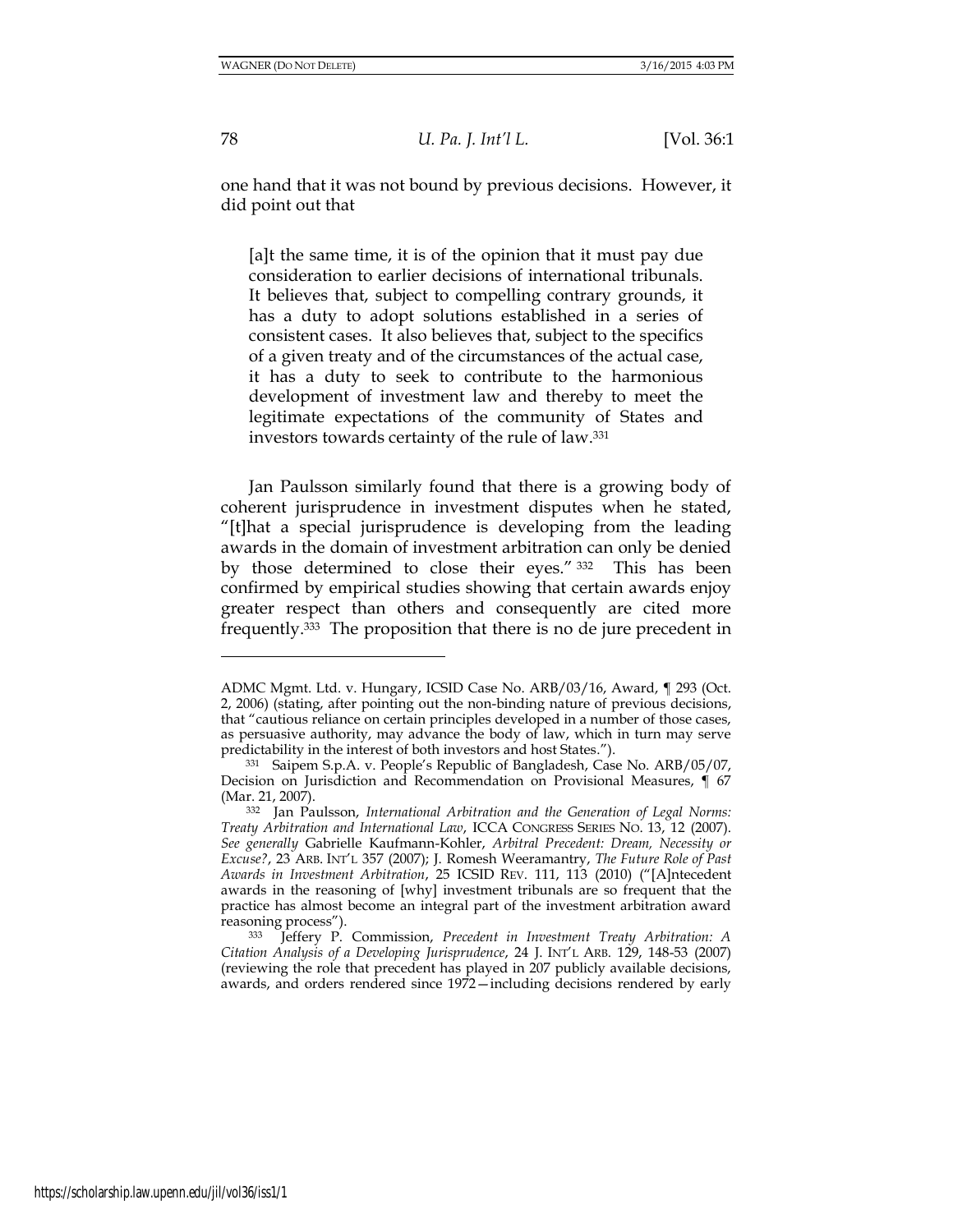international investment law has, however, been countered with the view that there is a de facto precedent regime.<sup>334</sup>

Arbitrators disagree over the issue of precedent, as evidenced by the decision in *Burlington Resources v. Ecuador*. In that case, the divided panel noted, "it has a duty to seek to contribute to the harmonious development of investment law, and thereby to meet the legitimate expectations of the community of States and investors towards the certainty of the rule of law."335 However, one of the panelists found that an arbitrator has a duty to "decide each case on its own merits, independently of any apparent jurisprudential trend."<sup>336</sup>

Gabriele Kaufmann-Kohler, an arbitrator in the *Saipem* decision, summed up the tendency of international investment law – with a different trajectory compared to commercial arbitration, a field in which precedent is virtually non-existent 337 - as follows: "in investment arbitration, there is a progressive emergence of rules through lines of consistent cases on certain issues, though there are still contradictory outcomes on others."<sup>338</sup>

The point here is not to take a position in the debate about the value of an (unlikely to be implemented) appellate mechanism, or the reasons for or against the use of precedent in the highly decentralized system of international investment law.339 However,

ICSID tribunals, ICSID, ICSID (AF), and certain non-ICSID investment treaty tribunals); Ole Kristian Fauchald, *The Legal Reasoning of ICSID Tribunals – An Empirical Analysis*, 19 EUR. J. INT'L L. 301 (2008) (analyzing ICSID decisions from the past ten years, and indicating that "there is a tendency among ICSID tribunals to contribute to a homogeneous development of the methodology of international  $\frac{\text{law''}}{\text{334}}$ .

<sup>334</sup> Cheng, *supra* note 329, at 100; Lucy Reed, *The De Facto Precedent Regime in Investment Arbitration: A Case for Proactive Case Management*, 25 ICSID REV. 95 (2010); Andrea K. Bjorklund, *Investment Treaty Arbitral Decisions as Jurisprudence Constante*, *in* INTERNATIONAL ECONOMIC LAW: THE STATE AND FUTURE OF THE DISCIPLINE 265, 270 (Colin Picker et al. eds., 2008) (observing that "an accretion of decisions will likely develop a *jurisprudence constante*—a 'persisting jurisprudence' that secures 'unification and stability of judicial activity.'").

<sup>335</sup> Burlington Resources Inc. v. Republic of Ecuador, ICSID Case No. ARB/08/5, Decision on Liability, ¶ 187 (Dec. 14, 2012).

<sup>336</sup> *Id.* ¶ 187.

<sup>337</sup> Weeramantry, *supra* note 332, at 112.

<sup>338</sup> Kaufmann-Kohler, *supra* note 332, at 373.

<sup>339</sup> It is worth pointing out, however, that precedent functions as a limitation to those who would otherwise be less encumbered to decide according to their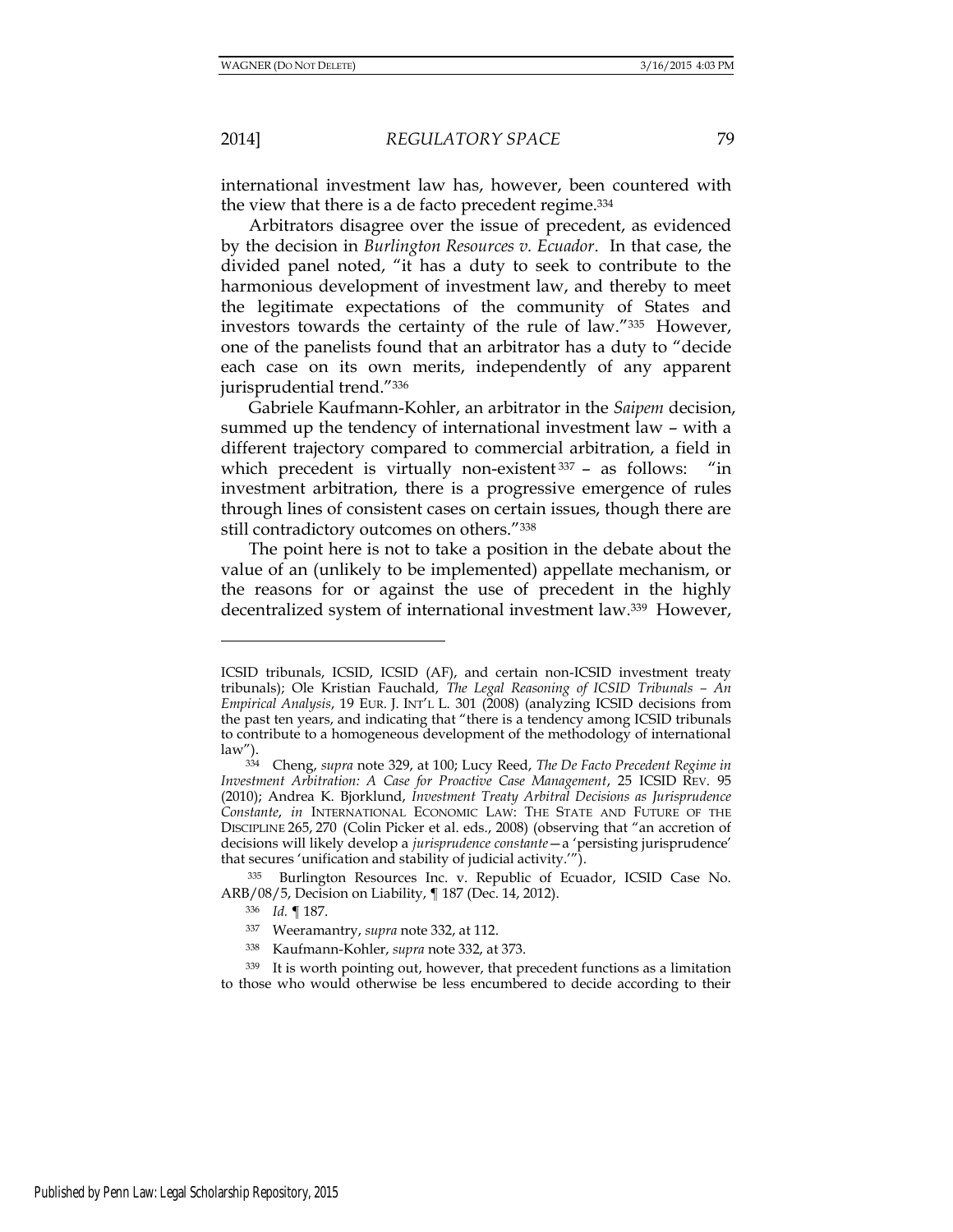both mechanisms have, at least in the case of the WTO, contributed to the development not only of a consistent jurisprudence, but also the development of overarching principles. More importantly, this finding has held true across a number of treaties. The wideranging use of the proportionality principle would not have been developed in the absence of a permanent appellate mechanism that is not dependent on reappointment in any particular dispute. The jurisprudence in the SPS Agreement area may be particularly instructive. The AB has created a coherent jurisprudence involving the amount of regulatory space a WTO member has with respect to a number of SPS Agreement provisions. It did so against a number of panel decisions that fought a rearguard action holding a rather narrow view of what options WTO members have to justify their domestic measures.<sup>340</sup>

There is little doubt that international investment law has matured into a system that has developed or is in the process of developing overarching principles. Instituting an appellate mechanism and using precedent are helpful elements in providing a basis for a coherent jurisprudence. Over a period of time, they are capable of elucidating such principles with greater force than is possible under a fragmented system currently present in international investment arbitration. Conversely, the lack of an appellate mechanism or use of precedent are factors that explain why international investment law is only beginning to follow the footsteps of international trade law.

# *4.3. Different Epistemic Communities*

Another important difference concerns the actors that participate in international adjudication. One's experience and background presumptively have an impact on not only what decisions are being made concerning a particular question, but also how decisions are made. Such decision-making involves a number of complex considerations, including personal and professional

own sense of what consists of a just outcome. Precedent would require arbitrators to justify their desires to deviate from previous findings.

<sup>340</sup> Wagner, *supra* note 67, at 197.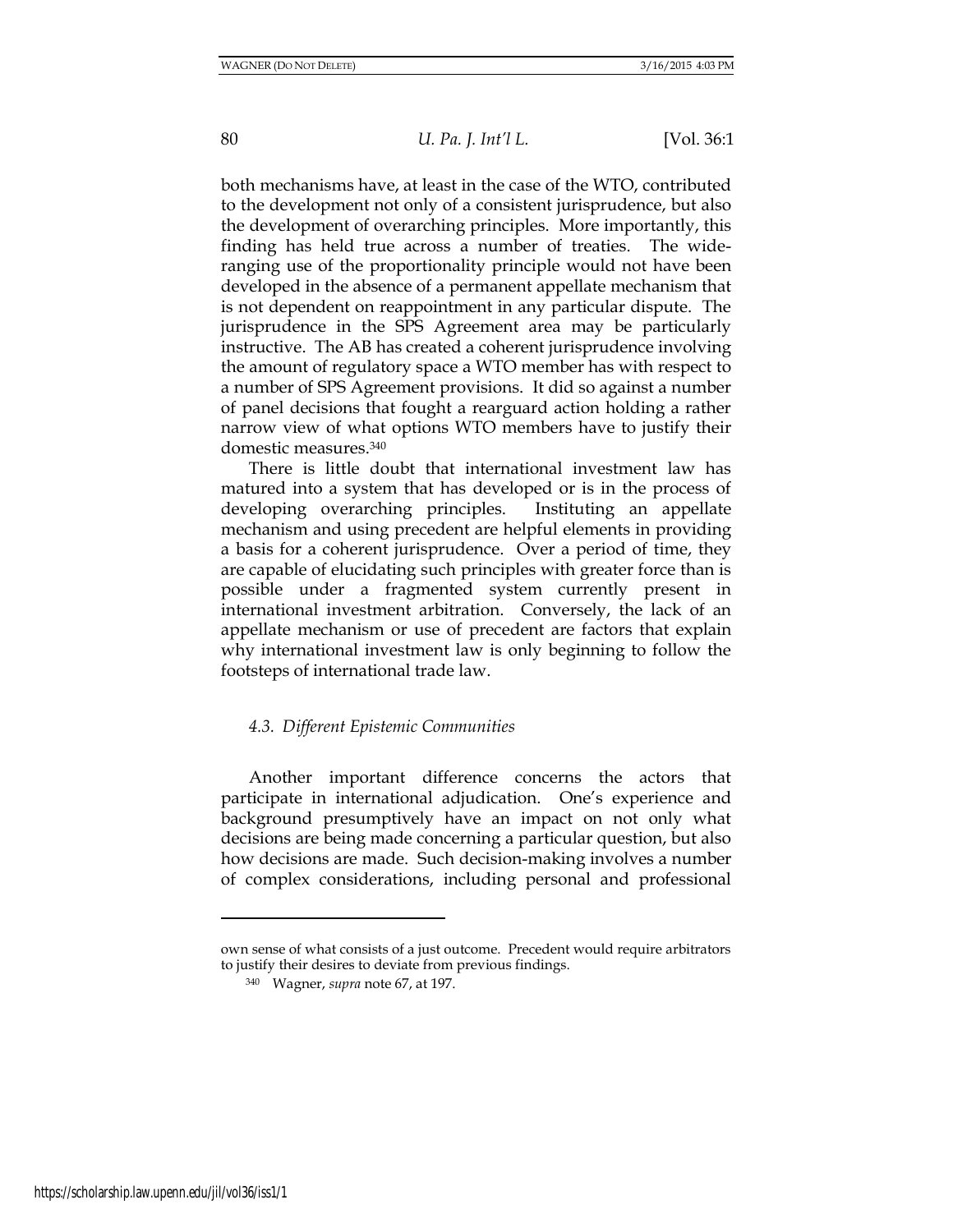2014] *REGULATORY SPACE* 81

interests.341 These considerations may not only consist of interests advancing the field with one's own vision in mind of what it should look like, or what is best for society in the aggregate, but may also consist of the desire to maintain one's relative position in a particular area (e.g. reappointment for a coveted position).

In this sense the background of an actor, or what epistemic community she belongs to, is of great importance.342 Both WTO law and international investment law have originated as areas of "exotic and highly specialized [knowledge]." <sup>343</sup> To varying degrees, the two fields have moved away or are moving away from their respective traditional paradigms. While trade law used to be almost entirely dominated by lawyers operating in offices equivalent to the United States Trade Representative in the U.S., or offices equivalent to the Directorate General in the EU, the tradefocused concerns exhibited by these actors have been replaced with a considerably wider angle incorporating, for example, health or environmental concerns.<sup>344</sup> There is a debate currently in international investment law over the question to what extent an arbitrator's background has an impact on the decisions she renders.<sup>345</sup>

<sup>343</sup> Martti Koskenniemi, *Fragmentation of International Law: Difficulties Arising from the Diversification and Expansion of International Law, Report of the Study Group of the International Law Commission*, U.N. Doc. A/CN.4/L.682, ¶ 8 (Apr. 13, 2006).

<sup>344</sup> *See also* Simma & Pulkowski, *supra* note 30, at 519 (noting that "the WTO has increasingly 'opened' to a common culture of international lawyers.").

<sup>345</sup> *See generally* Roberts, *supra* note 39, at 85; José Augusto Fontoura Costa,

<sup>341</sup> *See, e.g.,* Ratner, *supra* note 76, at 517 (noting that there is an "arbitral culture," and when arbitators deviate from the traditional arbitrator methodology, for unfair procedures and unconvincing opinions, "they have failed" at their arbitration duties). *See generally* McRae, *supra* note 6, at 3-6.

<sup>342</sup> *See* Peter M. Haas, *Introduction: Epistemic Communities and International Policy Coordination*, 46 INT'L ORG. 1 (1992) (defining epistemic communities as consisting of "networks of professionals with recognized expertise and competence in a particular domain and an authoritative claim to policy relevant knowledge within that domain or issue area."). The use of the concept of epistemic community does not preclude the possibility that different epistemic communities can at least partially converge, nor that individuals can belong to more than one epistemic community. In the context of international investment law, see Schill, *supra* note 32, at 3, 11; Jeswald W. Salacuse, *The Emerging Global Regime for Investment*, 51 HARV. INT'L L.J. 427, 465-466 (2010); Julie A. Maupin, *Transparency in International Investment Law: The Good, the Bad, and the Murky, in*  TRANSPARENCY IN INTERNATIONAL LAW 142 (Andrea Bianchi & Anne Peters eds., 2013), Sergio Puig, *Social Capital in the Arbitration Market*, 25 EUR. J. INT.'L L. 387 (2014).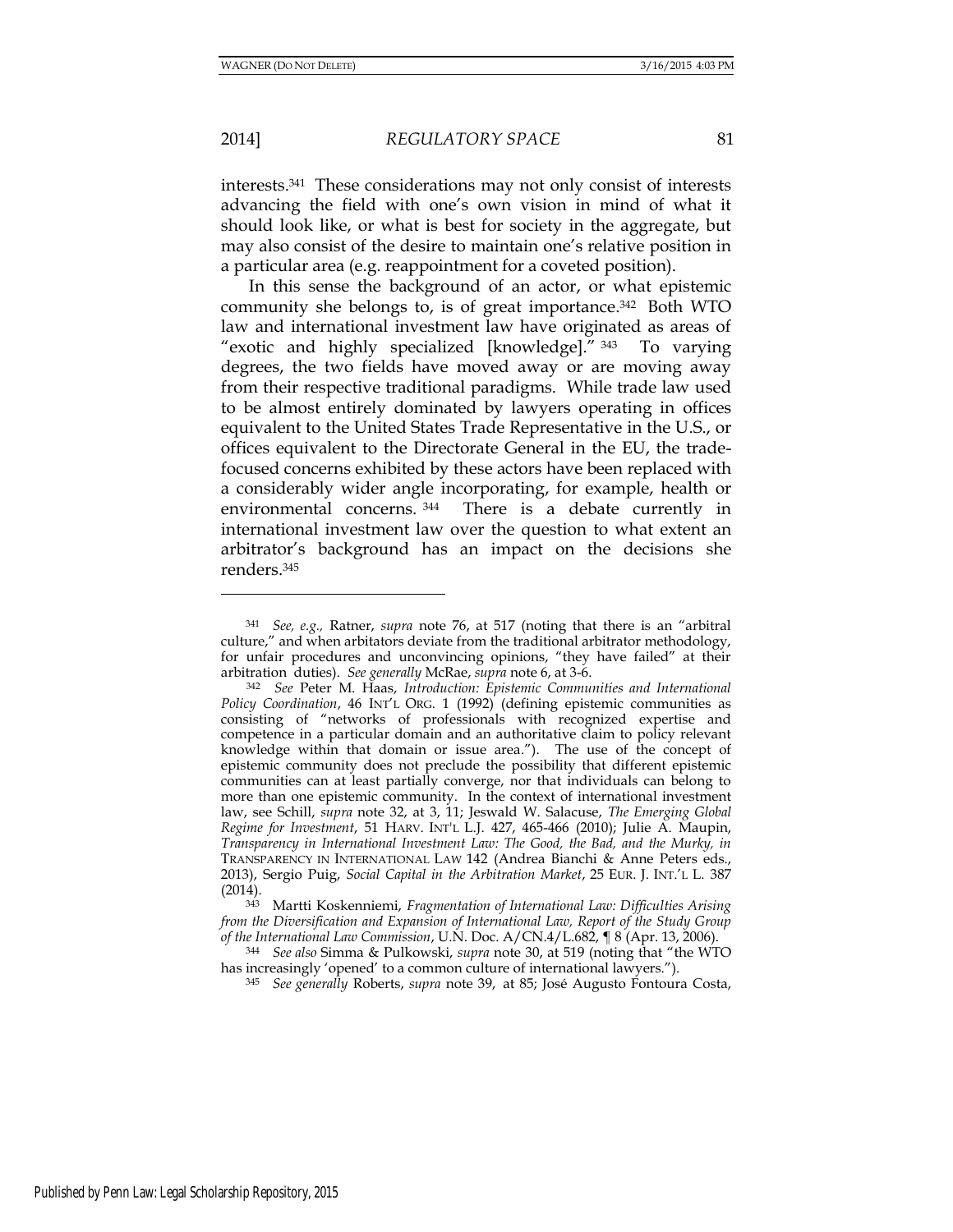82 *U. Pa. J. Int'l L.* [Vol. 36:1

A considerable number of participants in the field of international investment arbitration originate from the area of commercial arbitration. That field is characterized by an equality of arms between the two sides in arbitration. Under such a paradigm, the question of whether states enjoy a certain amount of regulatory space inherently contests fundamental assumptions about how arbitration works.<sup>346</sup> The challenge that international investment law has faced over the last years derives from a wholly different framework: public international law. As public law, the field is infused with deference to domestic decisions, paving the way for providing regulatory space for states. Another element that separates the two fields is the idea that commercial arbitrators decide individual and discrete cases with little or no policy implications. Thus, the dissenting arbitrator in *Fraport v. Philippines* remarked that "the integrity of this interpretative process must not be compromised by the pronouncements of other arbitral tribunals in their interpretation of different treaties in wholly unrelated factual and legal contexts."<sup>347</sup>

Those adjudicators coming from a public international law perspective proceed on different assumptions, namely that their decisions are contributing towards a global world order. The impact of such a starting point is visible with increasing frequency, as more and more individuals cross the "boundary" between these epistemic communities. The much-criticized<sup>348</sup> *Continental* decision may serve as an example where one of the arbitrators may have had decisive influence in the inclusion of Article XX GATT

*Comparing WTO Panelists and ICSID Arbitrators: The Creation of International Legal Fields*, 1 OÑATI SOCIO-LEGAL [http://papers.ssrn.com/sol3/papers.cfm?abstract\\_id=1832382](http://papers.ssrn.com/sol3/papers.cfm?abstract_id=1832382)*.*

<sup>346</sup> Thomas W. Wälde, *Procedural Challenges in Investment Arbitration Under the Shadow of the Dual Role of the State - Asymmetries and Tribunals' Duty to Ensure, Pro-actively, the Equality of Arms*, 26 ARB. INT'L 3, 4-5 (2010); Stephan W. Schill, *Deference in Investment Treaty Arbitration: Re-conceptualizing the Standard of Review Through Comparative Public Law*, 3 J. INT'L DISP. SETTLEMENT 1, 9 et seq. (2012) (asserting that "public international law approaches have greater value for understanding why states deserve deference" and pointing out that deference is rooted in the public law concept of separation of power).

<sup>347</sup> Fraport A.G. Frankfurt Airport Servs. Worldwide v. Republic of the Philippines, ICSID Case No. ARB/03/25, Award, Dissenting Opinion of Bernardo Cremades, ¶ 7 (Aug. 16, 2007).

<sup>348</sup> *See e.g.*, Footer, *supra* note 162, at 134; Alvarez & Brink, *supra* note 297.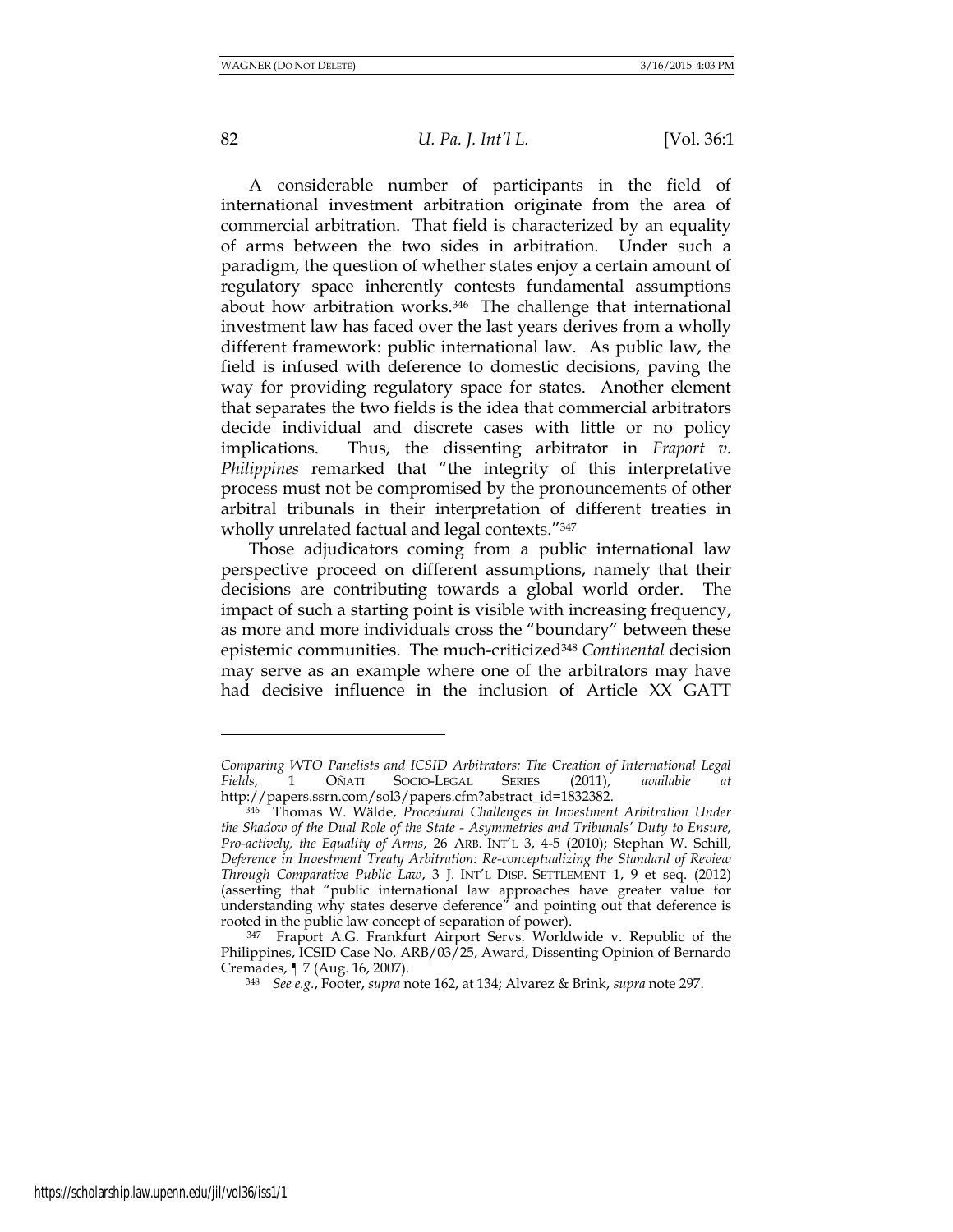jurisprudence in the panel's decision.<sup>349</sup>

Stephan Schill has aptly summarized the difference between private commercial and public international lawyers, stating:

[They] often have different perspectives on and different philosophies about the role of law, the State, and the function of dispute resolution. Also, their audiences and conceptual approaches are often different. Whereas public international lawyers embed international investment law firmly in general international law and approach the topic against that background, commercial arbitral lawyers focus on dispute settlement and see investment treaty arbitration as a subset of international (commercial) arbitration.<sup>350</sup>

The traditional paradigm of international investment law posits that decisions in one case should not have larger policy implications. However, that paradigm is – in a certain category of cases involving the regulatory fabric of a country – no longer valid. This is true for cases that rather clearly implicate public policy choices. The foremost current example is the challenge against Australia's measure concerning the plain packaging of cigarettes and the decision by Germany to place restrictions on the use of coal-fired power plants.351 In such cases it is hard to argue that states – especially when a measure has been passed with considerable democratic safeguards – should not be accorded

<sup>349</sup> For other examples, see Roberts, *supra* note 39, at 86. *See also*  Commission, *supra* note 333, at 136 (noting, "[a]s to investment treaty decisions and awards emanating from ICSID tribunals, however, the tribunal members are no longer ever-changing. Put simply, their backgrounds, qualifications, experiences in international law and their regular interactions, both professionally and otherwise, have contributed to the development of an esprit de corps amongst ICSID and other investment treaty arbitrators."). For a fundamental critique of the investment law system, including the aspect of the relatively small pool of investment arbitrators, see *Public Statement on the International Investment Regime, 31 August 2010*, OSGOODE HALL L. SCH., *available at* [http://www.osgoode.yorku.ca/public\\_statement](http://www.osgoode.yorku.ca/public_statement) and Tom Toulson, *Investment Treaty Arbitration is 'Unfair', Say Academics*, GLOBAL ARB. REV. (Sept. 10, 2010).

<sup>350</sup> Schill, *supra* note 32, at 888.

<sup>351</sup> For a number of other cases involving governmental regulatory powers see Schill, *supra* note 32, at 3, 14-15.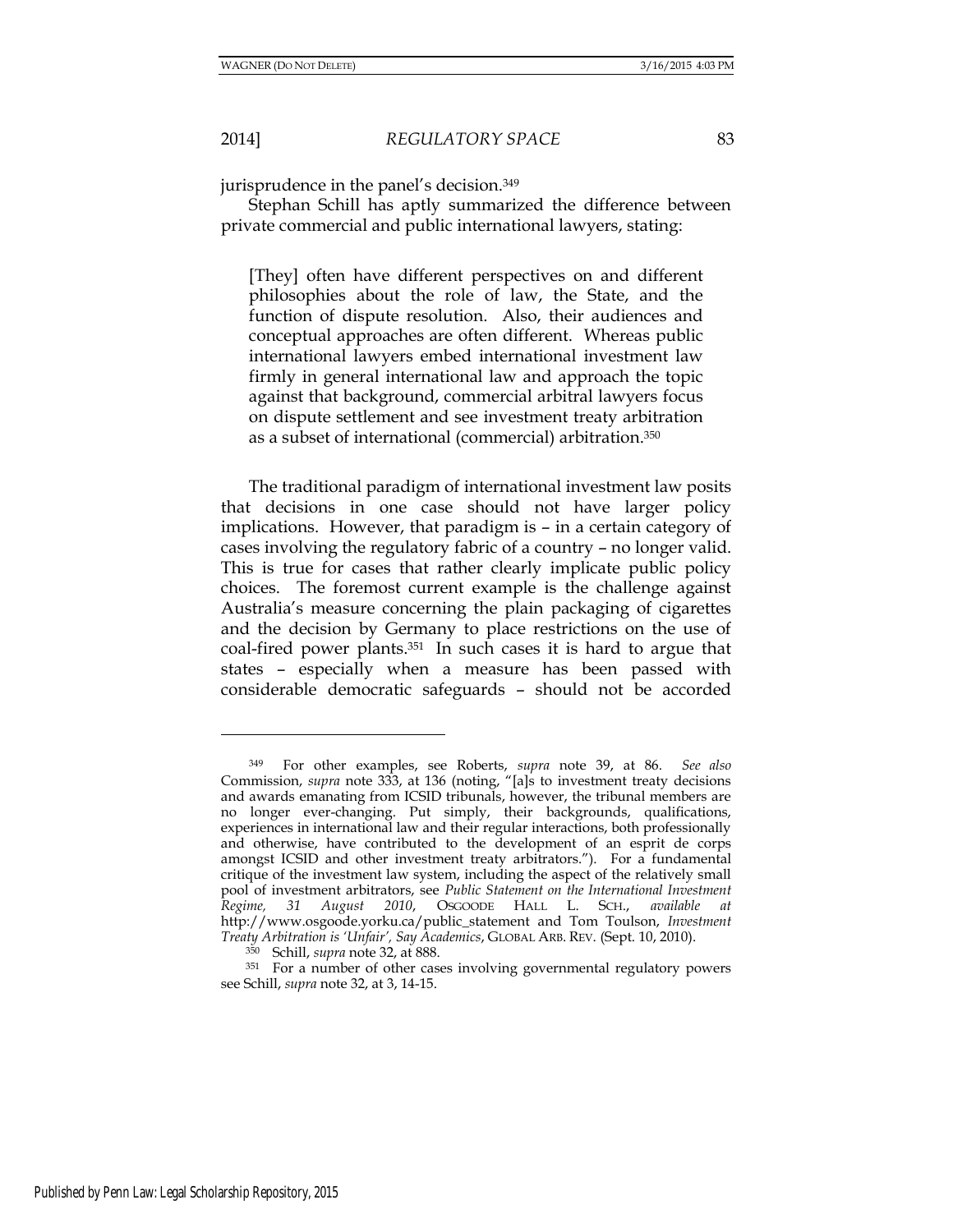regulatory space.<sup>352</sup>

Marrying public law maxims with a dispute settlement community that has, to a significant degree, evolved from commercial arbitration creates friction and brings about challenges and disputes over the supremacy of interpretative primacy.353 One of these frictions lies in the adjustment of expertise that adjudicators will have to bring with them. This requirement of adjustment is true for all participants. Some convincingly argue that some commercial arbitrators have an insufficient grounding in public international law and appreciation that they are no longer refereeing a match that concerns only the disputing parties, while some public international lawyers have an inadequate grasp on economics, commercial law, and how to conduct proceedings.354 It should also be recognized that international investment law is not alone in facing such a change or clash of legal culture(s), but that other fields – including international trade law – have undergone similar challenges.<sup>355</sup>

The need for regulatory space may not have been apparent in a certain category of international investment disputes at a time when the disputes oftentimes concerned discrete governmental measures against an investor. Such disputes more closely resemble the paradigm of commercial arbitration – a field that has spawned a large number of international investment arbitrators who shaped, to a large extent, the ethos that dominated the field of investment arbitration for a considerable period of time. The changing nature of investor-state proceedings, and the influx of participants and commentators with different paradigms, has led to a changing discourse over the extent public policy considerations should play in investment arbitration. Similar developments have taken place

<sup>352</sup> *But see* Wälde, *supra* note 346 (addressing some procedural challenges arising in investment disputes, and suggesting that arbitral tribunals have a duty of restoring equality of arms affected by government powers).

<sup>353</sup> Weiler, *supra* note 140, at 194-97.

<sup>354</sup> Jan Paulsson, *Avoiding Unintended Consequences*, *in* APPEALS MECHANISM IN INTERNATIONAL INVESTMENT DISPUTES 241, 262–63, (Karl P. Sauvant et al. eds., 2008). *See generally* Schill, *supra* note 32, at 889; William W. Burke-White & Andreas von Staden, *Private Litigation in a Public Law Sphere: The Standard of Review in Investor-State Arbitrations*, 35 YALE J. INT'L L. 283, 331 (2010).

<sup>355</sup> Joseph Weiler addresses the difference between the culture under the GATT and the WTO in Weiler, *supra* note 140, at 194–97.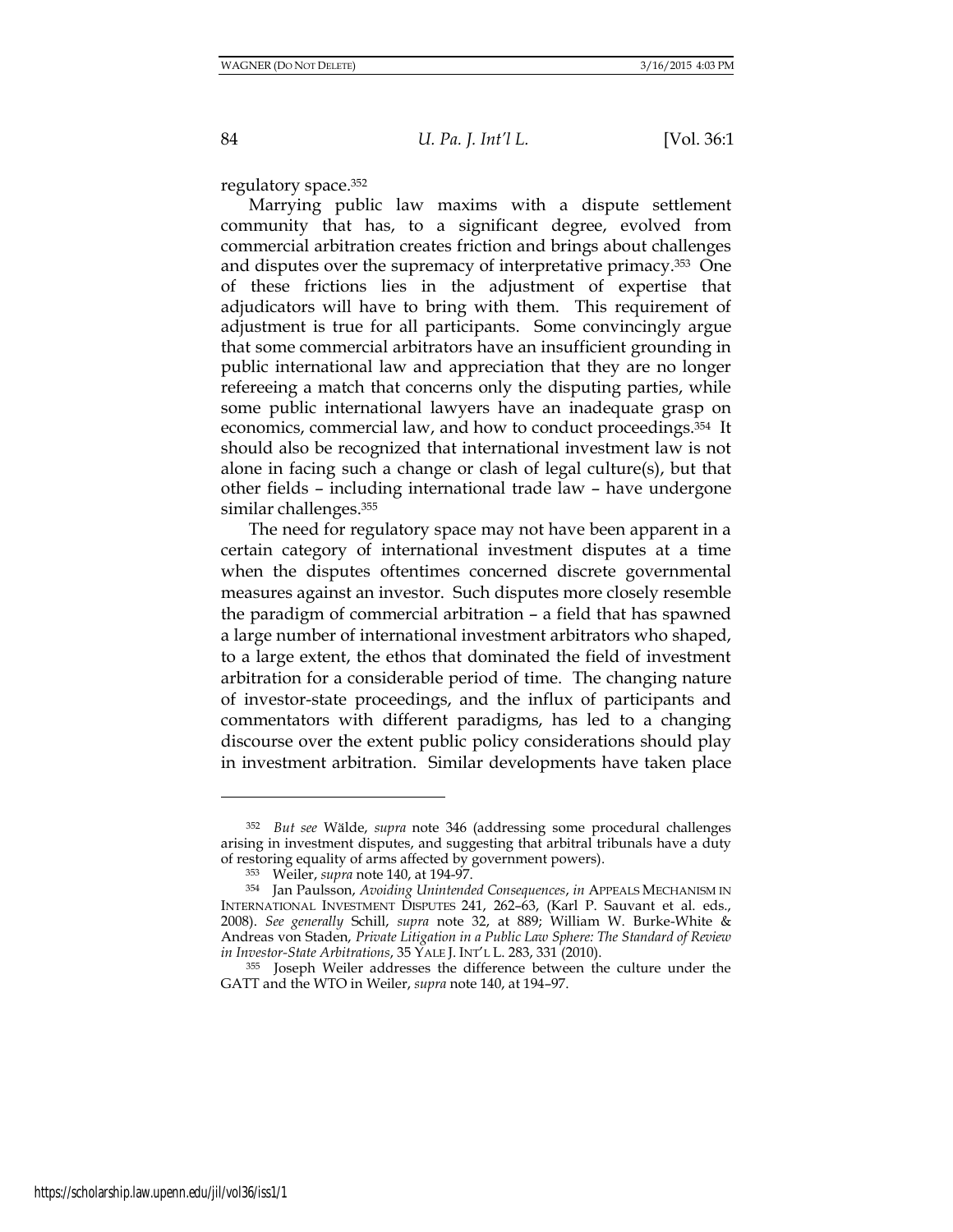in WTO law, which saw a stronger recognition of public policy questions, not only between the periods of the GATT and the WTO (due to different procedures in the dispute settlement process), but also since the inception of the WTO in 1995.

## 5. CONCLUSION

This article shows that international trade and investment law, despite their differences, are two closely related fields; and, in many ways, constitute two sides of the same coin. Both areas have undergone, or are currently undergoing, considerable changes with respect to the degree to which they permit states and WTO members regulatory space in determining domestic public policy. To show the development of the slow convergence, and how the two systems deal with allowing states to make policy decisions in such fields as the environment or human health, this analysis focused on (1) regulatory expropriations in the case of international investment law, and (2) the SPS Agreement and the TBT Agreement in the case of WTO law.

The debate over regulatory space is particularly vigorous in international investment law, where the traditional paradigm of the protection of investors has had to contend with views that favor balancing public policy matters against the need for investors to be protected against governmental intrusion.356 Over the last years, this development has manifested itself in different schools of thought ranging from debates about the legitimacy of the entire international investment law enterprise to arguments over the public law nature of the field.

WTO adjudicators have incorporated competing interests into their decisions. Indeed, an overarching jurisprudence across different treaties has developed under the WTO umbrella. Some arbitrators have made explicit reference to the jurisprudence of not

<sup>356</sup> The stakes in international investment arbitration are rising. Several awards have ranged in more than 100 million dollars, while a number of pending cases involve damage claims above one billion dollars. Joshua B. Simmons, *Valuation in Investor-State Arbitration: Toward a More Exact Science*, 30 BERKELEY J. INT'L L. 196, 196 (2012).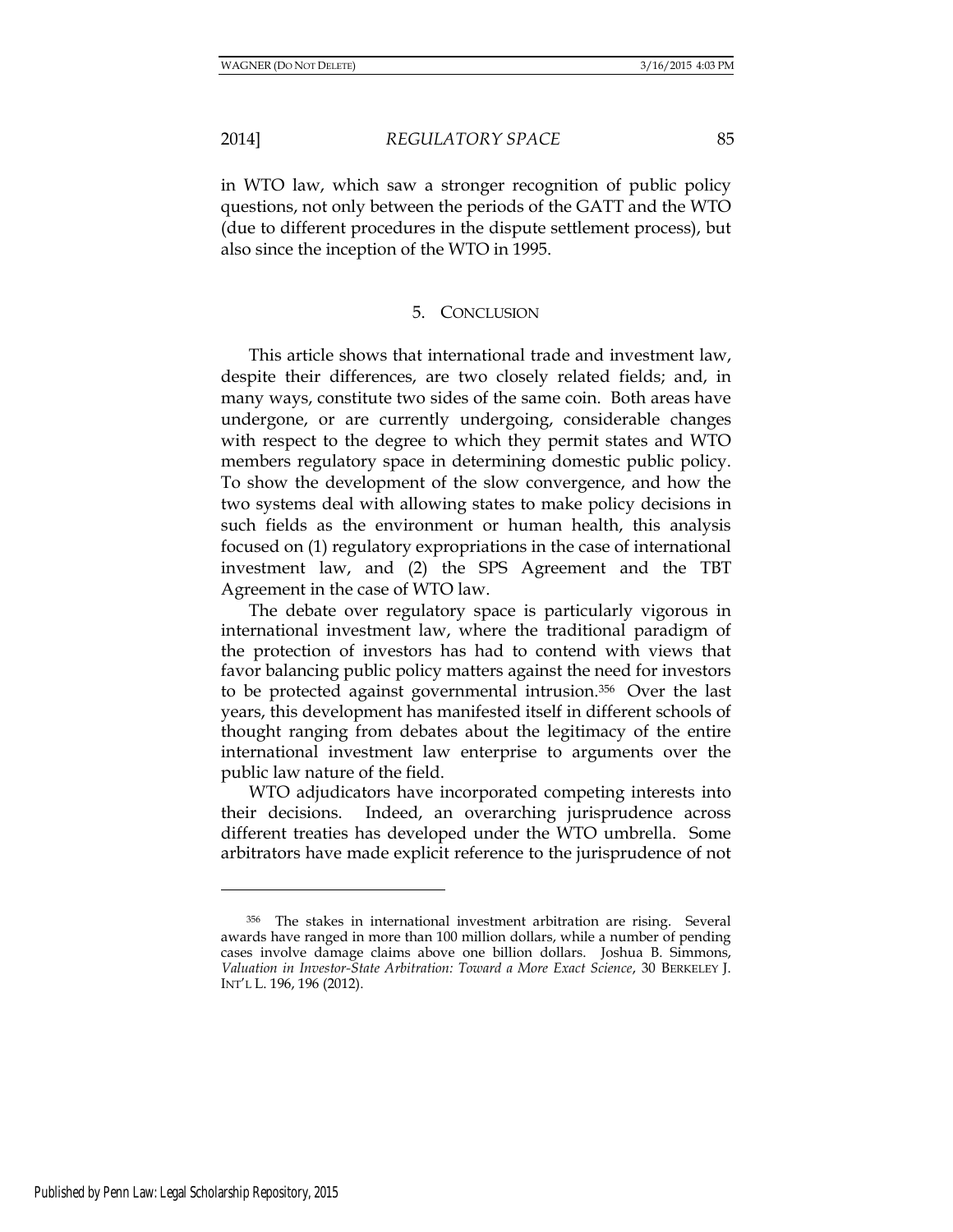only the WTO, but also other international tribunals such as the European Court of Human Rights. This, of course, does not mean there should be a wholesale convergence between international investment law and WTO law. As Mary Footer rightly points out, "[t]here are . . . limits on the extent to which WTO jurisprudence can be brought into investment arbitration," and referencing other fields of international law should certainly be more than "an opportunistic cross-referencing exercise."<sup>357</sup>

This article has taken a different approach in comparing the amount of regulatory space, and found that there are indeed converging trends in not only the academic discourse between investment law and WTO law, but also the jurisprudence in both fields. <sup>358</sup> The current development and discourse over international investment law is reminiscent of the debates in international trade law shortly after the creation of the WTO in 1995. This article has laid out some of the factors that explain the differences between the two fields. Some of the factors are textual, contextual, and historical. These reasons certainly do not constitute an exhaustive list. International investment law and WTO law have developed from different bases and have had different goals. Another factor that has led to a lack of coherent jurisprudence, with respect to taking account of domestic policy decisions in international investment law, has an institutional basis. It is unlikely that the current ad hoc system will be replaced with an AB-style forum where tenured judges carry out the decision-making.359 There may be reasons militating against this

l

<sup>357</sup> Footer, *supra* note 162, at 138.

<sup>358</sup> Whether, as Debra Steger suggests, trade and investment law should be fully integrated or whether the two fields should remain separate is not the point of this article. Steger, *supra* note 45, at 156. Others find a dangerous tendency "to hyperbolize the influence [of trade law] on [investment law]" or "to mechanistically design public policy solutions in international investment law by mere transplant of the public policy interpretations, methodological approaches, and institutional solutions that have uniquely evolved within international trade law  $\ldots$  [,]" calling those who argue for stronger convergence of rationales – though not necessarily for wholesale adoption—a "tribe of enthusiasts." Desierto, *supra* note 39, at 6-10.

<sup>359</sup> VAN HARTEN, *supra* note 57, at 180–84. *Cf.* Ratner, *supra* note 76, at 516-20. For a view against creating a standing body, see Paulsson *supra* note 42; SANTIAGO MONTT, STATE LIABILITY IN INVESTMENT TREATY ARBITRATION: GLOBAL CONSTITUTIONAL AND ADMINISTRATIVE LAW IN THE BIT GENERATION 155–59 (2009); Barton Legum, *Options to Establish an Appellate Mechanism for Investment Disputes*,